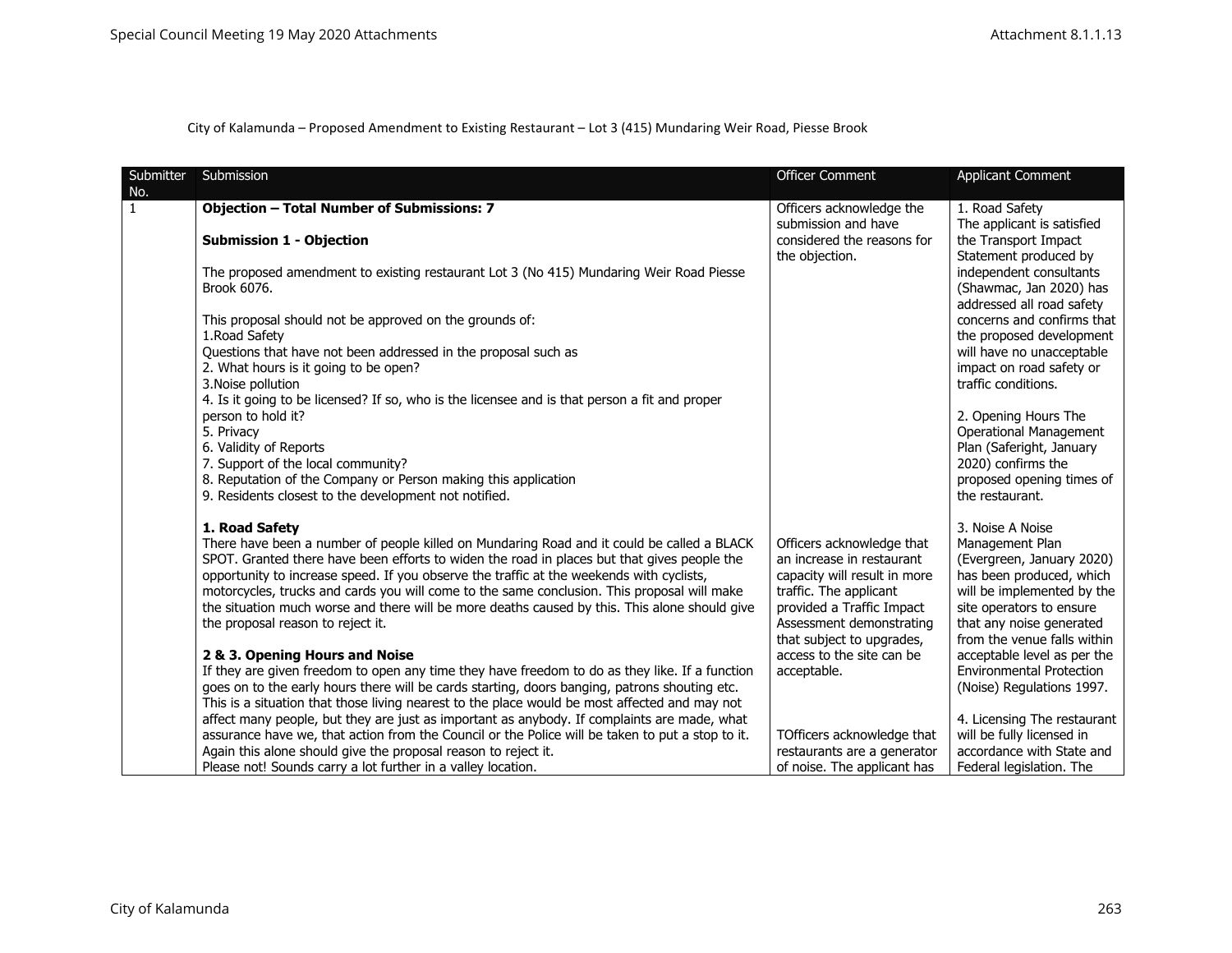| 4. Licensed or not?                                                                              | provided a noise                | intended licensee meets      |
|--------------------------------------------------------------------------------------------------|---------------------------------|------------------------------|
| Assuming it is. Who is the licensee? Is he or she fit and proper people to hold one. Are they of | management plan and             | the Liquor Licensing and     |
| good character? If it is licensed, then this will exacerbate the noise problem. As we know       | subject to minor                | <b>RSA Licensing</b>         |
| alcohol will, with some people create antisocial behaviour. This combined with late hours will   | modifications, the noise        | requirements and is an       |
| create a problem.                                                                                | management plan is              | Approved Manager             |
|                                                                                                  | considered to reduce noise      | (Unrestricted Class)         |
| 5. Privacy                                                                                       | to an acceptable level.         | approved by the Dept         |
| The development site overlooks the valley below and everyone's property. From that viewpoint     | Officers note that the          | Liqueur and Gaming (no:      |
| everyone in the area would have their privacy compromised. It is acceptable that every move      | restaurant will still need to   | 0212225418-1) until 16       |
| you made would be overlooked by all those patrons in the establishment? Are there NO             | comply with the                 | October 2023. The            |
| <b>Privacy Regulations in the Kalamunda Shire?</b>                                               | <b>Environmental Protection</b> | Applicant has no criminal    |
|                                                                                                  | (Noise) Regulations.            | convictions and is of good   |
| 6. The Special Reports on Water, Fire, Traffic etc. Are they Independent Reports? The            |                                 | character having             |
| reason is, that we all know that when you pay people they provide you with what you want,        | Liquor Licencing procedures     | previously served in the     |
| like a criminal trial. One for the defence and one for the prosecution. They both have versions  | are not a planning matter.      | Australian Armed Forces.     |
| of the truth slanted in favour of their own interest. Have the Shire done any Independent        |                                 |                              |
| checks? And will they be available to the residents?                                             | Officers sought a peer          | 5. Privacy As is the case    |
|                                                                                                  | review of the wastewater        | with many restaurants and    |
| 7. Support of the Local Community                                                                | information, however            | wineries in the nearby       |
| We have talked to most of the residents around the development (Mundaring Weir Road,             | remaining reports have          | Bickley Valley, native trees |
| Croxton and Aldersyde Roads) and not one of them is in favour of this going ahead. Without       | been assessed internally.       | and vegetation inhibit       |
| exception they are very concerned that it will affect their lifestyle adversely. Some are very   |                                 | visibility of the restaurant |
| worried. Some people moved to this location because of health reasons. Others simply to enjoy    | The community response          | from neighbouring            |
| the peaceful environment. This development goes against any chances of these reasons and         | during the consultation         | properties, and vice versa.  |
| defiantly does not have local community support.                                                 | period was mostly negative.     | Specifically, the indoor     |
|                                                                                                  |                                 | seating area, balcony and    |
| 8. Notification of Residents most people were not notified of this application. The Council      | Advertising was conducted       | outdoor seating area do      |
| Members knew of this proposal because weeks before because they treated them to a function       | in accordance with Local        | not overlook any             |
| and without question it was to promote this development. In the interests of whom they           | Planning Policy 11 - Public     | residential properties.      |
| represent (the residents who voted them in) they have a duty to inform and gather opinions so    | Notification of Planning        |                              |
| that they can adequately reflect our views to represent us in matters such as this.              | Proposals. The area was         | 6. Reports Appropriately     |
|                                                                                                  | expanded beyond the             | qualified third-party        |
| We chose to live in Piesse Brook because of the quiet peaceful environment, We are similar to    | minimum, and the                | independent consultants      |
| other people in the area who chose the same lifestyle. It would be a mistake to sacrifice us for | timeframe was extended          | were engaged to produce      |
| somebody who thinks they have the right to overturn our chosen lifestyle and to change the       | from 14 days to 28 days.        | the Water and Stormwater     |
| ambiance of the area. We still should have rights, which need to be treated with due             | With responses received         | Management Plan              |
| consideration.                                                                                   | from 67 different submitters    | (Evergreen, December         |
|                                                                                                  | it appears that adequate        | 2019), Noise Management      |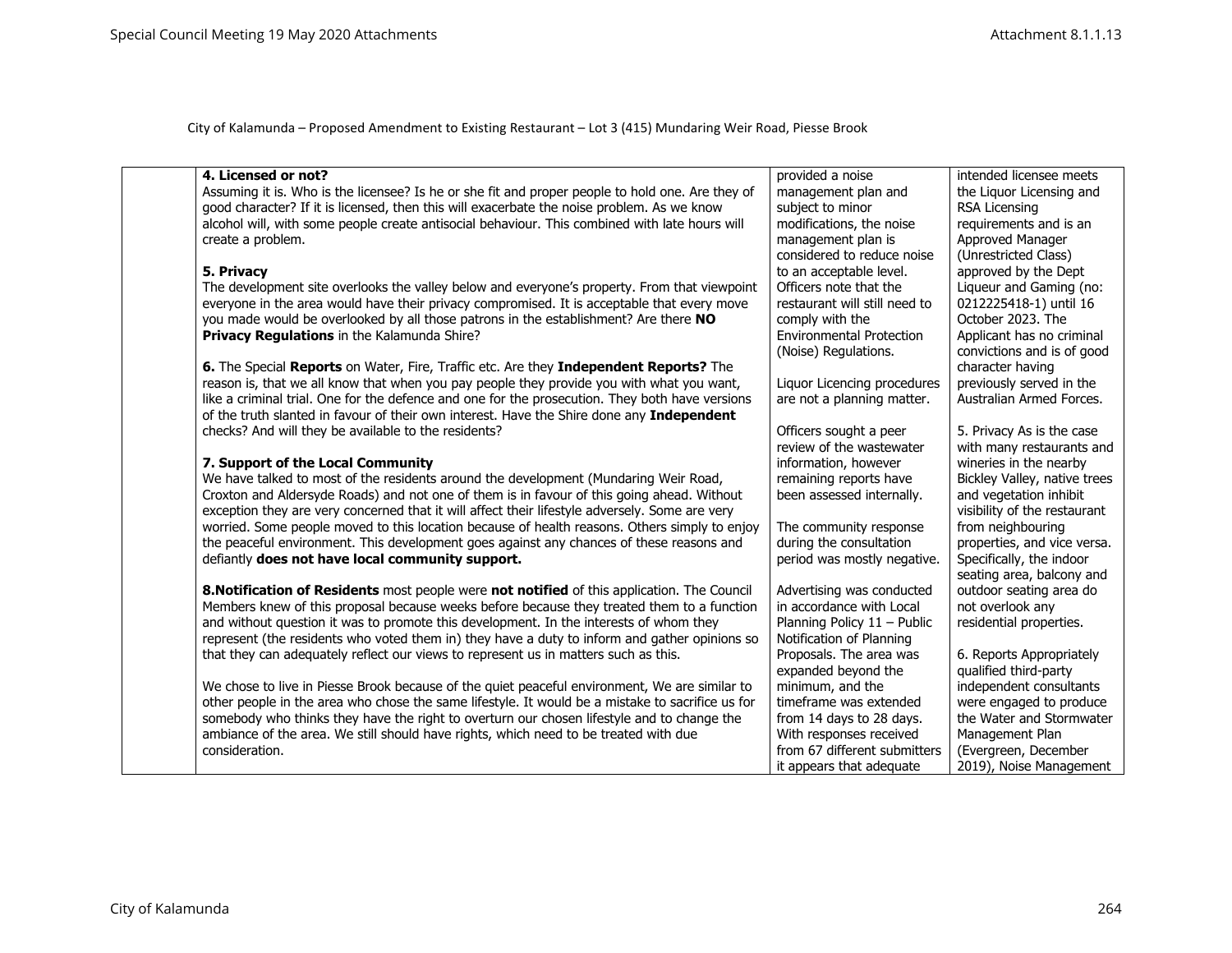| Some people close by the development were told by the developer that he has plans to build a<br>Boutique Mini Brewery and that not to worry it would only be small. They were shocked when<br>they herd the new plans to extend the original catering capacity from 80 persons to 480 and<br>understood hot it would affect them.<br><b>Submission 2 - Objection</b>                                                                                                                                                                                                                                                                                                                                                                                                                                                                                                                                                                                                                                                                                                                                                                                             | notice to the impacted<br>community was provided.                               | Plan (Evergreen, January<br>2020), Transport Impact<br>Statement (Shawmac, Jan<br>2020) and Bushfire Attack<br>Level (BAL) Report (Smith<br>Consulting, Sept 2019).<br>The City of Kalamunda has                                                                                                        |
|------------------------------------------------------------------------------------------------------------------------------------------------------------------------------------------------------------------------------------------------------------------------------------------------------------------------------------------------------------------------------------------------------------------------------------------------------------------------------------------------------------------------------------------------------------------------------------------------------------------------------------------------------------------------------------------------------------------------------------------------------------------------------------------------------------------------------------------------------------------------------------------------------------------------------------------------------------------------------------------------------------------------------------------------------------------------------------------------------------------------------------------------------------------|---------------------------------------------------------------------------------|---------------------------------------------------------------------------------------------------------------------------------------------------------------------------------------------------------------------------------------------------------------------------------------------------------|
| Further comments regarding the proposal.<br>After reading the BUSHFIRE ATTACK LEVEL REPORT we have some concerns, they are as<br>follows.                                                                                                                                                                                                                                                                                                                                                                                                                                                                                                                                                                                                                                                                                                                                                                                                                                                                                                                                                                                                                        | The Bushfire Attack Level<br>Assessment was prepared<br>by a qualified Bushfire | subsequently and<br>independently confirmed<br>this with the authors of<br>each report.                                                                                                                                                                                                                 |
| 1. The disclaimer on Page 3. It states that "it has been derived from sources believed to be<br>reliable and that the Author is not responsible for the results of any actions taken based in<br>information in this report or for any error or omission from this publication".<br>The questions must be asked, what are the sources this report is based on? Is this a genuine<br>report based on expert information? If anything happens the Author can disclaim responsibility<br>is that an admission that the report is in some ways lacking and incorrect?<br>2.On page 4. and throughout the report it mentions classes of buildings such as class 1,2,3 etc,<br>Building Codes of Australia Rules and Regulations. What do these mean? What are these<br>classes? You have to be a Lawyer to extract a meaning from this Gobligook writing. It should<br>be in Plain English so as to be clearly understood.<br>From my understanding it means that because this is a commercial site then all Regulations<br>concerning Bushfire Related Building Requirements are not required on this site. If that is so<br>then the requirements are insufficient. | Assessor.                                                                       | The reports will be<br>available to residents<br>under a Freedom of<br>Information request, as is<br>standard practice with<br>developments of this<br>nature, or via email as<br>mbevk@saferight.com.au<br>Specifically, the Water<br>Management Plan<br>recommends a community<br>engagement program. |
| 3. This report says nothing about dealing with the dangers if there was a fire threat.                                                                                                                                                                                                                                                                                                                                                                                                                                                                                                                                                                                                                                                                                                                                                                                                                                                                                                                                                                                                                                                                           |                                                                                 | 7. Community Support The<br>applicant notes that the<br>restaurant has received                                                                                                                                                                                                                         |
| If there was a fire threat what are the Evacuation plans? The rule is that you hope for the                                                                                                                                                                                                                                                                                                                                                                                                                                                                                                                                                                                                                                                                                                                                                                                                                                                                                                                                                                                                                                                                      |                                                                                 | some community                                                                                                                                                                                                                                                                                          |
| best but plan for the worst. In a situation such as<br>1. A "restaurant" surrounded by forests.                                                                                                                                                                                                                                                                                                                                                                                                                                                                                                                                                                                                                                                                                                                                                                                                                                                                                                                                                                                                                                                                  |                                                                                 | objection. However, it has<br>received a great deal more                                                                                                                                                                                                                                                |
| 500 people in this "restaurant"<br>2.                                                                                                                                                                                                                                                                                                                                                                                                                                                                                                                                                                                                                                                                                                                                                                                                                                                                                                                                                                                                                                                                                                                            |                                                                                 | community support from                                                                                                                                                                                                                                                                                  |
| 3. Hilly terrain.                                                                                                                                                                                                                                                                                                                                                                                                                                                                                                                                                                                                                                                                                                                                                                                                                                                                                                                                                                                                                                                                                                                                                |                                                                                 | locals who welcome the                                                                                                                                                                                                                                                                                  |
| A fire with high winds.<br>4.                                                                                                                                                                                                                                                                                                                                                                                                                                                                                                                                                                                                                                                                                                                                                                                                                                                                                                                                                                                                                                                                                                                                    |                                                                                 | reopening of a past                                                                                                                                                                                                                                                                                     |
| High temperatures<br>5.                                                                                                                                                                                                                                                                                                                                                                                                                                                                                                                                                                                                                                                                                                                                                                                                                                                                                                                                                                                                                                                                                                                                          |                                                                                 | favourite, including local                                                                                                                                                                                                                                                                              |
| 6. Spot fires breaking out ahead of the fire                                                                                                                                                                                                                                                                                                                                                                                                                                                                                                                                                                                                                                                                                                                                                                                                                                                                                                                                                                                                                                                                                                                     |                                                                                 | jobs it will bring and the                                                                                                                                                                                                                                                                              |
| Dense smoke ahead of the fire<br>7.                                                                                                                                                                                                                                                                                                                                                                                                                                                                                                                                                                                                                                                                                                                                                                                                                                                                                                                                                                                                                                                                                                                              |                                                                                 | support it will give to local                                                                                                                                                                                                                                                                           |
| 8. Only one way out to Mundaring Weir Road                                                                                                                                                                                                                                                                                                                                                                                                                                                                                                                                                                                                                                                                                                                                                                                                                                                                                                                                                                                                                                                                                                                       |                                                                                 | producers/growers.                                                                                                                                                                                                                                                                                      |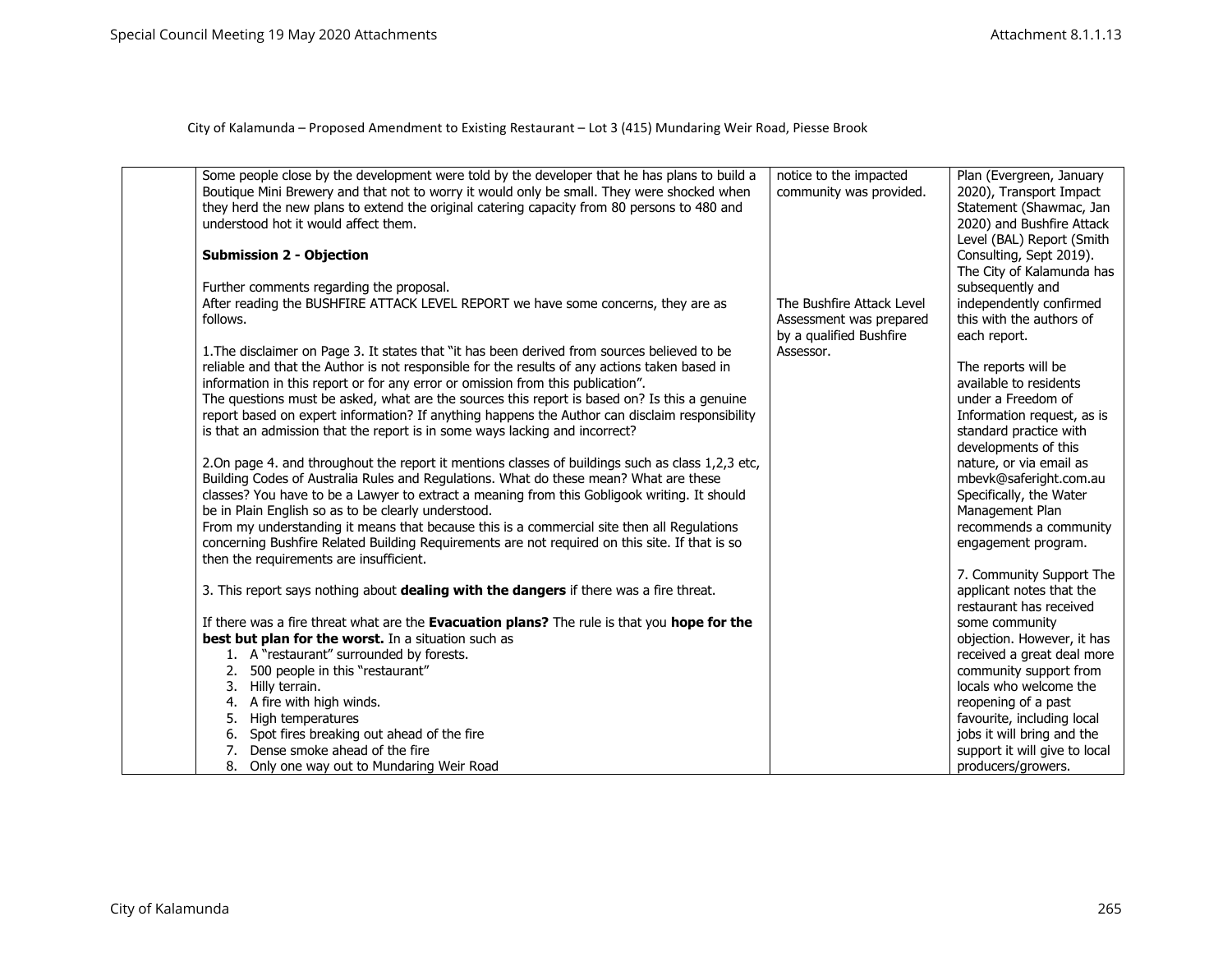| 9. Mundaring Weir Road cut off on one side because of a falling tree.<br>10. The other side of Mundaring Weir Road blocked because of a traffic accident caused by<br>panic from patrons in their cars blocking the other side of Mundaring Weir Road.<br>11. Buildings on sire made of wood, deck etc.<br>12. Car park full of cars with petrol in the tanks<br>13. Kitchen with fats and oils<br>14. Gas cylinders maybe<br>15. Trapped<br>On this item alone how cold this proposal be approved knowing that many lives could be lost.<br>This a death trap in the waiting.<br>To finish, we think the report is not genuine. It has obviously been tailored to fit the applicants<br>wished. It should be rejected along with the submission.<br><b>Submission 3 - Objection</b>                                                                                                                                                                                                                                                    |                                                                                                                                                                                                                                                                                                                                                                                                                          | 8. Notification The<br>applicant believes that the<br>submission is referring to a<br>private Kalamunda<br>Chamber of Commerce<br>Sundowner hosted on 30<br>January 2018 to introduce<br>the local business<br>community to the<br>restaurant. City of<br>Kalamunda Councillors<br>were invited to attend;<br>however, no staff or<br>Councillors accepted the<br>invitation. No member of |
|-----------------------------------------------------------------------------------------------------------------------------------------------------------------------------------------------------------------------------------------------------------------------------------------------------------------------------------------------------------------------------------------------------------------------------------------------------------------------------------------------------------------------------------------------------------------------------------------------------------------------------------------------------------------------------------------------------------------------------------------------------------------------------------------------------------------------------------------------------------------------------------------------------------------------------------------------------------------------------------------------------------------------------------------|--------------------------------------------------------------------------------------------------------------------------------------------------------------------------------------------------------------------------------------------------------------------------------------------------------------------------------------------------------------------------------------------------------------------------|--------------------------------------------------------------------------------------------------------------------------------------------------------------------------------------------------------------------------------------------------------------------------------------------------------------------------------------------------------------------------------------------|
| I am very much against this increased number of people to 480. If a fire should start the<br>numbers of cars coming out of the Chalet Rigi would be so many, I would have difficulty<br>getting out of Croxton Road on to Mundaring Weir to escape a fire. We had a similar problem<br>when the weir dam overflowed. There was a stream of Traffic and we were unable to get up to<br>Kalamunda. We could be easily trapped on Croxton Road. Fires and strong winds how is the<br>council going to get 250 cars out of Chalet Rigi. This upsets our evacuation plan and it could<br>put us in more danger, burned out cars are not a pretty 'sight (sic) on tv!'<br>Dear Madam,<br>During my discussion with the Development Officer he states he wanted to find out what<br>people thought of it and how they envisaged it would affect them by the proposal, he did not<br>want comments or people's concerns related to the Special Reports from us. He said all matters<br>in relation to the Special Reports were being addressed. | Officers acknowledge that<br>an increase in restaurant<br>capacity will result in more<br>traffic. The applicant<br>provided a Traffic Impact<br>Assessment demonstrating<br>that subject to upgrades,<br>access to the site can be<br>acceptable.<br>Submissions are welcome<br>on all matters, however<br>only planning matters can<br>be considered through the<br>development application<br>process. In discussions | the City of Kalamunda has<br>attended any other<br>"function" at the<br>restaurant.<br>Chalet Rigi operated as a<br>purpose-built restaurant<br>with approval for 350<br>patrons for over 30 years<br>under the previous owner.<br>A formal approval for 350<br>patrons was issued by the<br>City of Kalamunda on 26<br>November 2012 to the<br>new owner. This approval<br>lapsed during  |
| We are offended by this ruling. It means the genuine concerns and their implications of the<br>community are not being taken into account especially those who would be closest to the<br>proposed development.                                                                                                                                                                                                                                                                                                                                                                                                                                                                                                                                                                                                                                                                                                                                                                                                                         | emphasis was provided to<br>ensure submitters did not<br>miss the opportunity to<br>comment on amenity                                                                                                                                                                                                                                                                                                                   | redevelopment. CR has<br>never operated with<br>approval numbers of 80<br>patrons. An increase of                                                                                                                                                                                                                                                                                          |
| We made a submission to your Planning Officer about Fire Hazards and he would not accept it,<br>nor would he pass it on to DFES. We were told to give it them ourselves which we will do.                                                                                                                                                                                                                                                                                                                                                                                                                                                                                                                                                                                                                                                                                                                                                                                                                                               | impacts while focusing on                                                                                                                                                                                                                                                                                                                                                                                                | 37% from 350 to 480 is<br>sought.                                                                                                                                                                                                                                                                                                                                                          |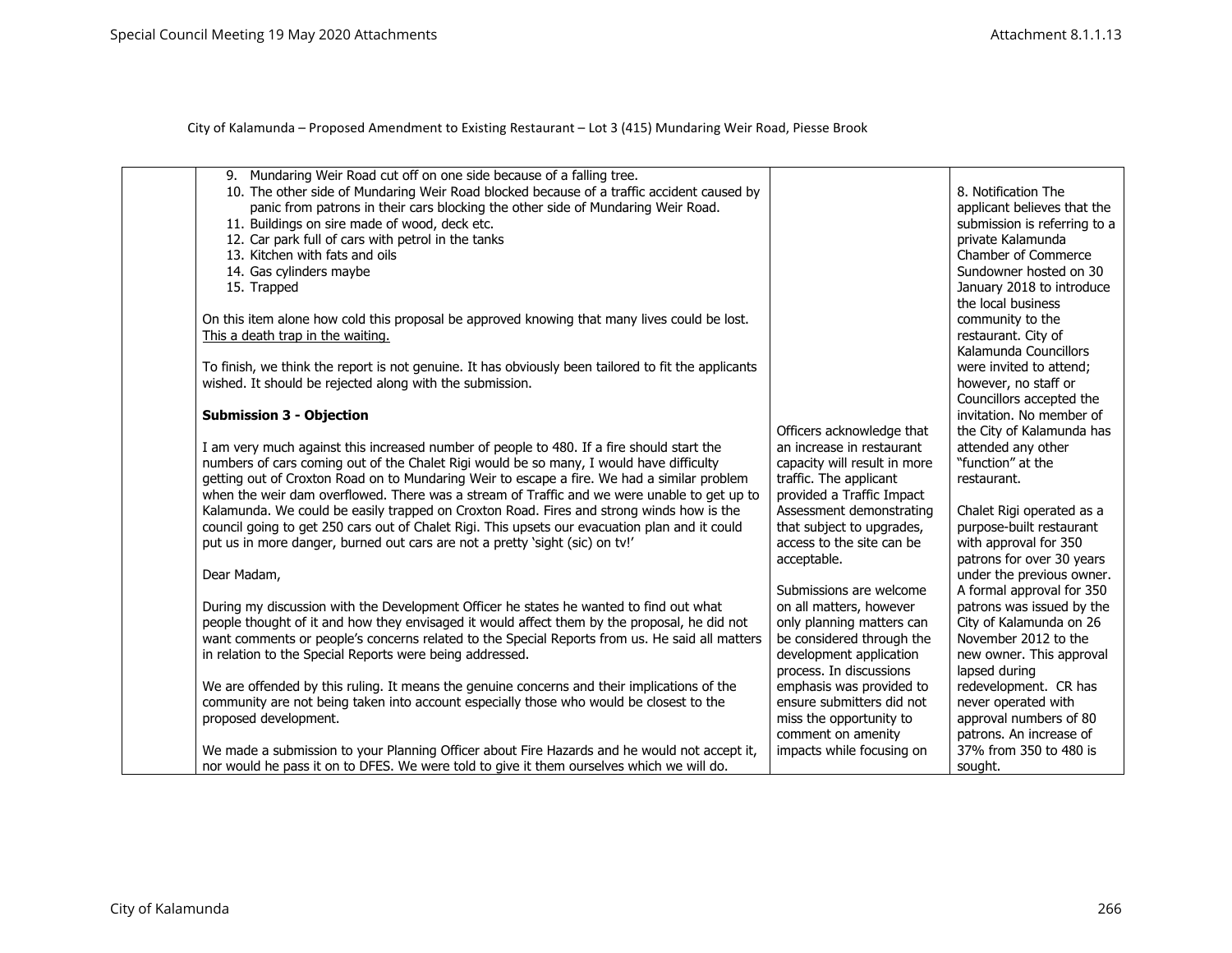| Would you please give this submission to Regan Travers. Also, your Chief Fire Officer should be<br>given a copy.<br>We must be able to express our concerns and they must be addressed we would like answers<br>to them. It is not good enough to say that all of the issues raised by the community have or<br>are being dealt with, how do we know that the issues we bring to the table are being dealt with<br>properly?<br>Can we get copies of your independent Reports?<br>We are all worried that if a fire should happen we would be trapped by the panic and influx of<br>250 cars exiting from one exit down Mundaring Weir Road especially those on the opposite side<br>of the road. Please consider the problem. 50 people plus staff may be OK but not 480 plus staff<br>of which many could not get away in time.<br>The issues raised by the community whether or not they are in a Special Report must be taken<br>into consideration and we must have answers to our concerns.<br>Submission 4 - Objection<br>Submission 1 (4) is verbatim to Submission 1 (3).<br><b>Submission 5 - Objection</b><br>Submission1 (5) is verbatim to Submission 1 (3).<br><b>Submission 6 - Objection</b><br>Hacketts Gully, do you know of the problem we could all have that use Mundaring Weir Road.<br>If a fire came and we try to get to Kalamunda, it would be a 'DEATH TRAP' think about it!<br>The Chalet Rigi wishes to increase the restaurant form 80 patrons to 480 patrons. 80 would be<br>40 cars in a panic to Kalamunda, 480 patrons and staff, 250 cars! Dangerous!<br>It's got a Bushfire Report in place but what about in Hacketts Gully and Piesse Brook, we have<br>driveways and roads on to, our way to safety, up Mundaring Weir Road.<br>It would be a traffic jam outside Chalet Rigi, no one could get pasted in a fire. We could all<br>burn to death. | interpreting technical<br>documents.<br>Reports provided by the<br>applicant, and the City's<br>assessment of the proposal<br>have been published as part<br>of the Special Council<br>Meeting process. | 1. A disclaimer of this<br>nature is standard practice<br>for BAL and other<br>professional reports. The<br>author of the BAL report is<br>a suitably qualified and<br>independent professional.<br>2. The BAL report, and all<br>other third-party reports,<br>have been prepared in<br>accordance with relevant<br>legislative and Australian<br>Standard requirements.<br>The author of the BAL<br>report is a suitably<br>qualified and independent<br>professional.<br>3. Refer to the Bushfire<br>Management & Evacuation<br>Plan (Saferight, January<br>2020) that outlines the<br>intended actions should a<br>bushfire or other<br>emergency threaten the<br>restaurant. The preferred<br>option is site evacuation.<br>The plan provides several<br>evacuation routes<br>depending on the fire's<br>approach and instructions<br>for sheltering on-site if<br>instructed to do so by<br>DFES. |
|-----------------------------------------------------------------------------------------------------------------------------------------------------------------------------------------------------------------------------------------------------------------------------------------------------------------------------------------------------------------------------------------------------------------------------------------------------------------------------------------------------------------------------------------------------------------------------------------------------------------------------------------------------------------------------------------------------------------------------------------------------------------------------------------------------------------------------------------------------------------------------------------------------------------------------------------------------------------------------------------------------------------------------------------------------------------------------------------------------------------------------------------------------------------------------------------------------------------------------------------------------------------------------------------------------------------------------------------------------------------------------------------------------------------------------------------------------------------------------------------------------------------------------------------------------------------------------------------------------------------------------------------------------------------------------------------------------------------------------------------------------------------------------------------------------------------------------------------------------------------------------------------|---------------------------------------------------------------------------------------------------------------------------------------------------------------------------------------------------------|---------------------------------------------------------------------------------------------------------------------------------------------------------------------------------------------------------------------------------------------------------------------------------------------------------------------------------------------------------------------------------------------------------------------------------------------------------------------------------------------------------------------------------------------------------------------------------------------------------------------------------------------------------------------------------------------------------------------------------------------------------------------------------------------------------------------------------------------------------------------------------------------------------|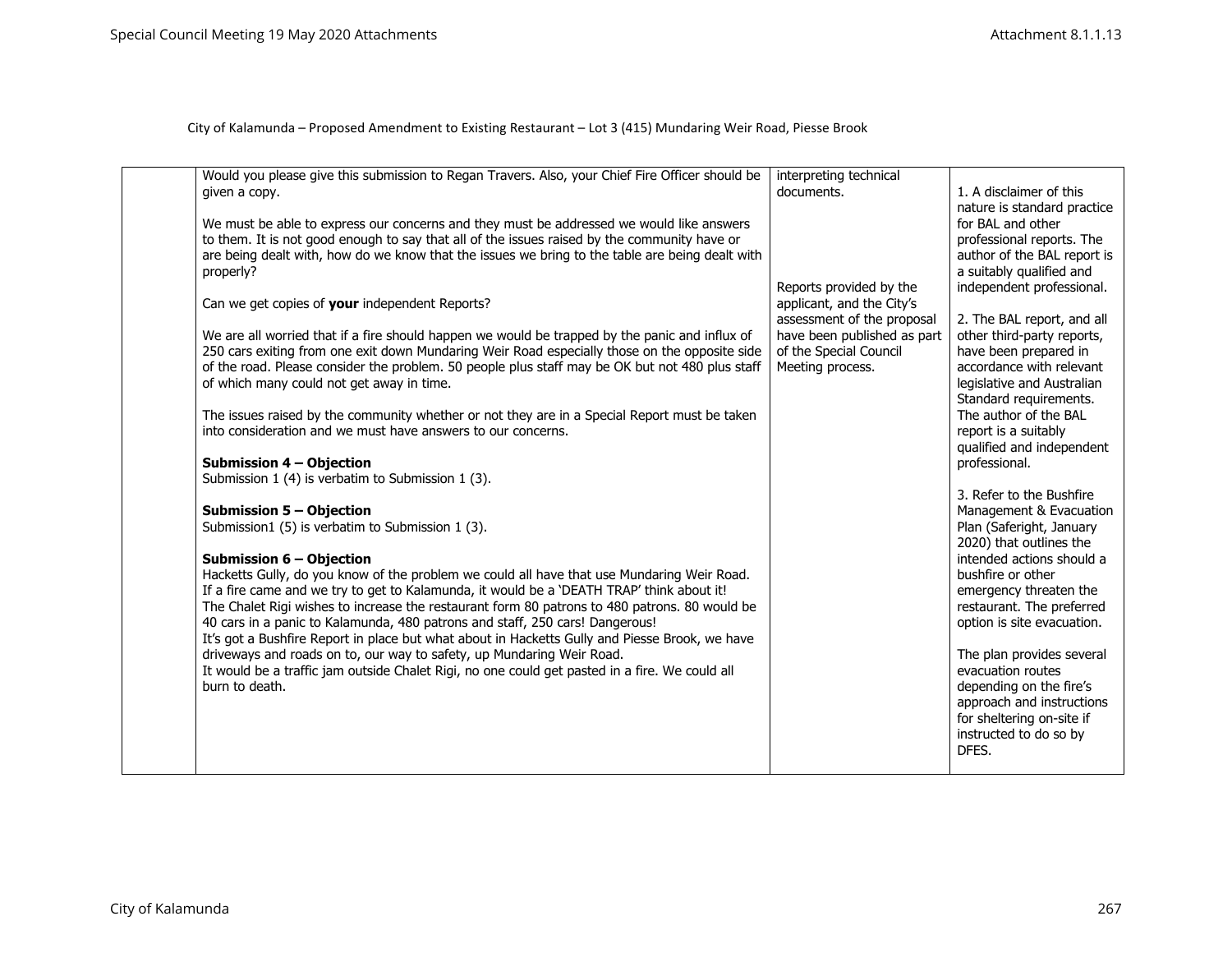| <b>Submission 7 -Objection</b>                                                              | As a long-term resident of            |
|---------------------------------------------------------------------------------------------|---------------------------------------|
| LATE SUBMISSION - This submission was received to the City on the 14th August 2019, 9 days  | the Perth Hills, bushfires            |
| after the submission period closed.                                                         | are taken very seriously by           |
|                                                                                             | the Applicant. The                    |
| Dear Sir,                                                                                   | Applicant has strived to              |
|                                                                                             | improve bushfire                      |
| I do wonder what you are planning to now put in place on Mundaring weir Road for the people | management at the                     |
| who live along it, a lot of us plan to get up to Kalamunda as fast as we can in a fire.     | restaurant and has made               |
| Now we could have a lot more cars and coaches, from Chalet Rigi, 480 people plus staff, it  | significant investment to             |
| could be awful for the people who live at Hackett's Gully.                                  | reduce vulnerability and              |
| A real total panic, they will no be able to get past.                                       | minimise the threat to                |
| You are all doing a great job and looking after us.                                         | people, property and                  |
| Thank you                                                                                   | infrastructure.                       |
|                                                                                             |                                       |
|                                                                                             | The restaurant has an                 |
|                                                                                             | extensive fire management             |
|                                                                                             | system that far surpasses             |
|                                                                                             | requirements, including:              |
|                                                                                             | • Roof sprinklers on the              |
|                                                                                             | restaurant building                   |
|                                                                                             | connected to mains and                |
|                                                                                             | back-up water supply.                 |
|                                                                                             | $\bullet$ 4 x industrial firefighting |
|                                                                                             | hose reels.                           |
|                                                                                             | • 3 x off-grid back-up                |
|                                                                                             | firefighting pumps.                   |
|                                                                                             | •Firefighting trailer with an         |
|                                                                                             | independent heavy-duty                |
|                                                                                             | built-in pump and robotic             |
|                                                                                             | nozzle head with remote               |
|                                                                                             | controlled access and foam            |
|                                                                                             | capabilities.                         |
|                                                                                             | • Fire hydrant to enable              |
|                                                                                             | fire trucks to connect to             |
|                                                                                             | mains water.                          |
|                                                                                             | • Fixed water storage                 |
|                                                                                             | tanks with total capacity of          |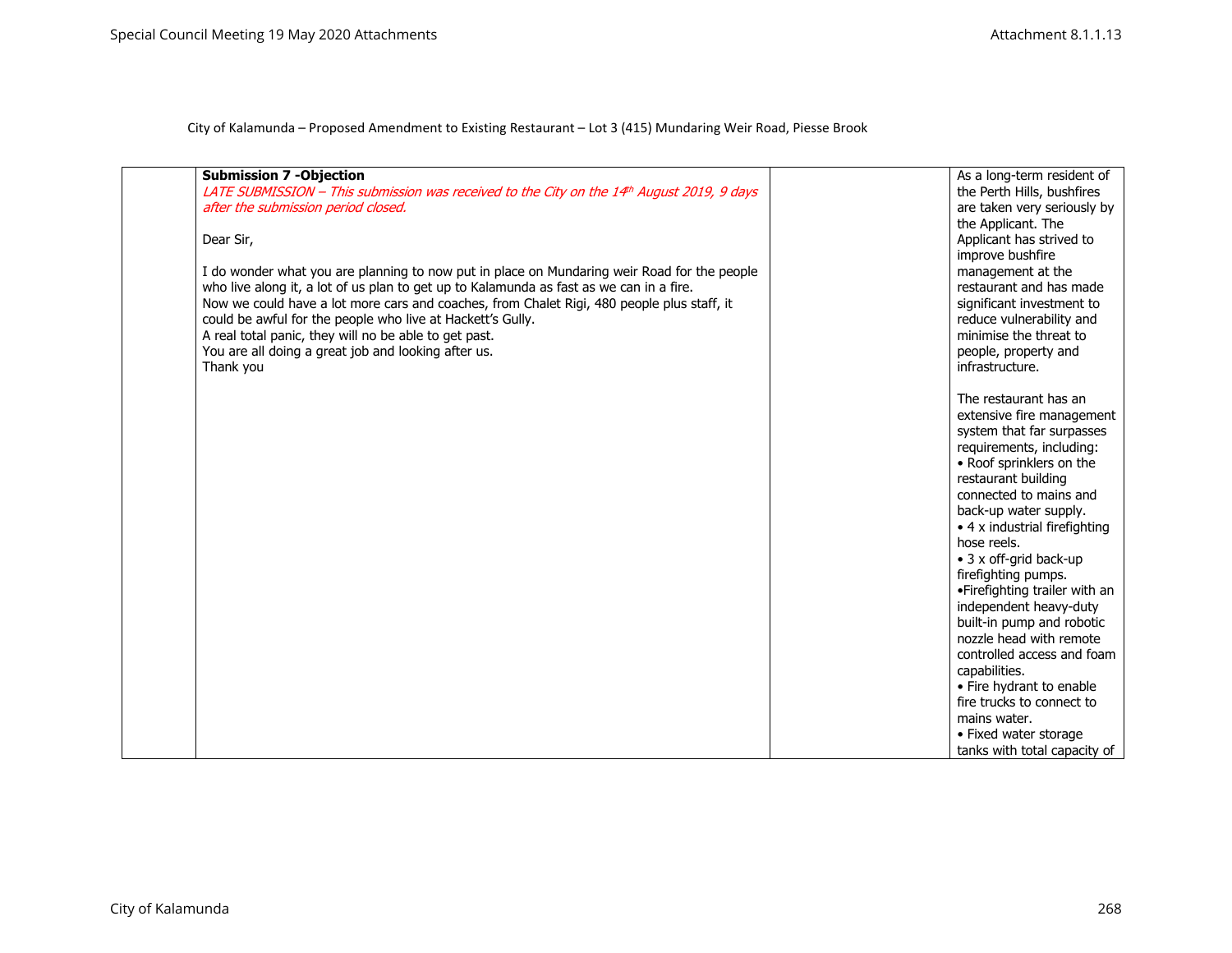| 89,000 L in the event of                       |
|------------------------------------------------|
| mains water failure.                           |
| · Mobile water storage                         |
| tanks with total capacity of                   |
| 24,000 L for additional                        |
| firefighting purposes.                         |
| $\bullet$ 10+ internal fire                    |
|                                                |
| extinguishers. Please refer<br>to the Bushfire |
|                                                |
| Management & Evacuation                        |
| Plan (Saferight, January                       |
| 2020) for all details on                       |
| emergency evacuation.                          |
| The plan provides several                      |
| evacuation routes                              |
| depending on the fire's                        |
| approach and instructions                      |
| for sheltering on-site if                      |
| instructed to do so by                         |
| DFES.                                          |
|                                                |
| As a long-term resident of                     |
| the Perth Hills, bushfires                     |
| are taken very seriously by                    |
| the Applicant. The                             |
| Applicant has strived to                       |
| improve bushfire                               |
| management at the                              |
| restaurant and has made                        |
| significant investment to                      |
| reduce vulnerability and                       |
| minimise the threat to                         |
| people, property and                           |
| infrastructure.                                |
| The restaurant has an                          |
| extensive fire management                      |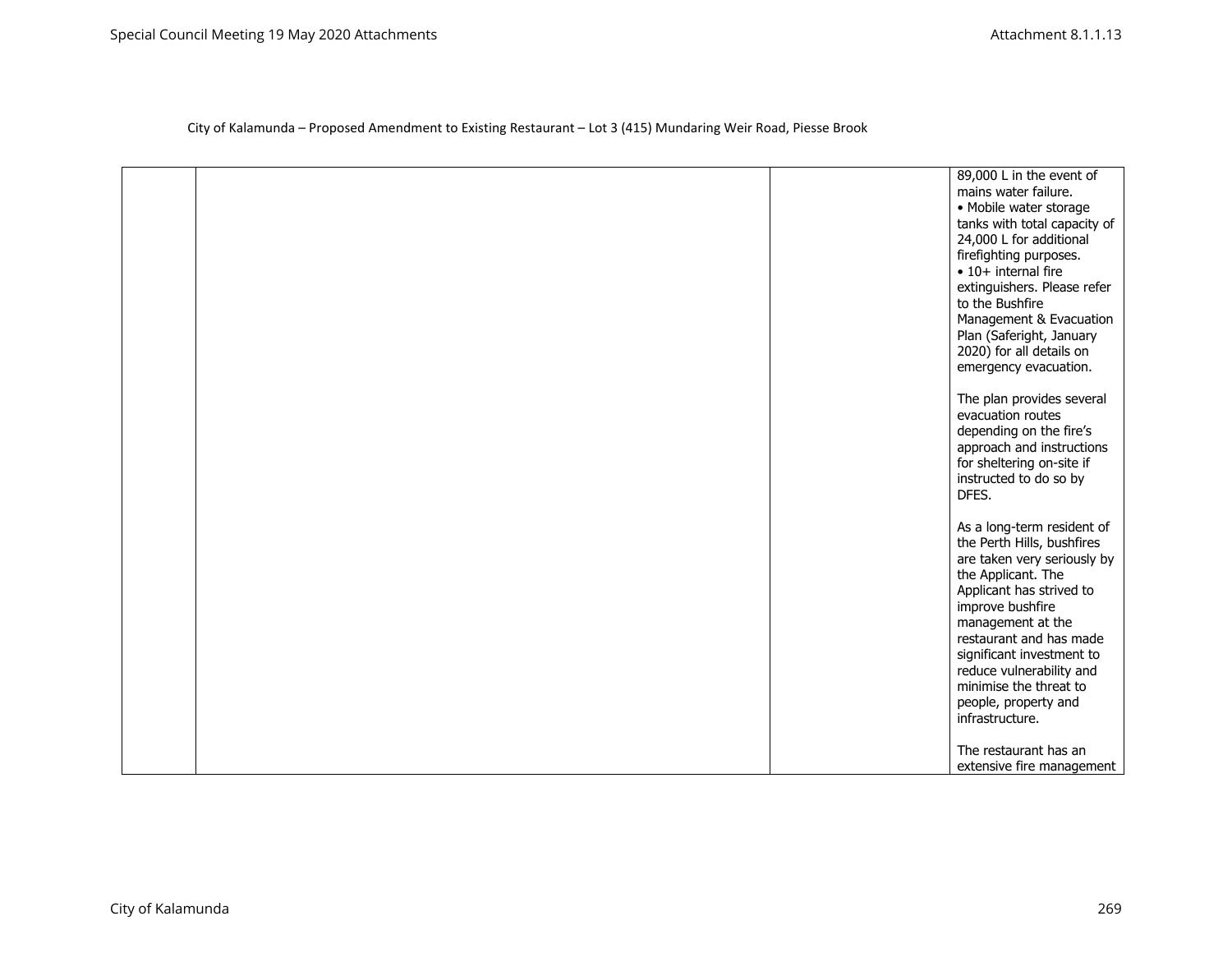|  | system that far surpasses<br>requirements, including:<br>• Roof sprinklers on the<br>restaurant building<br>connected to mains and<br>back-up water supply.<br>• 4 x industrial firefighting<br>hose reels.<br>• 3 x off-grid back-up<br>firefighting pumps.<br>•Firefighting trailer with an<br>independent heavy-duty<br>built-in pump and robotic<br>nozzle head with remote<br>controlled access and foam<br>capabilities. |
|--|--------------------------------------------------------------------------------------------------------------------------------------------------------------------------------------------------------------------------------------------------------------------------------------------------------------------------------------------------------------------------------------------------------------------------------|
|  | • Fire hydrant to enable<br>fire trucks to connect to<br>mains water. • Fixed<br>water storage tanks with<br>total capacity of 89,000 L<br>in the event of mains<br>water failure. • Mobile<br>water storage tanks with<br>total capacity of 24,000 L<br>for additional firefighting<br>purposes. • 10+ internal<br>fire extinguishers.                                                                                        |
|  | The Transport Impact<br>Statement produced by<br>independent consultants<br>(Shawmac, Jan 2020) has<br>addressed all road safety<br>concerns and confirms that<br>the proposed development<br>will have no unacceptable                                                                                                                                                                                                        |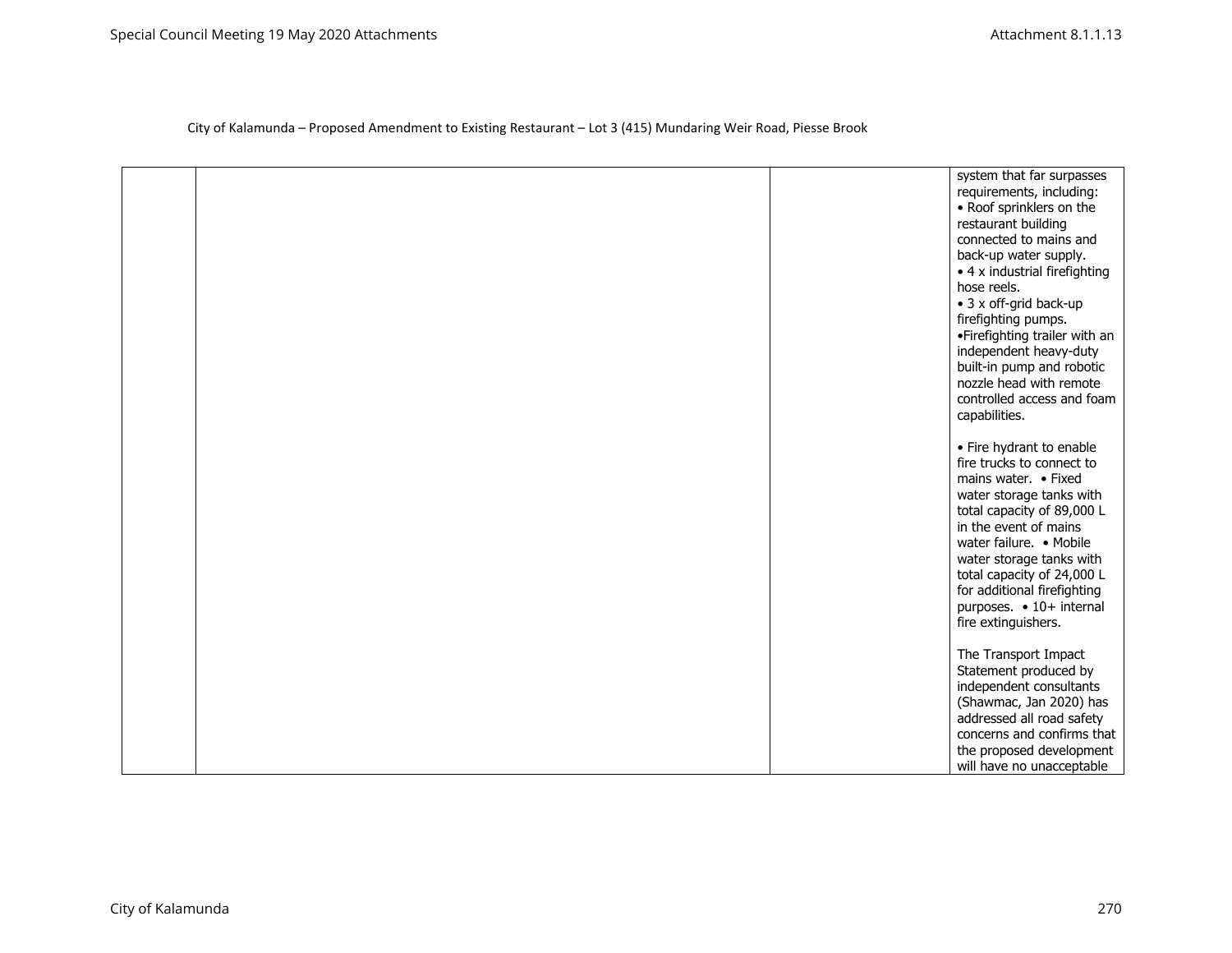|  | impact on road safety or<br>traffic conditions. It also<br>confirmed that the existing<br>road network could<br>accommodate the<br>increased number of cars.                                                                                              |
|--|-----------------------------------------------------------------------------------------------------------------------------------------------------------------------------------------------------------------------------------------------------------|
|  | The submission's estimate<br>of an additional 250 cars<br>at any one time is<br>inaccurate and<br>unrepresentative of future<br>conditions.                                                                                                               |
|  | The intended number of<br>480 people includes all<br>staff and onsite<br>contractors.                                                                                                                                                                     |
|  | All third-party reports will<br>be available under a<br>Freedom of Information<br>request, as is standard<br>practice with<br>developments of this<br>nature. Specifically, the<br>Water Management Plan<br>recommends a community<br>engagement program. |
|  | Chalet Rigi (CR) operated<br>as a purpose-built<br>restaurant with approval<br>for 350 patrons for over 30<br>years under the previous<br>owner. A formal approval<br>for 350 patrons was issued<br>by the City of Kalamunda                              |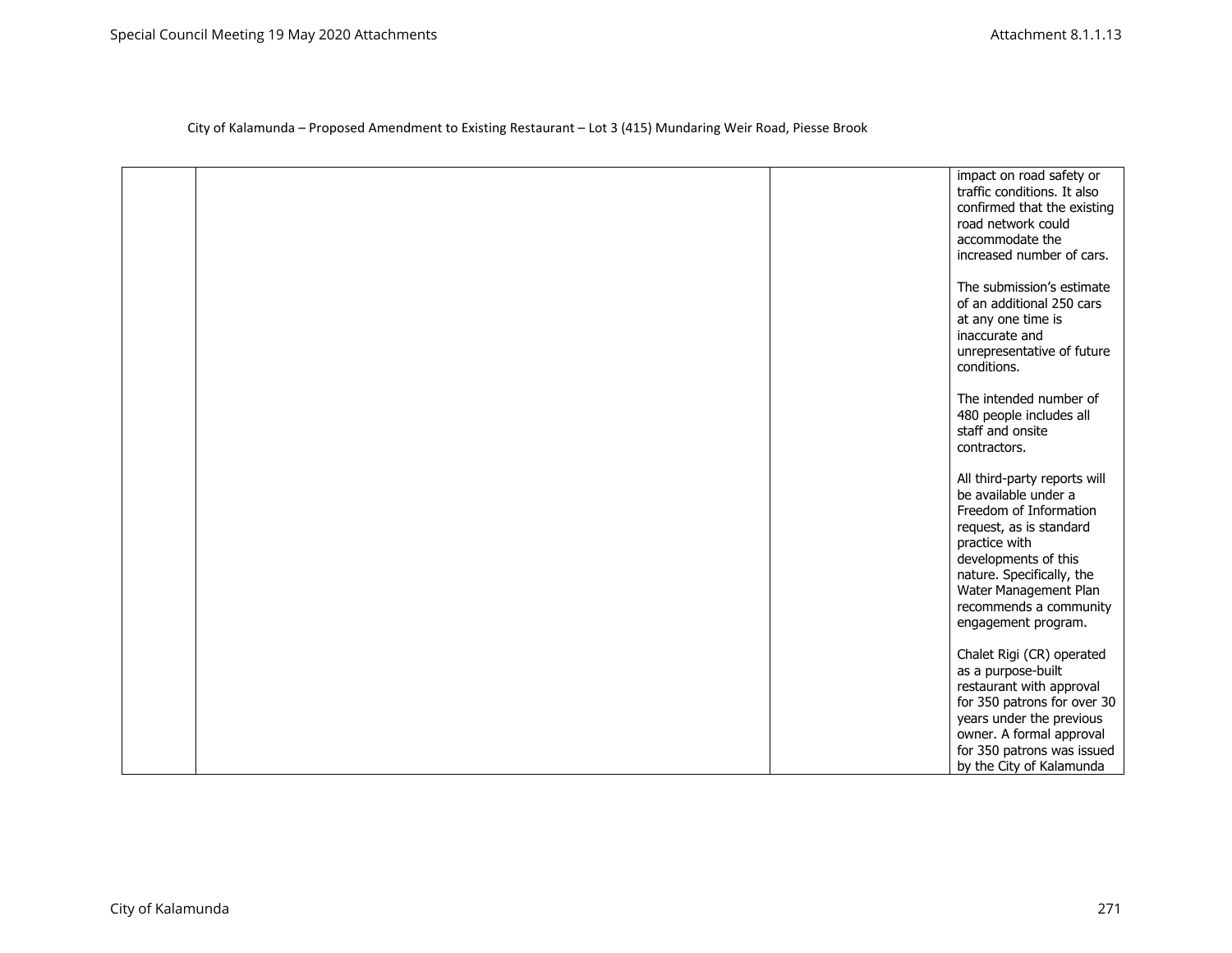|  | on 26 November 2012 to<br>the new owner. This<br>approval lapsed during<br>redevelopment. CR has<br>never operated with<br>approval numbers of 80<br>patrons.                                                                     |
|--|-----------------------------------------------------------------------------------------------------------------------------------------------------------------------------------------------------------------------------------|
|  | Please refer to the Bushfire<br>Management & Evacuation<br>Plan (Saferight, January<br>2020) for all details on<br>emergency evacuation.                                                                                          |
|  | The submission's estimate<br>of an additional 250 cars<br>at any one time is<br>inaccurate and<br>unrepresentative of future<br>conditions. Please refer to<br>Transport Impact<br>Statement (Shawmac, Jan<br>2020).              |
|  | The intended number of<br>480 people includes all<br>staff and onsite<br>contractors. Please refer<br>to the Bushfire<br>Management & Evacuation<br>Plan (Saferight, January<br>2020) for all details on<br>emergency evacuation. |
|  | Please refer to Transport<br><b>Impact Statement</b><br>(Shawmac, Jan 2020).                                                                                                                                                      |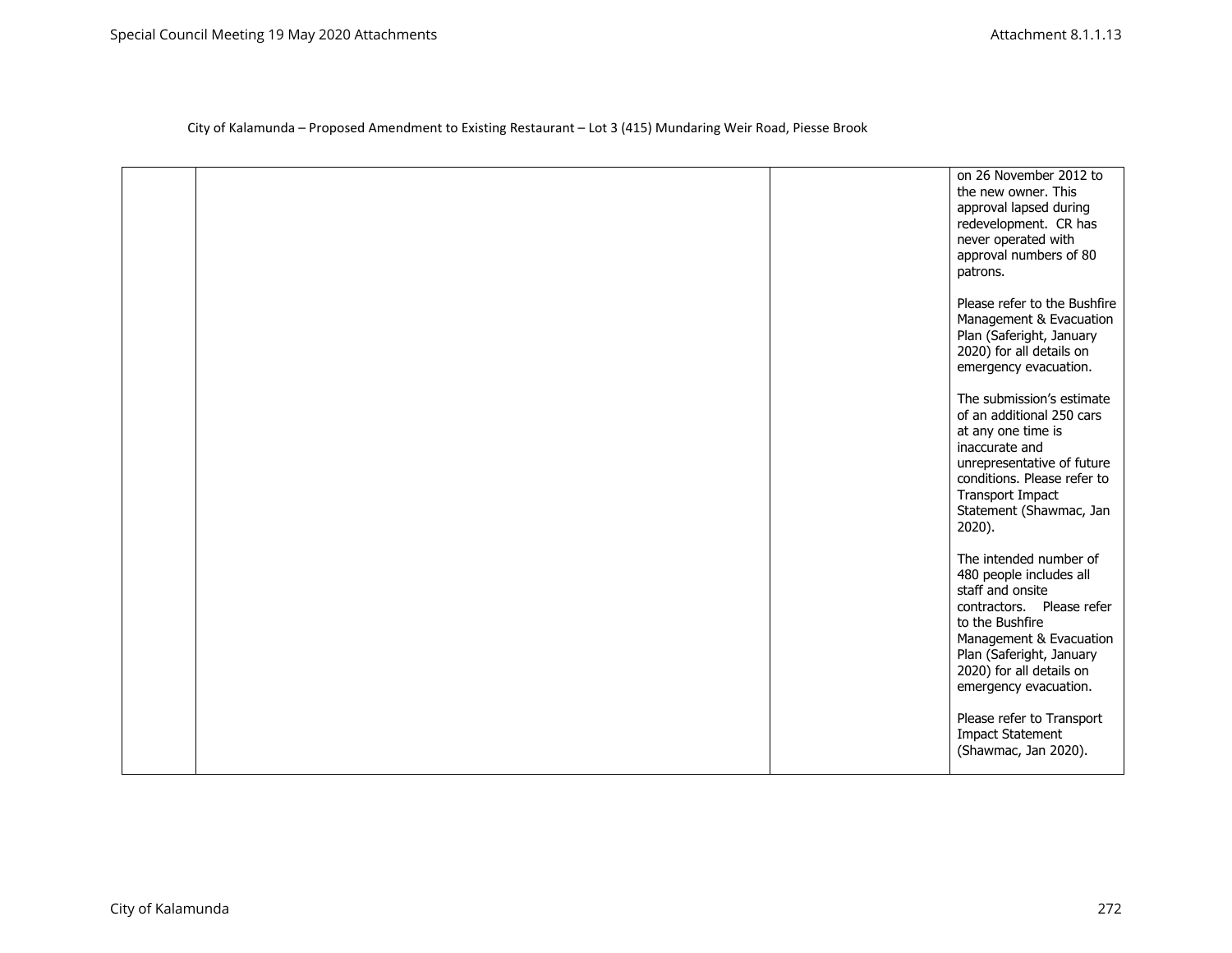|    |                                                                                                                                                                                                                                                                                                                                                                                                                                                                                                                                                                                                                                                                                                                                                                                                                                                                                                                                                                                                                                   |                                                                                                                                                                                                                                                                                                                                                                               | The intended number of<br>480 people includes all<br>staff and onsite<br>contractors.                                                                                                                                                                                                                                                      |
|----|-----------------------------------------------------------------------------------------------------------------------------------------------------------------------------------------------------------------------------------------------------------------------------------------------------------------------------------------------------------------------------------------------------------------------------------------------------------------------------------------------------------------------------------------------------------------------------------------------------------------------------------------------------------------------------------------------------------------------------------------------------------------------------------------------------------------------------------------------------------------------------------------------------------------------------------------------------------------------------------------------------------------------------------|-------------------------------------------------------------------------------------------------------------------------------------------------------------------------------------------------------------------------------------------------------------------------------------------------------------------------------------------------------------------------------|--------------------------------------------------------------------------------------------------------------------------------------------------------------------------------------------------------------------------------------------------------------------------------------------------------------------------------------------|
| 2. | <b>Comment Only- Total Number of Submissions: 2</b><br><b>Submission 1 - Objection</b>                                                                                                                                                                                                                                                                                                                                                                                                                                                                                                                                                                                                                                                                                                                                                                                                                                                                                                                                            | Officers acknowledge that                                                                                                                                                                                                                                                                                                                                                     | Chalet Rigi (CR) operated<br>as a purpose-built<br>restaurant with approval<br>for 350 patrons for over 30                                                                                                                                                                                                                                 |
|    | We have lived in Hummerston Road for 34 years and did experience the former Chalet Rigi<br>Restaurant. As it was operated as an inside only restaurant it was not prone to high levels of<br>noise so did not impact on us. Our main concern with the new venture is the amount of<br>outdoor entertainment areas of quite substantial sizes. The number of patrons of 80 per day is<br>quite reasonable but we are totally opposed to the unreasonable number of 480 as the noise<br>impact on us here would be substantial and add to the traffic noise that we already experience<br>form Mundaring weir road. No doubt alcohol will be served at this venue and if the patrons<br>were contained inside, the noise could be more reasonable. The license I am sure would not<br>restrict the areas to inside, so the noise impact would be far greater on us. We strongly object<br>to the probable noise impact that an outside entertainment arear would have on us with 480<br>patrons.<br><b>Submission 2 - Objection</b> | restaurants are a generator<br>of noise. The applicant has<br>provided a noise<br>management plan and<br>subject to minor<br>modifications, the noise<br>management plan is<br>considered to reduce noise<br>to an acceptable level.<br>Officers note that the<br>restaurant will still need to<br>comply with the<br><b>Environmental Protection</b><br>(Noise) Regulations. | years under the previous<br>owner. A formal approval<br>for 350 patrons was issued<br>by the City of Kalamunda<br>on 26 November 2012 to<br>the new owner. This<br>approval lapsed during<br>redevelopment. CR has<br>never operated with<br>approval numbers of 80<br>patrons. An increase of<br>37% from 350 to 480<br>people is sought. |
|    | I have submitted my written response to you but feel I could qualify my feelings better on<br>email to you so am now forwarding it to your for your consideration please.<br>We are residents of Hummerston Road at the very eastern end and have been there for 34                                                                                                                                                                                                                                                                                                                                                                                                                                                                                                                                                                                                                                                                                                                                                               |                                                                                                                                                                                                                                                                                                                                                                               | A Noise Management Plan<br>(Evergreen, January 2020)<br>has been produced, which<br>will be implemented by the                                                                                                                                                                                                                             |
|    | years so know the area well. We are as you pointed out in your letter in close proximity to the<br>Chalet Rigi Restaurant as are a number of others as well                                                                                                                                                                                                                                                                                                                                                                                                                                                                                                                                                                                                                                                                                                                                                                                                                                                                       |                                                                                                                                                                                                                                                                                                                                                                               | site operators to ensure<br>that any noise generated<br>from the venue falls within                                                                                                                                                                                                                                                        |
|    | We did experience the former Chalet Rigi Restaurant and it was of no consequence to us<br>because it was a fully enclosed area operating as a normal restaurant would indoors. There<br>was no impact on us at all due to noise or other things. It was a very quiet affair with no<br>outdoor areas of entertainment and was in far earlier times.                                                                                                                                                                                                                                                                                                                                                                                                                                                                                                                                                                                                                                                                               |                                                                                                                                                                                                                                                                                                                                                                               | acceptable level as per the<br><b>Environmental Protection</b><br>(Noise) Regulations 1997.<br>This includes consideration<br>of the outdoor seating                                                                                                                                                                                       |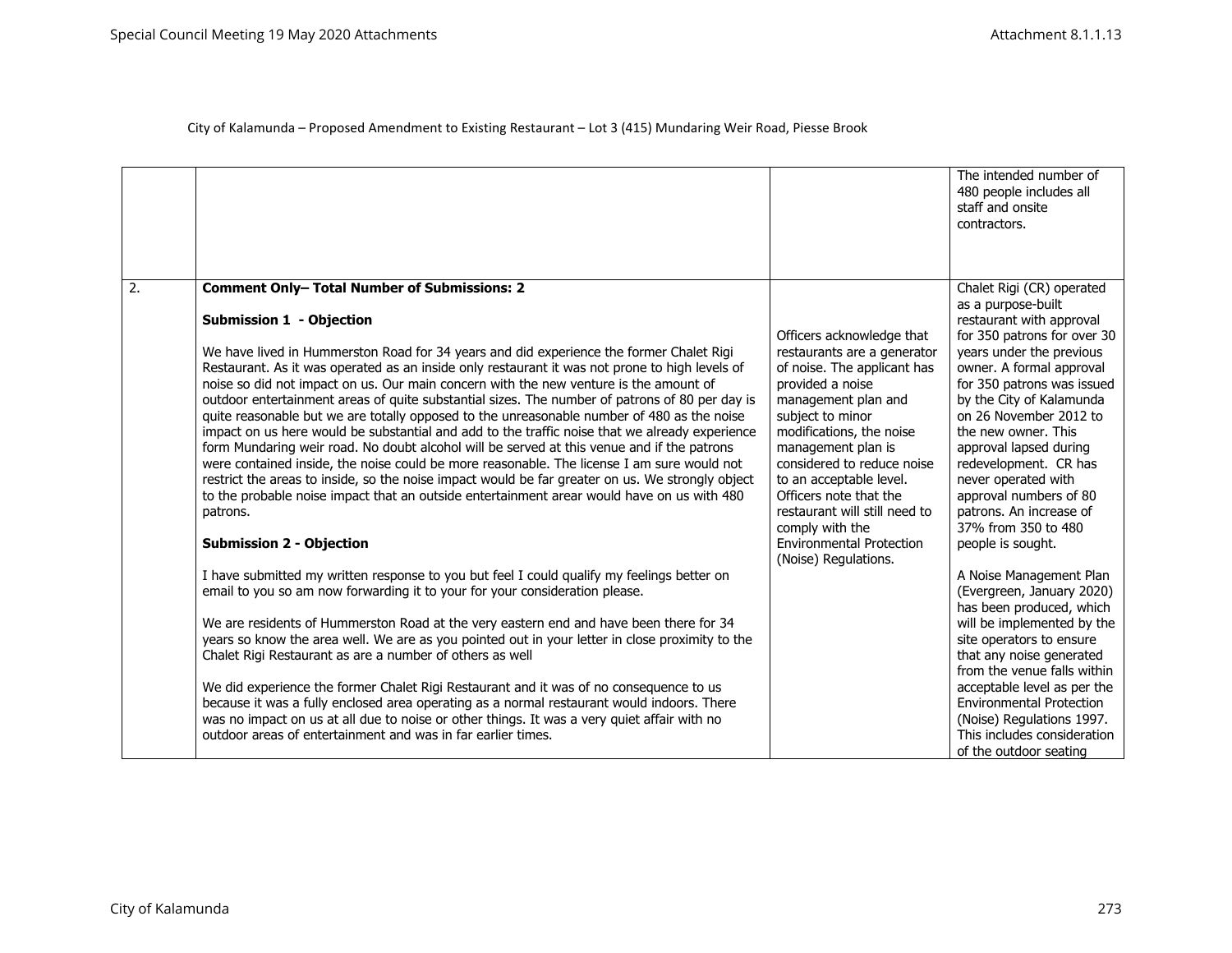| We do enjoy the bush and our quiet environment so when we saw the proposal to allow 480<br>patrons per day to the existing site, only with the addition of a large outdoor entertainment<br>area we were truly concerned. If the patrons were contained within the building it would not be<br>such an issue but as it has a very large outdoor entertainment area and liquor will be involved<br>it will no doubt have a vast increase in noise pollution to our normally quiet existence. Even 80<br>patrons per day will have some impact upon us but we are not opposed to anyone having a<br>lawful business as long as it is well contained and does not interfere with our life style too<br>much. If the proposal is not approved, it will be interesting to see how this will<br>be policed as I am sure that it will be stretched out over time so that no one notices. I am sure<br>that the owner would not have taken the noise aspect for local residents into account or if he<br>did would have dismissed it to further his cause.<br>We fully oppose the proposed amendment to 480 patrons per day as it will only serve the<br>owners and not the nearby residents who would have to put up with all that running a business<br>of this type would present especially in the finer weather on a weekend. One imagines the beer<br>garden image and noise that this generates once people indulge in alcohol over periods of | area at varying times of<br>the day.<br>A Noise Management Plan<br>(Evergreen, January 2020)<br>has been produced, which<br>will be implemented by the<br>site operators to ensure<br>that any noise generated<br>from the venue falls within<br>acceptable level as per the<br><b>Environmental Protection</b><br>(Noise) Regulations 1997.<br>This includes consideration<br>of the outdoor seating<br>area at varying times of |
|-----------------------------------------------------------------------------------------------------------------------------------------------------------------------------------------------------------------------------------------------------------------------------------------------------------------------------------------------------------------------------------------------------------------------------------------------------------------------------------------------------------------------------------------------------------------------------------------------------------------------------------------------------------------------------------------------------------------------------------------------------------------------------------------------------------------------------------------------------------------------------------------------------------------------------------------------------------------------------------------------------------------------------------------------------------------------------------------------------------------------------------------------------------------------------------------------------------------------------------------------------------------------------------------------------------------------------------------------------------------------------------------------------------------------------------------------|-----------------------------------------------------------------------------------------------------------------------------------------------------------------------------------------------------------------------------------------------------------------------------------------------------------------------------------------------------------------------------------------------------------------------------------|
|                                                                                                                                                                                                                                                                                                                                                                                                                                                                                                                                                                                                                                                                                                                                                                                                                                                                                                                                                                                                                                                                                                                                                                                                                                                                                                                                                                                                                                               |                                                                                                                                                                                                                                                                                                                                                                                                                                   |
| time. There is also going to be a large increase in traffic volume allowing<br>access to and from the site. I do note that the driveway entrance is large and wide so should<br>be able to cope and that is not our concern. The noise pollution is however of great concern to<br>us and as I said we are totally opposed to the increase from 80 to 480 patrons per day.                                                                                                                                                                                                                                                                                                                                                                                                                                                                                                                                                                                                                                                                                                                                                                                                                                                                                                                                                                                                                                                                    | the day and restriction of<br>entertainment such as<br>music.                                                                                                                                                                                                                                                                                                                                                                     |
|                                                                                                                                                                                                                                                                                                                                                                                                                                                                                                                                                                                                                                                                                                                                                                                                                                                                                                                                                                                                                                                                                                                                                                                                                                                                                                                                                                                                                                               | The applicant is also an<br>adjoining resident and has<br>a vested interest in not<br>interfering with local<br>lifestyles.                                                                                                                                                                                                                                                                                                       |
|                                                                                                                                                                                                                                                                                                                                                                                                                                                                                                                                                                                                                                                                                                                                                                                                                                                                                                                                                                                                                                                                                                                                                                                                                                                                                                                                                                                                                                               | Please refer to Transport<br><b>Impact Statement</b><br>(Shawmac, Jan 2020).                                                                                                                                                                                                                                                                                                                                                      |
|                                                                                                                                                                                                                                                                                                                                                                                                                                                                                                                                                                                                                                                                                                                                                                                                                                                                                                                                                                                                                                                                                                                                                                                                                                                                                                                                                                                                                                               | Chalet Rigi (CR) operated<br>as a purpose-built<br>restaurant with approval<br>for 350 patrons for over 30<br>years under the previous<br>owner. A formal approval<br>for 350 patrons was issued                                                                                                                                                                                                                                  |
|                                                                                                                                                                                                                                                                                                                                                                                                                                                                                                                                                                                                                                                                                                                                                                                                                                                                                                                                                                                                                                                                                                                                                                                                                                                                                                                                                                                                                                               | by the City of Kalamunda                                                                                                                                                                                                                                                                                                                                                                                                          |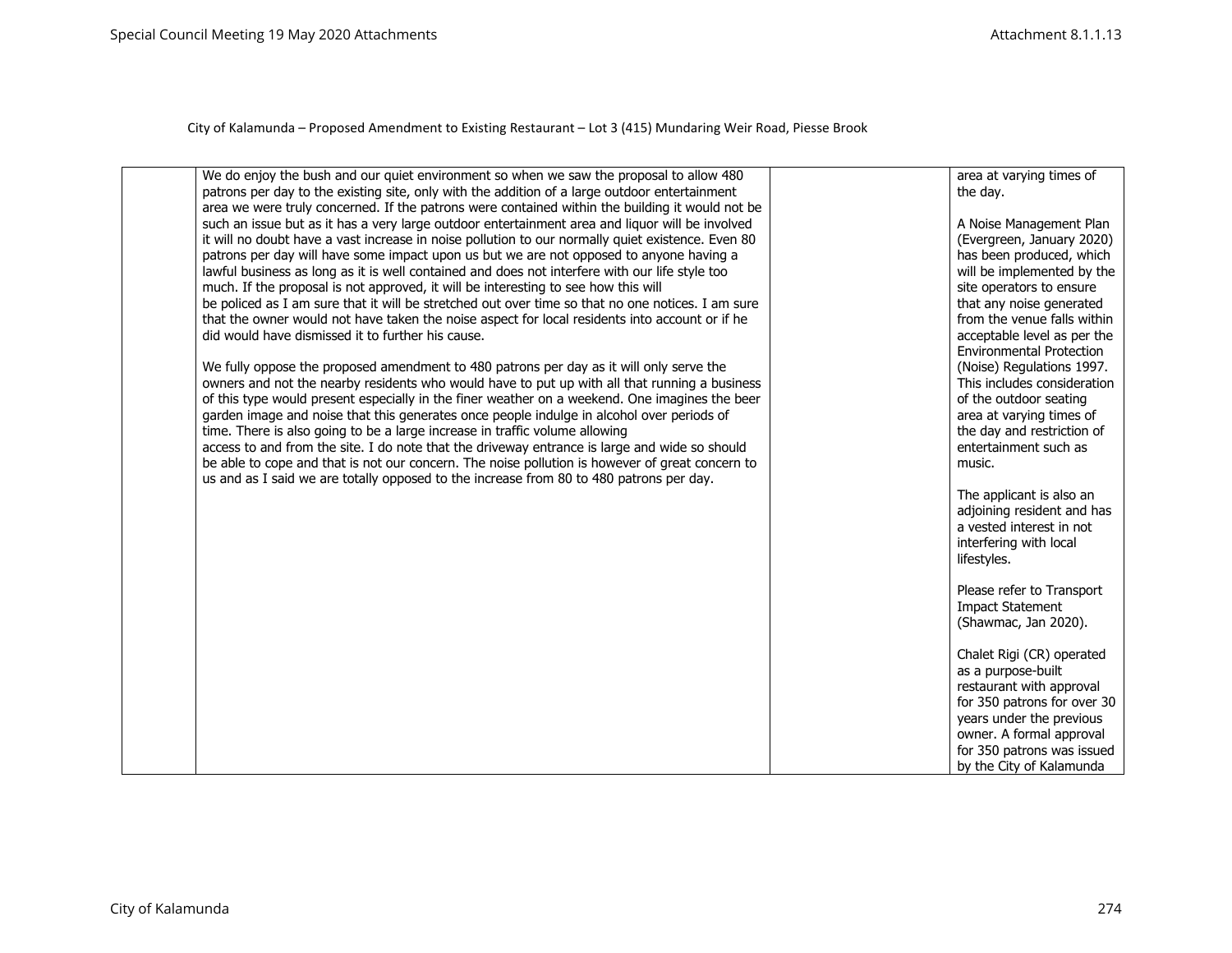|                  |                                                                                                                                                                                                                                                                                                                                                                                                                                                                                                          |                                                                                                                                        | on 26 November 2012 to<br>the new owner. This<br>approval lapsed during<br>redevelopment. CR has<br>never operated with<br>approval numbers of 80<br>patrons. An increase of<br>only 37% from 350 to 480<br>is sought. |
|------------------|----------------------------------------------------------------------------------------------------------------------------------------------------------------------------------------------------------------------------------------------------------------------------------------------------------------------------------------------------------------------------------------------------------------------------------------------------------------------------------------------------------|----------------------------------------------------------------------------------------------------------------------------------------|------------------------------------------------------------------------------------------------------------------------------------------------------------------------------------------------------------------------|
| $\overline{3}$ . | <b>Objection - Total Number of Submissions: 1</b>                                                                                                                                                                                                                                                                                                                                                                                                                                                        |                                                                                                                                        | Submission 3 is verbatim<br>to Submission 2 above.                                                                                                                                                                     |
|                  | I have submitted my written response to you but feel I could qualify my feelings better on<br>email to you so am now forwarding it to your for your consideration please.                                                                                                                                                                                                                                                                                                                                | Officers acknowledge that<br>restaurants are a generator<br>of noise. The applicant has                                                | Response is as above.                                                                                                                                                                                                  |
|                  | We are residents of Hummerston Road at the very eastern end and have been there for 34<br>years so know the area well. We are as you pointed out in your letter in close proximity to the<br>Chalet Regi Restaurant as are a number of others as well.                                                                                                                                                                                                                                                   | provided a noise<br>management plan and<br>subject to minor<br>modifications, the noise                                                |                                                                                                                                                                                                                        |
|                  | We did experience the former Chalet Regi Restaurant and it was of no consequence to us<br>because it was a fully enclosed area operating as a normal restaurant would indoors. There<br>was no impact on us at all due to noise or other things. It was a very quiet affair with no<br>outdoor areas of entertainment and was in far earlier times.                                                                                                                                                      | management plan is<br>considered to reduce noise<br>to an acceptable level.<br>Officers note that the<br>restaurant will still need to |                                                                                                                                                                                                                        |
|                  | We do enjoy the bush and our quiet environment so when we saw the proposal to allow 480<br>patrons per day to the existing site, only with the addition of a large outdoor entertainment<br>area we were truly concerned. If the patrons were contained within the building it would not<br>be such an issue but as it has a very large outdoor entertainment area and liquor will be<br>involved it will no doubt have a vast increase in noise pollution to our normally quiet                         | comply with the<br><b>Environmental Protection</b><br>(Noise) Regulations.                                                             |                                                                                                                                                                                                                        |
|                  | existence. Even 80 patrons per day will have some impact upon us but we are not opposed to<br>anyone having a lawful business as long as it is well contained and does not interfere with our<br>life style too much. If the proposal is not approved it will be interesting to see how this will be<br>policed as I am sure that it will be stretched out over time so that no one notices. I am sure<br>that the owner would not have taken the noise aspect for local residents into account or if he |                                                                                                                                        |                                                                                                                                                                                                                        |
|                  | did would have dismissed it to further his cause.<br>We fully oppose the proposed amendment to 480 patrons per day as it will only serve the                                                                                                                                                                                                                                                                                                                                                             |                                                                                                                                        |                                                                                                                                                                                                                        |
|                  | owners and not the nearby residents who would have to put up with all that running a business                                                                                                                                                                                                                                                                                                                                                                                                            |                                                                                                                                        |                                                                                                                                                                                                                        |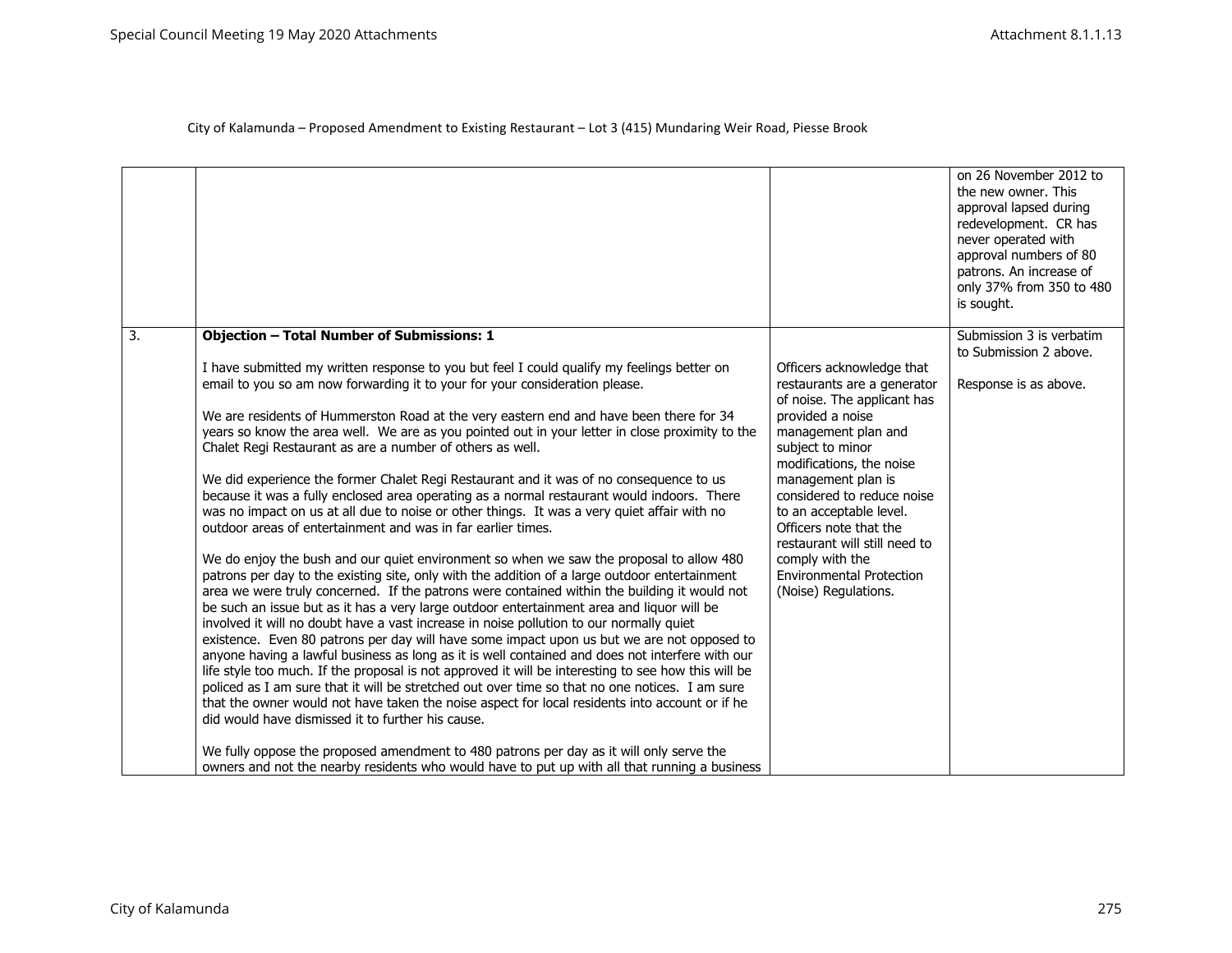|    | of this type would present especially in the finer weather on a weekend. One imagines the<br>beer garden image and noise that this generates once people indulge in alcohol over periods of<br>time. There is also going to be a large increase in traffic volume allowing access to and from<br>the site. I do note that the driveway entrance is large and wide so should be able to cope and<br>that is not our concern. The noise pollution is however of great concern to us and as I said we<br>are totally opposed to the increase from 80 to 480 patrons per day. |                                                                          |                                                                                                             |
|----|---------------------------------------------------------------------------------------------------------------------------------------------------------------------------------------------------------------------------------------------------------------------------------------------------------------------------------------------------------------------------------------------------------------------------------------------------------------------------------------------------------------------------------------------------------------------------|--------------------------------------------------------------------------|-------------------------------------------------------------------------------------------------------------|
|    |                                                                                                                                                                                                                                                                                                                                                                                                                                                                                                                                                                           |                                                                          |                                                                                                             |
| 4. | <b>Objection - Total Number of Submissions: 3</b><br><b>Submission1 - Objection</b>                                                                                                                                                                                                                                                                                                                                                                                                                                                                                       |                                                                          | Refer to updated Water<br>Management and<br>Stormwater Management<br>Plan (Evergreen, Dec                   |
|    | Sites for proposed ATU and dripper area are not acceptable to the Department of Water's<br>operational policy 4.3 on "Identifying and Establishing Waterways Foreshore Areas". Hackett's                                                                                                                                                                                                                                                                                                                                                                                  | The independent peer<br>review of the applicants                         | 2019) which addresses all<br>concerns relating to water                                                     |
|    | Gully is a Priority 2 public drinking water source area.                                                                                                                                                                                                                                                                                                                                                                                                                                                                                                                  | wastewater proposal<br>concluded that the                                | management.                                                                                                 |
|    | The bedrock between the proposed areas is Yilgarn Craton Granites and runoff across the north<br>eastern boundary is likely with a high impact probable on creek water quality.                                                                                                                                                                                                                                                                                                                                                                                           | proposed wastewater<br>disposal is acceptable.<br>Officers note that the | Whilst the Department of<br>Health approval requires a<br>30 m setback from effluent                        |
|    | The traditional 30 metre buffer zone for Hackett's Gully could be achieved by relocation to<br>areas adjacent to the south west boundary with possible impact on Lot 100 only.                                                                                                                                                                                                                                                                                                                                                                                            | irrigation areas have been<br>modified since community<br>consultation.  | irrigation areas and<br>surrounding watercourses,<br>the Applicant was keen to                              |
|    | There is insufficient parking for 400 Patrons. Noise pollution would be extreme, with 400 and<br>no allowance has been made for Firebreaks.                                                                                                                                                                                                                                                                                                                                                                                                                               | The proposed car parking<br>area exceeds the Scheme                      | alleviate perceived<br>concerns about water                                                                 |
|    | <b>Submission 2 -Objection</b>                                                                                                                                                                                                                                                                                                                                                                                                                                                                                                                                            | requirements for parking for                                             | quality by taking<br>supplementary measures.                                                                |
|    | LATE SUBMISSION - This submission was received to the City on the 13th August 2019, 8 days<br>after the submission period closed.                                                                                                                                                                                                                                                                                                                                                                                                                                         | restaurants.                                                             | Additional site works were<br>undertaken in October<br>2019, including drilling 10                          |
|    | Dear Ms Hardy,                                                                                                                                                                                                                                                                                                                                                                                                                                                                                                                                                            |                                                                          | boreholes to $<$ 1.5 m                                                                                      |
|    | As we have made you aware, the owner of the Lot 3, Piesse Brook site is currently installing an<br>ATU system.                                                                                                                                                                                                                                                                                                                                                                                                                                                            | This matter is not relevant<br>to the current application.               | below ground and<br>completing additional soil<br>permeability testing, soil<br>classification and nutrient |
|    | Our question is, is the ATU the model that was approved by the City previously?<br>We believe that this is not the case and therefore request that you issue a stop work notice.                                                                                                                                                                                                                                                                                                                                                                                          |                                                                          | lab analysis.                                                                                               |
|    | Confidential information has been removed                                                                                                                                                                                                                                                                                                                                                                                                                                                                                                                                 |                                                                          | Based on these results, the<br>proposed effluent irrigation<br>area was redesigned to                       |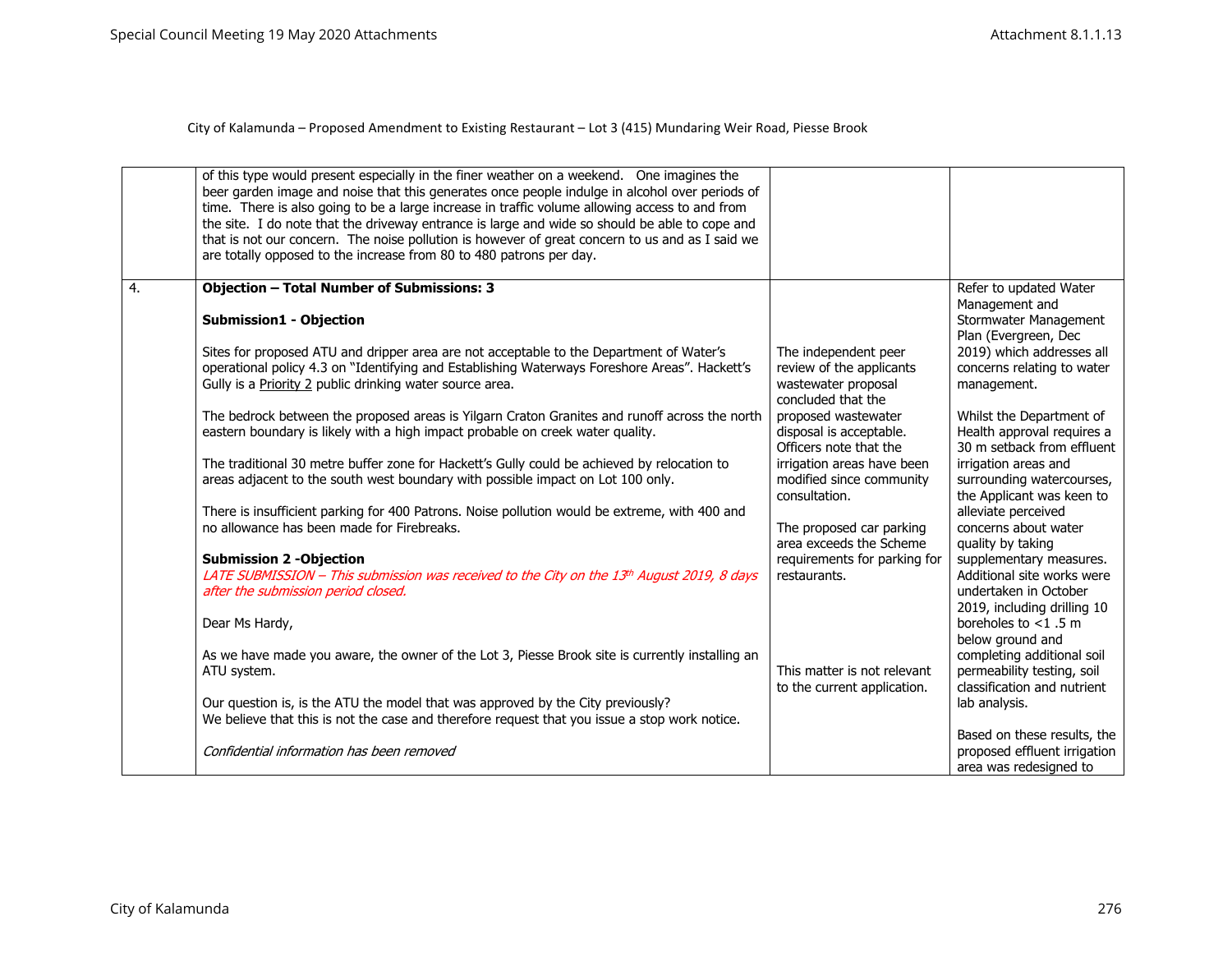| We also have a query regarding location and construction of the ATU's on our Southern<br>boundary.<br><b>Submission 3 -Objection</b><br>LATE SUBMISSION - This submission was received to the City on the 13th August 2019, 8 days<br>after the submission period closed.<br>Dear Minister Kelly,                                                                                                                                                                                                                                                                                                                                                                                                                                                                                                                                                                                                                                                                                                                                                                                                                                                                                                                                                                                                                                                                                                                                                                                                                                                                                                                                                                                                                                                                    | place most of it in the<br>south away from Hackett's<br>Gully Creek. Most (78%) of<br>the irrigation area has<br>been relocated south,<br>sitting at over 150 m<br>distance from Hackett's<br>Gully.                                                                                                                                                                                                                                                                                                                                                                                                                                                      |
|----------------------------------------------------------------------------------------------------------------------------------------------------------------------------------------------------------------------------------------------------------------------------------------------------------------------------------------------------------------------------------------------------------------------------------------------------------------------------------------------------------------------------------------------------------------------------------------------------------------------------------------------------------------------------------------------------------------------------------------------------------------------------------------------------------------------------------------------------------------------------------------------------------------------------------------------------------------------------------------------------------------------------------------------------------------------------------------------------------------------------------------------------------------------------------------------------------------------------------------------------------------------------------------------------------------------------------------------------------------------------------------------------------------------------------------------------------------------------------------------------------------------------------------------------------------------------------------------------------------------------------------------------------------------------------------------------------------------------------------------------------------------|-----------------------------------------------------------------------------------------------------------------------------------------------------------------------------------------------------------------------------------------------------------------------------------------------------------------------------------------------------------------------------------------------------------------------------------------------------------------------------------------------------------------------------------------------------------------------------------------------------------------------------------------------------------|
| We are the owners of a property Lot XX Piesse Brook in the City of Kalamunda.<br>Our Lot XX is fortunate to have a long section of the creek "Hackett's Gully" running from our<br>Eastern boundary to empty into Piesse Brook which also bisects our land. There are two small<br>dams (see below) on Hackett's Gully from which four households draw their water and have<br>done for almost 100 years.<br>The owners of Lot 3 have applied to the Council for planning approval for an expanded<br>restaurant (or function centre) with seating for 350 patrons (480 patrons per day) after having<br>been given approval for 80 patrons per day. The application is supported by a report<br>recommending an Aerobic Treatment Unit (ATU) system which will produce at least 14,400<br>litres of treated waste water per day with discharge onto land within 3X metres of our<br>common boundary.<br>This has apparently had support from the Hon. Minister for Health, Mr Roger Cook, as reported<br>in our community newspaper. The concrete tanks for the proposed ATU are already on site<br>(see below). This area is 21.7 metres from the Hackett's Gully creek and lies above the dams.<br>Most residences in our valley are without scheme water or deep sewerage of course.<br>Our previous ATU installations have had to be placed at least 100 metres from waterways.<br>The proposal is currently before the Department of Water, we understand. It appears to be<br>outside the recommendations of the Middle Helena Catchment Area, Land Use and Water<br>Management Strategy.<br>Will you please take this information into consideration in your deliberations concerning this<br>proposal for waste water disposal from the planned restaurant? | The rest of irrigation area<br>has also moved south,<br>sitting at over 50 m from<br>Hackett's Gully.<br>Furthermore, the smaller<br>area will only be used<br>when on-site numbers go<br>above 364 people/day or<br>to allow for shutdown of<br>the larger irrigation area.<br>The newly proposed<br>dispersal areas avoid the<br>granite outcrops and<br>adhere to all minimum<br>setback distances required<br>by the Department of<br>Health and the City of<br>Kalamunda, and in most<br>instances, are greater than<br>those required.<br>Refer to Transport Impact<br>Statement (Shawmac, Jan<br>2020) which confirms<br>there is adequate parking |
|                                                                                                                                                                                                                                                                                                                                                                                                                                                                                                                                                                                                                                                                                                                                                                                                                                                                                                                                                                                                                                                                                                                                                                                                                                                                                                                                                                                                                                                                                                                                                                                                                                                                                                                                                                      | on-site to meet<br>requirements.                                                                                                                                                                                                                                                                                                                                                                                                                                                                                                                                                                                                                          |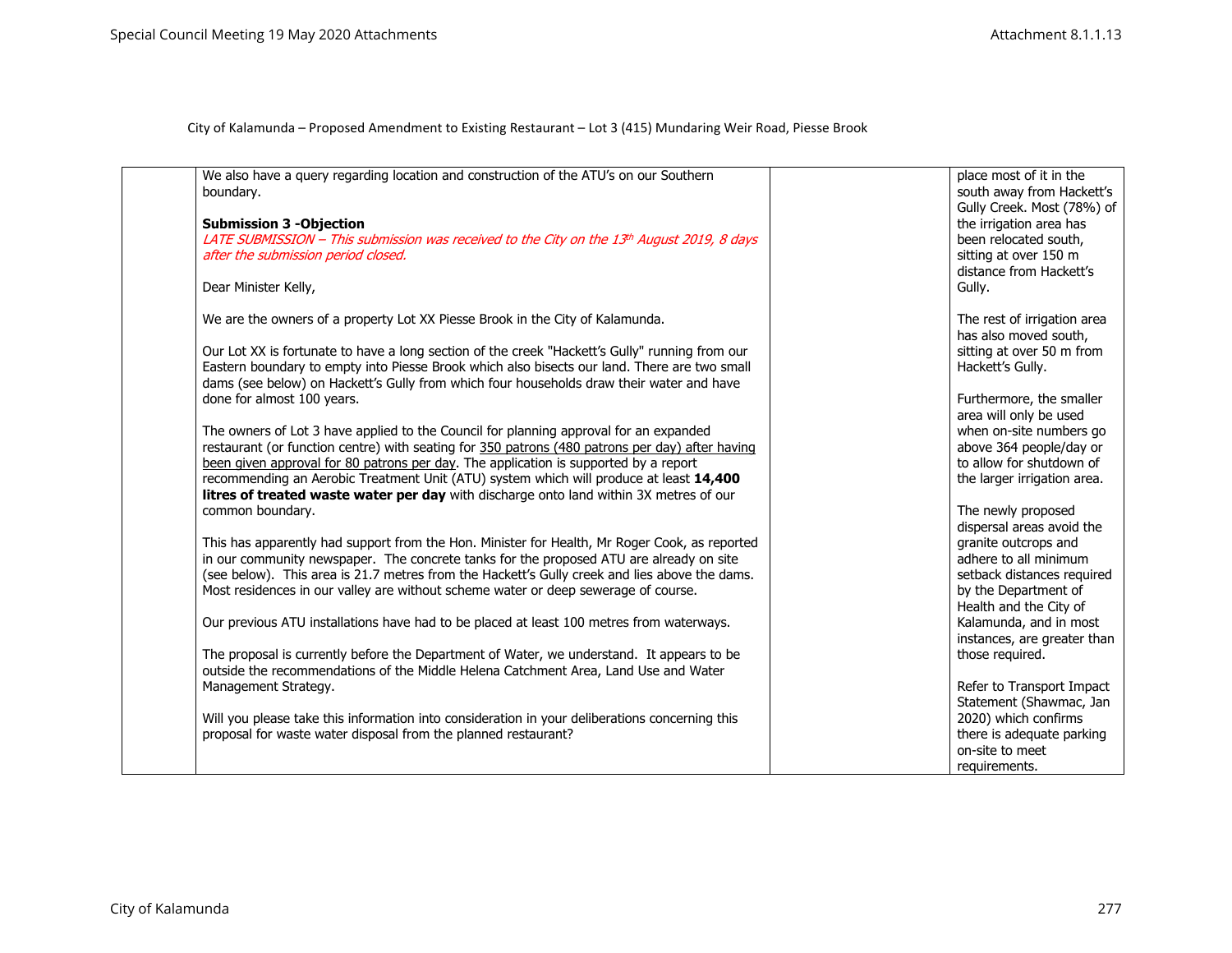|  | Refer to City of<br>Kalamunda's Local<br>Planning Scheme No. 3 -<br>onsite parking<br>requirements state 1 bay<br>per 4 people<br>accommodated (i.e. 120<br>bays needed for 480<br>accommodated people on<br>site).                                                                                                                                                                                                                                                                                                                                                                                 |
|--|-----------------------------------------------------------------------------------------------------------------------------------------------------------------------------------------------------------------------------------------------------------------------------------------------------------------------------------------------------------------------------------------------------------------------------------------------------------------------------------------------------------------------------------------------------------------------------------------------------|
|  | The restaurant will have<br>151 car parking bays<br>which meets the City's<br>requirements and offers an<br>additional 25%<br>contingency. In addition,<br>there will be 4 bus parking<br>bays and separate<br>service/delivery parking to<br>ensure there will be no off-<br>site parking. A Noise<br>Management Plan<br>(Evergreen, January 2020)<br>has been produced, which<br>will be implemented by the<br>site operators to ensure<br>that any noise generated<br>from the venue falls within<br>acceptable level as per the<br><b>Environmental Protection</b><br>(Noise) Regulations 1997. |
|  | Refer to updated Water<br>Management and<br>Stormwater Management<br>Plan (Evergreen, Dec                                                                                                                                                                                                                                                                                                                                                                                                                                                                                                           |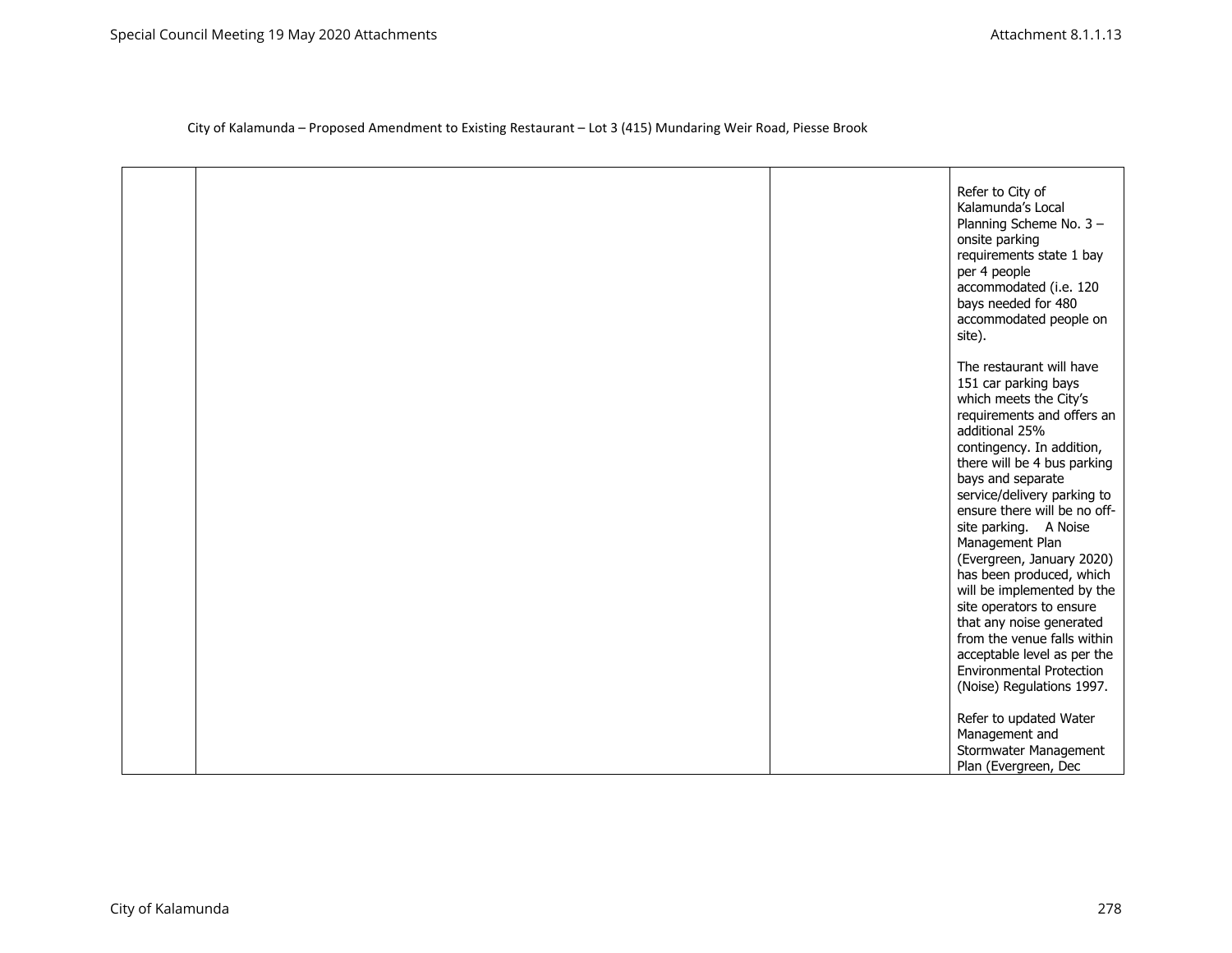|  | 2019) which addresses all<br>concerns relating to water  |
|--|----------------------------------------------------------|
|  | management and the ATU.                                  |
|  | Whilst the Department of<br>Health approval requires a   |
|  | 30 m setback from effluent<br>irrigation areas and       |
|  | surrounding watercourses,<br>the Applicant was keen to   |
|  | alleviate perceived<br>concerns about water              |
|  | quality by taking<br>supplementary measures.             |
|  | Additional site works were                               |
|  | undertaken in October<br>2019, including drilling 10     |
|  | boreholes to $<$ 1.5 m<br>below ground and               |
|  | completing additional soil<br>permeability testing, soil |
|  | classification and nutrient<br>lab analysis. Based on    |
|  | these results, the proposed                              |
|  | effluent irrigation area was<br>redesigned to place most |
|  | of it in the south away<br>from Hackett's Gully Creek.   |
|  | Most (78%) of the                                        |
|  | irrigation area has been<br>relocated south, sitting at  |
|  | over 150 m distance from<br>Hackett's Gully. The rest of |
|  | irrigation area has also<br>moved south, sitting at      |
|  | over 50 m from Hackett's                                 |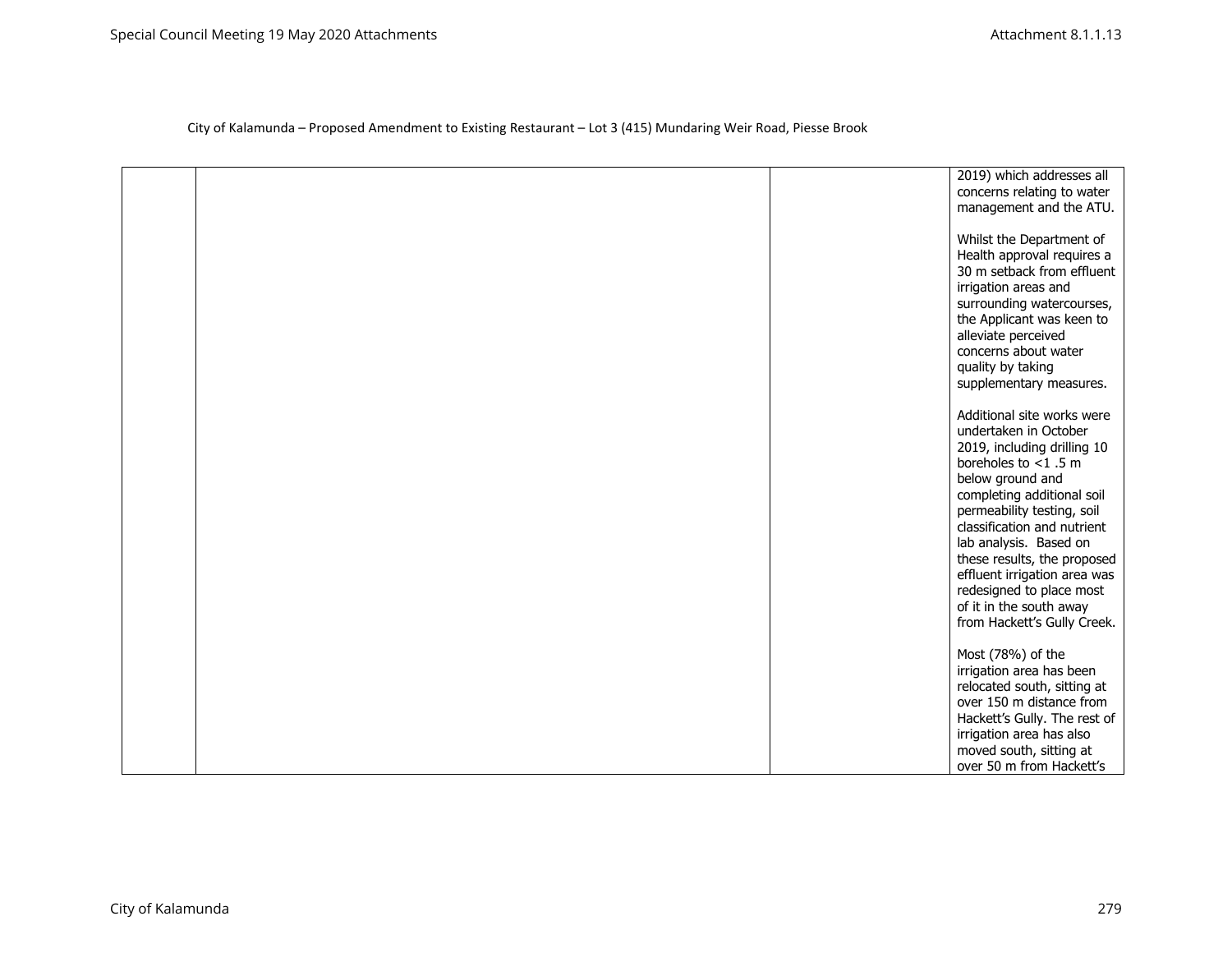|  | Gully. Furthermore, the<br>smaller area will only be<br>used when on-site<br>numbers go above 364<br>people/day or to allow for<br>shutdown of the larger<br>irrigation area.                                                                                                                                                                                                            |
|--|------------------------------------------------------------------------------------------------------------------------------------------------------------------------------------------------------------------------------------------------------------------------------------------------------------------------------------------------------------------------------------------|
|  | The newly proposed<br>dispersal areas avoid the<br>granite outcrops and<br>adhere to all minimum<br>setback distances required<br>by the Department of<br>Health and the City of<br>Kalamunda, and in most<br>instances, are greater than<br>those required.                                                                                                                             |
|  | Chalet Rigi operated as a<br>purpose-built restaurant<br>with approval for 350<br>patrons for over 30 years<br>under the previous owner.<br>A formal approval for 350<br>patrons was issued by the<br>City of Kalamunda on 26<br>November 2012 to the<br>new owner. This approval<br>lapsed during<br>redevelopment. CR has<br>never operated with<br>approval numbers of 80<br>patrons. |
|  | Approval for the ATU<br>installation was granted by<br>the Minister for Health and                                                                                                                                                                                                                                                                                                       |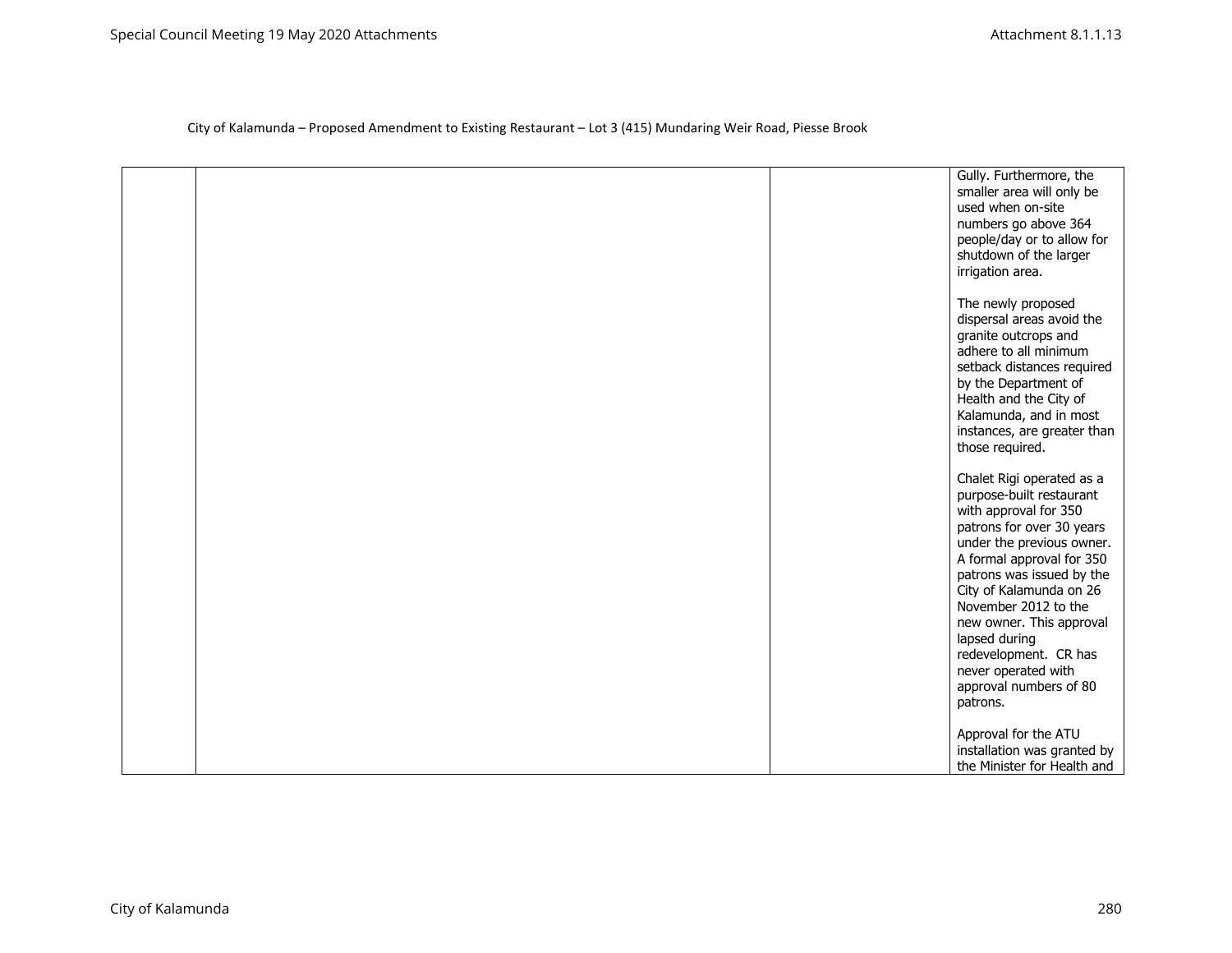|    |                                                                                                                                                                                                                                                                                                                                                                                                                                                                                                                                                                                                                                                                                                                                                                                                                                                                                                                                                                                                                       |                                                                                                                                                                                                                                                      | Department of Health in<br>July 2019.                                                                                                                                                                                                                                                         |
|----|-----------------------------------------------------------------------------------------------------------------------------------------------------------------------------------------------------------------------------------------------------------------------------------------------------------------------------------------------------------------------------------------------------------------------------------------------------------------------------------------------------------------------------------------------------------------------------------------------------------------------------------------------------------------------------------------------------------------------------------------------------------------------------------------------------------------------------------------------------------------------------------------------------------------------------------------------------------------------------------------------------------------------|------------------------------------------------------------------------------------------------------------------------------------------------------------------------------------------------------------------------------------------------------|-----------------------------------------------------------------------------------------------------------------------------------------------------------------------------------------------------------------------------------------------------------------------------------------------|
| 5. | <b>Objection - Total Number of Submissions: 2</b><br><b>Submission 1- Objection</b><br>We strongly object to this proposal on the basis that the effluent disposal system will not cope<br>with the flood of fluid delivered to it when 500 guests and staff are using it over a brief period<br>of time. We note that 'tests' were made of the soil. Were those tests performed by an<br>independent authority? The proposed filtration/absorbent area is steeply scoping. During the<br>winter when the hills are receiving heavy rain, how will the drainage area cope?<br>The suggestion is that the natural bush involved will not be disturbed, however the certainty of<br>extra nutrients will kill the native plants and introduced weeds. Piesse Brook is much too close!<br>Some time ago, a function was held at or near 'Chalet Rigi' in the evening, the noise was most<br>unwelcome. The noise from motor cycles is very bad at the weekends now, without the added<br>(illegible) from 'Chalet Rigi'. | The independent peer<br>review of the applicants<br>wastewater proposal<br>concluded that the<br>proposed wastewater<br>disposal is acceptable.<br>Officers note that the<br>irrigation areas have been<br>modified since community<br>consultation. | All reporting and testing<br>has been undertaken by<br>suitably qualified third<br>party independent<br>professionals.<br>Refer to updated Water<br>Management and<br>Stormwater Management<br>Plan (Evergreen, Dec<br>2019) which addresses all<br>concerns relating to water<br>management. |
|    | <b>Submission 2- Objection</b><br>Proposed Amendment To Existing Restaurant - Lot 3 (No. 415) Mundaring Weir Road, Piesse<br>Brook.                                                                                                                                                                                                                                                                                                                                                                                                                                                                                                                                                                                                                                                                                                                                                                                                                                                                                   | Officers acknowledge that<br>restaurants are a generator<br>of noise. The applicant has<br>provided a noise<br>management plan and                                                                                                                   | A Noise Management Plan<br>(Evergreen, January 2020)<br>has been produced, which<br>will be implemented by the<br>site operators to ensure                                                                                                                                                    |
|    | I have recently responded to the correspondence delivered to my address, inviting comment on<br>the proposal outlined above. I find the proposal to be worrying.<br>Following a visit to the Council office, where I was fortunate to meet two members of the<br>Health Department, the Department has supplied the writer with a contour map of the land on<br>which the restaurant is sited. The map shows that the site of the proposed dispersal bed, falls<br>steeply, approximately 13 meters down towards Piesse Brook (slightly south of due north). The<br>dispersal system will be required to absorb 14,000 litres per day, IT IS ASSUMED. The writer                                                                                                                                                                                                                                                                                                                                                      | subject to minor<br>modifications, the noise<br>management plan is<br>considered to reduce noise<br>to an acceptable level.<br>Officers note that the<br>restaurant will still need to<br>comply with the<br><b>Environmental Protection</b>         | that any noise generated<br>from the venue falls within<br>acceptable level as per the<br><b>Environmental Protection</b><br>(Noise) Regulations 1997.<br>This includes consideration<br>of the noise in the<br>evenings.                                                                     |
|    | has been involved in field, and most other forms of drainage, for sixty years. In W.A. since<br>1969. That experience covers storm water drainage, land drainage and most interesting of all<br>the dispersal of domestic and industrial waste water. The Council has provided some research<br>papers on rainfall for the general area. The thinking being that very wet land can only absorb<br>so much water. This is important due to the need for the waste water from this restaurant to                                                                                                                                                                                                                                                                                                                                                                                                                                                                                                                        | (Noise) Regulations.                                                                                                                                                                                                                                 | Refer to updated Water<br>Management and<br>Stormwater Management<br>Plan (Evergreen, Dec<br>2019) which addresses all<br>concerns relating to water                                                                                                                                          |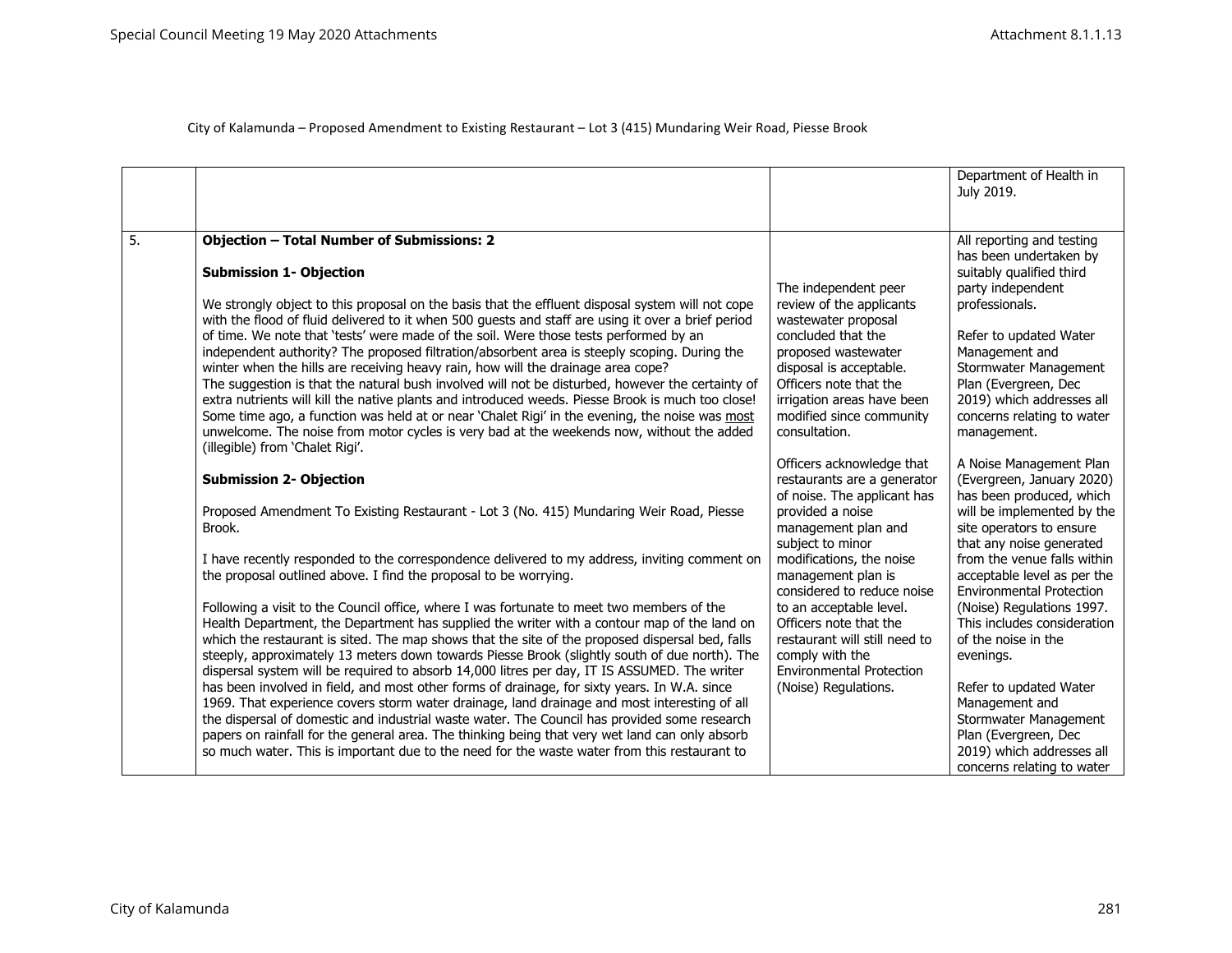|    | disperse ON SITE. There are several major problems for this site. The gradient. Soil type the<br>actual amount of water. Rainfall. Management.<br>The gradient: - very steep Soil :- Heavy The actual amount of water:- a guess at best, for<br>example modern lavatory systems are renowned for jamming in the flushing system, and                                                                                                                                                                                                                                                                                                                                                                                                                                                                                                                                                                                                                                                                                                                                                                                                                                                                                                                                                                                                                                                                                                                                                                                                                                                                                                                                                                                                                                                                                                                                                                                                                                                                                                                                                                             |                                                                                                                                                                                          | management including<br>topographical mapping,<br>proposed terracing, rainfall<br>and risk mitigation<br>measures in "worst case                                         |
|----|------------------------------------------------------------------------------------------------------------------------------------------------------------------------------------------------------------------------------------------------------------------------------------------------------------------------------------------------------------------------------------------------------------------------------------------------------------------------------------------------------------------------------------------------------------------------------------------------------------------------------------------------------------------------------------------------------------------------------------------------------------------------------------------------------------------------------------------------------------------------------------------------------------------------------------------------------------------------------------------------------------------------------------------------------------------------------------------------------------------------------------------------------------------------------------------------------------------------------------------------------------------------------------------------------------------------------------------------------------------------------------------------------------------------------------------------------------------------------------------------------------------------------------------------------------------------------------------------------------------------------------------------------------------------------------------------------------------------------------------------------------------------------------------------------------------------------------------------------------------------------------------------------------------------------------------------------------------------------------------------------------------------------------------------------------------------------------------------------------------|------------------------------------------------------------------------------------------------------------------------------------------------------------------------------------------|--------------------------------------------------------------------------------------------------------------------------------------------------------------------------|
|    | flowing for hours unnoticed.                                                                                                                                                                                                                                                                                                                                                                                                                                                                                                                                                                                                                                                                                                                                                                                                                                                                                                                                                                                                                                                                                                                                                                                                                                                                                                                                                                                                                                                                                                                                                                                                                                                                                                                                                                                                                                                                                                                                                                                                                                                                                     |                                                                                                                                                                                          | scenarios".                                                                                                                                                              |
|    | Rainfall: - the council have been kind enough to supply some rainfall records which give us<br>monthly rainfall figures. Unfortunately, these monthly figures are irrelevant. In the hills and no<br>doubt elsewhere, rainfall is not a steady sprinkle for a day or perhaps two days. My family and<br>I have lived within two or three kilometers of this site since 1969. Our experience is that rainfall<br>comes with very varied volumes, varying from a gentle sprinkle as mentioned or a tropical<br>down pour, during which surface drains become blocked with leaves and rubbish and the water<br>simply flows over everything in its path. One event was at the Learning Centre on Mundaring<br>Weir road, only a year or two ago. The water flushed the bituminised car park clean and<br>blocked the large storm water drains and poured over the kerbing and washed away supporting<br>soil from the foundations of a retaining wall. Further towards Bickley these events can be more<br>frequent, one would note that the Bickley rainfall is often higher than most other districts. Most<br>people assume that when the plug is pulled of lavatory flushed, we can forget about "it". This<br>waste water system is very far from "set and forget". Due to the very steep site, any failure will<br>result in effluent polluting the two streams nearby. If for example the sprinklers are in action<br>after a busy nights trade and one of those tropical downpours occurs, will anyone THINK TO<br>TURN OFF THE SYSTEM? If the weather has been persistently wet for a few days, and the<br>processing system has been set to store the effluent, thus filling the available storage tanks,<br>and then one the tropical down pours occurs, what happens next? There is a solution to this<br>problem, the writer has drawn the attention of the City Health Depart officers to this. Should<br>our earlier submission, plus this addendum, be ignored then we cannot support the proposal to<br>increase the patronage to 480. Our concern is public health, nothing more and nothing less |                                                                                                                                                                                          | The Water Management<br>and Stormwater<br>Management Plan was<br>prepared in accordance<br>with all relevant guidelines<br>and standards, including<br>AS/NSZ 1547:2012. |
| 6. | <b>Comment Only- Total Number of Submissions: 1</b>                                                                                                                                                                                                                                                                                                                                                                                                                                                                                                                                                                                                                                                                                                                                                                                                                                                                                                                                                                                                                                                                                                                                                                                                                                                                                                                                                                                                                                                                                                                                                                                                                                                                                                                                                                                                                                                                                                                                                                                                                                                              | Officers acknowledge that<br>an increase in restaurant                                                                                                                                   | Refer Transport Impact<br>Statement produced by                                                                                                                          |
|    | Have no problem to the proposal only if Mundaring Weir Road needs upgrading to<br>accommodate of increase of traffic (widened) all the way to town central.                                                                                                                                                                                                                                                                                                                                                                                                                                                                                                                                                                                                                                                                                                                                                                                                                                                                                                                                                                                                                                                                                                                                                                                                                                                                                                                                                                                                                                                                                                                                                                                                                                                                                                                                                                                                                                                                                                                                                      | capacity will result in more<br>traffic. The applicant<br>provided a Traffic Impact<br>Assessment demonstrating<br>that subject to upgrades,<br>access to the site can be<br>acceptable. | independent consultants<br>(Shawmac, Jan 2020) has<br>addressed all road safety<br>concerns and confirms that<br>the proposed development<br>will have no unacceptable   |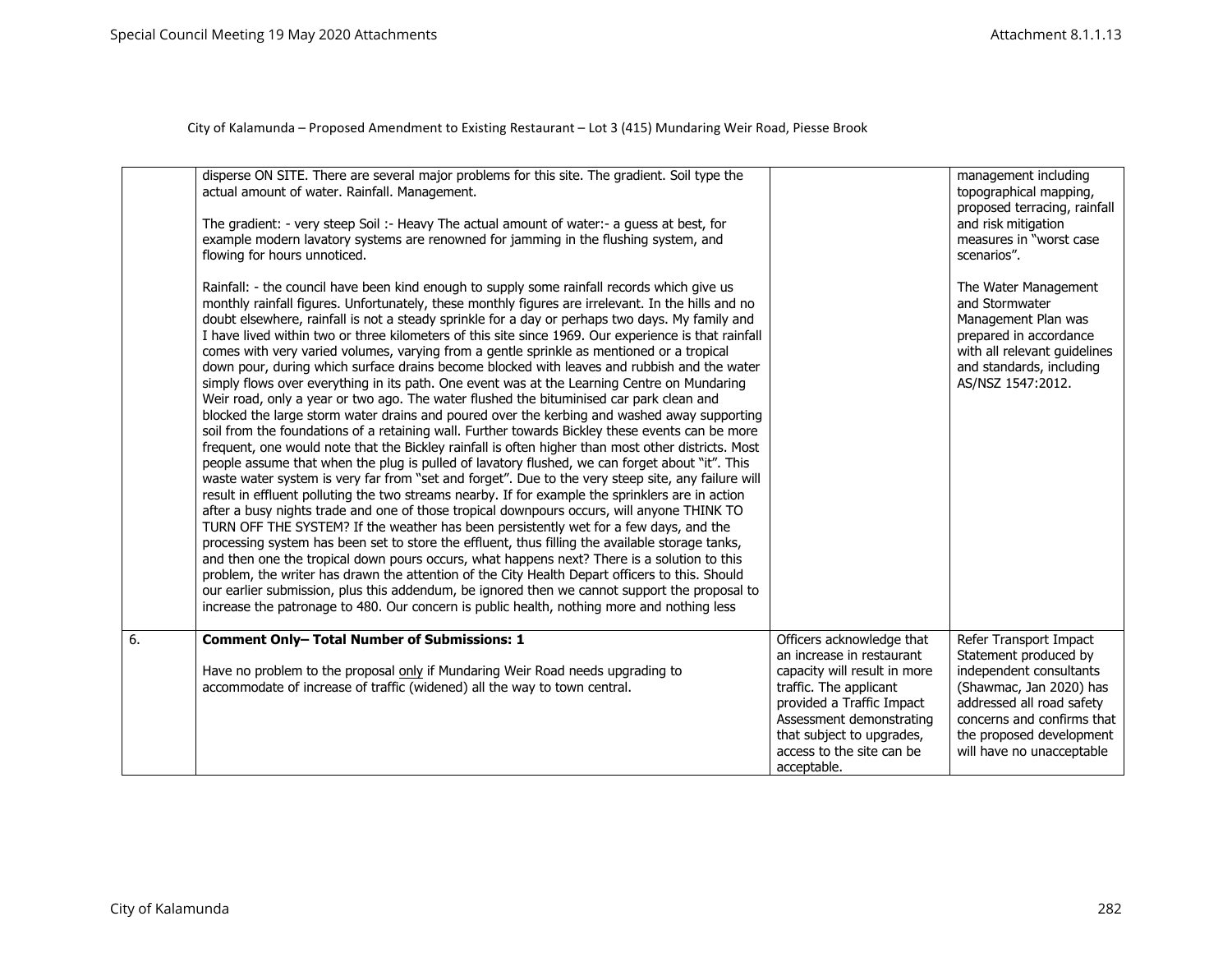| $\overline{7}$ . | Non-Objection - Total Number of Submissions: 1<br>This will be great for tourism and outdoor education activities - Bibbulmun Track and Munda<br>Bindi Track - Both work renowned active destination destinations.                                                                                                                                                                                                                                                                                                                                                                                                                                                                                                                                     | <b>Upgrading Mundaring Weir</b><br>Road, while beneficial,<br>would not meet the 'nexus'<br>test required for planning<br>conditions.<br>Noted.                                                                                                                                       | impact on road safety or<br>traffic conditions.<br>Noted.                                                                                                                                                                                                                                                                                                                                                                                                 |
|------------------|--------------------------------------------------------------------------------------------------------------------------------------------------------------------------------------------------------------------------------------------------------------------------------------------------------------------------------------------------------------------------------------------------------------------------------------------------------------------------------------------------------------------------------------------------------------------------------------------------------------------------------------------------------------------------------------------------------------------------------------------------------|---------------------------------------------------------------------------------------------------------------------------------------------------------------------------------------------------------------------------------------------------------------------------------------|-----------------------------------------------------------------------------------------------------------------------------------------------------------------------------------------------------------------------------------------------------------------------------------------------------------------------------------------------------------------------------------------------------------------------------------------------------------|
| 8.               | <b>Objection - Total Number of Submissions: 1</b><br>I object to the proposal of 480 patrons a day because I only have access to Kalamunda by<br>driving on Mundaring Weir Road. I believe this road would have a lot of safety issues for large<br>amounts of traffic. It is not wide enough and is very windy.<br>I have enough problems on the weekend with the cyclists, especially when there is a group of<br>them. I have had near misses with cars coming in the opposite direction when I have tried to<br>overtake the cyclists that is because the road is very windy and you cannot see too far ahead.<br>That sort of traffic and cyclists would be a disaster on Mundaring Weir Road,<br>The other issue that concerns me are bushfires. | Officers acknowledge that<br>an increase in restaurant<br>capacity will result in more<br>traffic. The applicant<br>provided a Traffic Impact<br>Assessment demonstrating<br>that subject to upgrades,<br>access to the site can be<br>acceptable.<br>Bushfire concerns are<br>noted. | Refer Transport Impact<br>Statement (Shawmac, Jan<br>2020) which has<br>addressed all road safety<br>concerns and confirms that<br>the proposed development<br>will have no unacceptable<br>impact on road safety or<br>traffic conditions. It also<br>confirms that the existing<br>road network could<br>accommodate the<br>increased number of cars.<br>Refer BAL Report and<br><b>Bushfire Emergency</b><br>Evacuation Plan (Saferight,<br>Jan 2020). |
| 9.               | <b>Objection - Total Number of Submissions: 3</b><br><b>Submission 1- Objection</b><br>General<br>The proposed change by Chalet Rigi Pty Ltd of patron usage for Lot 3 (Nor 41) Mundaring Road<br>Piesse Brook, from 80 to 480 per day visitations should be rejected by the City of Kalamunda as<br>the Company's argument has fallen short in its justification and especially in its documentation<br>as presented to the City.                                                                                                                                                                                                                                                                                                                     |                                                                                                                                                                                                                                                                                       | Chalet Rigi (CR) operated<br>as a purpose-built<br>restaurant with approval<br>for 350 patrons for over 30<br>years under the previous<br>owner. A formal approval<br>for 350 patrons was issued<br>by the City of Kalamunda<br>on 26 November 2012 to<br>the new owner. This                                                                                                                                                                             |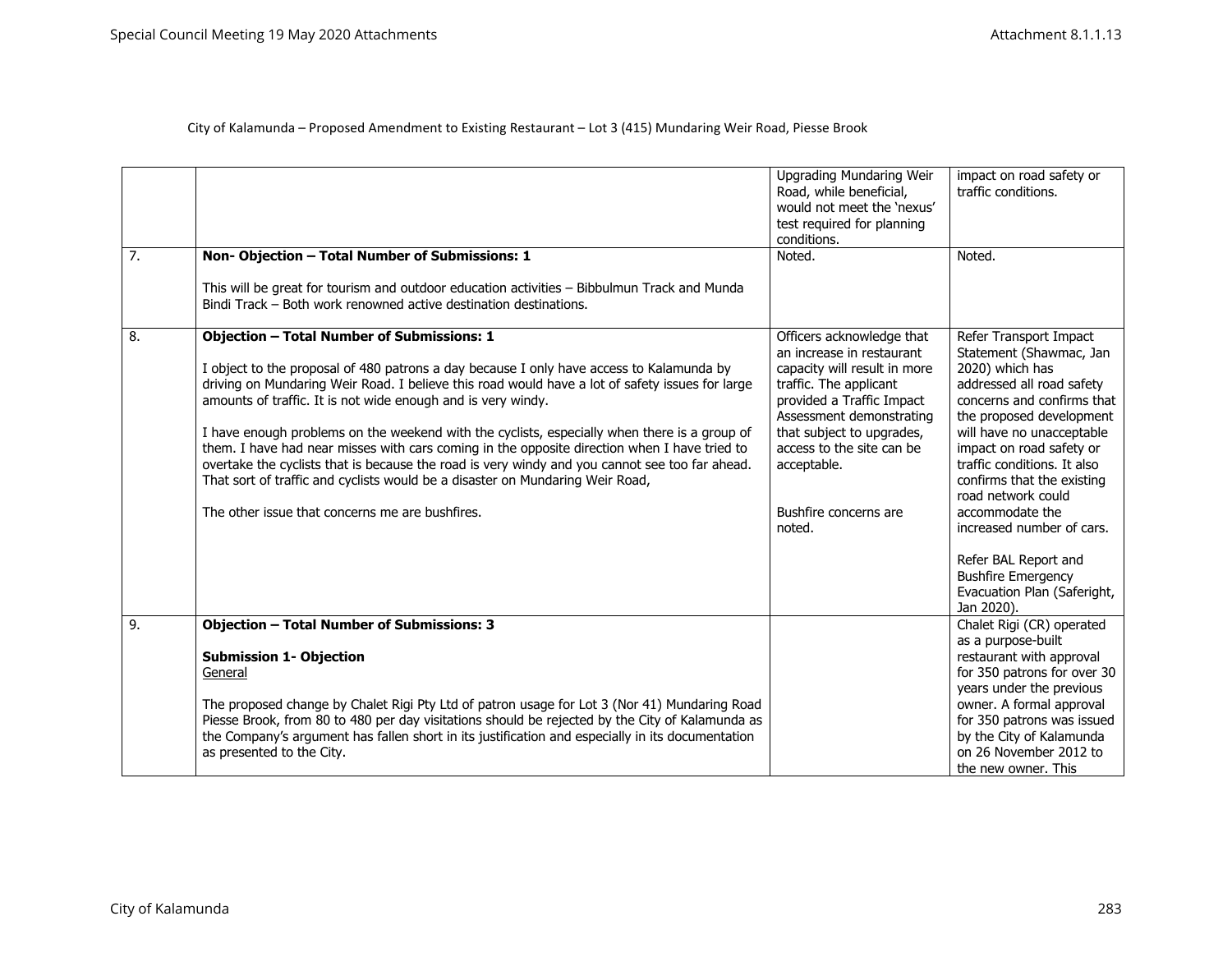| Firstly, I have a query which is integral to this report: What does the Proponent currently have<br>in respect to the City's approval? Apart from zoning for a Restaurant, does the Proponent have<br>a number of patrons approved?<br>This is asked as the ATU Installation License (for 350 patrons) has expired and a renewal is<br>being sought (obviously for 480 patrons). Where do the 80 patrons come into this equation?                                                                                                                                                                                                                                                                                                                                                                                                                                                                                                                                                                                                                                                                                                                         | The restaurant currently has<br>a valid planning approval<br>for 80 patrons per day.                                                                                                                                                                                     | approval lapsed during<br>redevelopment. CR has<br>never operated with<br>approval numbers of 80<br>patrons.                                                                                                                                                                                                                                                                                     |
|-----------------------------------------------------------------------------------------------------------------------------------------------------------------------------------------------------------------------------------------------------------------------------------------------------------------------------------------------------------------------------------------------------------------------------------------------------------------------------------------------------------------------------------------------------------------------------------------------------------------------------------------------------------------------------------------------------------------------------------------------------------------------------------------------------------------------------------------------------------------------------------------------------------------------------------------------------------------------------------------------------------------------------------------------------------------------------------------------------------------------------------------------------------|--------------------------------------------------------------------------------------------------------------------------------------------------------------------------------------------------------------------------------------------------------------------------|--------------------------------------------------------------------------------------------------------------------------------------------------------------------------------------------------------------------------------------------------------------------------------------------------------------------------------------------------------------------------------------------------|
| Comments<br>The site bears very close inspection because of its situation and, fair to say, its unique value<br>and especially its overall effect on the valley and its surrounds.<br>Any impact on this site is significant and must therefore take into account accurate reporting<br>and subsequent consideration of:<br>Traffic<br>$\bullet$<br><b>Noise</b><br>Water Management<br>Fire<br>Environmental considerations<br>Benefits/risk                                                                                                                                                                                                                                                                                                                                                                                                                                                                                                                                                                                                                                                                                                             | Officer consideration of the<br>application has taking into<br>account the matters raised<br>in the submission. Given the<br>broad topics of the<br>submission, Officers<br>recommend referring to the<br>Council Report for further<br>detail on each matter<br>raised. | Refer Transport Impact<br>Statement (Shawmac, Jan<br>2020) which has<br>addressed all road safety<br>concerns and confirms that<br>the proposed development<br>will have no unacceptable<br>impact on road safety or<br>traffic conditions. It also<br>confirms that the existing<br>road network could<br>accommodate the<br>increased number of cars.                                          |
| Traffic<br>As there is no Traffic Management Plan for the site the questions are:<br>How do the proponents intend to allow safe entry and exit to and from the site of 192<br>(possibly more) vehicles per day from Mundaring Weir Road.<br>The entry statement (or lack of) would need very careful planning by a competent<br>$\bullet$<br>Traffic Engineer.<br>Is the second entrance part of the internal traffic circulation. If so, this presents a new<br>set of questions.<br>Mundaring Weir Road, in its entirety, is to say the least, challenging because it is<br>$\bullet$<br>winding, has very little verge, has significant drainage ditches and is further<br>complicated by the new Road Laws surrounding cyclists. It has many black spots<br>(including Fern Road) and has an unfortunate history of accidents, fatal and otherwise.<br>The Shawman Transport Impact Statement page 20.7.1 Crash History is simply<br>disingenuous.<br>How do the proponents overcome the problem with the entrance being on a bend. Site<br>$\bullet$<br>lines and motorists' driving behaviours couples with the new bridge will complicate<br>this? | Officers acknowledge that<br>an increase in restaurant<br>capacity will result in more<br>traffic. The applicant<br>provided a Traffic Impact<br>Assessment demonstrating<br>that subject to upgrades,<br>access to the site can be<br>acceptable.                       | All parking can be<br>accommodated on-site.<br>Refer to City of<br>Kalamunda's Local<br>Planning Scheme No. 3 -<br>onsite parking<br>requirements state 1 bay<br>per 4 people<br>accommodated (i.e. 120<br>bays needed for 480<br>accommodated people on<br>site).<br>The restaurant will have<br>151 car parking bays<br>which meets the City's<br>requirements and offers an<br>additional 25% |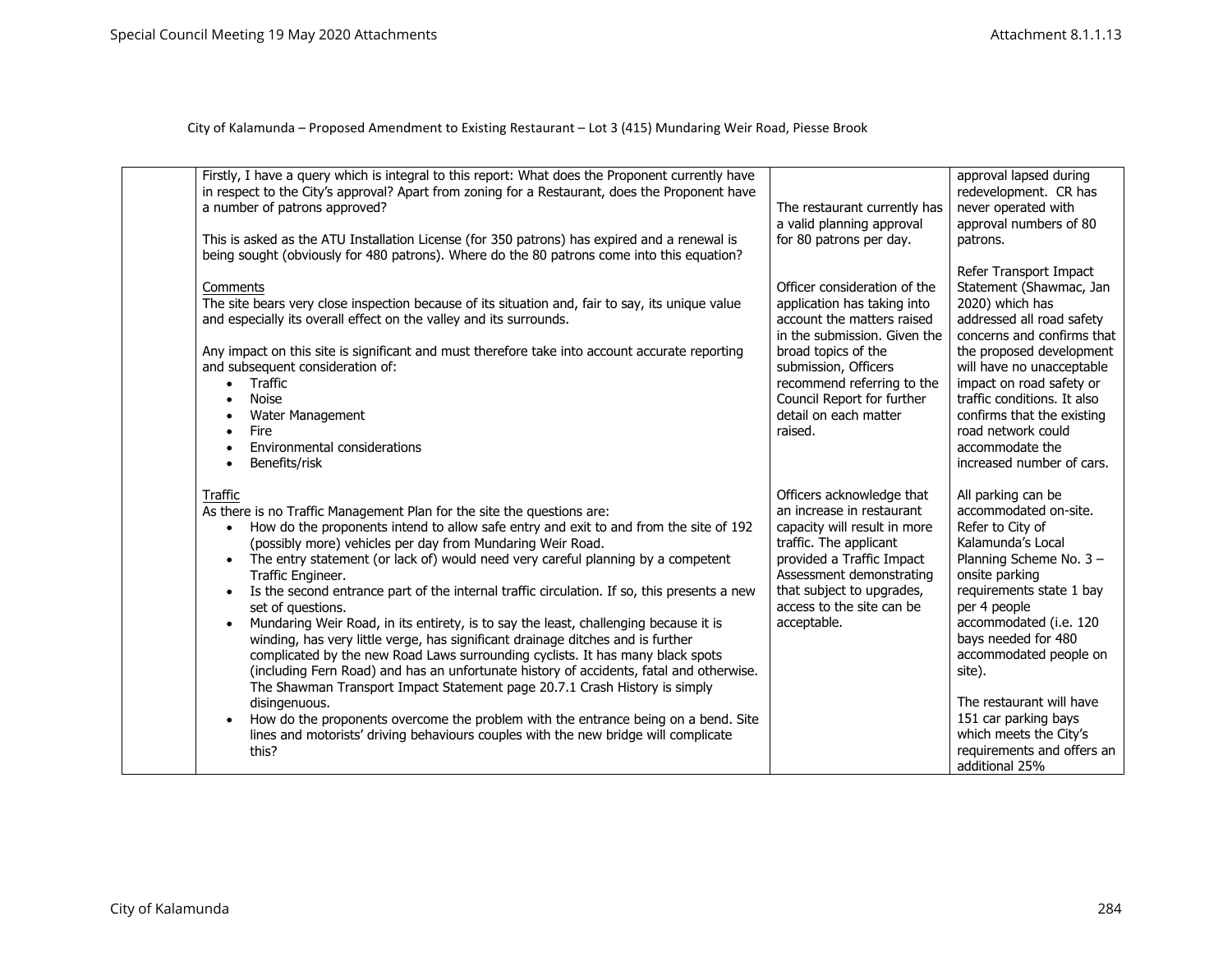| Do the proponents have the approval of the Owner of Lot 14 to the carparking<br>$\bullet$<br>proposal?<br>How does the City justify its denying access on to Mundaring Weir Road for residents<br>$\bullet$<br>whose properties have frontages, Aldersyde Road North and Mundaring Weir Road.<br>Noise<br>The Proponent has not made available a report covering this aspect of the development. The<br>best way of describing the impact of noise is to set out two incidents which were experienced<br>at XXX Aldersyde Road, Piesse Brook.<br>A wedding with 120 persons was held at the Chalet Rigi site and the resulting noise<br>was dreadful, penetrating and very disturbing. Many residents were affected by this.<br>Question: if 120 people can make so much noise what will 480 people do? Past<br>experience of noise compliance rules are simply ignored.<br>The people of the valley and its surrounds deserve the level of quiet enjoyment, as<br>they expected when purchasing their "home in the forest". The City's Code states "Our<br>simple guiding principle will be to ensure anything we do will make Kalamunda socially,<br>environmentally and economically sustainable".<br>Water Management<br>The reports have many contradictions and errors of omission and it is hard to conceive: | Officers acknowledge that<br>restaurants are a generator<br>of noise. The applicant has<br>provided a noise<br>management plan and<br>subject to minor<br>modifications, the noise<br>management plan is<br>considered to reduce noise<br>to an acceptable level.<br>Officers note that the<br>restaurant will still need to<br>comply with the<br><b>Environmental Protection</b><br>(Noise) Regulations. | contingency. In addition,<br>there will be 4 bus parking<br>bays and separate<br>service/delivery parking to<br>ensure there will be no off-<br>site parking.<br>Additional widening works<br>to Mundaring Weir Road<br>by the State Government<br>have increased overall<br>road safety in the vicinity<br>of the restaurant.<br>A Noise Management Plan<br>(Evergreen, January 2020)<br>has been produced, which<br>will be implemented by the<br>site operators to ensure |
|----------------------------------------------------------------------------------------------------------------------------------------------------------------------------------------------------------------------------------------------------------------------------------------------------------------------------------------------------------------------------------------------------------------------------------------------------------------------------------------------------------------------------------------------------------------------------------------------------------------------------------------------------------------------------------------------------------------------------------------------------------------------------------------------------------------------------------------------------------------------------------------------------------------------------------------------------------------------------------------------------------------------------------------------------------------------------------------------------------------------------------------------------------------------------------------------------------------------------------------------------------------------------------------------------------------------|------------------------------------------------------------------------------------------------------------------------------------------------------------------------------------------------------------------------------------------------------------------------------------------------------------------------------------------------------------------------------------------------------------|------------------------------------------------------------------------------------------------------------------------------------------------------------------------------------------------------------------------------------------------------------------------------------------------------------------------------------------------------------------------------------------------------------------------------------------------------------------------------|
| 14,400 litres of effluent per day can easily be guaranteed to dissipate into the soil,<br>without some effect on the surrounding land and more importantly the groundwater,<br>the Brook, dams and the overall water catchment area.<br>The Reports have a definite resolution that the Biomix equipment will be capable of<br>$\bullet$                                                                                                                                                                                                                                                                                                                                                                                                                                                                                                                                                                                                                                                                                                                                                                                                                                                                                                                                                                             | The independent peer<br>review of the applicants                                                                                                                                                                                                                                                                                                                                                           | that any noise generated<br>from the venue falls within<br>acceptable level as per the<br><b>Environmental Protection</b>                                                                                                                                                                                                                                                                                                                                                    |
| handling the waste water by dissipating the treated waste water evenly by drippers<br>over an area of 3,650 square metres. In essence the whole system relies on the<br>permeability of the soil and its evaporative rate. We note that the Strass Report has                                                                                                                                                                                                                                                                                                                                                                                                                                                                                                                                                                                                                                                                                                                                                                                                                                                                                                                                                                                                                                                        | wastewater proposal<br>concluded that the<br>proposed wastewater                                                                                                                                                                                                                                                                                                                                           | (Noise) Regulations 1997.<br>Refer to updated Water                                                                                                                                                                                                                                                                                                                                                                                                                          |
| used:<br>a) Temperature and rainfall statistics for the period of 1983 to 2010.<br>b) Have not conducted sufficient borehole testing on the 3,650 square metres site.<br>The borehole mentioned was dug to a depth of 1.5 metres and the extraction pits<br>to a maximum of 0.9 metres. It does not clarify that the hole and the pit were on<br>the irrigation site.                                                                                                                                                                                                                                                                                                                                                                                                                                                                                                                                                                                                                                                                                                                                                                                                                                                                                                                                                | disposal is acceptable.<br>Officers note that the<br>irrigation areas have been<br>modified since community<br>consultation.                                                                                                                                                                                                                                                                               | Management and<br>Stormwater Management<br>Plan (Evergreen, Dec<br>2019) which addresses all<br>concerns relating to water<br>management.                                                                                                                                                                                                                                                                                                                                    |
| Page 9 point 2.2.2 of the Strass Report, Site to Topography, reference clayey loam<br>soils along with a photograph. This photograph could have been taken anywhere on<br>the site. The Evergreen Consulting WA report is silent on the question of soils and does<br>not mention the 3,650 irrigation site in any way. It is also silent on temperature and<br>rainfall statistics. Out comment based on ownership of land is that the soil is not just                                                                                                                                                                                                                                                                                                                                                                                                                                                                                                                                                                                                                                                                                                                                                                                                                                                             |                                                                                                                                                                                                                                                                                                                                                                                                            | Whilst the Department of<br>Health approval requires a<br>30 m setback from effluent<br>irrigation areas and<br>surrounding watercourses,                                                                                                                                                                                                                                                                                                                                    |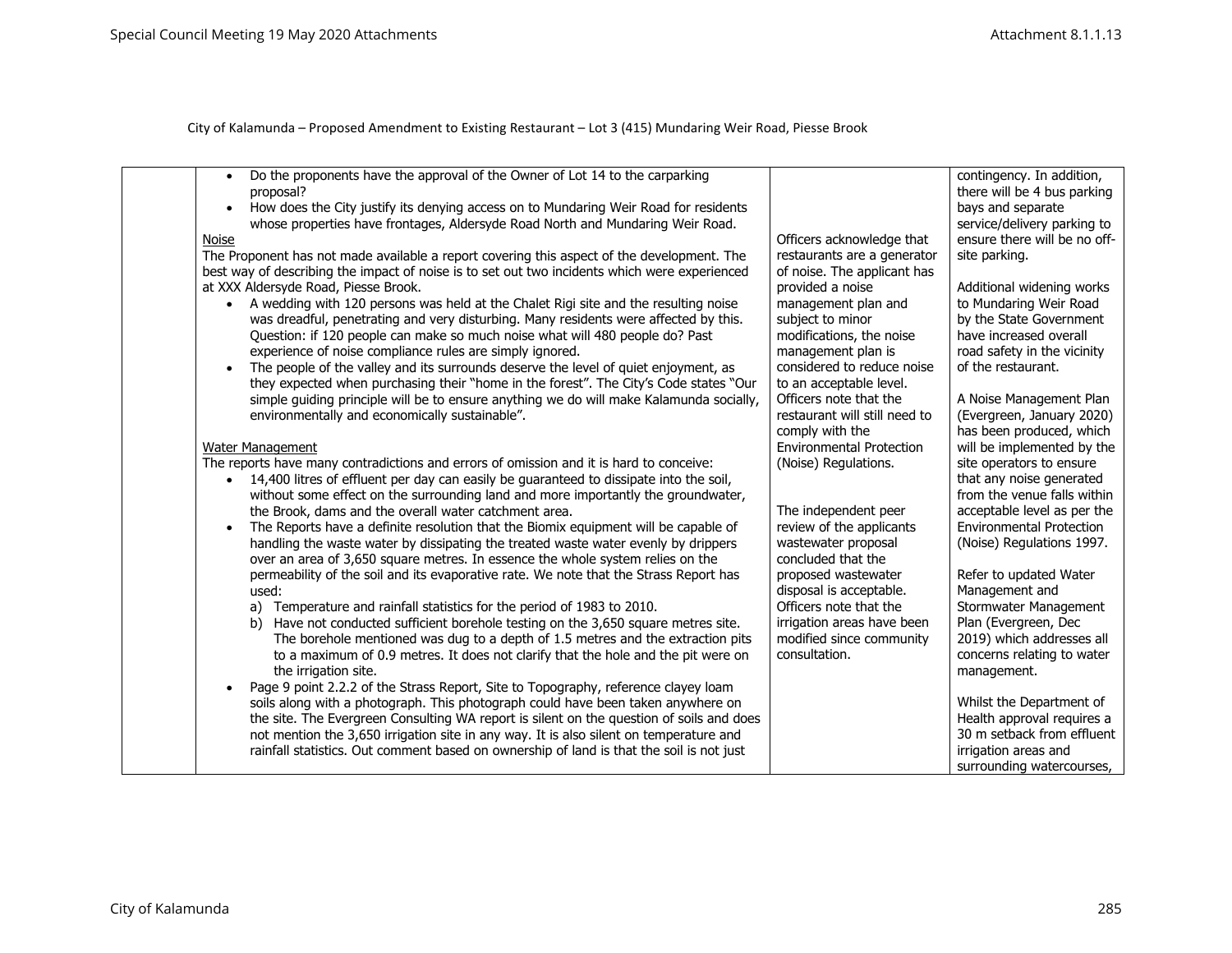| loamy and this has been proven by the sinking of a borehole to a depth of 120 feet.<br>The boring produced gravel, loam, hard rock, clay and very compact gravel.<br>It is also interesting that our property has a dam which is not lines, relies on soil and<br>retains water all year. Our land on the Mundaring Weir Boundary is solid heavy gravel.<br>The next door neighbour on the north side has a dam as well and this is white clay.<br>This dame is used as a source of drinking water by the Owners and is located 15<br>metres from the irrigation area.<br>The Strass Environmental Report Introduction states that "water from the Helena Dam<br>is no loner used to supplement drinking water storage and that the pumpback scheme<br>to the Mundaring Weir has been discontinues"; and<br>The Evergreen Consulting WA Report page 12 Regional Waste Water Management<br>states "This site is situated within the middle Helena public drinking water sources area<br>and is managed for Priority 2 (p2) source protection.<br>Question: Are the water sources from the Helena Catchment Area<br>utilised in the Mundaring Weir Operation? If so the Strass Environment<br>Report is incorrect.<br>Stormwater management for the site:<br>a) The site contains a total area of 24,019 square metres. Adopting the Evergreen<br>Report as to measurements relating to the unsealed ground, an area of 23,569<br>square metres, we are asked to accept that all stormwater generated over this<br>area will be contained on site.<br>The site plan reveals that in the carpark for the 123 cars four sumps are located.<br>b) It may be advisable for the City to seek a Foreshore Management Plan, such costs<br>to be pad by the Proponent, to ensure that the responsibilities and warranties of<br>the Report are jointly owned.<br>Fire<br>A local resident informed me, after reading the Fire Report, that the report suggested that the<br>Restaurant represented a low level risk. There is a forest opposite and bush on the northern<br>boundary.<br>Environment<br>An Environmental Impact Study covering this development is essential. | the Applicant was keen to<br>alleviate perceived<br>concerns about water<br>quality by taking<br>supplementary measures.<br>Additional site works were<br>undertaken in October<br>2019, including drilling 10<br>boreholes to $<$ 1.5 m<br>below ground and<br>completing additional soil<br>permeability testing, soil<br>classification and nutrient<br>lab analysis.<br>Based on these results, the<br>proposed effluent irrigation<br>area was redesigned to<br>place most of it in the<br>south away from Hackett's<br>Gully Creek. Most (78%) of<br>the irrigation area has<br>been relocated south,<br>sitting at over 150 m<br>distance from Hackett's<br>Gully. The rest of irrigation<br>area has also moved<br>south, sitting at over 50 m<br>from Hackett's Gully.<br>Furthermore, the smaller<br>area will only be used |
|---------------------------------------------------------------------------------------------------------------------------------------------------------------------------------------------------------------------------------------------------------------------------------------------------------------------------------------------------------------------------------------------------------------------------------------------------------------------------------------------------------------------------------------------------------------------------------------------------------------------------------------------------------------------------------------------------------------------------------------------------------------------------------------------------------------------------------------------------------------------------------------------------------------------------------------------------------------------------------------------------------------------------------------------------------------------------------------------------------------------------------------------------------------------------------------------------------------------------------------------------------------------------------------------------------------------------------------------------------------------------------------------------------------------------------------------------------------------------------------------------------------------------------------------------------------------------------------------------------------------------------------------------------------------------------------------------------------------------------------------------------------------------------------------------------------------------------------------------------------------------------------------------------------------------------------------------------------------------------------------------------------------------------------------------------------------------------------------------------------------------------------------------------------------|---------------------------------------------------------------------------------------------------------------------------------------------------------------------------------------------------------------------------------------------------------------------------------------------------------------------------------------------------------------------------------------------------------------------------------------------------------------------------------------------------------------------------------------------------------------------------------------------------------------------------------------------------------------------------------------------------------------------------------------------------------------------------------------------------------------------------------------|
| Benefits to Risks<br>The question of this development's benefit to Kalamunda (as proposed) is questionable and the<br>risks significant.<br>Summary                                                                                                                                                                                                                                                                                                                                                                                                                                                                                                                                                                                                                                                                                                                                                                                                                                                                                                                                                                                                                                                                                                                                                                                                                                                                                                                                                                                                                                                                                                                                                                                                                                                                                                                                                                                                                                                                                                                                                                                                                 | when on-site numbers go<br>above 364 people/day or<br>to allow for shutdown of<br>the larger irrigation area.                                                                                                                                                                                                                                                                                                                                                                                                                                                                                                                                                                                                                                                                                                                         |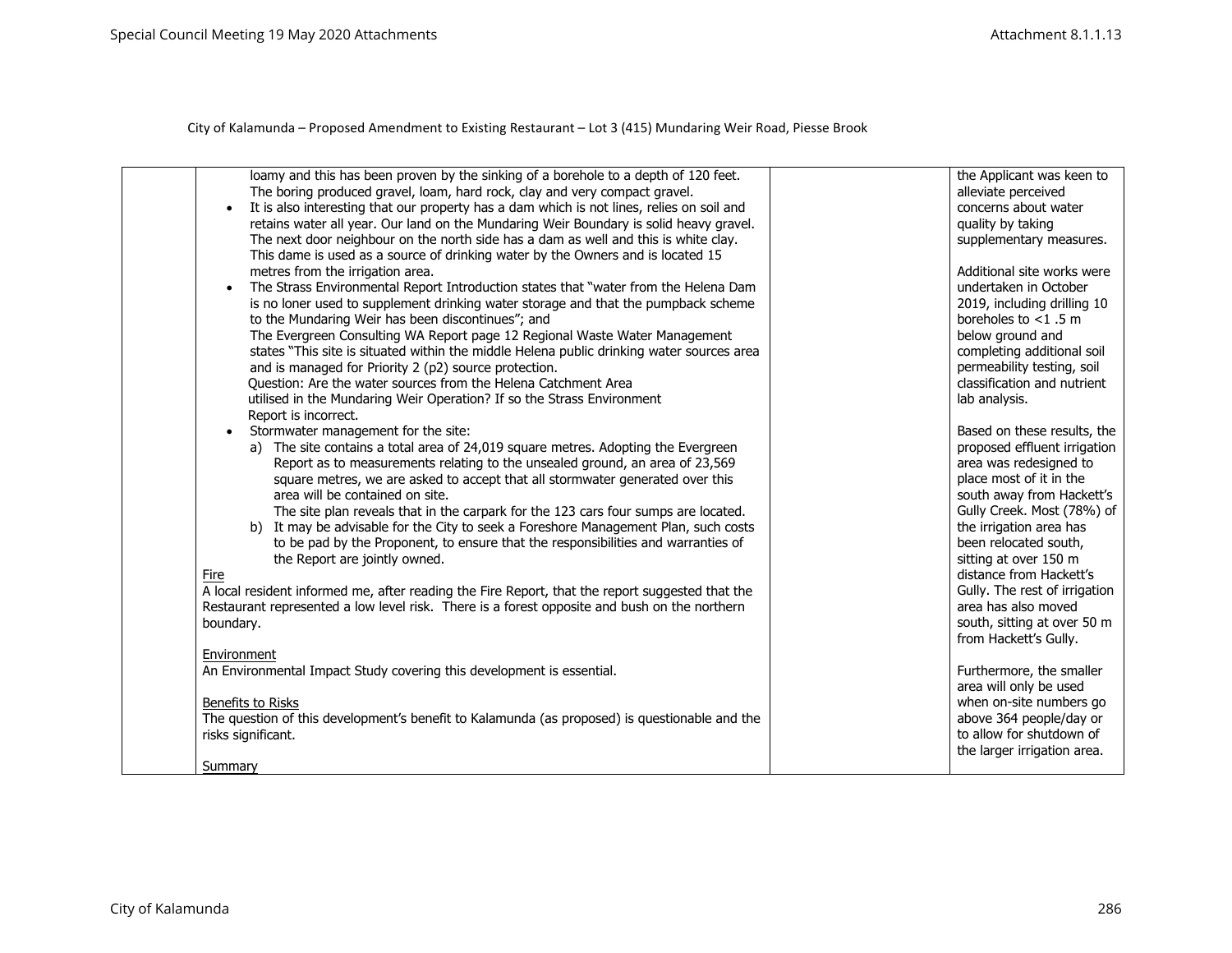| The amended proposal should not be allowed to proceed because of:<br>• The information contained above.<br>The City's very wide definition and subsequent use of the term "Restaurant"<br>The Soil Permeability Report (is this the adoption of the soil morphology in the Strass<br>Report?). If so the City would be advised to ask for a detailed report on the irrigation<br>area of the proposal.<br>It does not meet the pub test and it does not meet to City's stated aspirational values.<br>$\bullet$<br>Submission 2 - Objection<br><b>Additional Information</b><br>Fire<br>The Murray Redmond Report (Emergency and Evacuation Response Procedure) does<br>not address the question of how 500 people can be safely evacuated from a fire. Is<br>there a relationship between the author of the Report and Saferight Pty Ltd?<br>The Smith Consulting Report Figure 1 Vegetation Classification - Site Assessment is<br>supported by photos which are very selective in their representation. I prefer to rely on<br>the City's map sent in the advice of $8th$ July 2019, copy enclosed, for a clear<br>representation of vegetation.<br>Is the DFES designation of the area 'bushfire prone'?<br>There is a question of accuracy on the slop determination covering the vegetation<br>$\bullet$<br>classification.<br>Page 15 (final paragraph) states "The highest BAL rating for portion of the building<br>upgrade is BAL29"? What does this mean? Surely we are looking at a complete<br>proposal.<br>Page 9 photo 1d photo $2 - i$ s very relevant. Note the high granite rock.<br>The disclaimer on the Report is significant.<br>$\bullet$<br>Summary<br>The fire risk is perilous and a question of people's safety in a bushfire-prone area is of<br>paramount importance.<br>Other Items | The BAL Report was<br>prepared by a suitably<br>qualified third-party<br>professional.<br>The restaurant is directly<br>complementary to the City<br>of Kalamunda's, and the<br>State Government's, future<br>vision of Kalamunda and<br>the Perth Hills as a key<br>tourist destination.<br>An Environmental Impact<br>Statement is not required<br>for reopening of an<br>existing restaurant under<br>current legislation.<br>Environmental impacts to<br>water courses are<br>considered under the<br>Water and Stormwater<br>Management Plan<br>(Evergreen, Dec 2019).<br>Vegetation clearance will<br>be kept to an absolute<br>minimum and additional<br>native vegetation will likely<br>be planted in the dispersal<br>areas.<br>Many members of the |
|-------------------------------------------------------------------------------------------------------------------------------------------------------------------------------------------------------------------------------------------------------------------------------------------------------------------------------------------------------------------------------------------------------------------------------------------------------------------------------------------------------------------------------------------------------------------------------------------------------------------------------------------------------------------------------------------------------------------------------------------------------------------------------------------------------------------------------------------------------------------------------------------------------------------------------------------------------------------------------------------------------------------------------------------------------------------------------------------------------------------------------------------------------------------------------------------------------------------------------------------------------------------------------------------------------------------------------------------------------------------------------------------------------------------------------------------------------------------------------------------------------------------------------------------------------------------------------------------------------------------------------------------------------------------------------------------------------------------------------------------------------------------------------------------------------------------|---------------------------------------------------------------------------------------------------------------------------------------------------------------------------------------------------------------------------------------------------------------------------------------------------------------------------------------------------------------------------------------------------------------------------------------------------------------------------------------------------------------------------------------------------------------------------------------------------------------------------------------------------------------------------------------------------------------------------------------------------------------|
| The following points are further clarified.<br><b>Noise</b><br>It is possible to hear in the valley noise from the Mundaring Weir Hotel.                                                                                                                                                                                                                                                                                                                                                                                                                                                                                                                                                                                                                                                                                                                                                                                                                                                                                                                                                                                                                                                                                                                                                                                                                                                                                                                                                                                                                                                                                                                                                                                                                                                                          | community welcome the<br>reopening of a past<br>favourite restaurant,                                                                                                                                                                                                                                                                                                                                                                                                                                                                                                                                                                                                                                                                                         |
| Mention is made of a 600 square metres beer garden (Evergreen Report). Is this part<br>$\bullet$<br>of the application? If it is this proposal taken on a new dimension in the form of an<br>"events" venue and the possibility of a microbrewery.                                                                                                                                                                                                                                                                                                                                                                                                                                                                                                                                                                                                                                                                                                                                                                                                                                                                                                                                                                                                                                                                                                                                                                                                                                                                                                                                                                                                                                                                                                                                                                | including local jobs it will<br>bring and the support it                                                                                                                                                                                                                                                                                                                                                                                                                                                                                                                                                                                                                                                                                                      |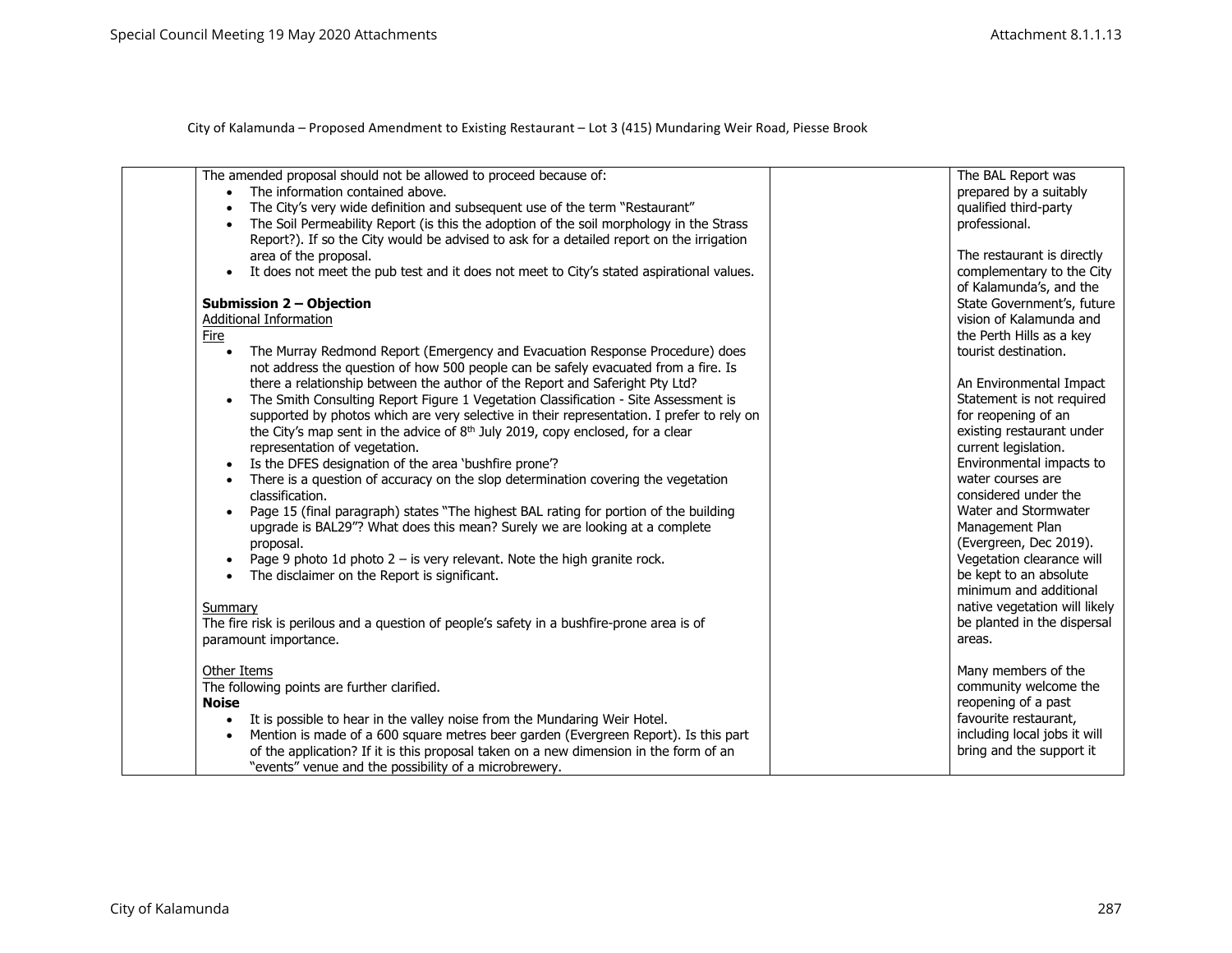| <b>Carparking</b><br>With my 30 years' experience as a Retail Shopping Centre Developer I ask does the<br>$\bullet$<br>number of carparking spaces sighted in the Shepard Site Plan satisfy the City's<br>carparking policy for a Restaurant License?<br>The number of carparking bays being promoted (123) may be difficult to locate on the<br>$\bullet$                | The proposed car parking<br>area exceeds the Scheme<br>requirements for parking for<br>restaurants. | will give to local<br>producers/growers.<br>The reopening of the<br>restaurant is directly<br>complementary to the City<br>of Kalamunda's, and the |
|---------------------------------------------------------------------------------------------------------------------------------------------------------------------------------------------------------------------------------------------------------------------------------------------------------------------------------------------------------------------------|-----------------------------------------------------------------------------------------------------|----------------------------------------------------------------------------------------------------------------------------------------------------|
| site taking into account the trees, swales and other obstructions.<br>If the 480 patrons' visitations occur in or around the same time (which is possible with<br>$\bullet$<br>that the Proponent has in mind (note 20 toilets)) then is there sufficient usable<br>carparking? The number of vehicles exiting the site at one time would need lengthy<br>stacking lanes. |                                                                                                     | State Government's, future<br>vision of Kalamunda and<br>the Perth Hills as a key<br>tourist destination.                                          |
| It is noted that ephemeral catchment dam is on the Proponent's northern boundary<br>close to Mundaring Weir Road, quite some distance from the carparking grease trap.<br>The stormwater sump on Lot 100 has to be discounted as this site may be sold in the<br>future.<br>Is the Hummerston through road proposal to Fern Road in anyway involved with the<br>$\bullet$ |                                                                                                     | As a long-term resident of<br>the Perth Hills, bushfires<br>are taken very seriously by<br>the Applicant. The<br>Applicant has strived to          |
| Chalet Rigi proposal?<br>Conclusion<br>All reports supporting this proposal have very significant disclaimers - every care but no<br>responsibility. What is in fact accurate?                                                                                                                                                                                            |                                                                                                     | improve bushfire<br>management at the<br>restaurant and has made<br>significant investment to                                                      |
| As this proposal is highly sensitive it warrants very close inspection as the devil is in the detail.<br><b>Submission 3 - Objection</b>                                                                                                                                                                                                                                  |                                                                                                     | reduce vulnerability and<br>minimise the threat to<br>people, property and                                                                         |
| Thank you for your time, documentation and explanation pertaining to this amendment.                                                                                                                                                                                                                                                                                      |                                                                                                     | infrastructure. The<br>restaurant has an                                                                                                           |
| As a result we have a query as outlined below:-                                                                                                                                                                                                                                                                                                                           |                                                                                                     | extensive fire management<br>system that far surpasses                                                                                             |
| Does the City's town planning scheme No. $3$ – Restaurant definition flexible enough to<br>encompass:-                                                                                                                                                                                                                                                                    | These elements do not form<br>part of the current                                                   | requirements, including: •<br>Roof sprinklers on the<br>restaurant building                                                                        |
| A Children's Aquatic Park - a Zipline - Miniature Train Circuit around the property and the<br>World's Biggest Cuckoo Clock                                                                                                                                                                                                                                               | application. If physical<br>works are required it is<br>likely that some of the uses                | connected to mains water<br>and back-up water supply.<br>$\bullet$ 4 x industrial firefighting                                                     |
| "Future plans include a children aqua park, a zipline, miniature train circuiy sound the property<br>and possibly the world's biggest cuckoo clock - a link to Mack's great-great-great grandfather,<br>world renown clockmaker Johann Baha" (Echo Newspaper, 2018)                                                                                                       | mentioned would need to<br>obtain planning approval.                                                | hose reels outside the<br>restaurant connected to<br>mains water. $\bullet$ 3 x off-grid<br>back-up firefighting pumps                             |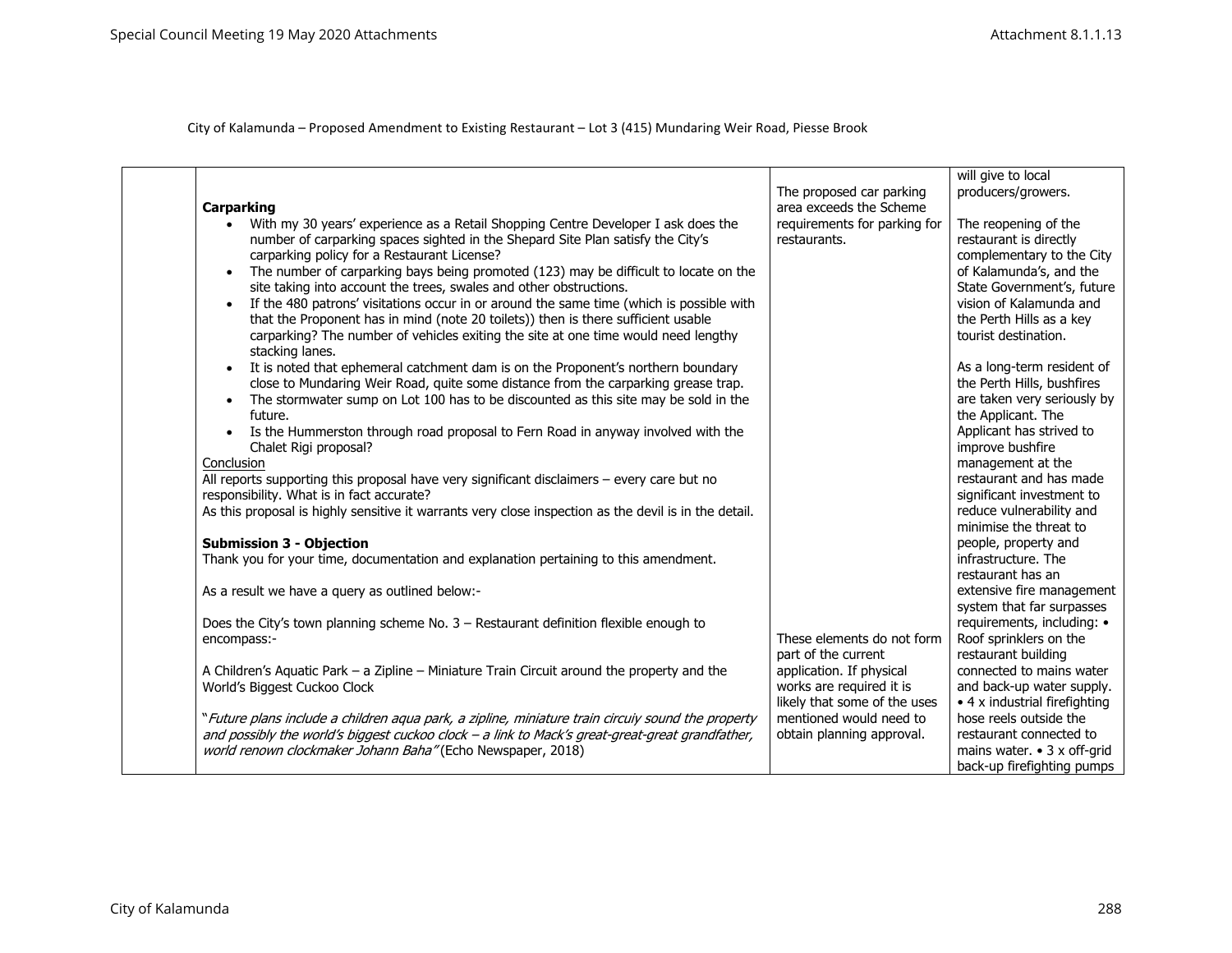| If so, is the reason for the proposal to increase patronage (by five times). Verification would be | for use in the event of      |
|----------------------------------------------------------------------------------------------------|------------------------------|
|                                                                                                    |                              |
| appreciated as many residents are confused as to the site's intended use.                          | power failure. •             |
|                                                                                                    | Firefighting trailer with an |
|                                                                                                    | independent heavy-duty       |
|                                                                                                    | builtin pump and robotic     |
|                                                                                                    | nozzle head with remote      |
|                                                                                                    | controlled access and foam   |
|                                                                                                    | capabilities. • Fire hydrant |
|                                                                                                    | to enable fire trucks to     |
|                                                                                                    | connect to mains water. •    |
|                                                                                                    | Fixed water storage tanks    |
|                                                                                                    | with total capacity of       |
|                                                                                                    | 89,000 L in the event of     |
|                                                                                                    | mains water failure. •       |
|                                                                                                    | Mobile water storage tanks   |
|                                                                                                    | with total capacity of       |
|                                                                                                    | 24,000 L for additional      |
|                                                                                                    |                              |
|                                                                                                    | firefighting purposes. •     |
|                                                                                                    | 10+ internal fire            |
|                                                                                                    | extinguishers in the         |
|                                                                                                    | kitchen, cooking area,       |
|                                                                                                    | balcony and seating areas    |
|                                                                                                    | including dry chemical, wet  |
|                                                                                                    | chemical and DCP ABE         |
|                                                                                                    | types. • Fire blankets in    |
|                                                                                                    | the kitchen and all cooking  |
|                                                                                                    | areas.                       |
|                                                                                                    |                              |
|                                                                                                    | Please refer to the Bushfire |
|                                                                                                    | Management & Evacuation      |
|                                                                                                    | Plan (Saferight, January     |
|                                                                                                    | 2020) for all details on     |
|                                                                                                    | emergency evacuation.        |
|                                                                                                    |                              |
|                                                                                                    | The BAL Report was           |
|                                                                                                    | prepared by a suitably       |
|                                                                                                    | qualified third-party        |
|                                                                                                    | professional. Bushfire       |
|                                                                                                    |                              |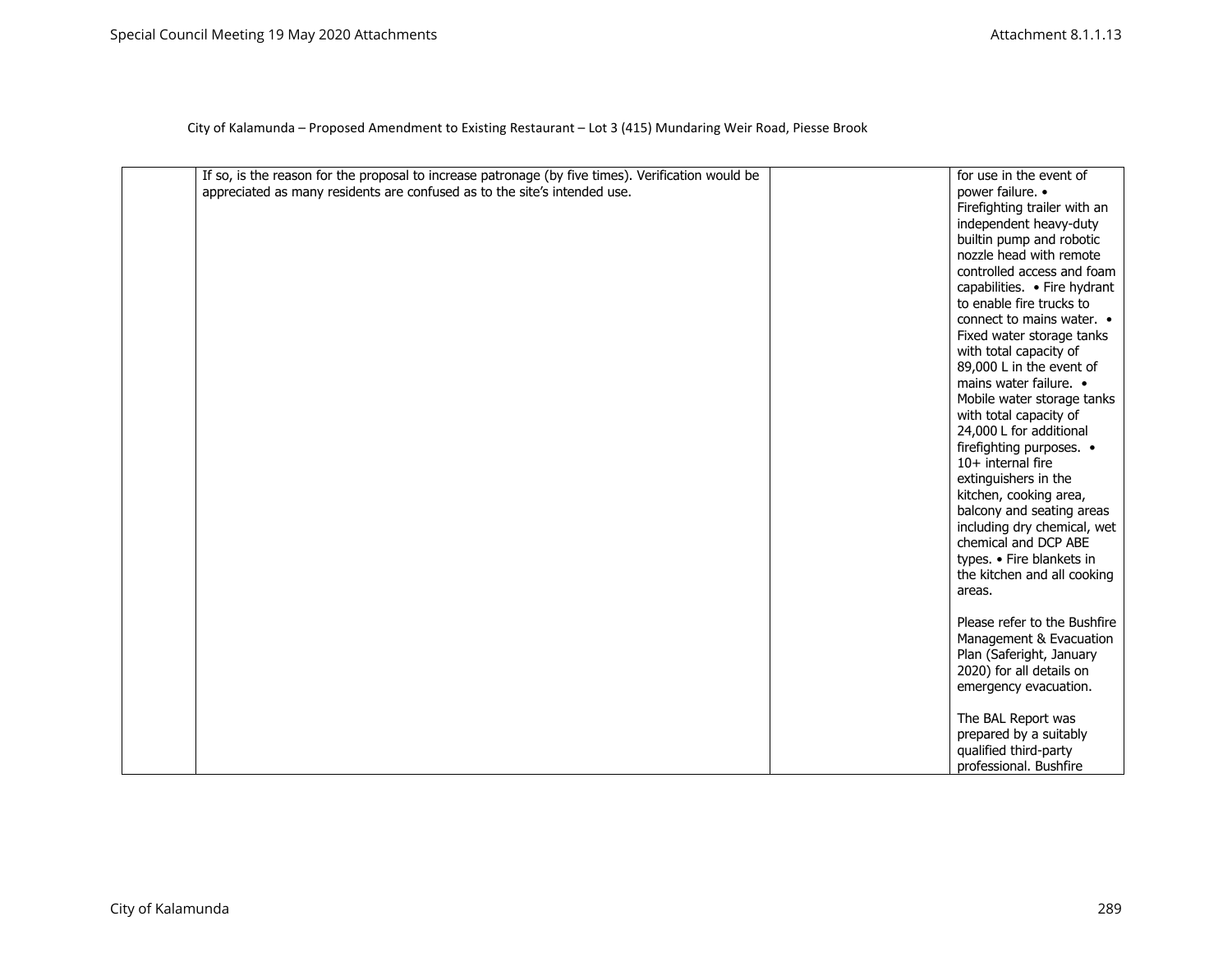| management is taken very<br>seriously by the applicant.                                                                                                                                                                                                                                                                 |
|-------------------------------------------------------------------------------------------------------------------------------------------------------------------------------------------------------------------------------------------------------------------------------------------------------------------------|
| A disclaimer of this nature<br>is standard practice for<br>BAL and other professional<br>reports.                                                                                                                                                                                                                       |
| The applicant is seeking<br>approval for a restaurant<br>only, not a microbrewery<br>or events centre. Any<br>future expansion, not<br>currently planned, would<br>require a separate<br>Development Application<br>to be submitted and<br>considered by the City of<br>Kalamunda, including<br>community consultation. |
| Refer to Transport Impact<br>Statement (Shawmac, Jan<br>2020) which confirms<br>there is adequate parking<br>on-site to meet<br>requirements.                                                                                                                                                                           |
| Refer to City of<br>Kalamunda's Local<br>Planning Scheme No. 3-<br>onsite parking<br>requirements state 1 bay<br>per 4 people<br>accommodated (i.e. 120<br>bays needed for 480<br>accommodated people on<br>site).                                                                                                      |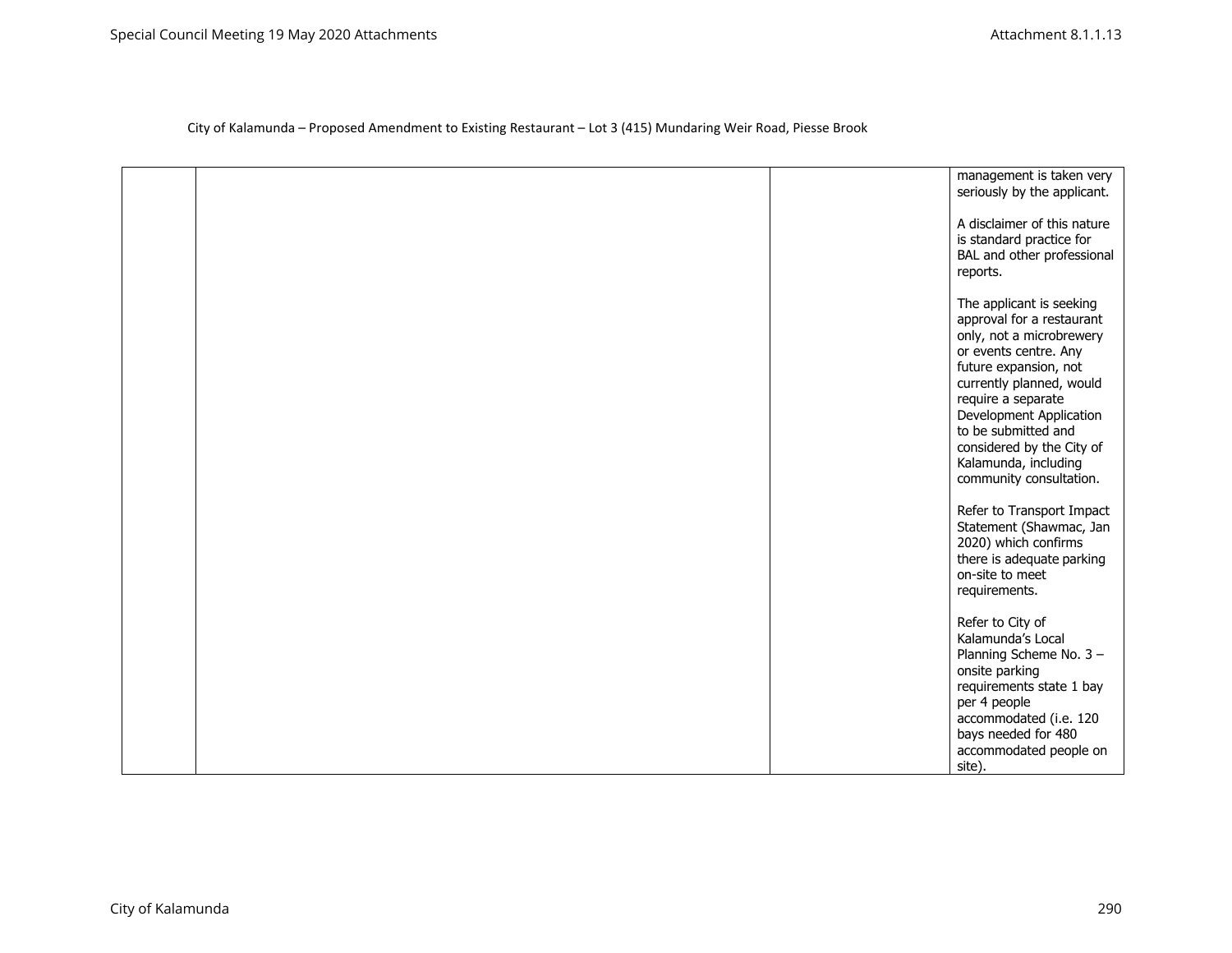|  | The restaurant will have<br>151 car parking bays<br>which meets the City's<br>requirements and offers an<br>additional 25%<br>contingency. In addition,<br>there will be 4 bus parking<br>bays and separate<br>service/delivery parking to<br>ensure there will be no off-<br>site parking. |
|--|---------------------------------------------------------------------------------------------------------------------------------------------------------------------------------------------------------------------------------------------------------------------------------------------|
|  | Refer to updated Water<br>Management and<br>Stormwater Management<br>Plan (Evergreen, Dec<br>2019) which addresses all<br>concerns relating to water<br>management and<br>drainage.                                                                                                         |
|  | The applicant is seeking<br>approval for a restaurant<br>only. Any future<br>expansion, not currently<br>planned, would require a<br>separate Development<br>Application to be<br>submitted and considered<br>by the City of Kalamunda,<br>including community<br>consultation.             |
|  | Chalet Rigi (CR) operated<br>as a purpose-built<br>restaurant with approval<br>for 350 patrons for over 30                                                                                                                                                                                  |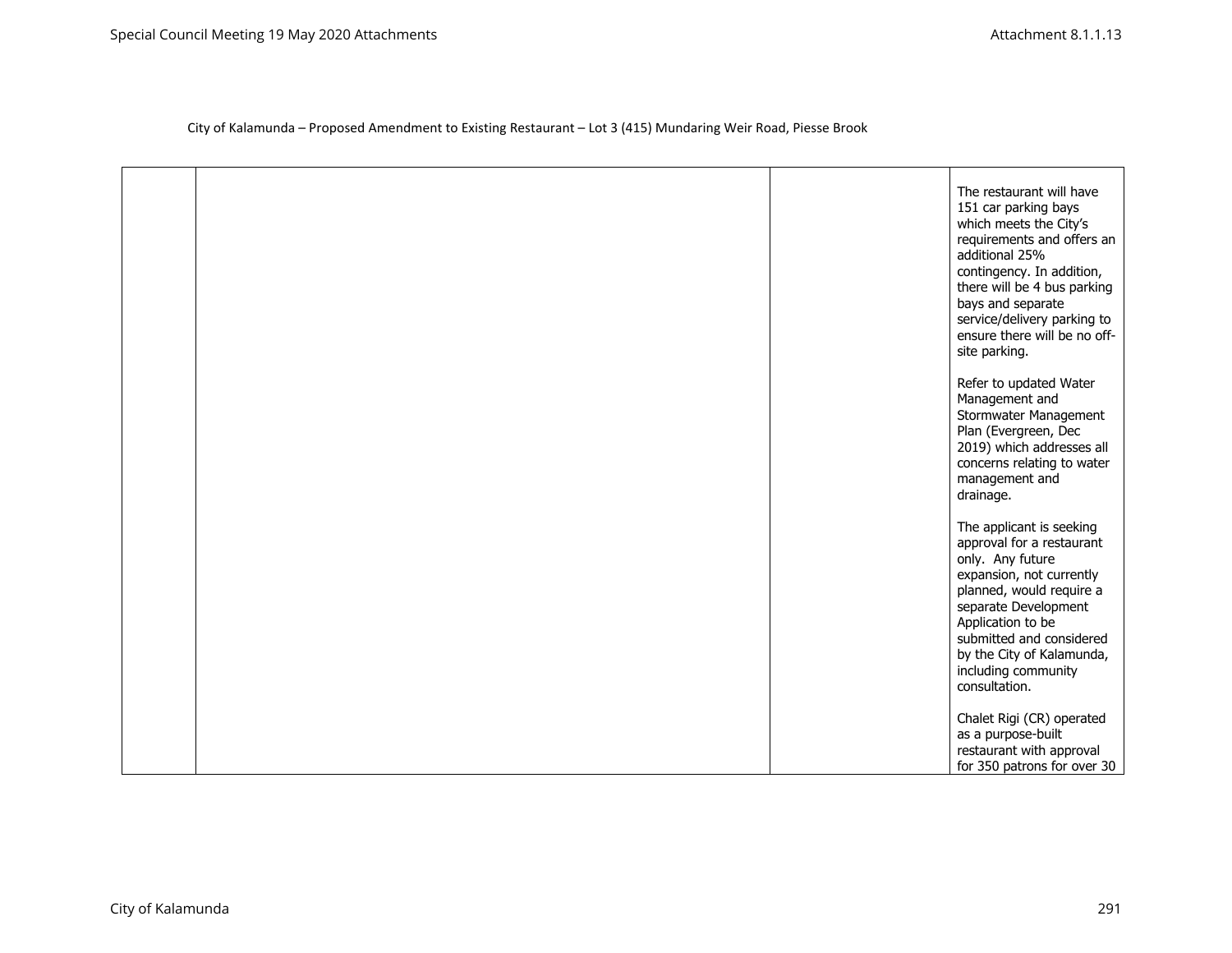| 10.<br>11. | <b>Objection - Total Number of Submissions: 1</b><br>This is another example of the destruction of the peace and tranquillity we expect when we<br>moved to the hills. Mundaring Weir Road has become a major highway with the noise and<br>speed of trucks, motor bikes and hoon's cars are ever evident. Every effort to have the Police<br>take action has not significantly reduces the problem. The Shire/City has not taken any action,<br>except to plan to widen the road to exacerbate the problem! His development at Chalet Rigi will<br>further disturb out environment $-$ a smaller version would be acceptable.<br><b>Objection - Total Number of Submissions: 1</b><br>Submission 11 is verbatim to submission 10 | Officers acknowledge the<br>concern regarding the scale,<br>and that a smaller version<br>would be the preference of<br>the submitter.<br>As above.                                                    | years under the previous<br>owner. A formal approval<br>for 350 patrons was issued<br>by the City of Kalamunda<br>on 26 November 2012 to<br>the new owner. This<br>approval lapsed during<br>redevelopment. CR has<br>never operated with<br>approval numbers of 80<br>patrons. The increase in<br>numbers is less than one-<br>fold, not five-fold.<br>Refer Transport Impact<br>Statement (Shawmac, Jan<br>2020) which has<br>addressed all road safety<br>concerns and confirms that<br>the proposed development<br>will have no unacceptable<br>impact on road safety or<br>traffic conditions. It also<br>confirms that the existing<br>road network could<br>accommodate the<br>increased number of cars.<br>As above. |
|------------|-----------------------------------------------------------------------------------------------------------------------------------------------------------------------------------------------------------------------------------------------------------------------------------------------------------------------------------------------------------------------------------------------------------------------------------------------------------------------------------------------------------------------------------------------------------------------------------------------------------------------------------------------------------------------------------------------------------------------------------|--------------------------------------------------------------------------------------------------------------------------------------------------------------------------------------------------------|------------------------------------------------------------------------------------------------------------------------------------------------------------------------------------------------------------------------------------------------------------------------------------------------------------------------------------------------------------------------------------------------------------------------------------------------------------------------------------------------------------------------------------------------------------------------------------------------------------------------------------------------------------------------------------------------------------------------------|
| 12.        | <b>Objection - Total Number of Submissions: 1</b><br>Very concerned about potential impact on traffic on Mundaring weir Road. This road is littered<br>with crosses where people have dies between 415 Mundaring Weir Road and the start of<br>Mundaring Weir Road in Kalamunda. This proposal for 480 patrons per day and car parking for<br>180 cars, suggests an increase of 180 cars travelling along Mundaring Weir Road per day. The<br>infrastructure and design of Mundaring Weir Road with many blind bends is not built to cater                                                                                                                                                                                        | Officers acknowledge that<br>an increase in restaurant<br>capacity will result in more<br>traffic. The applicant<br>provided a Traffic Impact<br>Assessment demonstrating<br>that subject to upgrades, | Refer Transport Impact<br>Statement (Shawmac, Jan<br>2020) which addresses all<br>road safety concerns and<br>confirms that the proposed<br>development will have no<br>unacceptable impact on<br>road safety or traffic                                                                                                                                                                                                                                                                                                                                                                                                                                                                                                     |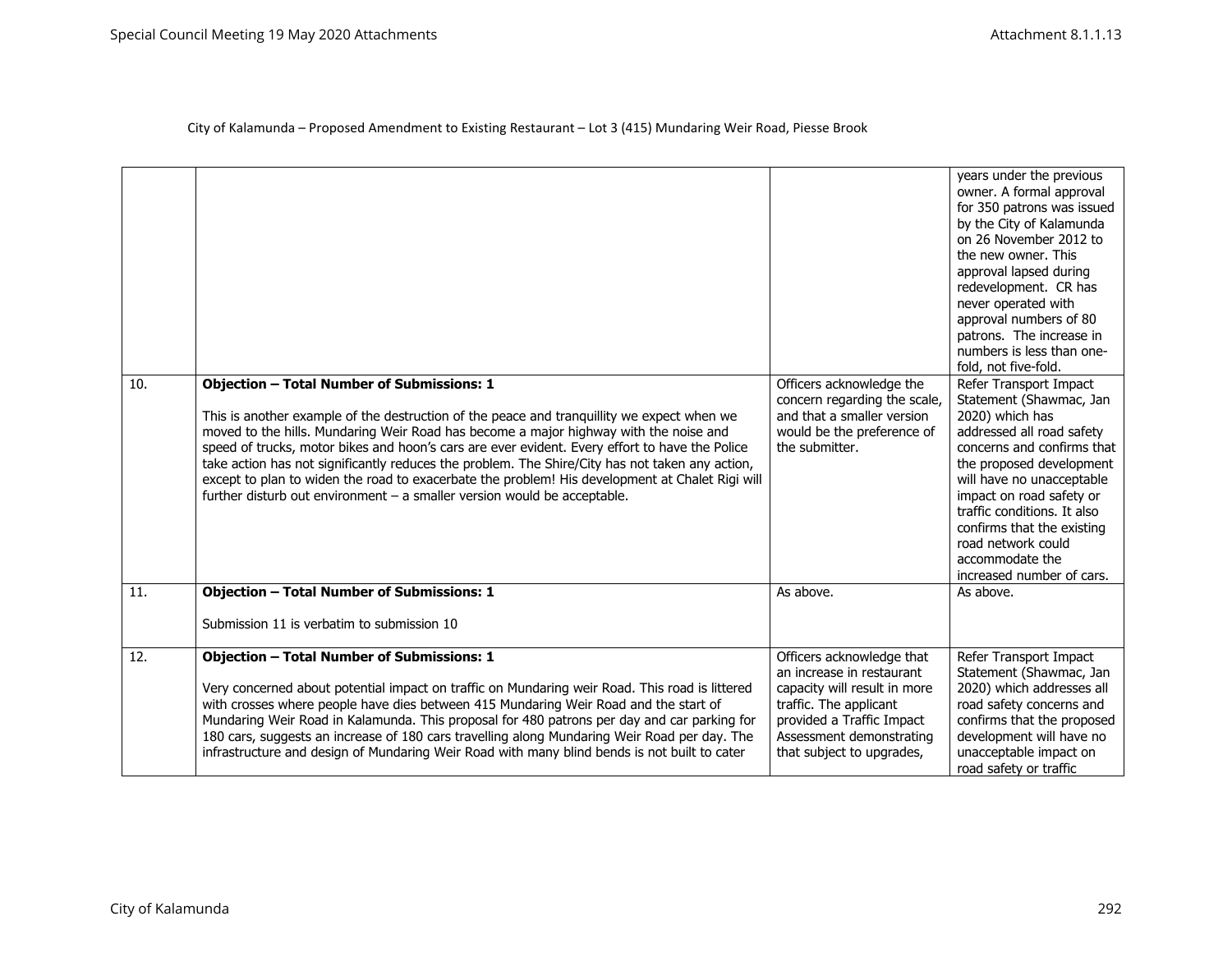| for this large increase in traffic. It will endanger the lives of locals, visitors, motorists,                                                                                                   | access to the site can be                         | conditions. It also confirms                                |
|--------------------------------------------------------------------------------------------------------------------------------------------------------------------------------------------------|---------------------------------------------------|-------------------------------------------------------------|
| motorcyclists and cyclists.                                                                                                                                                                      | acceptable.                                       | there is sufficient parking                                 |
|                                                                                                                                                                                                  |                                                   | space on-site to meet                                       |
| Very concerned about noise levels on residents in the Piesse Brook Valley. People choose to live                                                                                                 |                                                   | requirements.                                               |
| in Piesse Brook exactly because it is rural, peaceful and quiet. To increase patronage to 480<br>people, allow music to be played all day and all night it contrary to the amenity of the Piesse |                                                   | Refer to City of                                            |
| Brook Valley.                                                                                                                                                                                    |                                                   | Kalamunda's Local                                           |
|                                                                                                                                                                                                  |                                                   | Planning Scheme No. 3 -                                     |
| Very concerned about impact of increased activity - number and noise of vehicles, number and                                                                                                     | Officers acknowledge that                         | onsite parking                                              |
| noise of people, noise of loud music at all hours on the native wildlife of the area. The white                                                                                                  | restaurants are a generator                       | requirements state 1 bay                                    |
| tailed and red-tailed black cockatoos are on the threatened species list and Piesse Brook is their                                                                                               | of noise. The applicant has                       | per 4 people                                                |
| home. This proposal will undoubtedly have an adverse impact on these birds and other native<br>wildlife in the area.                                                                             | provided a noise<br>management plan and           | accommodated (i.e. 120<br>bays needed for 480               |
|                                                                                                                                                                                                  | subject to minor                                  | accommodated people on                                      |
| Very concerned about impact of Waste water treatment proposal. This property is in a water                                                                                                       | modifications, the noise                          | site).                                                      |
| catchment area. The proposed waste water treatment will leach into the Piesse Gully creek.                                                                                                       | management plan is                                |                                                             |
| Further bores operation in adjacent properties prove that ground water is readily accessible in                                                                                                  | considered to reduce noise                        | The restaurant will have                                    |
| the area.<br>We vehemently oppose this proposal.                                                                                                                                                 | to an acceptable level.<br>Officers note that the | 151 car parking bays                                        |
|                                                                                                                                                                                                  | restaurant will still need to                     | which meets the City's<br>requirements and offers an        |
|                                                                                                                                                                                                  | comply with the                                   | additional 25%                                              |
|                                                                                                                                                                                                  | <b>Environmental Protection</b>                   | contingency. In addition,                                   |
|                                                                                                                                                                                                  | (Noise) Regulations.                              | there will be 4 bus parking                                 |
|                                                                                                                                                                                                  |                                                   | bays and separate                                           |
|                                                                                                                                                                                                  | The independent peer                              | service/delivery parking to<br>ensure there will be no off- |
|                                                                                                                                                                                                  | review of the applicants                          | site parking.                                               |
|                                                                                                                                                                                                  | wastewater proposal                               |                                                             |
|                                                                                                                                                                                                  | concluded that the                                | A Noise Management Plan                                     |
|                                                                                                                                                                                                  | proposed wastewater                               | (Evergreen, January 2020)                                   |
|                                                                                                                                                                                                  | disposal is acceptable.<br>Officers note that the | has been produced, which<br>will be implemented by the      |
|                                                                                                                                                                                                  | irrigation areas have been                        | site operators to ensure                                    |
|                                                                                                                                                                                                  | modified since community                          | that any noise generated                                    |
|                                                                                                                                                                                                  | consultation.                                     | from the venue falls within                                 |
|                                                                                                                                                                                                  |                                                   | acceptable level as per the                                 |
|                                                                                                                                                                                                  |                                                   | <b>Environmental Protection</b>                             |
|                                                                                                                                                                                                  |                                                   | (Noise) Regulations 1997.                                   |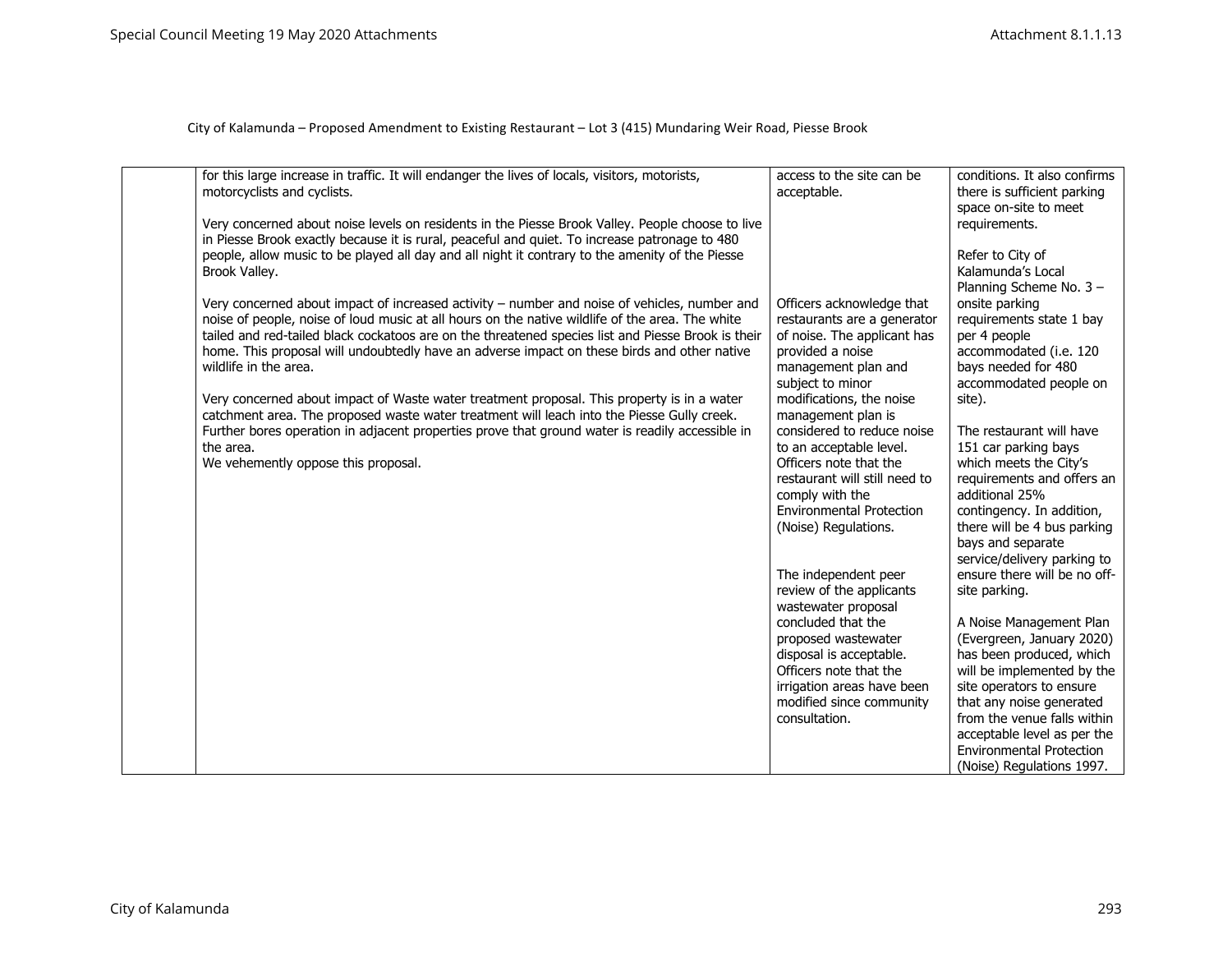|     |                                                                                                                                                                                                                                                                                                                                                                                              |                                                                                                                                                                                                                                                                                                                                                                                                            | Refer to updated Water<br>Management and<br>Stormwater Management<br>Plan (Evergreen, Dec<br>2019) which addresses all<br>concerns relating to water<br>management.                                                                                                                                                                                                                                                                                                                                                                                                                                                                                                                                                                                       |
|-----|----------------------------------------------------------------------------------------------------------------------------------------------------------------------------------------------------------------------------------------------------------------------------------------------------------------------------------------------------------------------------------------------|------------------------------------------------------------------------------------------------------------------------------------------------------------------------------------------------------------------------------------------------------------------------------------------------------------------------------------------------------------------------------------------------------------|-----------------------------------------------------------------------------------------------------------------------------------------------------------------------------------------------------------------------------------------------------------------------------------------------------------------------------------------------------------------------------------------------------------------------------------------------------------------------------------------------------------------------------------------------------------------------------------------------------------------------------------------------------------------------------------------------------------------------------------------------------------|
| 13. | <b>Objection - Total Number of Submissions: 1</b><br>In addition to the water concerns raised by the Department of Water, we have valid concerns<br>relating to noise.<br>At the current 80 patron capacity we have experience excess noise issues during functions.<br>A 5 fold increase in capacity would therefore increase noise to an unacceptable level.<br>We object to any increase. | Officers acknowledge that<br>restaurants are a generator<br>of noise. The applicant has<br>provided a noise<br>management plan and<br>subject to minor<br>modifications, the noise<br>management plan is<br>considered to reduce noise<br>to an acceptable level.<br>Officers note that the<br>restaurant will still need to<br>comply with the<br><b>Environmental Protection</b><br>(Noise) Regulations. | A Noise Management Plan<br>(Evergreen, January 2020)<br>has been produced, which<br>will be implemented by the<br>site operators to ensure<br>that any noise generated<br>from the venue falls within<br>acceptable level as per the<br><b>Environmental Protection</b><br>(Noise) Regulations 1997.<br>Chalet Rigi (CR) operated<br>as a purpose-built<br>restaurant with approval<br>for 350 patrons for over 30<br>years under the previous<br>owner. A formal approval<br>for 350 patrons was issued<br>by the City of Kalamunda<br>on 26 November 2012 to<br>the new owner. This<br>approval lapsed during<br>redevelopment. CR has<br>never operated with<br>approval numbers of 80<br>patrons. The proposed<br>increase is less than one-<br>fold. |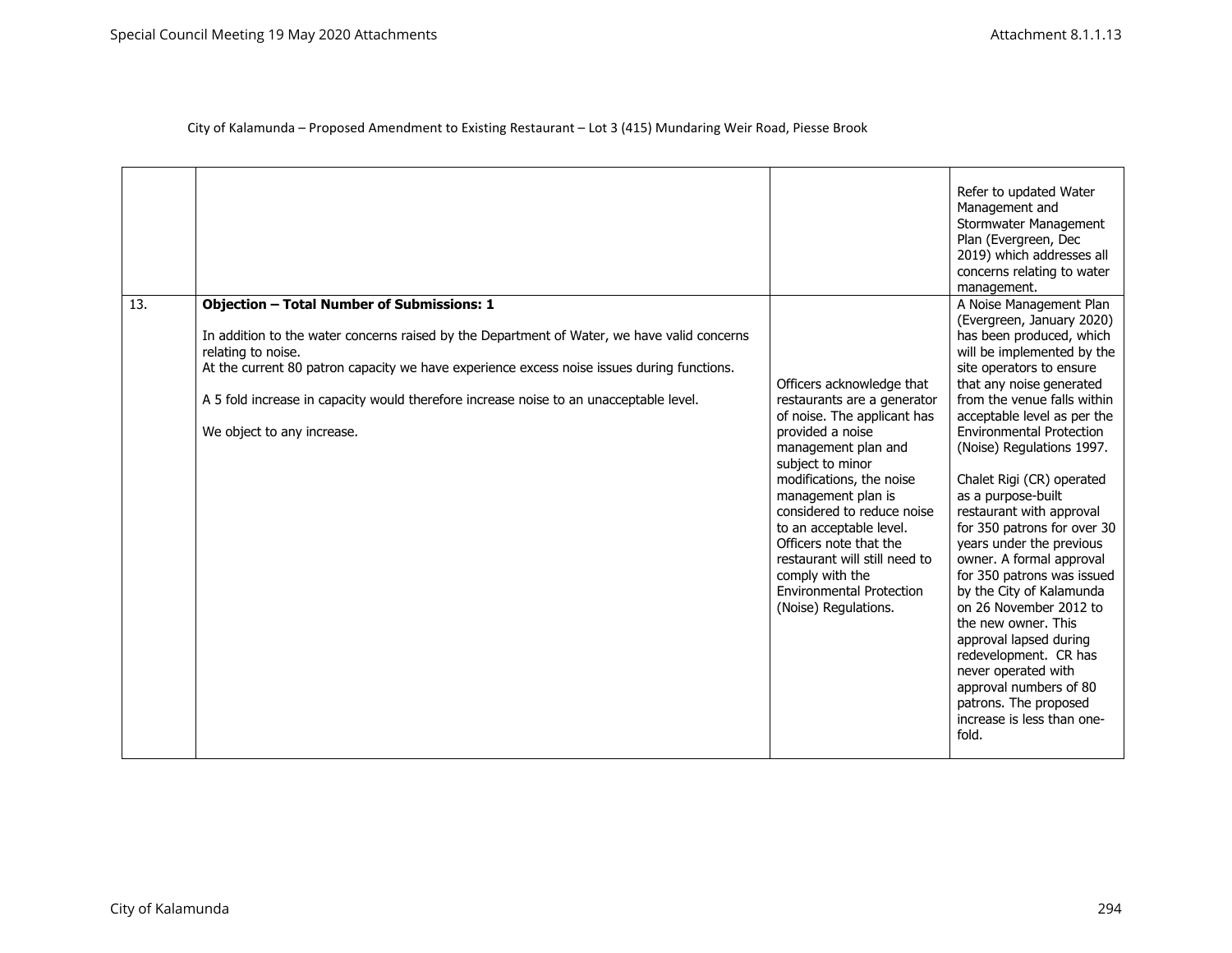| 14. | Non-Objection - Total Number of Submissions: 1<br>Please consider a bicycle path next to Mundaring Weir Road. We have many, hundreds on<br>weekends, coming up Mundaring Weir Road. It is only a matter of time until someone is hurt or<br>killed.                                                                                                                                                                                                                                                                                                                                                                                                                                                                                                  | Officers acknowledge the<br>submission. Bicycle parking<br>is conditioned to be<br>provided at the facility, but<br>requiring a bicycle path is                                                                                                                                                                                                                                                                                                                                                                                                                                                                                                                    | Noted $-$ the applicant<br>supports all measures to<br>increase road safety for<br>cyclists and other road<br>users.                                                                                                                                                                                                                                                                                                                                                                                                                                                                                                                                                                                                                                                                      |
|-----|------------------------------------------------------------------------------------------------------------------------------------------------------------------------------------------------------------------------------------------------------------------------------------------------------------------------------------------------------------------------------------------------------------------------------------------------------------------------------------------------------------------------------------------------------------------------------------------------------------------------------------------------------------------------------------------------------------------------------------------------------|--------------------------------------------------------------------------------------------------------------------------------------------------------------------------------------------------------------------------------------------------------------------------------------------------------------------------------------------------------------------------------------------------------------------------------------------------------------------------------------------------------------------------------------------------------------------------------------------------------------------------------------------------------------------|-------------------------------------------------------------------------------------------------------------------------------------------------------------------------------------------------------------------------------------------------------------------------------------------------------------------------------------------------------------------------------------------------------------------------------------------------------------------------------------------------------------------------------------------------------------------------------------------------------------------------------------------------------------------------------------------------------------------------------------------------------------------------------------------|
|     |                                                                                                                                                                                                                                                                                                                                                                                                                                                                                                                                                                                                                                                                                                                                                      | not within the scope of this<br>application.                                                                                                                                                                                                                                                                                                                                                                                                                                                                                                                                                                                                                       |                                                                                                                                                                                                                                                                                                                                                                                                                                                                                                                                                                                                                                                                                                                                                                                           |
| 15. | <b>Objection - Total Number of Submissions: 1</b><br>We are concerned over the proposal for the following reasons<br>Traffic – Additional traffic is likely to make Mundaring Weir Road a high risk black spot.<br>$\bullet$<br>Noise - Large and more frequent events is likely to increase noise emissions to the<br>$\bullet$<br>Piesse Brook. The additional noise would affect (negativity) the quiet nature and<br>amenity of Piesse Brook.<br>Water $-$ It is unclear how water would be treated from the 480 people, restaurant and<br>$\bullet$<br>bar without impacting the nearby Piesse Brook. We have concern that the water<br>treatment system would be wither inadequate un capacity or would impact the<br>downstream water course. | Officers acknowledge that<br>restaurants are a generator<br>of noise. The applicant has<br>provided a noise<br>management plan and<br>subject to minor<br>modifications, the noise<br>management plan is<br>considered to reduce noise<br>to an acceptable level.<br>Officers note that the<br>restaurant will still need to<br>comply with the<br><b>Environmental Protection</b><br>(Noise) Regulations.<br>The independent peer<br>review of the applicants<br>wastewater proposal<br>concluded that the<br>proposed wastewater<br>disposal is acceptable.<br>Officers note that the<br>irrigation areas have been<br>modified since community<br>consultation. | Refer Transport Impact<br>Statement (Shawmac, Jan<br>2020) which has<br>addressed all road safety<br>concerns and confirms that<br>the proposed development<br>will have no unacceptable<br>impact on road safety or<br>traffic conditions. It also<br>confirms that the existing<br>road network could<br>accommodate the<br>increased number of cars.<br>A Noise Management Plan<br>(Evergreen, January 2020)<br>has been produced, which<br>will be implemented by the<br>site operators to ensure<br>that any noise generated<br>from the venue falls within<br>acceptable level as per the<br><b>Environmental Protection</b><br>(Noise) Regulations 1997.<br>Refer to updated Water<br>Management and<br>Stormwater Management<br>Plan (Evergreen, Dec<br>2019) which addresses all |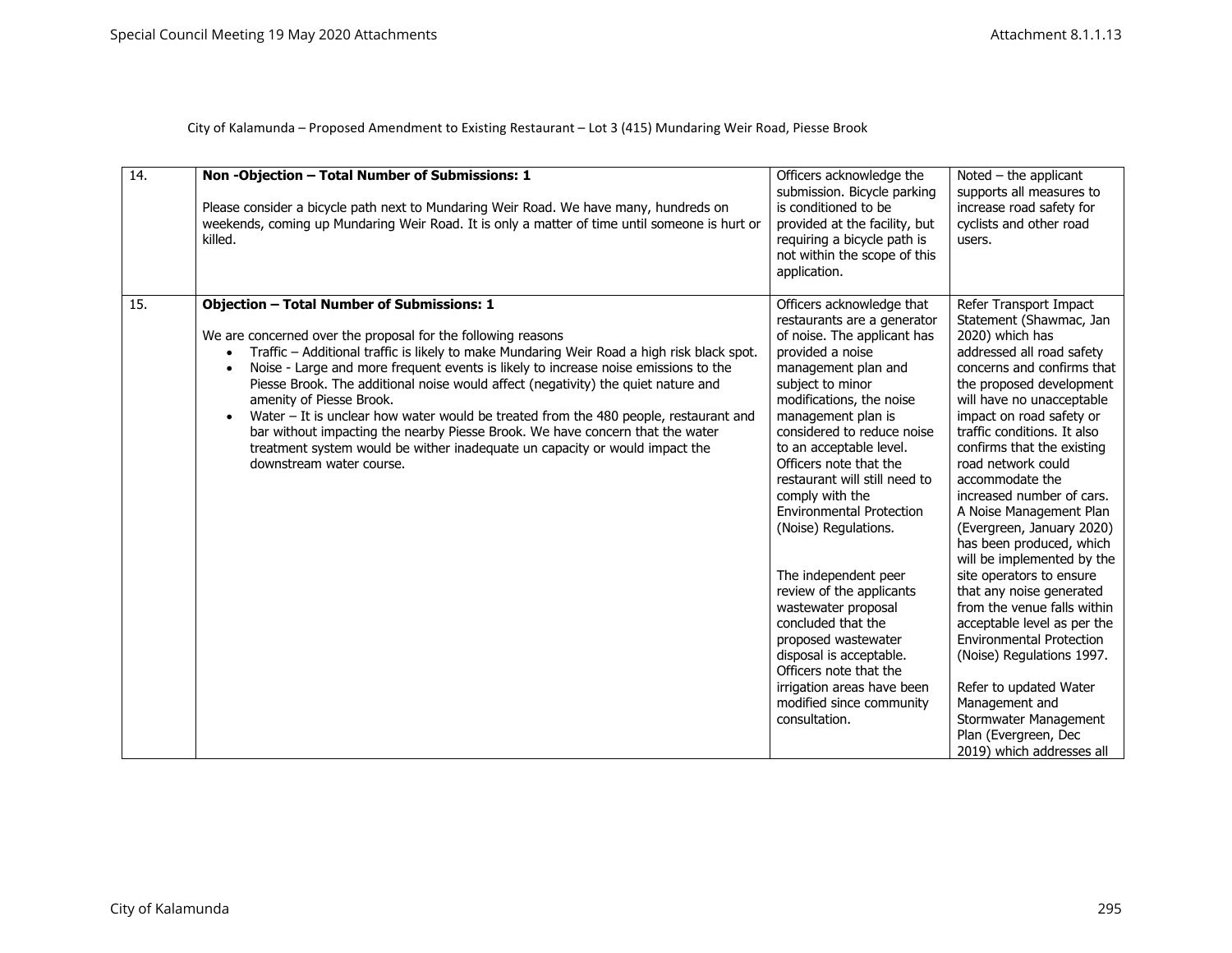|     |                                                                                              |                                 | concerns relating to water               |
|-----|----------------------------------------------------------------------------------------------|---------------------------------|------------------------------------------|
| 16. | <b>Objection - Total Number of Submissions:</b>                                              |                                 | management.<br>Chalet Rigi (CR) operated |
|     |                                                                                              |                                 | as a purpose-built                       |
|     | 480 from 80 is a large increase. How can they guarantee the creek will not get contaminated  | The independent peer            | restaurant with approval                 |
|     | and what events will be there to attract this number of people?                              | review of the applicants        | for 350 patrons for over 30              |
|     | Is there opening hours + days and any restrictions or curfew?                                | wastewater proposal             | years under the previous                 |
|     | Support local business but the numbers seem extreme $*$ up to 780 patrons per day (as in the | concluded that the              | owner. A formal approval                 |
|     | Transport Impact Statement page 8 (3.2 Proposed Development).                                | proposed wastewater             | for 350 patrons was issued               |
|     |                                                                                              | disposal is acceptable.         | by the City of Kalamunda                 |
|     |                                                                                              | Officers note that the          | on 26 November 2012 to                   |
|     |                                                                                              | irrigation areas have been      | the new owner. This                      |
|     |                                                                                              | modified since community        | approval lapsed during                   |
|     |                                                                                              | consultation.                   | redevelopment. CR has                    |
|     |                                                                                              |                                 | never operated with                      |
|     |                                                                                              | Officers acknowledge that       | approval numbers of 80                   |
|     |                                                                                              | restaurants are a generator     | patrons.                                 |
|     |                                                                                              | of noise. The applicant has     |                                          |
|     |                                                                                              | provided a noise                | Refer to updated Water                   |
|     |                                                                                              | management plan and             | Management and                           |
|     |                                                                                              | subject to minor                | Stormwater Management                    |
|     |                                                                                              | modifications, the noise        | Plan (Evergreen, Dec                     |
|     |                                                                                              | management plan is              | 2019) which addresses all                |
|     |                                                                                              | considered to reduce noise      | concerns relating to water               |
|     |                                                                                              | to an acceptable level.         | management.                              |
|     |                                                                                              | Officers note that the          |                                          |
|     |                                                                                              | restaurant will still need to   | The current application is               |
|     |                                                                                              | comply with the                 | for 480 people including                 |
|     |                                                                                              | <b>Environmental Protection</b> | staff and on-site                        |
|     |                                                                                              | (Noise) Regulations.            | contractors.                             |
|     |                                                                                              |                                 |                                          |
|     |                                                                                              |                                 |                                          |
| 17. | <b>Objection - Total Number of Submissions: 1</b>                                            |                                 | Please refer to the Bushfire             |
|     |                                                                                              |                                 | Management & Evacuation                  |
|     | Dear Chief Executive Office,                                                                 |                                 | Plan (Saferight, January                 |
|     |                                                                                              |                                 | 2020) for all details on                 |
|     | I wish to make the following submission in relation to the below proposal:                   |                                 | emergency evacuation.                    |
|     |                                                                                              |                                 |                                          |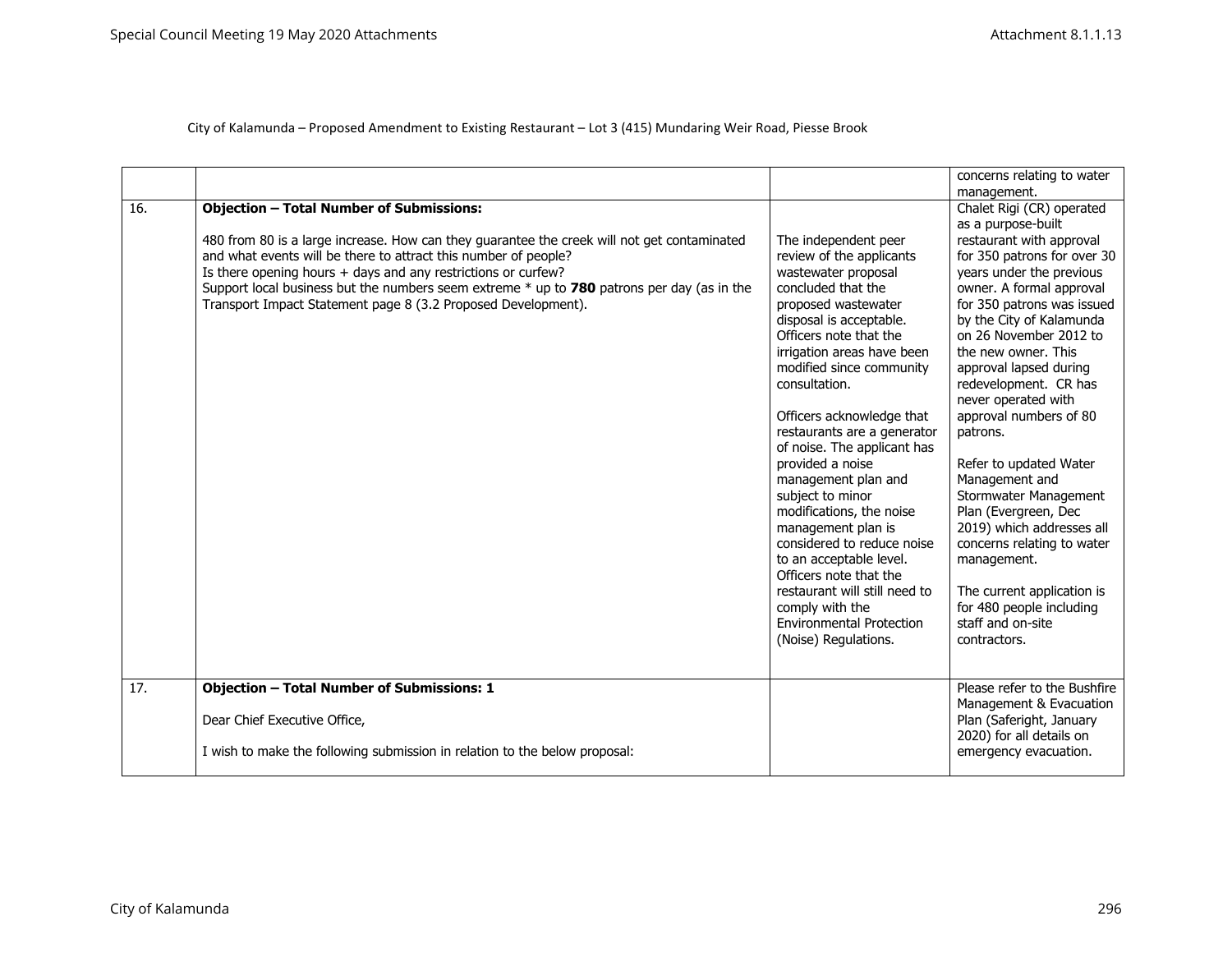| Proposed amendment to Existing Restaurant - Lot 3 (No. 415) Mundaring Weir Road,                      |                                                       | A Noise Management Plan                                        |
|-------------------------------------------------------------------------------------------------------|-------------------------------------------------------|----------------------------------------------------------------|
| <b>Piesse Brook</b>                                                                                   |                                                       | (Evergreen, January 2020)                                      |
|                                                                                                       |                                                       | has been produced, which                                       |
| We OBJECT to this proposal due to the following concerns:                                             |                                                       | will be implemented by the                                     |
|                                                                                                       |                                                       | site operators to ensure                                       |
| Increased risk to Bush Fires/ poor evacuation procedures/ Limited evacuation                          |                                                       | that any noise generated                                       |
| routes:                                                                                               |                                                       | from the venue falls within                                    |
|                                                                                                       |                                                       | acceptable level as per the<br><b>Environmental Protection</b> |
| <b>Noise Levels:</b>                                                                                  |                                                       | (Noise) Regulations 1997,                                      |
| I am concerned about the impact of noise levels on neighbours and other residents in the valley.      | Officers acknowledge that                             | including consideration of                                     |
| Recently a past function at Chali Rigi (prior to increasing from 80 patrons) created excess noise     | restaurants are a generator                           | outdoor noise.                                                 |
| up until midnight heard by neighbours and residents up 1 km across the valley. As Piesse Brook        | of noise. The applicant has                           |                                                                |
| is a natural amphitheatre, noise automatically travels up and across. If the venue was to increase    | provided a noise                                      | There have been no                                             |
| to 480 patrons targeting weddings as intended, it would be a 5 fold increase. Will residents be       | management plan and                                   | "functions" at Chalet Rigi                                     |
| affected possibly more than 3 nights a week and during the day?                                       | subject to minor                                      | with the exception of                                          |
|                                                                                                       | modifications, the noise                              | private family gatherings                                      |
| Have residents received any consultation on time limits and measures that will be put in place to     | management plan is                                    | which are permitted under                                      |
| reduce music levels? As it is an outside venue overlooking the valley, will they be restricting music | considered to reduce noise<br>to an acceptable level. | typical property ownership<br>legislation and are not          |
| to be played inside? I encourage the shire to ensure that regular unwanted or unreasonable noise      | Officers note that the                                | subject to the same "rules"                                    |
| does not have significant impact on the amenity of our area.                                          | restaurant will still need to                         | as licensed restaurants.                                       |
|                                                                                                       | comply with the                                       |                                                                |
| Surely, it would be wise to consult other shires that have approved similar venues and investigate    | <b>Environmental Protection</b>                       | Chalet Rigi (CR) operated                                      |
| if local residents are impacted and the restraints that they now abiding by. Avocados Restaurant      | (Noise) Regulations.                                  | as a purpose-built                                             |
| & Reception Centre, Kelmscott is similar in that it sits within a valley and caters for over 100      |                                                       | restaurant with approval                                       |
| guests.                                                                                               |                                                       | for 350 patrons for over 30                                    |
|                                                                                                       |                                                       | years under the previous                                       |
| <b>Wildlife Threats:</b>                                                                              |                                                       | owner. A formal approval                                       |
| Reports from Department of Biodiversity, Conservation and Attractions, state the White-Tailed         | No information provided<br>with the application       | for 350 patrons was issued<br>by the City of Kalamunda         |
| Black Cockatoo and Forest Red-Tailed Black Cockatoo are local to Piesse Brook, and are in fact,       | indicates that there is a risk                        | on 26 November 2012 to                                         |
| two out of the three threatened species of black cockatoos in WA and which are likely to become       | to cockatoo species.                                  | the new owner. This                                            |
| extinct. Considering these birds nest and breed in the valley, will such a venue increase this risk?  |                                                       | approval lapsed during                                         |
| Will their natural habitat be impacted by regular increased noise levels, affecting nesting and       |                                                       | redevelopment. CR has                                          |
| breeding habits? Has the Shire consulted agencies such as Perth Zoo and Karaakin Black                |                                                       | never operated with                                            |
| Cockatoo Conservation Centre ensuring that we are not in breach of such protection laws?              |                                                       | approval numbers of 80                                         |
|                                                                                                       |                                                       | patrons. The proposed                                          |
|                                                                                                       |                                                       |                                                                |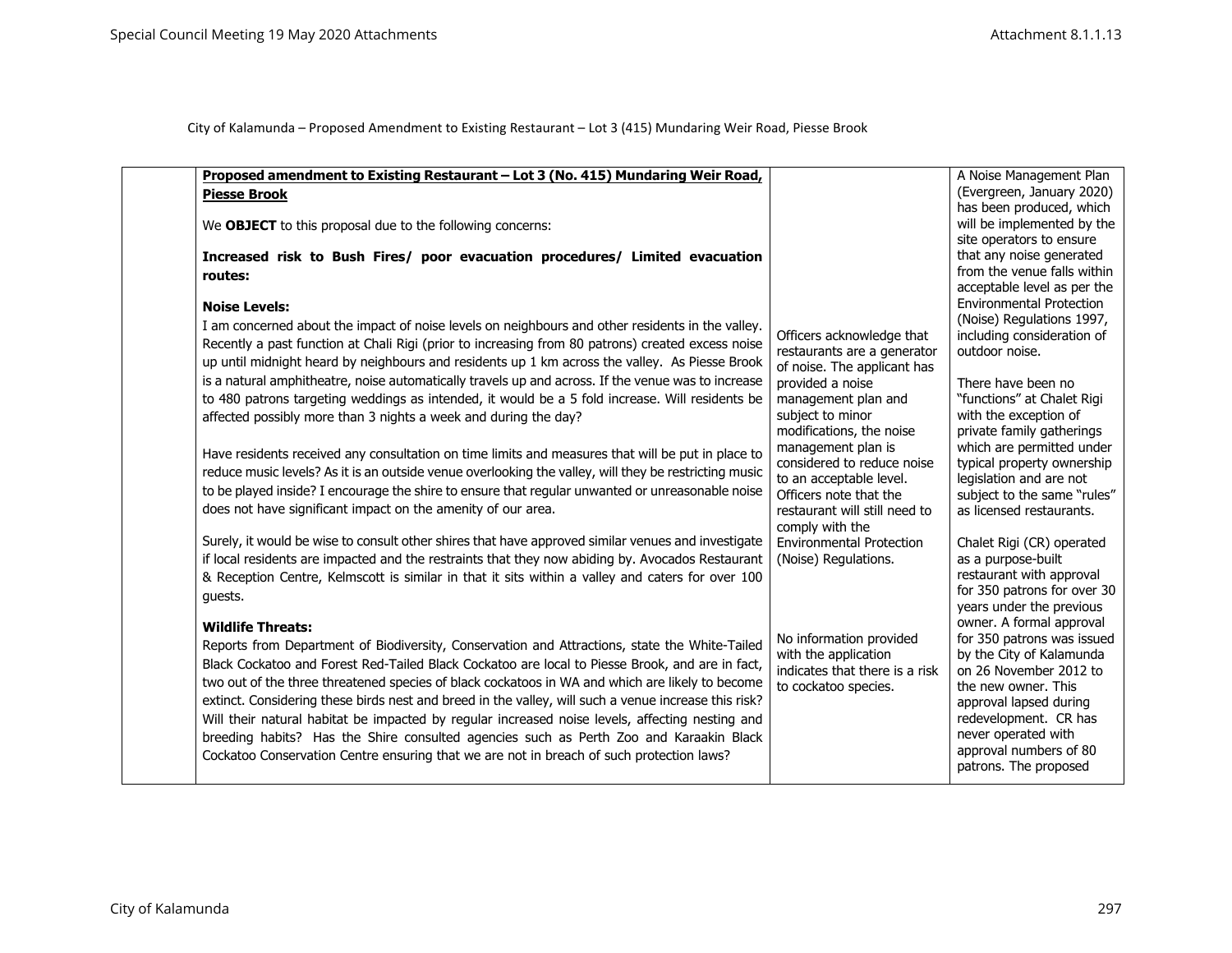| <b>Motorist &amp; Cyclist Safety</b>                                                                |                                                           | increase is less than one-                              |
|-----------------------------------------------------------------------------------------------------|-----------------------------------------------------------|---------------------------------------------------------|
| If this venue was to go ahead, there is no question that the safety of cyclists and motorists (who  | Officers acknowledge that                                 | fold, not five-fold.                                    |
| travel on Mundaring Weir Road) would be under impact. Driving into town on a weekend requires       | an increase in restaurant<br>capacity will result in more | An Environmental Impact                                 |
| motorists to overtake on average 7 cyclists in a trip, one way. Counting up to 78 cyclists on a     | traffic. The applicant                                    | Statement is not required                               |
| weekend, along within increased tourism in the Bickley Valley, (and in addition to the possible     | provided a Traffic Impact                                 | for reopening of an                                     |
| influx of 300 cars travelling to and from Chalet Rigi), would be an act of stupidity adding more    | Assessment demonstrating                                  | existing restaurant under                               |
| traffic? There is no doubt the road has no technical defaults and could cope with increased         | that subject to upgrades,                                 | current legislation.                                    |
| motorists, but has the Shire considered that this route is steep and very windy in places and       | access to the site can be                                 | Environmental impacts to                                |
| promoted by Cycle Life HQ as one of the most scenic and popular rides in Perth. You would           | acceptable.                                               | water courses are<br>considered under the               |
| seriously have to question any such action.                                                         |                                                           | Water and Stormwater                                    |
|                                                                                                     |                                                           | Management Plan                                         |
| Furthermore such a volume of people wanting and waiting for taxis at the end of an event would      |                                                           | (Evergreen, Dec 2019).                                  |
| present negative challenges.                                                                        |                                                           | Vegetation clearance will                               |
| <b>Wastewater Concerns:</b>                                                                         |                                                           | be kept to an absolute                                  |
| In relation to the "Waste Water Treatment and Effluent Notes" provided by Sheppard Design &         | The independent peer<br>review of the applicants          | minimum and additional<br>native vegetation will likely |
| Drafting Services, the fine print quotes that the proposed Biomax C80 water system could process    | wastewater proposal                                       | be planted in the dispersal                             |
| 14 400 litres per day and will be connected to a surface dripper system (subsurface leach drains).  | concluded that the                                        | areas.                                                  |
| This volume of waste water is equivalent to the same volume of a 50m Olympic swimming pool          | proposed wastewater                                       |                                                         |
| accumulated over a 6 month time frame. According to the plan provided, it mentions this dripper     | disposal is acceptable.                                   | The applicant is not aware                              |
| system will be located as close as 30m from a creek that runs into Piesse Gully creek (which is     | Officers note that the<br>irrigation areas have been      | of any consultation with<br>Perth Zoo or Karaakin for   |
| 200 metres away). Has the Shire conducted an additional feasibility report to qualify the safety    | modified since community                                  | any other winery or                                     |
| of such a system protecting our waterways which runs into the Helena Valley Catchment?              | consultation.                                             | restaurant operation in the                             |
| Concerning me further, is reference within the report to the fact that groundwater was not          |                                                           | City of Kalamunda,                                      |
| encountered and is anticipated to be present at significant depths, given that the site's           |                                                           | including the nearby                                    |
| considerable elevation. How can it be that private bores are operating (over 20L per minutes)       |                                                           | <b>Bickley Valley and Carmel</b><br>wine region.        |
| higher in elevation to this site, no more than 100 metres from this dripper site?                   |                                                           |                                                         |
| <b>Character of the Owner:</b>                                                                      |                                                           | The applicant is satisfied                              |
| Talking to over 30 residents in the valley, (ranging from as far west as Croxton Road to as far     | This is not a relevant                                    | the Transport Impact                                    |
| west as Fern Road), I heard many concerns. These were predominantly the same of mine (as            | planning consideration.                                   | Statement produced by                                   |
| above). However, what concerned me the most were the repeated conversations in reference to         |                                                           | independent consultants<br>(Shawmac, Jan 2020) has      |
| the character and antics of the individual who will be operating this venue. Such references        |                                                           | addressed all road safety                               |
| included physical and verbal adults, restraining orders, verbal assaults, intimidation antics and a |                                                           | concerns and confirms that                              |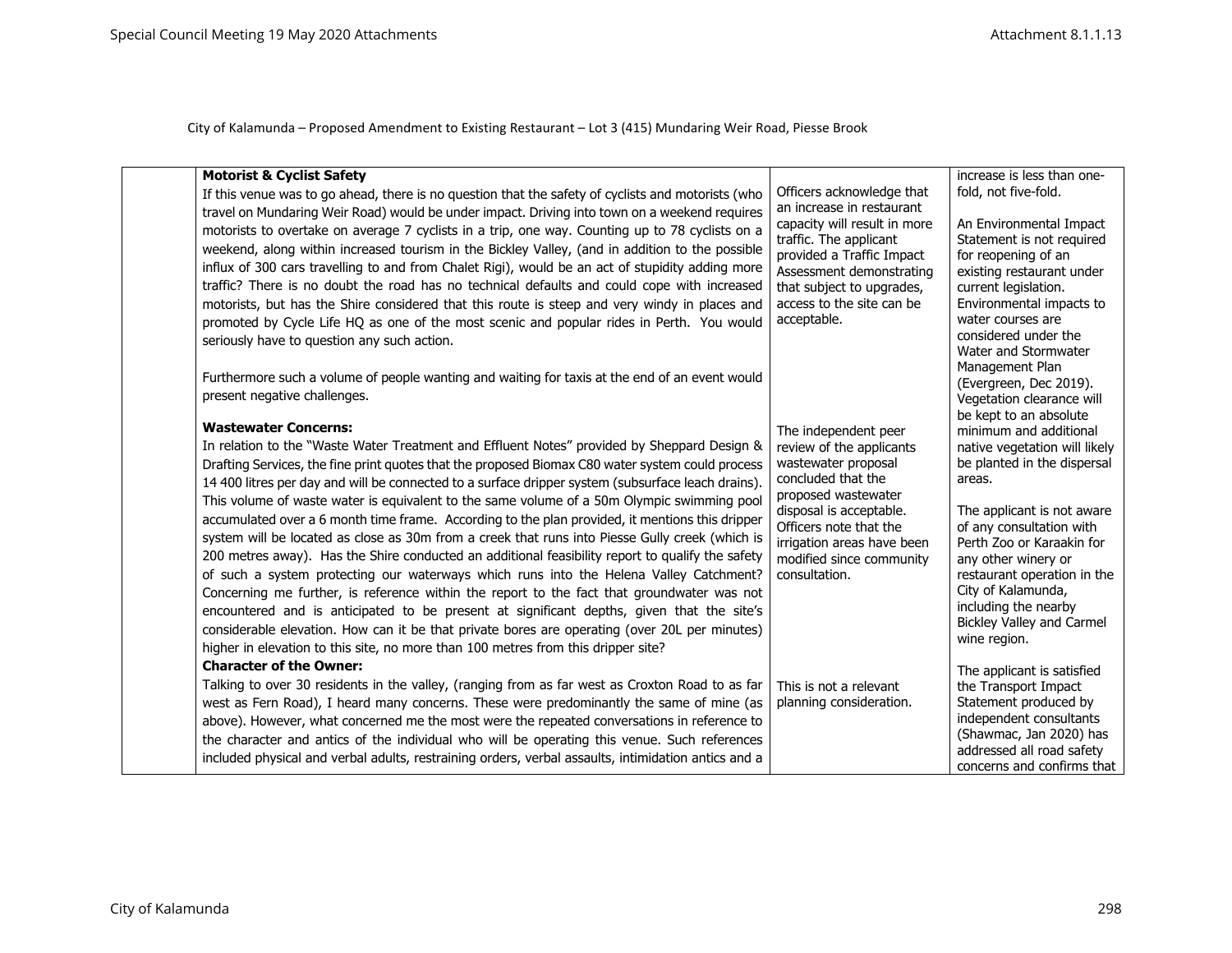|     | sense aloofness and a law to his own. Knowing it is wrong to make judgements on someone I                                                                                                                                                                                                                                |        | the proposed development                                                                                                                                                                                                                                                                                                                                                                                                                                                                 |
|-----|--------------------------------------------------------------------------------------------------------------------------------------------------------------------------------------------------------------------------------------------------------------------------------------------------------------------------|--------|------------------------------------------------------------------------------------------------------------------------------------------------------------------------------------------------------------------------------------------------------------------------------------------------------------------------------------------------------------------------------------------------------------------------------------------------------------------------------------------|
|     | do not know, I am feeling an obligation to ensure that we ask the correct questions now, and<br>not when it is too late.                                                                                                                                                                                                 |        | will have no unacceptable<br>impact on road safety or<br>traffic conditions.                                                                                                                                                                                                                                                                                                                                                                                                             |
|     |                                                                                                                                                                                                                                                                                                                          |        | Refer to the updated<br>Water and Stormwater<br>Management Plan<br>(Evergreen, Dec 2019)<br>which addresses all<br>concerns relating to water<br>management.                                                                                                                                                                                                                                                                                                                             |
|     |                                                                                                                                                                                                                                                                                                                          |        | The restaurant will be fully<br>licensed in accordance<br>with State and Federal<br>legislation. The intended<br>licensee meets the Liquor<br>Licensing and RSA<br>Licensing requirements<br>and is an Approved<br>Manager (Unrestricted<br>Class) approved by the<br>Dept Liqueur and Gaming<br>(no: 0212225418-1) until<br>16 October 2023. The<br>Applicant has no criminal<br>convictions and is of good<br>character having<br>previously served in the<br>Australian Armed Forces. |
| 18. | Non-Objection - Total Number of Submissions: 1                                                                                                                                                                                                                                                                           | Noted. | Noted.                                                                                                                                                                                                                                                                                                                                                                                                                                                                                   |
|     | I think it would be wonderful to have a restaurant there again. I've always thought it a shame<br>to waste such a lovely location. I love living up here, and it would be lovely to have something<br>other than bush walks as a means of enjoying the environment. I'm very much in favour of this<br>development idea. |        |                                                                                                                                                                                                                                                                                                                                                                                                                                                                                          |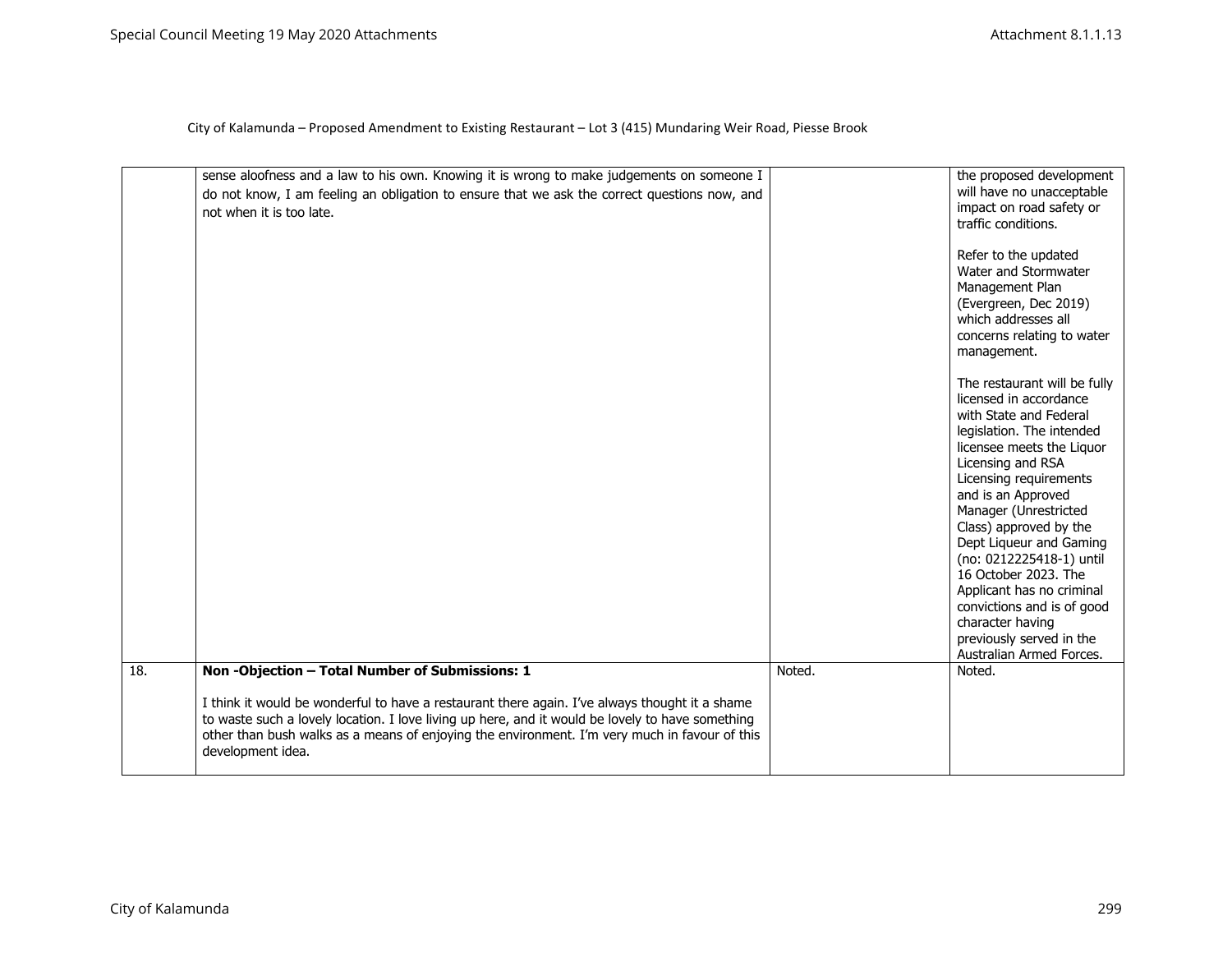The applicant owns a 4WD vehicle and uses that vehicle to move around his own property, as permitted under various legislation.

| 19. | <b>Objection - Total Number of Submissions: 1</b>                                              | A small amount of           |
|-----|------------------------------------------------------------------------------------------------|-----------------------------|
|     |                                                                                                | vegetation has been         |
|     | Lot 13 (No. 434) Mundaring Weir Road, Piesse Brook                                             | cleared at the site, which  |
|     |                                                                                                | has been conducted in       |
|     | 1. Background                                                                                  | accordance with City of     |
|     | We purchased our land in XXXX from my wife's father, XXX XXX. The block was totally            | Kalamunda bushfire          |
|     | undeveloped until we built and moved into our house March XXXX.                                | regulations including the   |
|     | My wife's grandparents bought Location XXX and XXX in XXXX (XXX acres).                        | requirement to maintain a   |
|     |                                                                                                | clear firebreak of 1.5 m    |
|     | Various portions of the two locations were subdivided off the original locations and sold over | inside property boundaries. |
|     | the years including Lot 3 (Chalet Rigi).                                                       |                             |
|     | The remaining estate of XX Acres was sold in XXXX by the family to XXX XXX.                    | On-site soils have been     |
|     | We have seen many changes within Piesse Brook Valley since we first moved to our current       | "pushed up" along the       |
|     | house.                                                                                         | western site boundary to    |
|     |                                                                                                | maintain a fully accessible |
|     | Apart from Mr XXXX in Hummerston Road we are the longest residents of the valley in            | fire break on severely      |
|     | particular in relation to the Chalet Rigi                                                      | sloping land in accordance  |
|     |                                                                                                | with City of Kalamunda      |
|     |                                                                                                | regulations. The soil is    |
|     |                                                                                                | natural soils derived from  |
|     |                                                                                                |                             |
|     | 2.History                                                                                      | the site.                   |
|     | The Chalet Rigi started operating as a restaurant in in the early 1970's, not long before we   |                             |
|     | built. Previously it had operated as Robbie's Tearooms for many years but not long after the   | The applicant is satisfied  |
|     | change of owner ship the old tearooms burnt down and the Chalet Rigi was built further down    | the Transport Impact        |
|     | the slope to the west of the old tearooms.                                                     | Statement produced by       |
|     |                                                                                                | independent consultants     |
|     | The Chalet operated as a restaurant, tearooms and function centre for weddings etc.            | (Shawmac, Jan 2020) has     |
|     | It was noisy at times particularly when there was a wedding or function.                       | addressed all road safety   |
|     |                                                                                                | concerns and confirms that  |
|     | <b>3. Previous Application</b>                                                                 | the proposed development    |
|     | Sometime after the purchase of the Chalet Rigi in 2006 by Mr McCormack. He applied to the      | will have no unacceptable   |
|     | City of Kalamunda (then Shire) to re-open the Chalet as a Restaurant. The, then Shire sent a   | impact on road safety or    |
|     | letter to the surrounding residents informing them of this application and whether they        | traffic conditions.         |
|     | approved or not. My wife and I at the time approved the application to re-open with a          |                             |
|     | maximum of 80 patrons at any one time. We also stated that our application was conditional re  | Shawmac are a fully         |
|     | noise levels.                                                                                  | qualified and experienced   |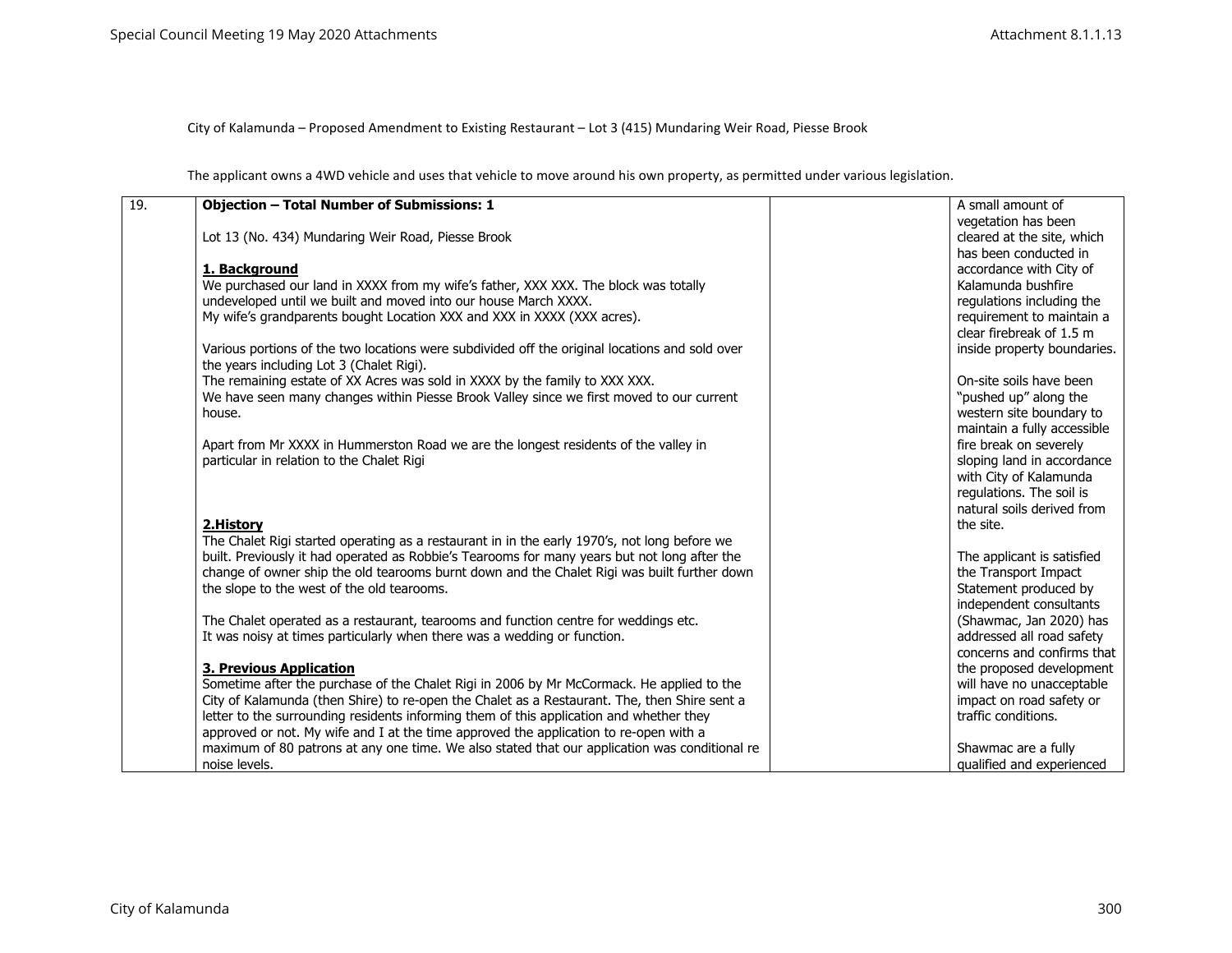|                                                                                                                                                                                             |                                                        | third party independent                              |
|---------------------------------------------------------------------------------------------------------------------------------------------------------------------------------------------|--------------------------------------------------------|------------------------------------------------------|
| In the Shire's letter they stated the application was subject to various Shire conditions.                                                                                                  |                                                        | professional company and                             |
| I cannot remember clearly all of the conditions but one I can clearly remember was that there                                                                                               |                                                        | can be relied upon to                                |
| was to be no clearing of trees on the south and west sides of the existing Chalet.                                                                                                          |                                                        | produce accurate                                     |
| This condition has since been clearly and seriously breached as there has been massive                                                                                                      |                                                        | assessments.                                         |
| clearing of trees on the south and west sides. The other conditions were in relation to storm                                                                                               |                                                        |                                                      |
| water runoff and treatment of waste water.                                                                                                                                                  |                                                        | The applicant welcomes all                           |
|                                                                                                                                                                                             |                                                        | additional measures to                               |
| In the original application there was no mention of the extensive filling on the south side                                                                                                 |                                                        | improve road safety,                                 |
| covering all of the original bushland and trees. Was this City of Kalamunda approved? If so was                                                                                             |                                                        | especially for cyclists, after                       |
| it subject to proper engineering regulations? As we observed the filling was entirely random                                                                                                |                                                        | one of his own employees                             |
| with a mixture of gravel, rubble and large laterite rocks. There was no select fill place as is                                                                                             |                                                        | was killed on the                                    |
| normal in large fills such as this.                                                                                                                                                         |                                                        | Mundaring Weir Road. The                             |
|                                                                                                                                                                                             |                                                        | applicant raised cycle                               |
| The application for the re-opening was approved by the then Shire.                                                                                                                          |                                                        | safety with the City of                              |
| Not long after this Mr McCormack actively turned the Chalet Rigi into a 4WD Training Facility.                                                                                              |                                                        | Kalamunda and the local                              |
| He also leased a portion of an Orchard further along Mundaring Weir Road and utilised it as                                                                                                 |                                                        | MP over 16 months ago                                |
| part of the 4WD Training Facility all without Shire approvals. As part of the training he also<br>started using State Forest fire trails for 4WD driving (Totally illegal).                 |                                                        | and the possibility of<br>diverting cyclists away    |
|                                                                                                                                                                                             |                                                        | from Mundaring Weir Road                             |
| This was stopped by the Shire and CALM not long after.                                                                                                                                      |                                                        | and onto a cycle path.                               |
|                                                                                                                                                                                             |                                                        |                                                      |
| 4.Traffic                                                                                                                                                                                   |                                                        |                                                      |
| Reference: Transport Impact Statement by Shawmac                                                                                                                                            |                                                        |                                                      |
| I have read through this report and have found it very lacking in some areas relating to traffic                                                                                            | Officers acknowledge that                              |                                                      |
| impact on Mundaring Weir Road.                                                                                                                                                              | an increase in restaurant                              |                                                      |
| We can fill in some of those vital details particularly the increased road traffic if the patronage                                                                                         | capacity will result in more                           |                                                      |
| increases to the proposed 480 patrons. This could be up to 600 to 700+ vehicles per day on                                                                                                  | traffic. The applicant                                 |                                                      |
| weekends.                                                                                                                                                                                   | provided a Traffic Impact                              |                                                      |
|                                                                                                                                                                                             | Assessment demonstrating                               |                                                      |
| a) Road Bicycles                                                                                                                                                                            | that subject to upgrades,<br>access to the site can be |                                                      |
| Over the last few years there has been a large increase of road bicycles on Mundaring Weir<br>Road. The majority of these riders are from outside Kalamunda District. There are many single | acceptable.                                            | The applicant is not aware<br>or responsible for who |
| riders, groups of riders and competition riders.                                                                                                                                            |                                                        | approved the moving of a                             |
| As you are aware there is no cycleway between Kalamunda Town and Mundaring Weir. So this                                                                                                    |                                                        | black spot but can only                              |
| is a shared road. What is of ongoing concern the section of Mundaring Weir Road from Croxton                                                                                                |                                                        | assume it would be either                            |
| Road to Fern Road is very winding, steep drop-offs and steep inclines. There is a lot of                                                                                                    |                                                        | a State Government                                   |
| potential conflict between vehicles and bicycles in this stretch of road. This conflict is even                                                                                             |                                                        | department, Main Roads or                            |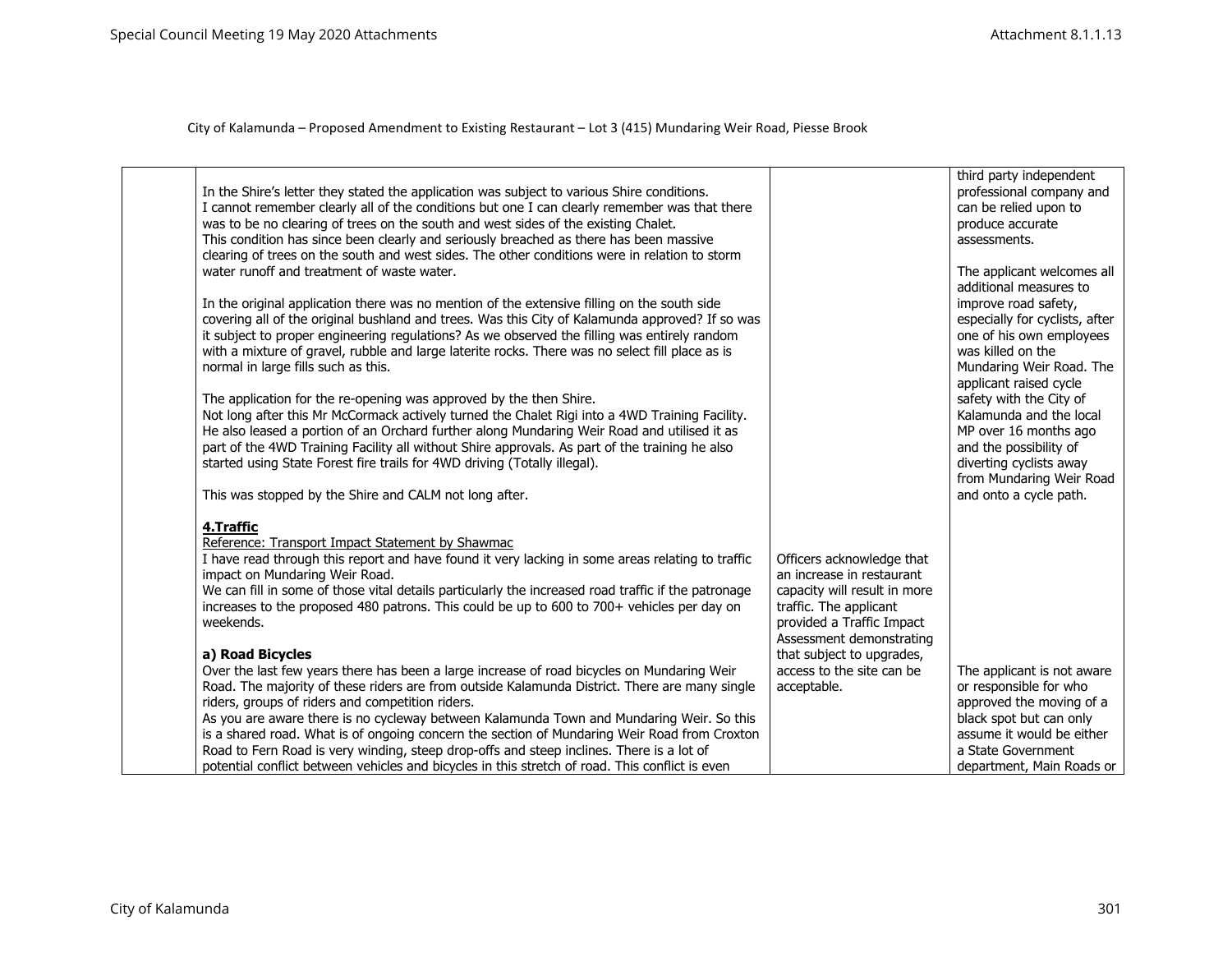| more emphasized on weekends when there is a large increase in all types of traffic and at             | the City of Kalamunda (or   |
|-------------------------------------------------------------------------------------------------------|-----------------------------|
| times a large increase of bicycles when there is competition rides.                                   | a combination of the        |
| Increased traffic to and from the Chalet will only exacerbate this situation. As we know most         | three).                     |
| drivers these days are impatient and will force their way past the bicycles in total disregard to     |                             |
| other road users.                                                                                     | See previous response       |
|                                                                                                       | regarding traffic $-$ the   |
| b) Motor Bikes                                                                                        | submission's estimate of    |
| Most motor bikes using Mundaring Weir Road treat the road as a racetrack, travelling at               | an additional 400+ cars on  |
| excessive speeds at all times of the day and night.                                                   | the road is inaccurate and  |
| There have been 5 motor bike deaths in the stretch between Croxton Road and Fern Road.                | not in accordance with the  |
| Two of these deaths were collisions with other vehicles (on tight bends). The others were             | Transport Impact            |
| impacts with trees. All of these accidents were caused by excessive speed and loss of control.        | Statement.                  |
| There have also been two motor bike accidents in our vicinity (gone over the bank) resulting in       |                             |
| minor injuries.                                                                                       | Chalet Rigi (CR) operated   |
|                                                                                                       | as a purpose-built          |
| c) Vehicles                                                                                           | restaurant with approval    |
| In the time we have lived in the area there has been 7 motor vehicles go off the road between         | for 350 patrons for over 30 |
| Croxton and Fern Roads, resulting in one death. All of these accidents were due to excessive          | years under the previous    |
| speed and loss of control either going over the bank or running into the bank. There has been         | owner. A formal approval    |
| one collision on Piesse Brook Bridge.                                                                 | for 350 patrons was issued  |
|                                                                                                       | by the City of Kalamunda    |
| It is possible other accidents have occurred that we are unaware of.                                  | on 26 November 2012 to      |
| d) Black Spot                                                                                         | the new owner. This         |
| In recent years the stretch of Road between the Junction of Aldersyde Road (North) and just           | approval lapsed during      |
| beyond the Chalet Rigi, was declared a Black Spot and the appropriate signs placed. These             | redevelopment.              |
| signs were removed at some stage and re-appeared further up on Mundaring Weir Rd just prior           |                             |
| to the start of the widening project from Fern Rd to Mundaring Weir.                                  | CR has never operated       |
|                                                                                                       | with approval numbers of    |
| Who approved the moving of this Black Spot?                                                           | 80 patrons.                 |
|                                                                                                       |                             |
| e) Mountain Bikes                                                                                     | The applicant agrees that   |
| In the last few years with the installation of both legal and illegal mountain bike riding trails off | kangaroos are a hazard      |
| Mundaring Weir Road there has been a large increase in vehicles driving from the Metropolitan         | and welcome additional      |
| Region with their mountain bikes to access these trails. This traffic occurs all times of the day     | signage by Main Roads of    |
| every day with a large increase on weekends.                                                          | the City of Kalamunda to    |
|                                                                                                       | warn all motorists of       |
| f) Kookaburra Outdoor Theatre                                                                         | kangaroo presence.          |
|                                                                                                       |                             |
|                                                                                                       |                             |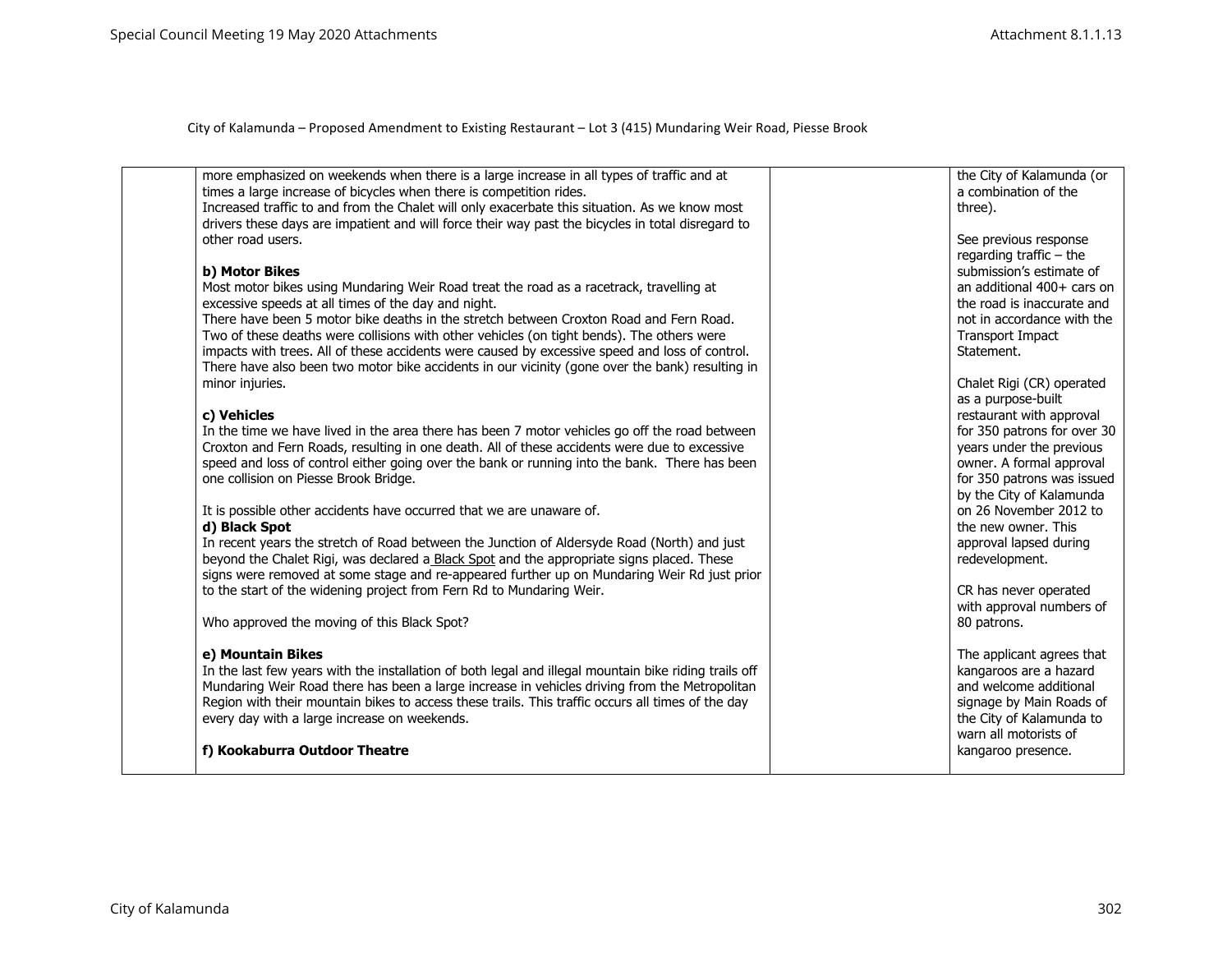| The Kookaburra operates during the summer months at Mundaring Weir. The theatre opens<br>Friday, Saturday and Sunday nights.<br>There is increased traffic from Kalamunda and other suburbs early evening travelling to the<br>theatre and then peak traffic returning when the theatre closes. This traffic will conflict with the<br>evening traffic to and from the Chalet.<br>g) Traffic Summary<br>From the above detail it can be seen that since the 80 seats of the original Chalet Rigi and then<br>the next approval in 2006, there has been a dramatic increase of all types of traffic on<br>Mundaring Weir Road. Add to this the potential of 400 + vehicles a day on weekends and the<br>possibility of alcohol in the mix the potential for an increase in the accident rate is obvious.<br>Kangaroos are a constant hazard on this road particularly in the evening.<br>We personally have noted that many of the vehicles using Mundaring Weir Road do not adhere<br>to the designated speed limit of 60km. The project manager and workers on the recent Bridge<br>re-build outside the Chalet Rigi can attest to this.<br>5.Noise<br>As noted in Section 3 re the original application our approval for then was conditional on noise<br>levels.<br>We feel with 480 patrons possible at any one time, and with the extension to the building of<br>Chalet Rigi allowing for alfresco type dining (the large doors/windows can be opened right up<br>on the deck) the noise levels will be excessive.<br>The noise sources would be general patron conversation, music and vehicles arriving and<br>leaving. We feel that our usual semi-rural lifestyle will be seriously impacted<br>How can the City control noise levels in an area such as the valley?<br>Being a very "quiet area" this would be very difficult particularly at night when there are no<br>general daytime background noise. Cold nights will even exacerbate the noise level.<br>A very recent example was in late June this year when the workers building the new residence<br>at 160 Hummerston Road had their radio on it was clearly audible at our home which is<br>diagonally opposite the Chalet Rigi.<br>6.Water<br>Hacketts Gully creek once flowed all year round through our property and through Lot 12.<br>Over the last few years the flow has decreased to a winter flow only of about 5 months mainly<br>due to Domus Plant Nursery using large amounts of water 7 days a week. | Officers acknowledge that<br>restaurants are a generator<br>of noise. The applicant has<br>provided a noise<br>management plan and<br>subject to minor<br>modifications, the noise<br>management plan is<br>considered to reduce noise<br>to an acceptable level.<br>Officers note that the<br>restaurant will still need to<br>comply with the<br><b>Environmental Protection</b><br>(Noise) Regulations. | A Noise Management Plan<br>(Evergreen, January 2020)<br>has been produced, which<br>will be implemented by the<br>site operators to ensure<br>that any noise generated<br>from the venue falls within<br>acceptable level as per the<br><b>Environmental Protection</b><br>(Noise) Regulations 1997.<br>Refer to the updated<br>Water and Stormwater<br>Management Plan<br>(Evergreen, Dec 2019)<br>which addresses all<br>concerns relating to water<br>management and<br>stormwater capture.<br>The applicant is seeking<br>approval for a restaurant<br>only, not a function centre.<br>The BAL report was<br>prepared by a fully<br>qualified and experienced<br>third party independent<br>professional company and<br>can be relied upon to<br>produce accurate<br>assessments. |
|--------------------------------------------------------------------------------------------------------------------------------------------------------------------------------------------------------------------------------------------------------------------------------------------------------------------------------------------------------------------------------------------------------------------------------------------------------------------------------------------------------------------------------------------------------------------------------------------------------------------------------------------------------------------------------------------------------------------------------------------------------------------------------------------------------------------------------------------------------------------------------------------------------------------------------------------------------------------------------------------------------------------------------------------------------------------------------------------------------------------------------------------------------------------------------------------------------------------------------------------------------------------------------------------------------------------------------------------------------------------------------------------------------------------------------------------------------------------------------------------------------------------------------------------------------------------------------------------------------------------------------------------------------------------------------------------------------------------------------------------------------------------------------------------------------------------------------------------------------------------------------------------------------------------------------------------------------------------------------------------------------------------------------------------------------------------------------------------------------------------------------------------------------------------------------------------------------------------------------------------------------------------------------------------------------------------------------------------------------------------------------------------------------------------------------------------------------------------------------------------|------------------------------------------------------------------------------------------------------------------------------------------------------------------------------------------------------------------------------------------------------------------------------------------------------------------------------------------------------------------------------------------------------------|---------------------------------------------------------------------------------------------------------------------------------------------------------------------------------------------------------------------------------------------------------------------------------------------------------------------------------------------------------------------------------------------------------------------------------------------------------------------------------------------------------------------------------------------------------------------------------------------------------------------------------------------------------------------------------------------------------------------------------------------------------------------------------------|
|--------------------------------------------------------------------------------------------------------------------------------------------------------------------------------------------------------------------------------------------------------------------------------------------------------------------------------------------------------------------------------------------------------------------------------------------------------------------------------------------------------------------------------------------------------------------------------------------------------------------------------------------------------------------------------------------------------------------------------------------------------------------------------------------------------------------------------------------------------------------------------------------------------------------------------------------------------------------------------------------------------------------------------------------------------------------------------------------------------------------------------------------------------------------------------------------------------------------------------------------------------------------------------------------------------------------------------------------------------------------------------------------------------------------------------------------------------------------------------------------------------------------------------------------------------------------------------------------------------------------------------------------------------------------------------------------------------------------------------------------------------------------------------------------------------------------------------------------------------------------------------------------------------------------------------------------------------------------------------------------------------------------------------------------------------------------------------------------------------------------------------------------------------------------------------------------------------------------------------------------------------------------------------------------------------------------------------------------------------------------------------------------------------------------------------------------------------------------------------------------|------------------------------------------------------------------------------------------------------------------------------------------------------------------------------------------------------------------------------------------------------------------------------------------------------------------------------------------------------------------------------------------------------------|---------------------------------------------------------------------------------------------------------------------------------------------------------------------------------------------------------------------------------------------------------------------------------------------------------------------------------------------------------------------------------------------------------------------------------------------------------------------------------------------------------------------------------------------------------------------------------------------------------------------------------------------------------------------------------------------------------------------------------------------------------------------------------------|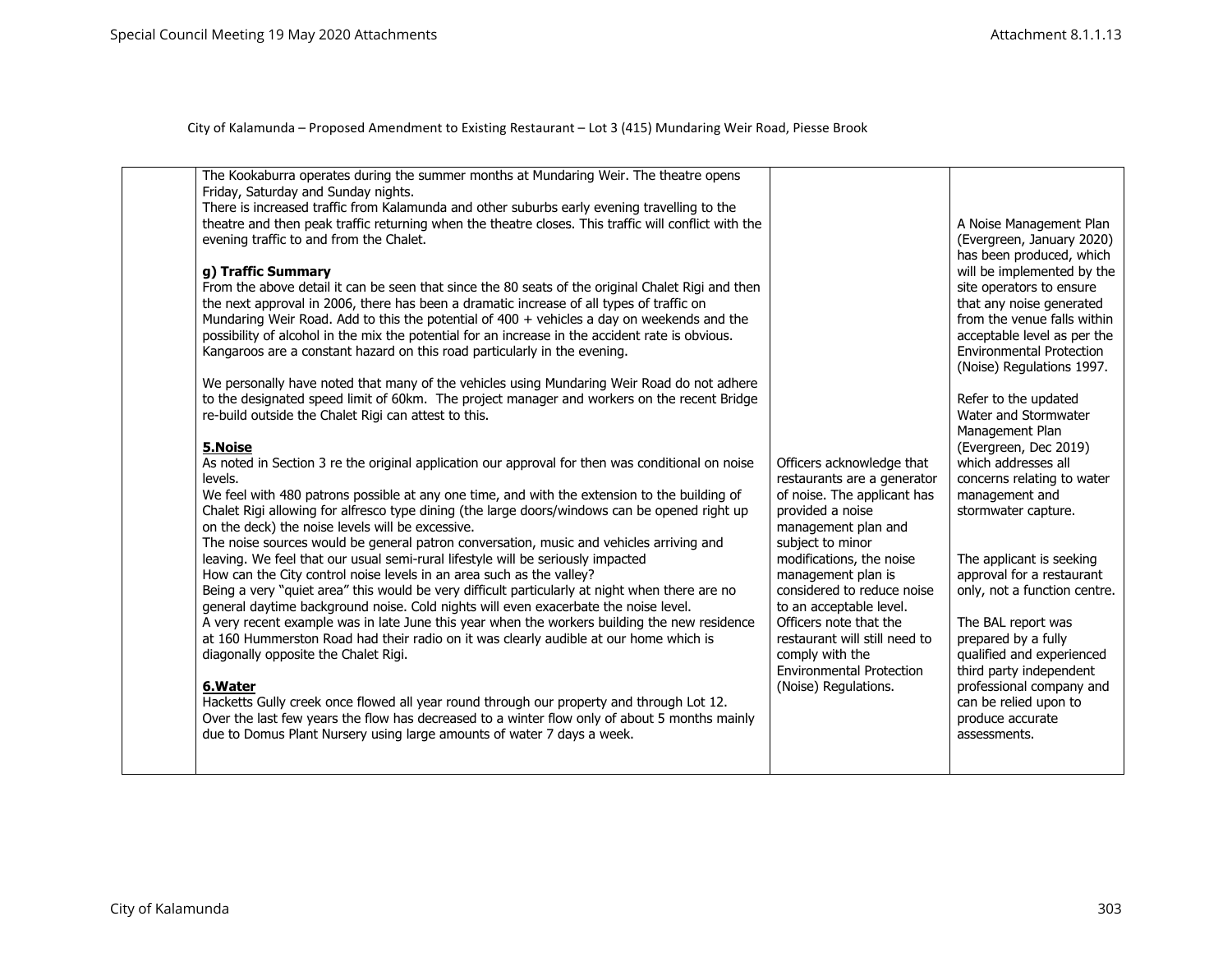| supply.<br>of the Chalet.<br>8.Summary | As there is now only a limited supply of water from the Hacketts Gully it has become precious<br>to those of us valley residents who are not on mains water supply and reliant on this water<br>The previous owner of the Chalet Rigi attempted several times to illegally source the creek<br>water from Lot 12 without permission from the owner my father-in-law. He was reliant on this<br>water to sustain his commercial orchard in Aldersyde Road.<br>Mr. McCormack since buying the Chalet Rigi has also attempted to illegally source water from<br>Hacketts Gully through Lot 12 without permission of the owner, Mr Bowers.<br>The Chalet Rigi is connected to Mains Water.<br>The Chalet Rigi can supplement their water supply by storing more storm water from the roof<br>I have 205000 litres of water storage from a much smaller roof area.<br>The Piesse Valley is also subject to the Water Authorities "Sub Catchment to the Helena River<br>Pipehead Dam" from where water is piped to Mundaring Weir.<br>This policy imposes strict controls on land usage, water usage, waste water disposal and what<br>businesses can and cannot operate in the Sub Catchment.<br>Function Centres are not permitted.<br>7. Bush Fire Attack Level<br>In reference to the Bush Fire Attack Report, Page 2, Smith Consulting have declared a BAL of<br>29 for the Chalet Rigi.<br>I dispute this level of BAL. According to the City of Kalamunda's online map of the BAL levels in<br>Piesse Valley (derived from DFAS Mapping) the whole valley between Piesse Brook Bridge and<br>Elson road is designated BAL 40 except for a very small strip either side of Hummerston Road<br>in the bottom of the valley.<br>Previous discussions recently with the City about my requirements for an extension to our<br>existing house they confirmed the rating was BAL 40.<br>Our house is only about 300m from the Chalet Rigi. How can the BAL change in such a short<br>distance especially as the whole valley is designated BAL 40?<br>(Transport Impact Statement Page 7 3.2 Proposed Development - Consisting of 350 Seats)<br>From the above details we feel that the area does not lend itself to having a venue that will<br>have potentially 780 patrons a day or as per application 350 patrons at a time. | A 'determined BAL' can take<br>into account further actions<br>to be taken to reduce a<br>BAL, that may explain the<br>difference from one<br>property to the next. | The applicant is seeking<br>approval for 480 people<br>per day including staff.<br>This number is the<br>maximum amount of<br>people who can be on site<br>in 1 day, not at any 1 time.<br>The restaurant will be<br>open for breakfast, lunch<br>and dinner, so the number<br>of people on site at any<br>one time will be far less<br>than the submission has<br>quessed.<br>480 people represents less<br>than one-fold increase<br>from the previously<br>approved number of 350<br>people, approved by the<br>City of Kalamunda in 2012.<br>The submission's estimate<br>of 1540 patrons per day is<br>vastly inaccurate, as is<br>their estimate of vehicle<br>numbers. Please refer<br>Traffic Impact Statement<br>(Shawmac, Jan 2020) for<br>further details on vehicle<br>numbers.<br>The applicant will continue<br>to comply with all<br>legislation (or face having<br>their licence revoked). |
|----------------------------------------|-----------------------------------------------------------------------------------------------------------------------------------------------------------------------------------------------------------------------------------------------------------------------------------------------------------------------------------------------------------------------------------------------------------------------------------------------------------------------------------------------------------------------------------------------------------------------------------------------------------------------------------------------------------------------------------------------------------------------------------------------------------------------------------------------------------------------------------------------------------------------------------------------------------------------------------------------------------------------------------------------------------------------------------------------------------------------------------------------------------------------------------------------------------------------------------------------------------------------------------------------------------------------------------------------------------------------------------------------------------------------------------------------------------------------------------------------------------------------------------------------------------------------------------------------------------------------------------------------------------------------------------------------------------------------------------------------------------------------------------------------------------------------------------------------------------------------------------------------------------------------------------------------------------------------------------------------------------------------------------------------------------------------------------------------------------------------------------------------------------------------------------------------------------------------------------------------------------------------------------------------------------------------------------------------------------------------------|---------------------------------------------------------------------------------------------------------------------------------------------------------------------|------------------------------------------------------------------------------------------------------------------------------------------------------------------------------------------------------------------------------------------------------------------------------------------------------------------------------------------------------------------------------------------------------------------------------------------------------------------------------------------------------------------------------------------------------------------------------------------------------------------------------------------------------------------------------------------------------------------------------------------------------------------------------------------------------------------------------------------------------------------------------------------------------------|
|----------------------------------------|-----------------------------------------------------------------------------------------------------------------------------------------------------------------------------------------------------------------------------------------------------------------------------------------------------------------------------------------------------------------------------------------------------------------------------------------------------------------------------------------------------------------------------------------------------------------------------------------------------------------------------------------------------------------------------------------------------------------------------------------------------------------------------------------------------------------------------------------------------------------------------------------------------------------------------------------------------------------------------------------------------------------------------------------------------------------------------------------------------------------------------------------------------------------------------------------------------------------------------------------------------------------------------------------------------------------------------------------------------------------------------------------------------------------------------------------------------------------------------------------------------------------------------------------------------------------------------------------------------------------------------------------------------------------------------------------------------------------------------------------------------------------------------------------------------------------------------------------------------------------------------------------------------------------------------------------------------------------------------------------------------------------------------------------------------------------------------------------------------------------------------------------------------------------------------------------------------------------------------------------------------------------------------------------------------------------------------|---------------------------------------------------------------------------------------------------------------------------------------------------------------------|------------------------------------------------------------------------------------------------------------------------------------------------------------------------------------------------------------------------------------------------------------------------------------------------------------------------------------------------------------------------------------------------------------------------------------------------------------------------------------------------------------------------------------------------------------------------------------------------------------------------------------------------------------------------------------------------------------------------------------------------------------------------------------------------------------------------------------------------------------------------------------------------------------|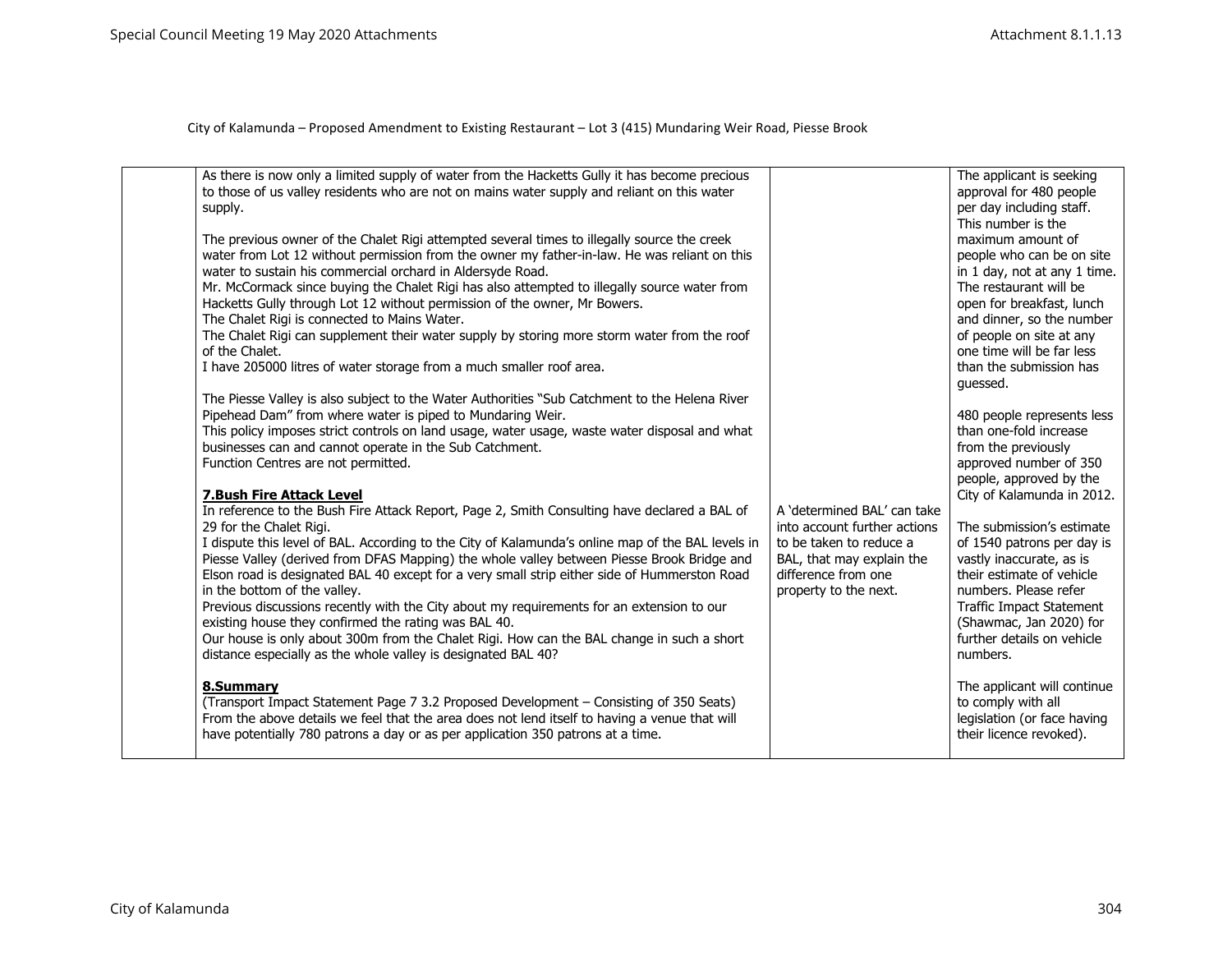|                   | Under the new Proposed Amendment of 480 seats this would mean a potential maximum of<br>1540 patrons per day. This would translate into 700+ vehicles/day at 2 people/vehicle.                                                                                                                                                                                                                                                                                                                                                                                                                                                                                                                                                                                                                                                                                                                                                                                              |                                                                                                                                                                                                                                                    |                                                                                                                                                                                                                                                                            |
|-------------------|-----------------------------------------------------------------------------------------------------------------------------------------------------------------------------------------------------------------------------------------------------------------------------------------------------------------------------------------------------------------------------------------------------------------------------------------------------------------------------------------------------------------------------------------------------------------------------------------------------------------------------------------------------------------------------------------------------------------------------------------------------------------------------------------------------------------------------------------------------------------------------------------------------------------------------------------------------------------------------|----------------------------------------------------------------------------------------------------------------------------------------------------------------------------------------------------------------------------------------------------|----------------------------------------------------------------------------------------------------------------------------------------------------------------------------------------------------------------------------------------------------------------------------|
|                   | Thus we oppose this proposal.<br>The main reasons are the traffic issues and the noise levels.<br>We do not want the general atmosphere and character of the valley disturbed by this Proposed<br>Amendment to increase the patronage at the Chalet Rigi.<br>This size development is more suited to a larger tourist precinct such as the Swan Valley.<br>The valley is more suited to discreet eating venues such as the various wineries further south<br>along the Piesse Valley.                                                                                                                                                                                                                                                                                                                                                                                                                                                                                       |                                                                                                                                                                                                                                                    |                                                                                                                                                                                                                                                                            |
|                   | As stated in Section 3, Mr McCormack has a total disregard to State and Local<br>Council rules and regulations. We are also aware of his disregard to State Regulations in<br>relation to his business operations over the past few years.<br>So we feel that any conditions/regulations imposed on Mr McCormack by the City of Kalamunda<br>in relation to the operating of the Chalet Rigi as a restaurant will be disregarded to the<br>detriment of the surrounding residents. Noise levels will be of particular concern.                                                                                                                                                                                                                                                                                                                                                                                                                                              |                                                                                                                                                                                                                                                    |                                                                                                                                                                                                                                                                            |
|                   | One of our main concern is if and when Mr McCormack breaches any conditions as he has in<br>the past, how is the City of Kalamunda going to address these problem?                                                                                                                                                                                                                                                                                                                                                                                                                                                                                                                                                                                                                                                                                                                                                                                                          |                                                                                                                                                                                                                                                    |                                                                                                                                                                                                                                                                            |
| $\overline{20}$ . | <b>Objection - Total Number of Submissions: 1</b>                                                                                                                                                                                                                                                                                                                                                                                                                                                                                                                                                                                                                                                                                                                                                                                                                                                                                                                           |                                                                                                                                                                                                                                                    | A small amount of<br>vegetation has been                                                                                                                                                                                                                                   |
|                   | It would appear that the developers of this project have shown a complete disregard for the<br>City of Kalamunda Laws and Regulations in that site works, building, land modifications have<br>been done without prior consultation, approvals and public consideration. The site is in an<br>environmentally fragile and vulnerable area with potential traffic issues without major road<br>upgrades. Traffic accidents and evacuation issues are of prime concern. To accommodate the<br>number of patrons predicted one has to wonder just how much bush land will (or already) has<br>been sacrificed. On the subject of patrons, one has to question the noise factor if capacity<br>crows are achieved, over the natural amphitheatre feature of the valet and the disposal of<br>waste in the restaurant is not connect to approved and proved sewerage systems.<br>The audacity of the developers to seek retrospective approval is an insult to existing business | Officers acknowledge that<br>an increase in restaurant<br>capacity will result in more<br>traffic. The applicant<br>provided a Traffic Impact<br>Assessment demonstrating<br>that subject to upgrades,<br>access to the site can be<br>acceptable. | cleared at the site, which<br>has been conducted in<br>accordance with City of<br>Kalamunda bushfire<br>regulations including the<br>requirement to maintain a<br>clear firebreak of 1.5 m<br>inside property boundaries.<br>All development work on<br>the restaurant was |
|                   | owners, and their integrity should be questioned. If retrospective approval is given by the City<br>then the same questions should be asked.                                                                                                                                                                                                                                                                                                                                                                                                                                                                                                                                                                                                                                                                                                                                                                                                                                | Officers acknowledge that<br>restaurants are a generator<br>of noise. The applicant has<br>provided a noise                                                                                                                                        | completed in accordance<br>with the original building<br>approvals.                                                                                                                                                                                                        |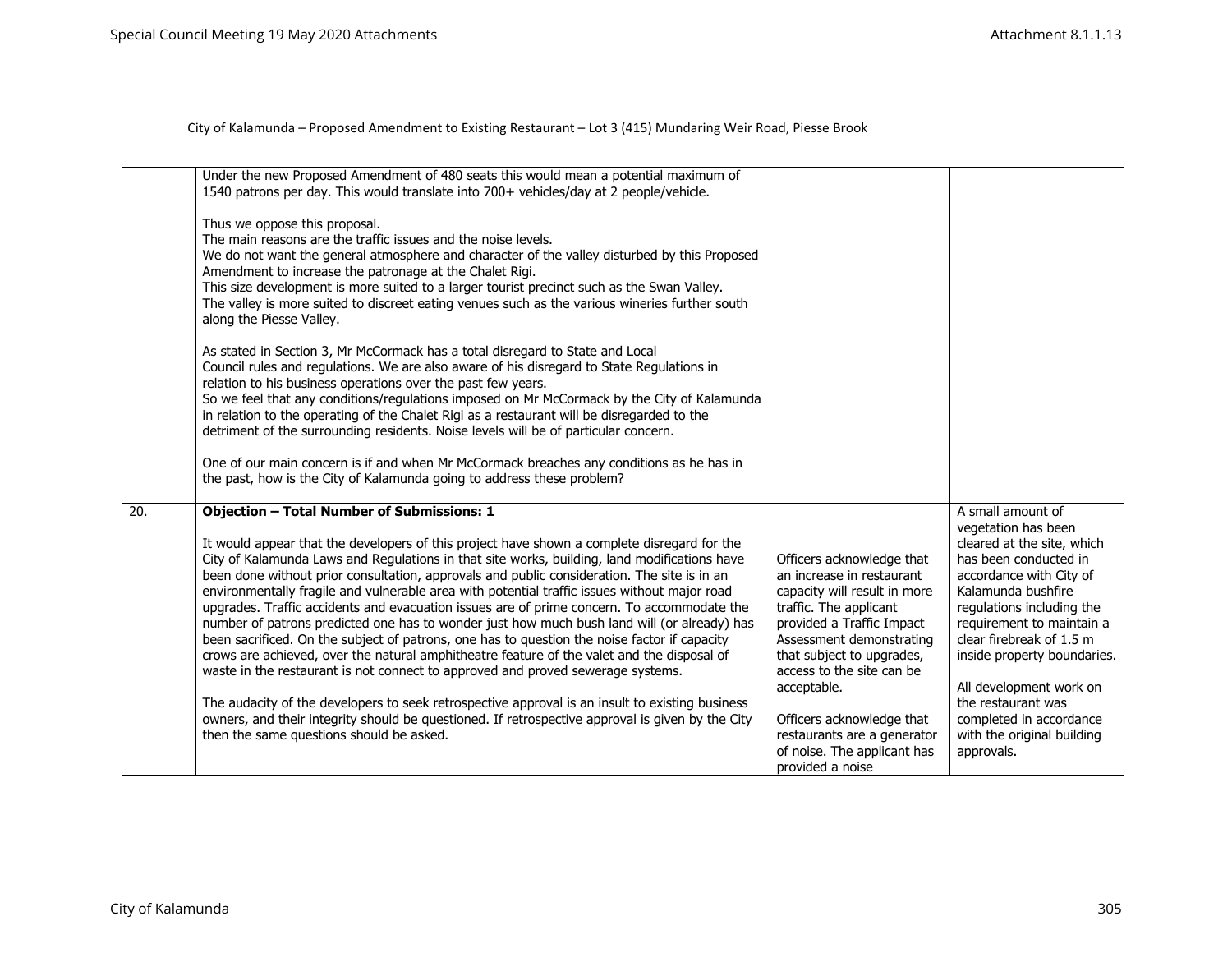|  | management plan and<br>subject to minor<br>modifications, the noise<br>management plan is<br>considered to reduce noise<br>to an acceptable level.<br>Officers note that the<br>restaurant will still need to<br>comply with the<br><b>Environmental Protection</b><br>(Noise) Regulations. | Environmental impacts to<br>water courses are<br>considered under the<br>Water and Stormwater<br>Management Plan<br>(Evergreen, Dec 2019).<br>Vegetation clearance will<br>be kept to an absolute<br>minimum and additional<br>native vegetation will likely<br>be planted in the dispersal<br>areas.<br>A Noise Management Plan<br>(Evergreen, January 2020)<br>has been produced, which<br>will be implemented by the<br>site operators to ensure<br>that any noise generated<br>from the venue falls within<br>acceptable level as per the<br><b>Environmental Protection</b><br>(Noise) Regulations 1997. |
|--|---------------------------------------------------------------------------------------------------------------------------------------------------------------------------------------------------------------------------------------------------------------------------------------------|---------------------------------------------------------------------------------------------------------------------------------------------------------------------------------------------------------------------------------------------------------------------------------------------------------------------------------------------------------------------------------------------------------------------------------------------------------------------------------------------------------------------------------------------------------------------------------------------------------------|
|--|---------------------------------------------------------------------------------------------------------------------------------------------------------------------------------------------------------------------------------------------------------------------------------------------|---------------------------------------------------------------------------------------------------------------------------------------------------------------------------------------------------------------------------------------------------------------------------------------------------------------------------------------------------------------------------------------------------------------------------------------------------------------------------------------------------------------------------------------------------------------------------------------------------------------|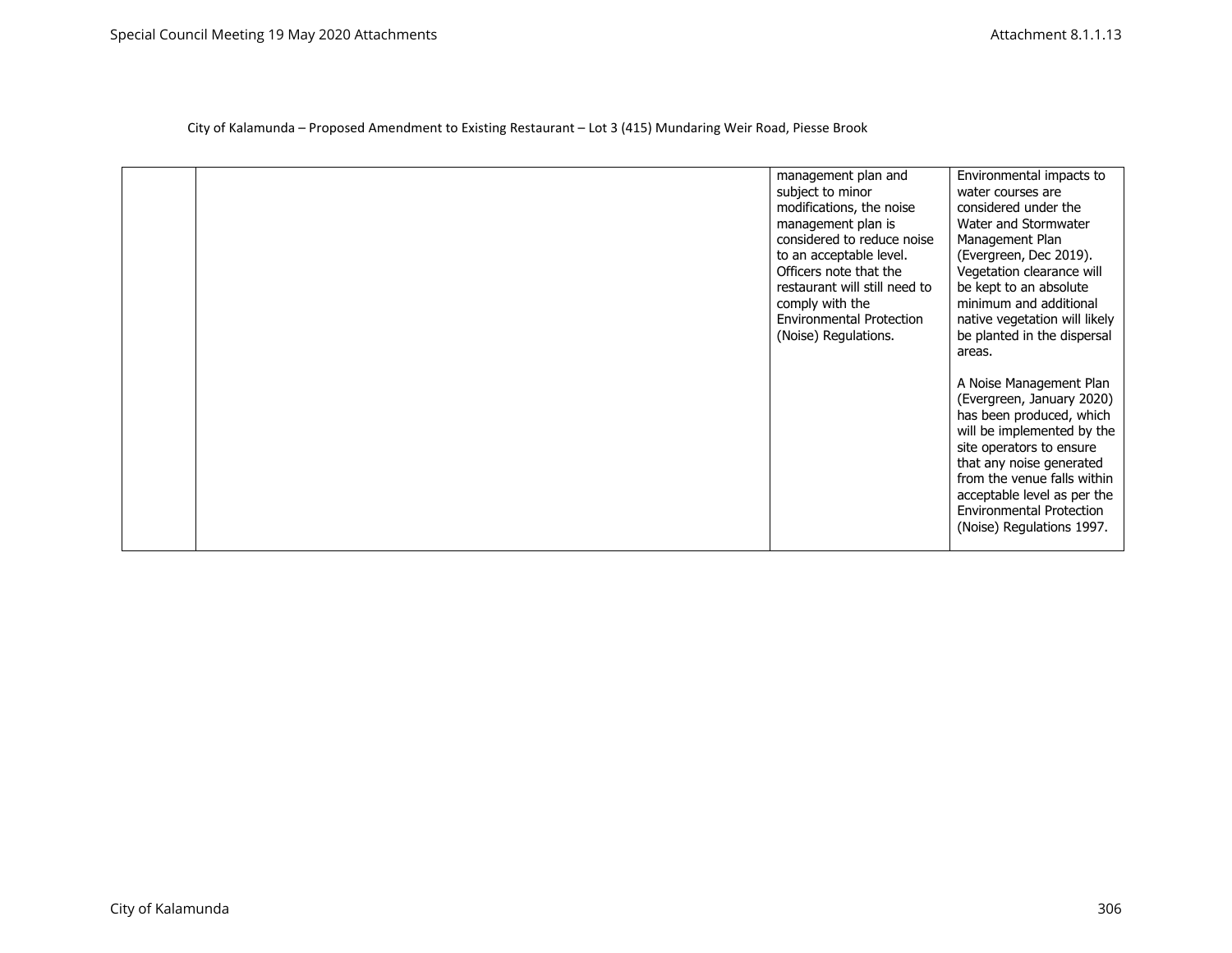| $\overline{21}$ . | <b>Objection - Total Number of Submissions: 1</b>                                                  | Officers acknowledge the                               | A Noise Management Plan         |
|-------------------|----------------------------------------------------------------------------------------------------|--------------------------------------------------------|---------------------------------|
|                   |                                                                                                    | submission and have                                    | (Evergreen, January 2020)       |
|                   | We have been residents of Hummerston Road for the past 23 years. Our property has dual             | considered the reasons for                             | has been produced, which        |
|                   | access to both Hummerston and Mundaring Weir Roads and during our time here we have seen           | the objection.                                         | will be implemented by the      |
|                   | a steady increase in the number of motor vehicles, motor bikes and cyclists travelling past our    |                                                        | site operators to ensure        |
|                   |                                                                                                    |                                                        | that any noise generated        |
|                   | property on both roads. All too often we hear sirens as in ambulance rushes to the aid of          | Officers acknowledge that<br>an increase in restaurant | from the venue falls within     |
|                   | another road accident. In increasing the volume of traffic further on a residential road that is   |                                                        |                                 |
|                   | unsuited to heavy traffic will potentially result in even more accidents.                          | capacity will result in more                           | acceptable level as per the     |
|                   |                                                                                                    | traffic. The applicant                                 | <b>Environmental Protection</b> |
|                   | We therefore have an objection to the significant increase in the traffic that the                 | provided a Traffic Impact                              | (Noise) Regulations 1997,       |
|                   | proposal would entail.                                                                             | Assessment demonstrating                               | including consideration of      |
|                   |                                                                                                    | that subject to upgrades,                              | external noise in the           |
|                   | While we can appreciate the improving commercial activity and the high-class food and drink        | access to the site can be                              | evening.                        |
|                   | now available in the Bickley Valley, we feel these are predominately daytime activities. The       | acceptable.                                            |                                 |
|                   | attached proposal would appear to endorse a major increase in night time activity. Entertaining    |                                                        |                                 |
|                   | large numbers of quests on a regular basis will undoubtedly result in an increase in the night     | Officers acknowledge that                              | The applicant is satisfied      |
|                   | time noise levels in the valley. We feel it is unfair that residents be subjected to night time    | restaurants are a generator                            | the Transport Impact            |
|                   | noise on a regular basis.                                                                          | of noise. The applicant has                            | Statement produced by           |
|                   |                                                                                                    | provided a noise                                       | independent consultants         |
|                   | We therefore have an objection to the significant increase in night time traffic and               | management plan and                                    | (Shawmac, Jan 2020) has         |
|                   | the entertainment noise levels that the proposal would entail.                                     | subject to minor                                       | addressed all road safety       |
|                   |                                                                                                    | modifications, the noise                               | concerns and confirms that      |
|                   |                                                                                                    | management plan is                                     | the proposed development        |
|                   |                                                                                                    | considered to reduce noise                             | will have no unacceptable       |
|                   |                                                                                                    | to an acceptable level.                                | impact on road safety or        |
|                   |                                                                                                    | Officers note that the                                 | traffic conditions.             |
|                   |                                                                                                    | restaurant will still need to                          |                                 |
|                   |                                                                                                    | comply with the                                        |                                 |
|                   |                                                                                                    | <b>Environmental Protection</b>                        |                                 |
|                   |                                                                                                    | (Noise) Regulations.                                   |                                 |
|                   |                                                                                                    |                                                        |                                 |
|                   |                                                                                                    |                                                        |                                 |
|                   |                                                                                                    |                                                        |                                 |
|                   |                                                                                                    |                                                        |                                 |
| 22.               | <b>Objection - Total Number of Submissions: 1</b>                                                  | Officers acknowledge that                              | A Noise Management Plan         |
|                   |                                                                                                    | restaurants are a generator                            | (Evergreen, January 2020)       |
|                   | I would very much like the Chief Executive (sic) Officer to take notice of our objection. The said | of noise. The applicant has                            | has been produced, which        |
|                   | proposal we object to this restaurant noise complaints we already have enough coming from          | provided a noise                                       | will be implemented by the      |
|                   |                                                                                                    |                                                        |                                 |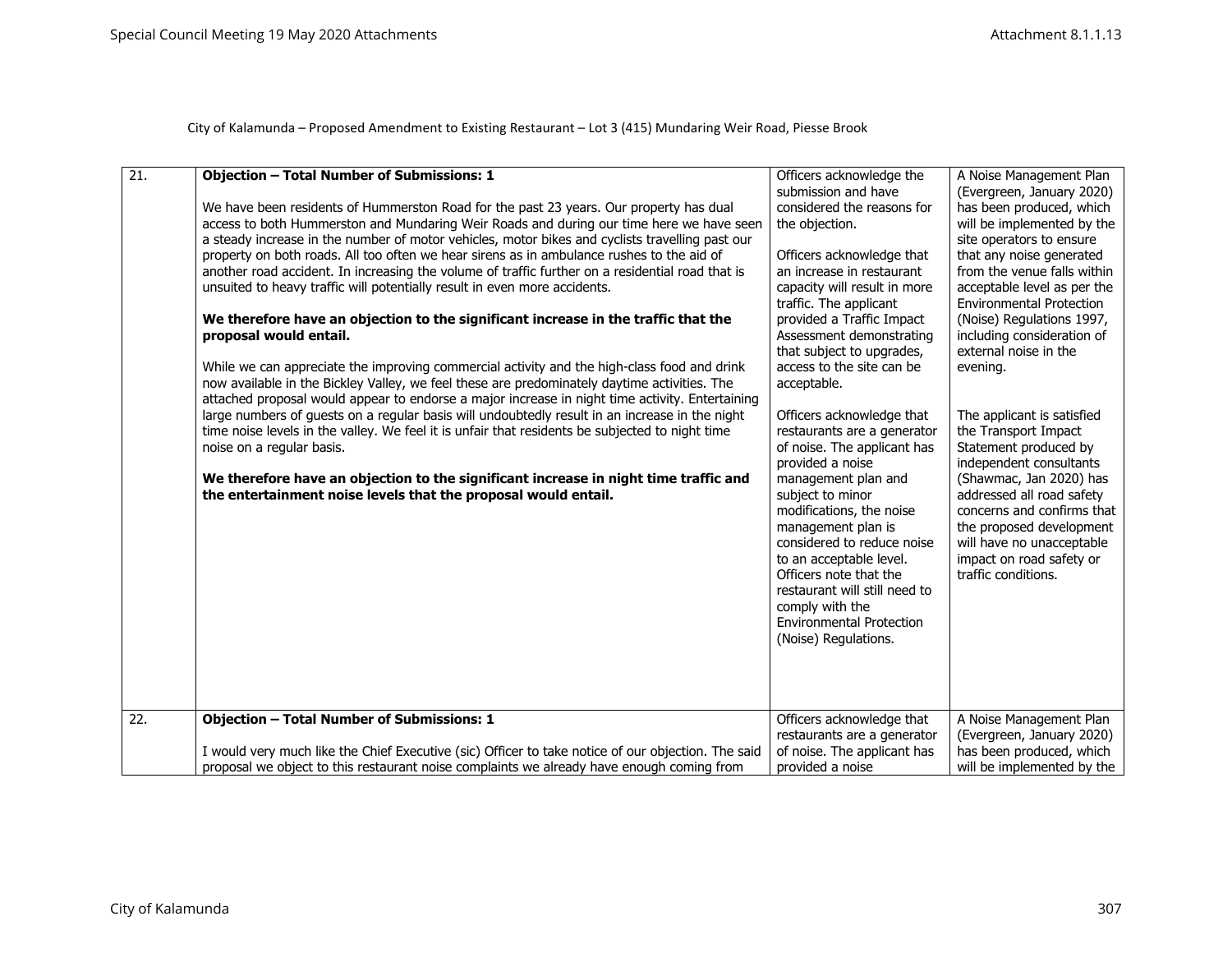| the Kalamunda Hotel let alone another restaurant in this peaceful (sic) valley of Piesse Brook<br>let alone traffic problems building up in this area as Kalamunda traffic is building up and<br>Mundaring Weir Road is not coping well with traffic. Now we all so have a fire risk high in the<br>said area Piesse Brook, Bickley Valley, Paulls Valley let along the wild life animals.<br>I object to you accepting parking for 480 vehicles plus the extensions of this restaurant I would<br>love to put this restaurant next door to where you live. | management plan and<br>subject to minor<br>modifications, the noise<br>management plan is<br>considered to reduce noise<br>to an acceptable level.<br>Officers note that the<br>restaurant will still need to<br>comply with the<br><b>Environmental Protection</b><br>(Noise) Regulations.<br>Officers acknowledge that<br>an increase in restaurant<br>capacity will result in more<br>traffic. The applicant<br>provided a Traffic Impact<br>Assessment demonstrating<br>that subject to upgrades,<br>access to the site can be<br>acceptable.<br>The proposed car parking<br>area exceeds the Scheme<br>requirements for parking for<br>restaurants. | site operators to ensure<br>that any noise generated<br>from the venue falls within<br>acceptable level as per the<br><b>Environmental Protection</b><br>(Noise) Regulations 1997.<br>The applicant is satisfied<br>the Transport Impact<br>Statement produced by<br>independent consultants<br>(Shawmac, Jan 2020) has<br>addressed all road safety<br>concerns and confirms that<br>the proposed development<br>will have no unacceptable<br>impact on road safety or<br>traffic conditions.<br>Refer to Transport Impact<br>Statement (Shawmac, Jan<br>2020) which confirms<br>there is adequate parking<br>on-site to meet<br>requirements.<br>Refer to City of<br>Kalamunda's Local<br>Planning Scheme No. 3 -<br>onsite parking<br>requirements state 1 bay<br>per 4 people<br>accommodated (i.e. 120<br>bays needed for 480 |
|-------------------------------------------------------------------------------------------------------------------------------------------------------------------------------------------------------------------------------------------------------------------------------------------------------------------------------------------------------------------------------------------------------------------------------------------------------------------------------------------------------------------------------------------------------------|----------------------------------------------------------------------------------------------------------------------------------------------------------------------------------------------------------------------------------------------------------------------------------------------------------------------------------------------------------------------------------------------------------------------------------------------------------------------------------------------------------------------------------------------------------------------------------------------------------------------------------------------------------|------------------------------------------------------------------------------------------------------------------------------------------------------------------------------------------------------------------------------------------------------------------------------------------------------------------------------------------------------------------------------------------------------------------------------------------------------------------------------------------------------------------------------------------------------------------------------------------------------------------------------------------------------------------------------------------------------------------------------------------------------------------------------------------------------------------------------------|
|                                                                                                                                                                                                                                                                                                                                                                                                                                                                                                                                                             |                                                                                                                                                                                                                                                                                                                                                                                                                                                                                                                                                                                                                                                          |                                                                                                                                                                                                                                                                                                                                                                                                                                                                                                                                                                                                                                                                                                                                                                                                                                    |
|                                                                                                                                                                                                                                                                                                                                                                                                                                                                                                                                                             |                                                                                                                                                                                                                                                                                                                                                                                                                                                                                                                                                                                                                                                          | accommodated people on                                                                                                                                                                                                                                                                                                                                                                                                                                                                                                                                                                                                                                                                                                                                                                                                             |
|                                                                                                                                                                                                                                                                                                                                                                                                                                                                                                                                                             |                                                                                                                                                                                                                                                                                                                                                                                                                                                                                                                                                                                                                                                          | site). The submission's                                                                                                                                                                                                                                                                                                                                                                                                                                                                                                                                                                                                                                                                                                                                                                                                            |
|                                                                                                                                                                                                                                                                                                                                                                                                                                                                                                                                                             |                                                                                                                                                                                                                                                                                                                                                                                                                                                                                                                                                                                                                                                          | quess of 480+ vehicles is<br>vastly inaccurate.                                                                                                                                                                                                                                                                                                                                                                                                                                                                                                                                                                                                                                                                                                                                                                                    |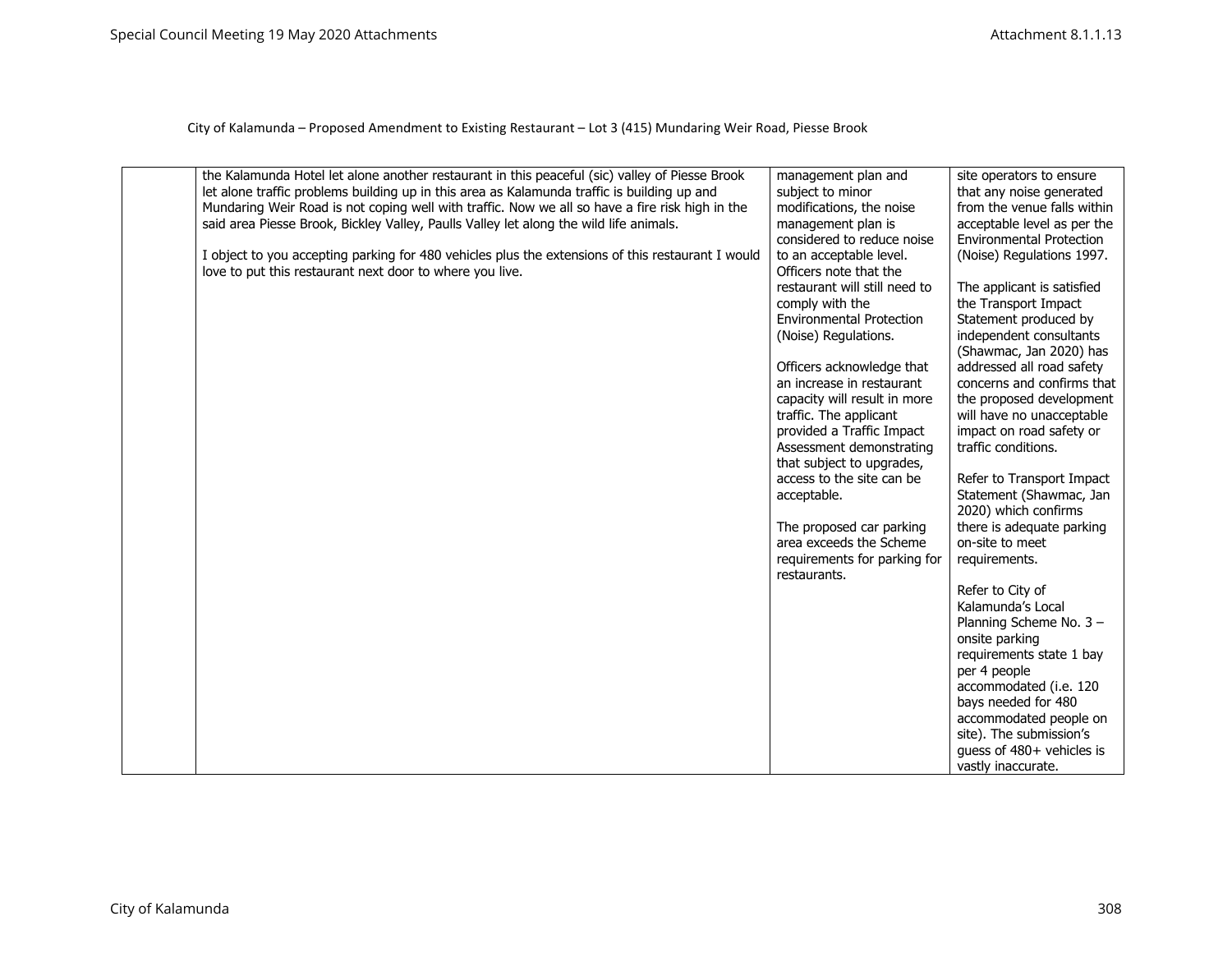|                   |                                                                                                  |                                                     | The restaurant will have<br>151 car parking bays<br>which meets the City's<br>requirements and offers an<br>additional 25%<br>contingency. In addition,<br>there will be 4 bus parking<br>bays and separate<br>service/delivery parking to<br>ensure there will be no off-<br>site parking. |
|-------------------|--------------------------------------------------------------------------------------------------|-----------------------------------------------------|---------------------------------------------------------------------------------------------------------------------------------------------------------------------------------------------------------------------------------------------------------------------------------------------|
| $\overline{23}$ . | <b>Objection - Total Number of Submissions: 1</b>                                                | The proposed car parking<br>area exceeds the Scheme | Refer to Transport Impact<br>Statement (Shawmac, Jan                                                                                                                                                                                                                                        |
|                   | I wish to raise concerns regarding the following:                                                | requirements for parking for<br>restaurants.        | 2020) which confirms<br>there is adequate parking                                                                                                                                                                                                                                           |
|                   | <b>Traffic/Parking</b> Given the problems residents in Pickering Brook have encountered with the |                                                     | on-site to meet                                                                                                                                                                                                                                                                             |
|                   | Core Coder House on Merrivale Road and surrounding streets, Overflow parking on Mundaring        | Officers acknowledge that                           | requirements.                                                                                                                                                                                                                                                                               |
|                   | Weir Road is not an option.                                                                      | restaurants are a generator                         |                                                                                                                                                                                                                                                                                             |
|                   |                                                                                                  | of noise. The applicant has                         | Refer to City of                                                                                                                                                                                                                                                                            |
|                   | <b>Noise Levels.</b> How will this be governed? The valley is a natural amphitheatre!!           | provided a noise                                    | Kalamunda's Local                                                                                                                                                                                                                                                                           |
|                   | Waste Water (black and grey) the close proximity to Piesse Brook and Hacketts Gully Creek?       | management plan and<br>subject to minor             | Planning Scheme No. 3 -<br>onsite parking                                                                                                                                                                                                                                                   |
|                   | Too Close (20 Metres)                                                                            | modifications, the noise                            | requirements state 1 bay                                                                                                                                                                                                                                                                    |
|                   |                                                                                                  | management plan is                                  | per 4 people                                                                                                                                                                                                                                                                                |
|                   |                                                                                                  | considered to reduce noise                          | accommodated (i.e. 120                                                                                                                                                                                                                                                                      |
|                   |                                                                                                  | to an acceptable level.                             | bays needed for 480                                                                                                                                                                                                                                                                         |
|                   |                                                                                                  | Officers note that the                              | accommodated people on                                                                                                                                                                                                                                                                      |
|                   |                                                                                                  | restaurant will still need to                       | site).                                                                                                                                                                                                                                                                                      |
|                   |                                                                                                  | comply with the<br><b>Environmental Protection</b>  | The restaurant will have                                                                                                                                                                                                                                                                    |
|                   |                                                                                                  |                                                     | 151 car parking bays                                                                                                                                                                                                                                                                        |
|                   |                                                                                                  | (Noise) Regulations.                                | which meets the City's                                                                                                                                                                                                                                                                      |
|                   |                                                                                                  | The independent peer                                | requirements and offers an                                                                                                                                                                                                                                                                  |
|                   |                                                                                                  | review of the applicants                            | additional 25%                                                                                                                                                                                                                                                                              |
|                   |                                                                                                  | wastewater proposal                                 | contingency. In addition,                                                                                                                                                                                                                                                                   |
|                   |                                                                                                  | concluded that the                                  | there will be 4 bus parking                                                                                                                                                                                                                                                                 |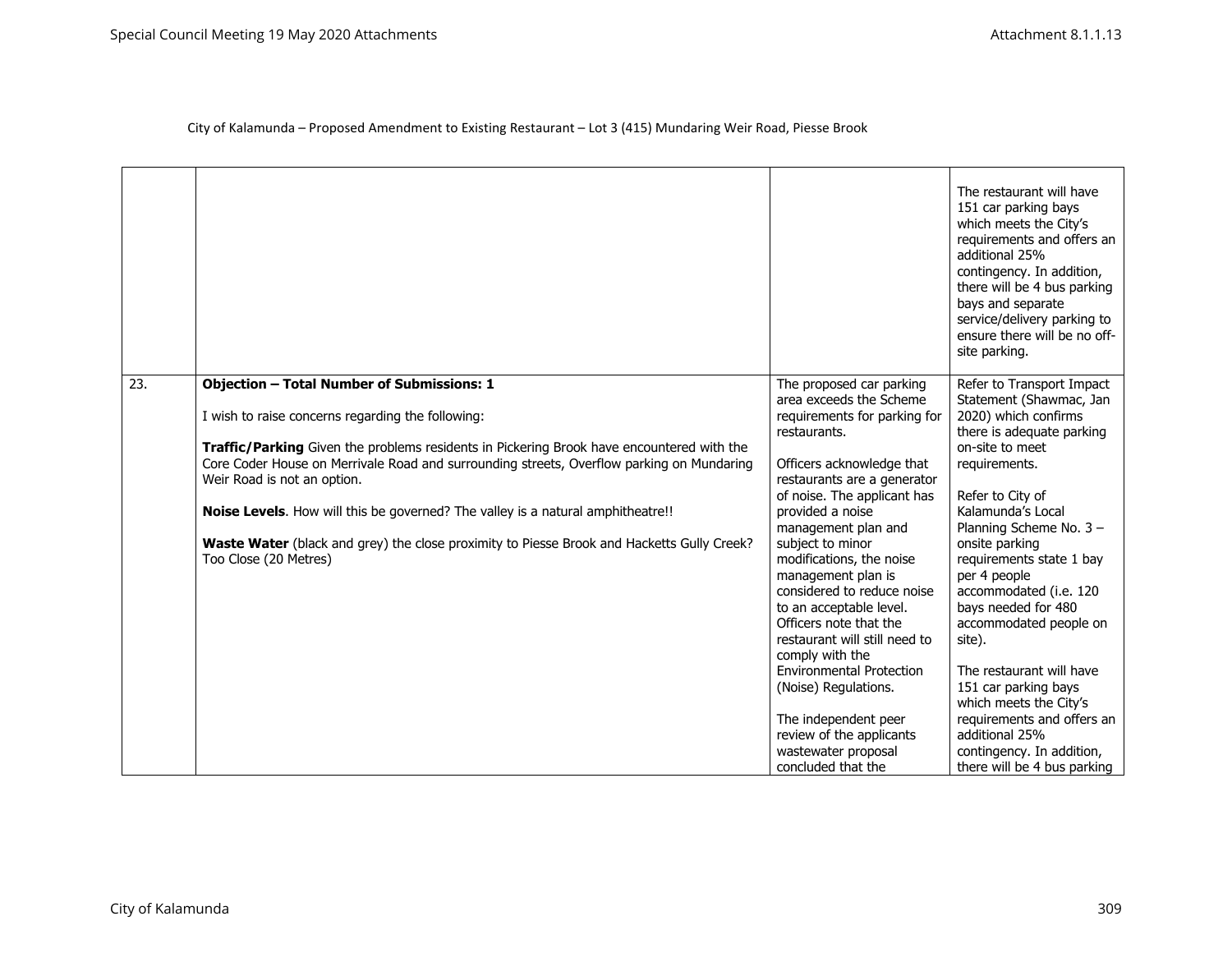| bays and separate<br>proposed wastewater<br>disposal is acceptable.<br>service/delivery parking to<br>Officers note that the<br>ensure there will be no off-<br>irrigation areas have been<br>site parking.<br>modified since community<br>consultation.<br>A Noise Management Plan<br>(Evergreen, January 2020)<br>has been produced, which<br>will be implemented by the<br>site operators to ensure<br>that any noise generated<br>from the venue falls within<br>acceptable level as per the<br><b>Environmental Protection</b><br>(Noise) Regulations 1997.<br>Refer to the updated<br>Water and Stormwater<br>Management Plan<br>(Evergreen, Dec 2019)<br>which addresses all<br>concerns relating to water<br>management and<br>protection of adjacent<br>watercourses including<br>setback distances that<br>meet all DoH and CoK<br>requirements.<br>Whilst the Department of<br>Health approval requires a<br>30 m setback from effluent<br>irrigation areas and<br>surrounding watercourses,<br>the Applicant was keen to<br>alleviate perceived |  |                      |
|-------------------------------------------------------------------------------------------------------------------------------------------------------------------------------------------------------------------------------------------------------------------------------------------------------------------------------------------------------------------------------------------------------------------------------------------------------------------------------------------------------------------------------------------------------------------------------------------------------------------------------------------------------------------------------------------------------------------------------------------------------------------------------------------------------------------------------------------------------------------------------------------------------------------------------------------------------------------------------------------------------------------------------------------------------------|--|----------------------|
|                                                                                                                                                                                                                                                                                                                                                                                                                                                                                                                                                                                                                                                                                                                                                                                                                                                                                                                                                                                                                                                             |  |                      |
|                                                                                                                                                                                                                                                                                                                                                                                                                                                                                                                                                                                                                                                                                                                                                                                                                                                                                                                                                                                                                                                             |  |                      |
|                                                                                                                                                                                                                                                                                                                                                                                                                                                                                                                                                                                                                                                                                                                                                                                                                                                                                                                                                                                                                                                             |  |                      |
|                                                                                                                                                                                                                                                                                                                                                                                                                                                                                                                                                                                                                                                                                                                                                                                                                                                                                                                                                                                                                                                             |  |                      |
|                                                                                                                                                                                                                                                                                                                                                                                                                                                                                                                                                                                                                                                                                                                                                                                                                                                                                                                                                                                                                                                             |  |                      |
|                                                                                                                                                                                                                                                                                                                                                                                                                                                                                                                                                                                                                                                                                                                                                                                                                                                                                                                                                                                                                                                             |  |                      |
|                                                                                                                                                                                                                                                                                                                                                                                                                                                                                                                                                                                                                                                                                                                                                                                                                                                                                                                                                                                                                                                             |  |                      |
|                                                                                                                                                                                                                                                                                                                                                                                                                                                                                                                                                                                                                                                                                                                                                                                                                                                                                                                                                                                                                                                             |  |                      |
|                                                                                                                                                                                                                                                                                                                                                                                                                                                                                                                                                                                                                                                                                                                                                                                                                                                                                                                                                                                                                                                             |  |                      |
|                                                                                                                                                                                                                                                                                                                                                                                                                                                                                                                                                                                                                                                                                                                                                                                                                                                                                                                                                                                                                                                             |  |                      |
|                                                                                                                                                                                                                                                                                                                                                                                                                                                                                                                                                                                                                                                                                                                                                                                                                                                                                                                                                                                                                                                             |  |                      |
|                                                                                                                                                                                                                                                                                                                                                                                                                                                                                                                                                                                                                                                                                                                                                                                                                                                                                                                                                                                                                                                             |  |                      |
|                                                                                                                                                                                                                                                                                                                                                                                                                                                                                                                                                                                                                                                                                                                                                                                                                                                                                                                                                                                                                                                             |  |                      |
|                                                                                                                                                                                                                                                                                                                                                                                                                                                                                                                                                                                                                                                                                                                                                                                                                                                                                                                                                                                                                                                             |  |                      |
|                                                                                                                                                                                                                                                                                                                                                                                                                                                                                                                                                                                                                                                                                                                                                                                                                                                                                                                                                                                                                                                             |  |                      |
|                                                                                                                                                                                                                                                                                                                                                                                                                                                                                                                                                                                                                                                                                                                                                                                                                                                                                                                                                                                                                                                             |  |                      |
|                                                                                                                                                                                                                                                                                                                                                                                                                                                                                                                                                                                                                                                                                                                                                                                                                                                                                                                                                                                                                                                             |  |                      |
|                                                                                                                                                                                                                                                                                                                                                                                                                                                                                                                                                                                                                                                                                                                                                                                                                                                                                                                                                                                                                                                             |  |                      |
|                                                                                                                                                                                                                                                                                                                                                                                                                                                                                                                                                                                                                                                                                                                                                                                                                                                                                                                                                                                                                                                             |  |                      |
|                                                                                                                                                                                                                                                                                                                                                                                                                                                                                                                                                                                                                                                                                                                                                                                                                                                                                                                                                                                                                                                             |  |                      |
|                                                                                                                                                                                                                                                                                                                                                                                                                                                                                                                                                                                                                                                                                                                                                                                                                                                                                                                                                                                                                                                             |  |                      |
|                                                                                                                                                                                                                                                                                                                                                                                                                                                                                                                                                                                                                                                                                                                                                                                                                                                                                                                                                                                                                                                             |  |                      |
|                                                                                                                                                                                                                                                                                                                                                                                                                                                                                                                                                                                                                                                                                                                                                                                                                                                                                                                                                                                                                                                             |  |                      |
|                                                                                                                                                                                                                                                                                                                                                                                                                                                                                                                                                                                                                                                                                                                                                                                                                                                                                                                                                                                                                                                             |  |                      |
|                                                                                                                                                                                                                                                                                                                                                                                                                                                                                                                                                                                                                                                                                                                                                                                                                                                                                                                                                                                                                                                             |  |                      |
|                                                                                                                                                                                                                                                                                                                                                                                                                                                                                                                                                                                                                                                                                                                                                                                                                                                                                                                                                                                                                                                             |  |                      |
|                                                                                                                                                                                                                                                                                                                                                                                                                                                                                                                                                                                                                                                                                                                                                                                                                                                                                                                                                                                                                                                             |  |                      |
|                                                                                                                                                                                                                                                                                                                                                                                                                                                                                                                                                                                                                                                                                                                                                                                                                                                                                                                                                                                                                                                             |  |                      |
|                                                                                                                                                                                                                                                                                                                                                                                                                                                                                                                                                                                                                                                                                                                                                                                                                                                                                                                                                                                                                                                             |  |                      |
|                                                                                                                                                                                                                                                                                                                                                                                                                                                                                                                                                                                                                                                                                                                                                                                                                                                                                                                                                                                                                                                             |  |                      |
|                                                                                                                                                                                                                                                                                                                                                                                                                                                                                                                                                                                                                                                                                                                                                                                                                                                                                                                                                                                                                                                             |  |                      |
|                                                                                                                                                                                                                                                                                                                                                                                                                                                                                                                                                                                                                                                                                                                                                                                                                                                                                                                                                                                                                                                             |  |                      |
|                                                                                                                                                                                                                                                                                                                                                                                                                                                                                                                                                                                                                                                                                                                                                                                                                                                                                                                                                                                                                                                             |  |                      |
|                                                                                                                                                                                                                                                                                                                                                                                                                                                                                                                                                                                                                                                                                                                                                                                                                                                                                                                                                                                                                                                             |  |                      |
|                                                                                                                                                                                                                                                                                                                                                                                                                                                                                                                                                                                                                                                                                                                                                                                                                                                                                                                                                                                                                                                             |  | concerns about water |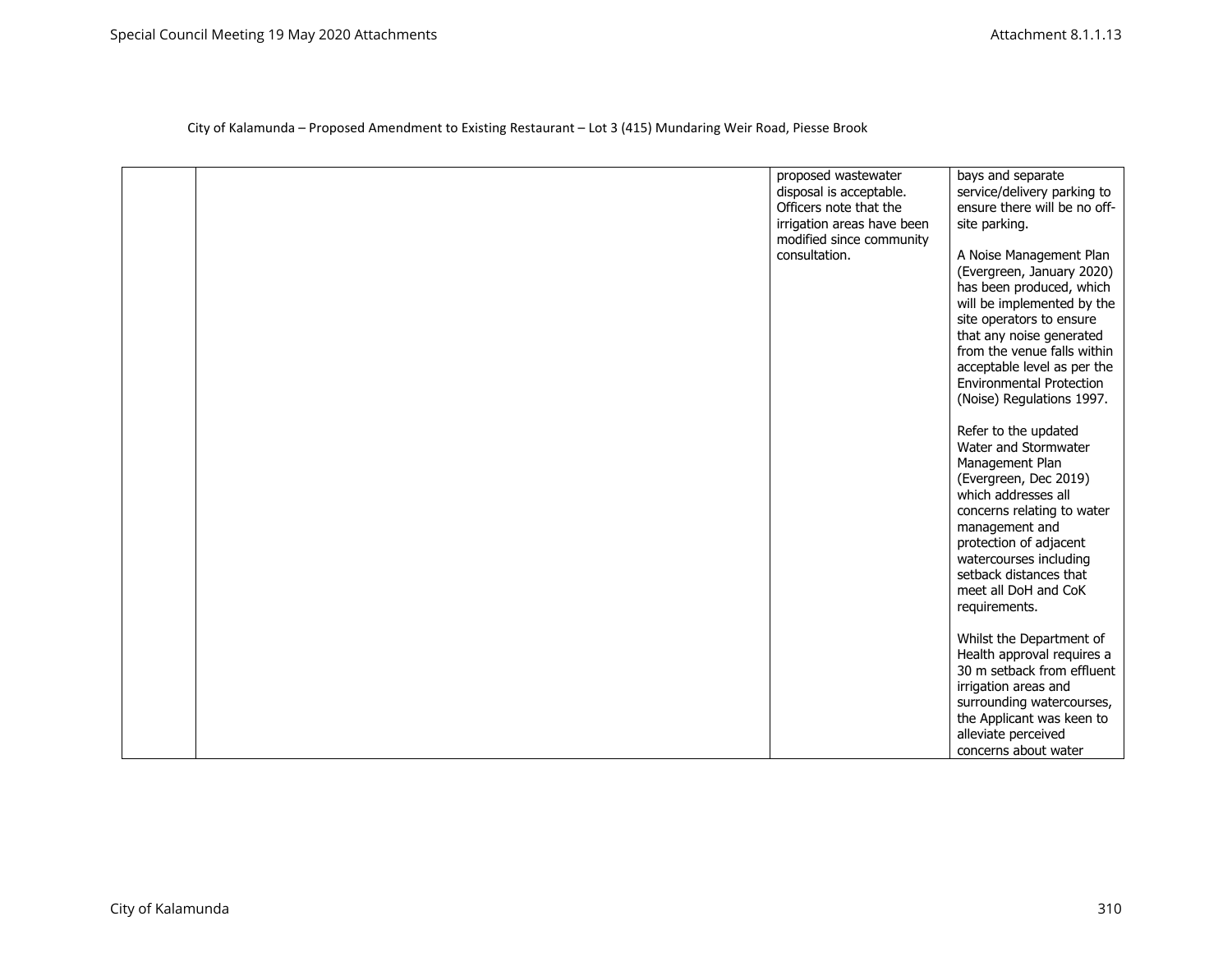|                   |                                                   |                                                                         | quality by taking<br>supplementary measures.<br>Additional site works were<br>undertaken in October<br>2019, including drilling 10<br>boreholes to $<$ 1.5 m<br>below ground and<br>completing additional soil<br>permeability testing, soil<br>classification and nutrient<br>lab analysis.  |
|-------------------|---------------------------------------------------|-------------------------------------------------------------------------|-----------------------------------------------------------------------------------------------------------------------------------------------------------------------------------------------------------------------------------------------------------------------------------------------|
|                   |                                                   |                                                                         | Based on these results, the<br>proposed effluent irrigation<br>area was redesigned to<br>place most of it in the<br>south away from Hackett's<br>Gully Creek. Most (78%) of<br>the irrigation area has<br>been relocated south,<br>sitting at over 150 m<br>distance from Hackett's<br>Gully. |
|                   |                                                   |                                                                         | The rest of irrigation area<br>has also moved south,<br>sitting at over 50 m from<br>Hackett's Gully.<br>Furthermore, the smaller<br>area will only be used<br>when on-site numbers go<br>above 364 people/day or<br>to allow for shutdown of<br>the larger irrigation area.                  |
| $\overline{24}$ . | <b>Objection - Total Number of Submissions: 1</b> | The independent peer<br>review of the applicants<br>wastewater proposal | See above comment.                                                                                                                                                                                                                                                                            |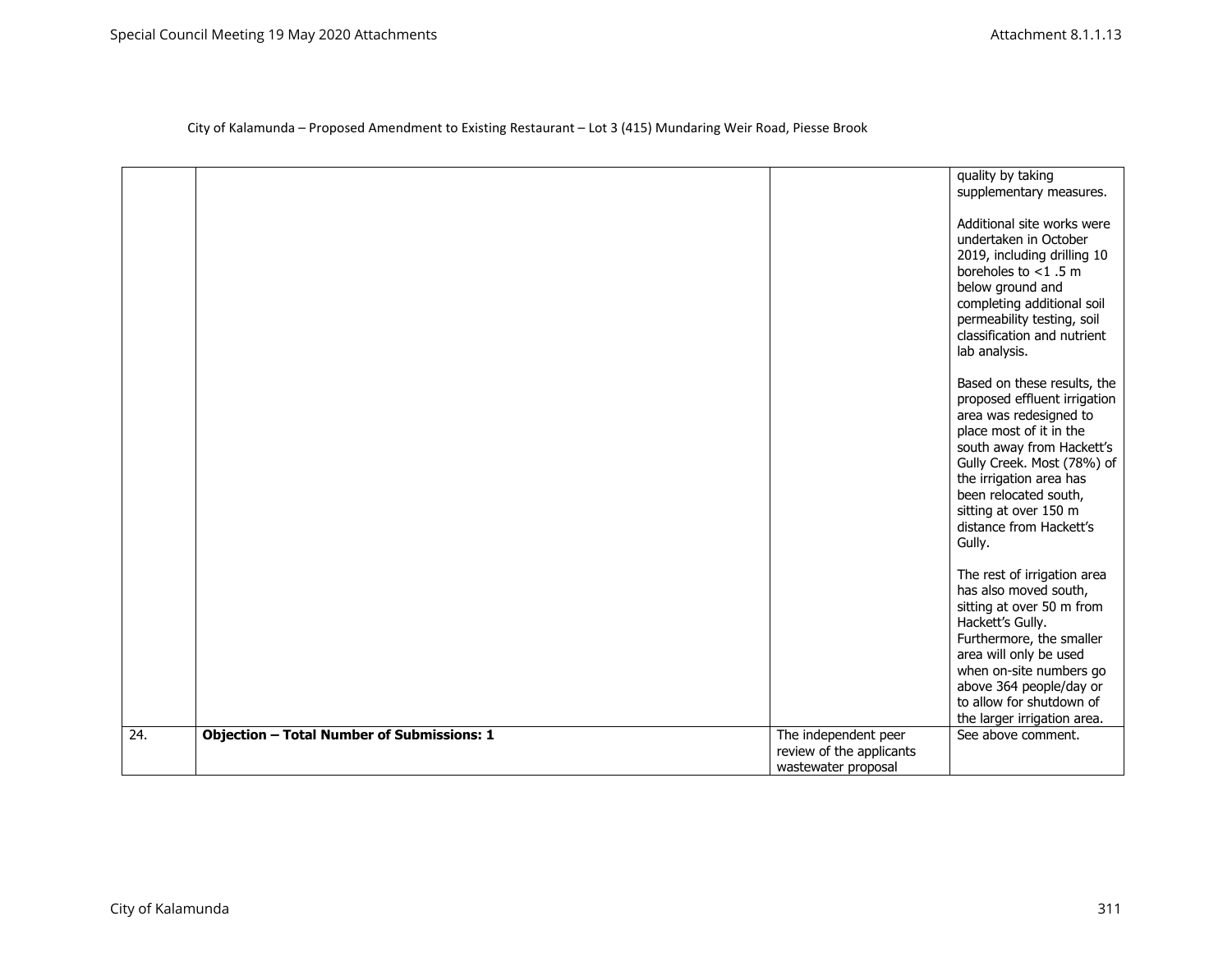|     | Concerns (sic) effluent discharge being near the Piesse Brook Creek and noise level concerns<br>given the valley is a natural amphitheatre and traffic congestion as not set up for large<br>amounts of traffic and parking.                                                                                                                                                                                                                                          | concluded that the<br>proposed wastewater<br>disposal is acceptable.<br>Officers note that the<br>irrigation areas have been<br>modified since community<br>consultation.<br>Officers acknowledge that<br>an increase in restaurant<br>capacity will result in more<br>traffic. The applicant<br>provided a Traffic Impact<br>Assessment demonstrating<br>that subject to upgrades,<br>access to the site can be<br>acceptable.<br>The proposed car parking<br>area exceeds the Scheme<br>requirements for parking for<br>restaurants. |                                                                                                                                                                                                                                                                                                      |
|-----|-----------------------------------------------------------------------------------------------------------------------------------------------------------------------------------------------------------------------------------------------------------------------------------------------------------------------------------------------------------------------------------------------------------------------------------------------------------------------|----------------------------------------------------------------------------------------------------------------------------------------------------------------------------------------------------------------------------------------------------------------------------------------------------------------------------------------------------------------------------------------------------------------------------------------------------------------------------------------------------------------------------------------|------------------------------------------------------------------------------------------------------------------------------------------------------------------------------------------------------------------------------------------------------------------------------------------------------|
| 25. | <b>Objection - Total Number of Submissions: 1</b><br>I could not find any acoustic report or modelling reports. Given the outdoor nature of the venue<br>and topography of the area I would think it would be difficult to meet the Environmental<br>Protection (Noise) Regulations 1997.<br>If the City did approve such a change I would expect and require to fulfil their obligation to<br>proactively monitor and enforce compliance with the noise regulations. | Officers acknowledge that<br>restaurants are a generator<br>of noise. The applicant has<br>provided a noise<br>management plan and<br>subject to minor<br>modifications, the noise<br>management plan is<br>considered to reduce noise<br>to an acceptable level.<br>Officers note that the<br>restaurant will still need to                                                                                                                                                                                                           | A Noise Management Plan<br>(Evergreen, January 2020)<br>has been produced, which<br>will be implemented by the<br>site operators to ensure<br>that any noise generated<br>from the venue falls within<br>acceptable level as per the<br><b>Environmental Protection</b><br>(Noise) Regulations 1997. |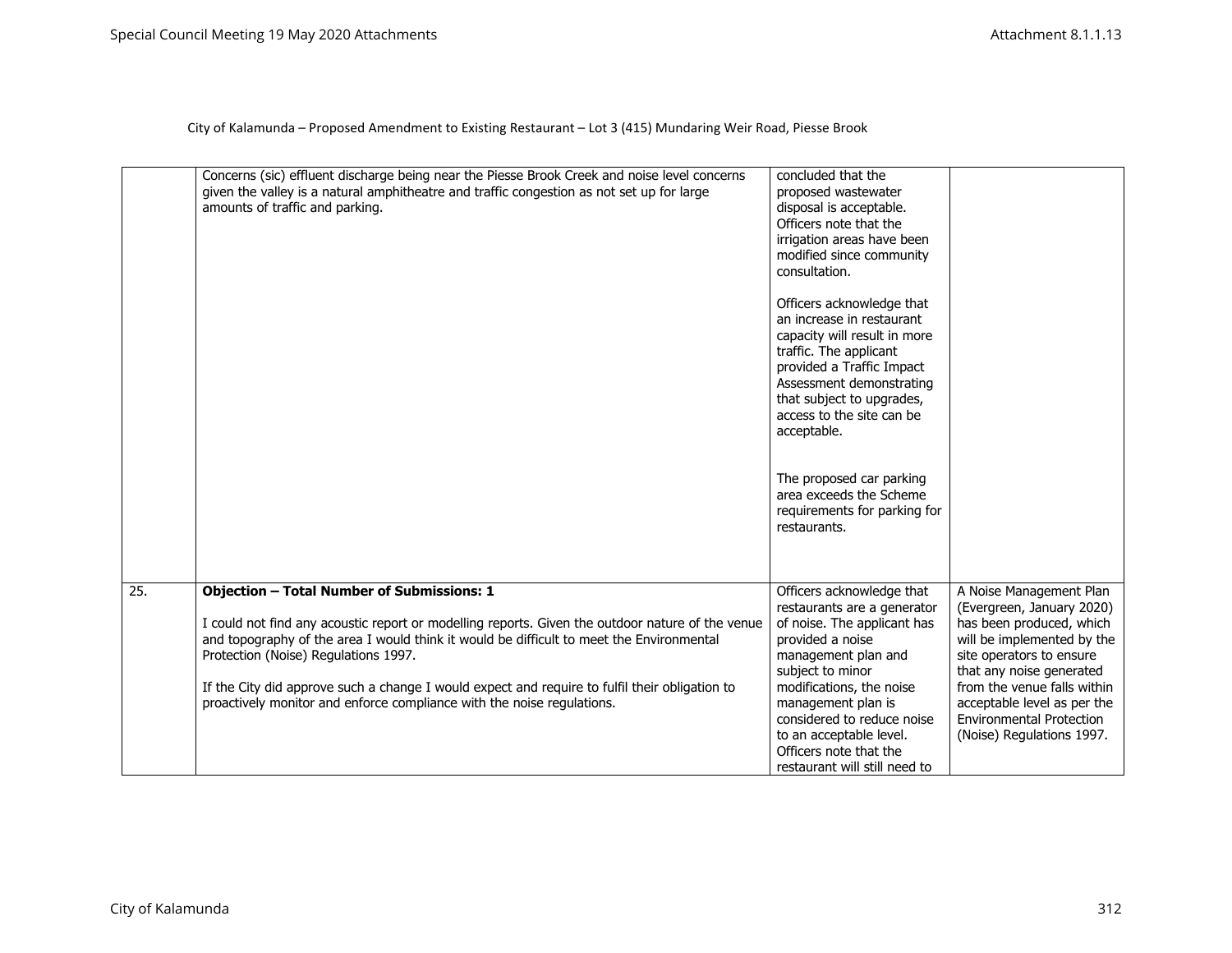|    |                                                                                                                                                                                                                                                                                                                                                                                      | comply with the<br><b>Environmental Protection</b><br>(Noise) Regulations.                                                                                                                                                                                                                                                                                                                                                      | Note that the outdoor area<br>forms only a very small<br>part of what is largely an                                                                                                                                                                                                                                                                                         |
|----|--------------------------------------------------------------------------------------------------------------------------------------------------------------------------------------------------------------------------------------------------------------------------------------------------------------------------------------------------------------------------------------|---------------------------------------------------------------------------------------------------------------------------------------------------------------------------------------------------------------------------------------------------------------------------------------------------------------------------------------------------------------------------------------------------------------------------------|-----------------------------------------------------------------------------------------------------------------------------------------------------------------------------------------------------------------------------------------------------------------------------------------------------------------------------------------------------------------------------|
| 26 | <b>Objection - Total Number of Submissions: 1</b><br>I object to the increase in capacity from 80 to 480 plus. This is too high.<br>My concerns are<br>1) Environmental Pollution/the effect on ground water. As I rely on this water for house-<br>hold use. (also catchment area).<br>Noise Pollution $-480+$ people and an outdoor venue $-$ what restrictions are there in<br>2) | The independent peer<br>review of the applicants<br>wastewater proposal<br>concluded that the<br>proposed wastewater<br>disposal is acceptable.<br>Officers note that the<br>irrigation areas have been                                                                                                                                                                                                                         | indoor restaurant.<br>Refer to Transport Impact<br>Statement (Shawmac, Jan<br>2020) that addresses all<br>road safety concerns and<br>confirms that the proposed<br>development will have no<br>unacceptable impact on<br>road safety or traffic                                                                                                                            |
|    | place?<br>Traffic increase/safety entering and exiting Chalet Rigi<br>3)<br>What will be the actual times + use of the area i.e Restaurant indoor/outdoor,<br>reception, music ect                                                                                                                                                                                                   | modified since community<br>consultation.<br>Officers acknowledge that<br>restaurants are a generator<br>of noise. The applicant has<br>provided a noise<br>management plan and<br>subject to minor<br>modifications, the noise<br>management plan is<br>considered to reduce noise<br>to an acceptable level.<br>Officers note that the<br>restaurant will still need to<br>comply with the<br><b>Environmental Protection</b> | conditions.<br>The Noise Management<br>Plan (Evergreen, Jan 2020)<br>will be implemented to<br>ensure that any noise<br>generated from the venue<br>falls within acceptable level<br>as per the Environmental<br>Protection (Noise)<br>Regulations 1997.<br>Refer to the updated<br>Water and Stormwater<br>Management Plan<br>(Evergreen, Dec 2019)<br>which addresses all |
|    |                                                                                                                                                                                                                                                                                                                                                                                      | (Noise) Regulations.<br>Officers acknowledge that<br>an increase in restaurant<br>capacity will result in more<br>traffic. The applicant<br>provided a Traffic Impact<br>Assessment demonstrating<br>that subject to upgrades,                                                                                                                                                                                                  | concerns relating to water<br>management.<br>Refer Operational<br>Management Plan<br>(Saferight, Jan 2020) for<br>operating hours.                                                                                                                                                                                                                                          |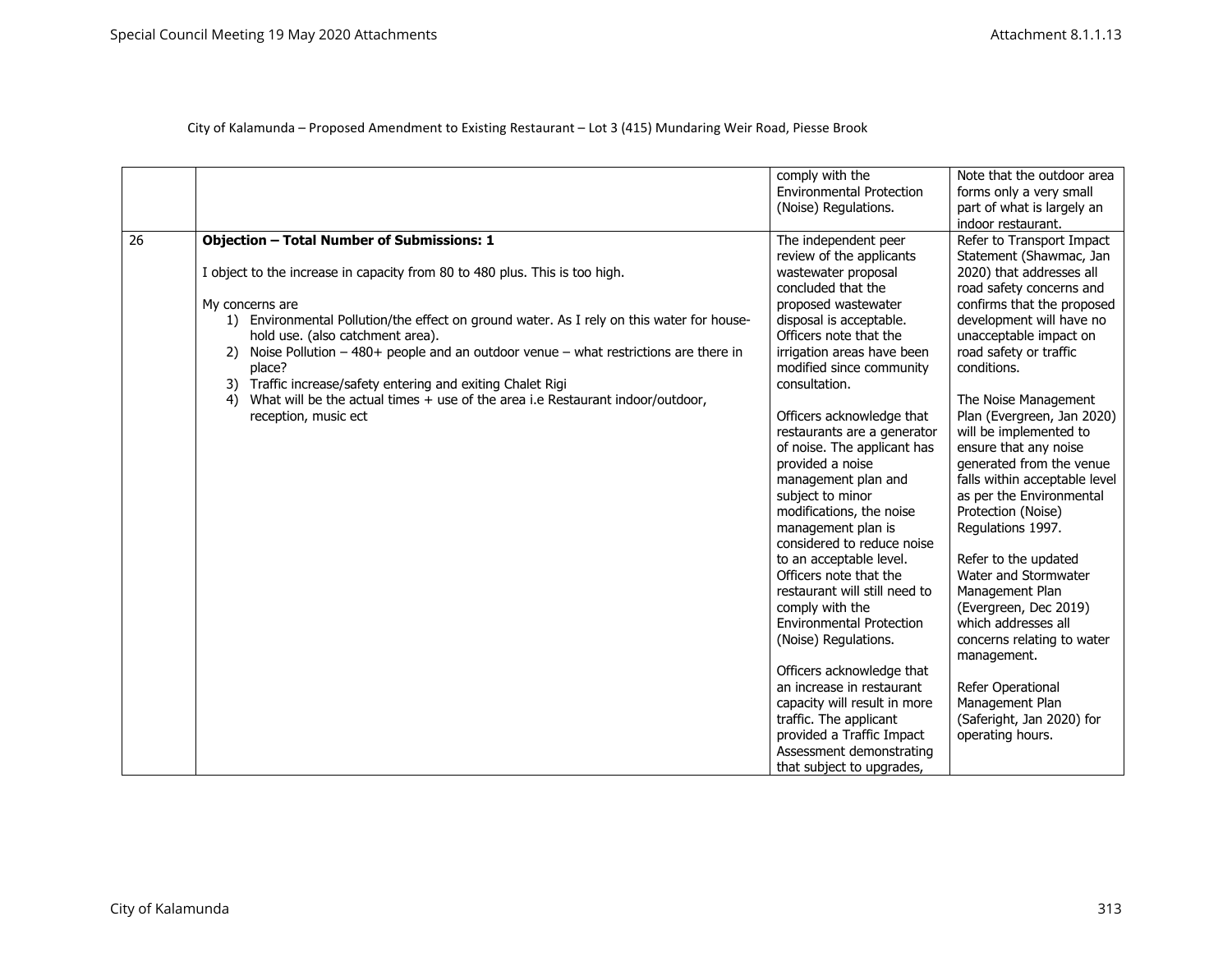|    |                                                                                                                                                                                                                                                                                                                                                                                                                                                                                                                                                                                                  | access to the site can be<br>acceptable.                                                                                                                                                                 |                                                                                                                                                                                                              |
|----|--------------------------------------------------------------------------------------------------------------------------------------------------------------------------------------------------------------------------------------------------------------------------------------------------------------------------------------------------------------------------------------------------------------------------------------------------------------------------------------------------------------------------------------------------------------------------------------------------|----------------------------------------------------------------------------------------------------------------------------------------------------------------------------------------------------------|--------------------------------------------------------------------------------------------------------------------------------------------------------------------------------------------------------------|
| 27 | <b>Objection - Total Number of Submissions: 1</b>                                                                                                                                                                                                                                                                                                                                                                                                                                                                                                                                                |                                                                                                                                                                                                          | The Noise Management                                                                                                                                                                                         |
|    | Dear Kalamunda Residents,                                                                                                                                                                                                                                                                                                                                                                                                                                                                                                                                                                        |                                                                                                                                                                                                          | Plan (Evergreen, Jan 2020)<br>will be implemented by the<br>site operators to ensure                                                                                                                         |
|    | A small selection of residents in Piesse Brook recently received the accompanying letters and<br>supportive documents in the mail from the Shire.                                                                                                                                                                                                                                                                                                                                                                                                                                                |                                                                                                                                                                                                          | that any noise generated<br>from the venue falls within<br>acceptable level as per the                                                                                                                       |
|    | Consulting the Shire I have asked permission if this same letter can be further distributed<br>ensuring that other residents are also fully informed. Please take time to read through the<br>information provided and comment on the provided form if you wish. All comments need to be                                                                                                                                                                                                                                                                                                         |                                                                                                                                                                                                          | <b>Environmental Protection</b><br>(Noise) Regulations 1997.                                                                                                                                                 |
|    | received by the Shire by the 5 <sup>th</sup> August. I have outlined my concerns below for your perusal.                                                                                                                                                                                                                                                                                                                                                                                                                                                                                         |                                                                                                                                                                                                          | Chalet Rigi operated as a<br>purpose-built restaurant                                                                                                                                                        |
|    | I oppose the proposed amendment to Existing Restaurant - Lot 3 (N0.415)<br>Mundaring Weir Road, Piesse Brook for the following reasons:                                                                                                                                                                                                                                                                                                                                                                                                                                                          |                                                                                                                                                                                                          | with approval for 350<br>patrons for over 30 years                                                                                                                                                           |
|    | I am concerned about the impact of noise levels on neighbours and the other residents in the<br>valley. Recently a past function at Chalet (sic) Rigi (prior to increasing from 80 patrons) created<br>excess noise up until midnight heard by neighbours and residents up to 1km across the valley.<br>As Piesse Brook is a natural Amphitheatre, noise automatically travels up and across. If the<br>venue was to increase to 480 patrons targeting weddings as intended, it would be a 5 fold<br>increase. Will residents be affected possibly more than 3 nights a week and during the day? | Officers acknowledge that<br>restaurants are a generator<br>of noise. The applicant has<br>provided a noise<br>management plan and<br>subject to minor<br>modifications, the noise<br>management plan is | under the previous owner.<br>A formal approval for 350<br>patrons was issued by the<br>City of Kalamunda on 26<br>November 2012 to the<br>new owner. This approval<br>lapsed during<br>redevelopment. CR has |
|    | Have residents received any consultation on time limits and measures that will be put in place<br>to reduce music levels? As it is an outside venue overlooking the valley, will they be restricting<br>music to be played inside? I encourage the shire to ensure that regular unwanted or<br>unreasonable noise does not have significant impact on the amenity of our area.                                                                                                                                                                                                                   | considered to reduce noise<br>to an acceptable level.<br>Officers note that the<br>restaurant will still need to<br>comply with the                                                                      | never operated with<br>approval numbers of 80<br>patrons. The proposed<br>increase is 37% i.e. less<br>than one-fold, not five-                                                                              |
|    | Surely, it would be wise to consult other shire that have approved similar venues and<br>investigate if local residents are impacted and the restraints that they no abiding by. Avocados<br>Restaurants & Reception Centre, Kelmscott is similar in that it sits within a valley and caters for<br>over 100 guests.                                                                                                                                                                                                                                                                             | <b>Environmental Protection</b><br>(Noise) Regulations.<br>No information provided                                                                                                                       | fold.<br>Note that the outdoor area<br>forms only a very small<br>part of what is largely an                                                                                                                 |
|    | Reports from Department of Biodiversity, Conservation and Attractions, state the White-Tailed<br>Black Cockatoo and Forest Red-Tailed Black Cockatoo are local to Piesse Brook, and are in fact,<br>two out of the three threatened species of black cockatoos in WA and which are likely to                                                                                                                                                                                                                                                                                                     | with the application<br>indicates that there is a risk<br>to cockatoo species.                                                                                                                           | indoor restaurant.                                                                                                                                                                                           |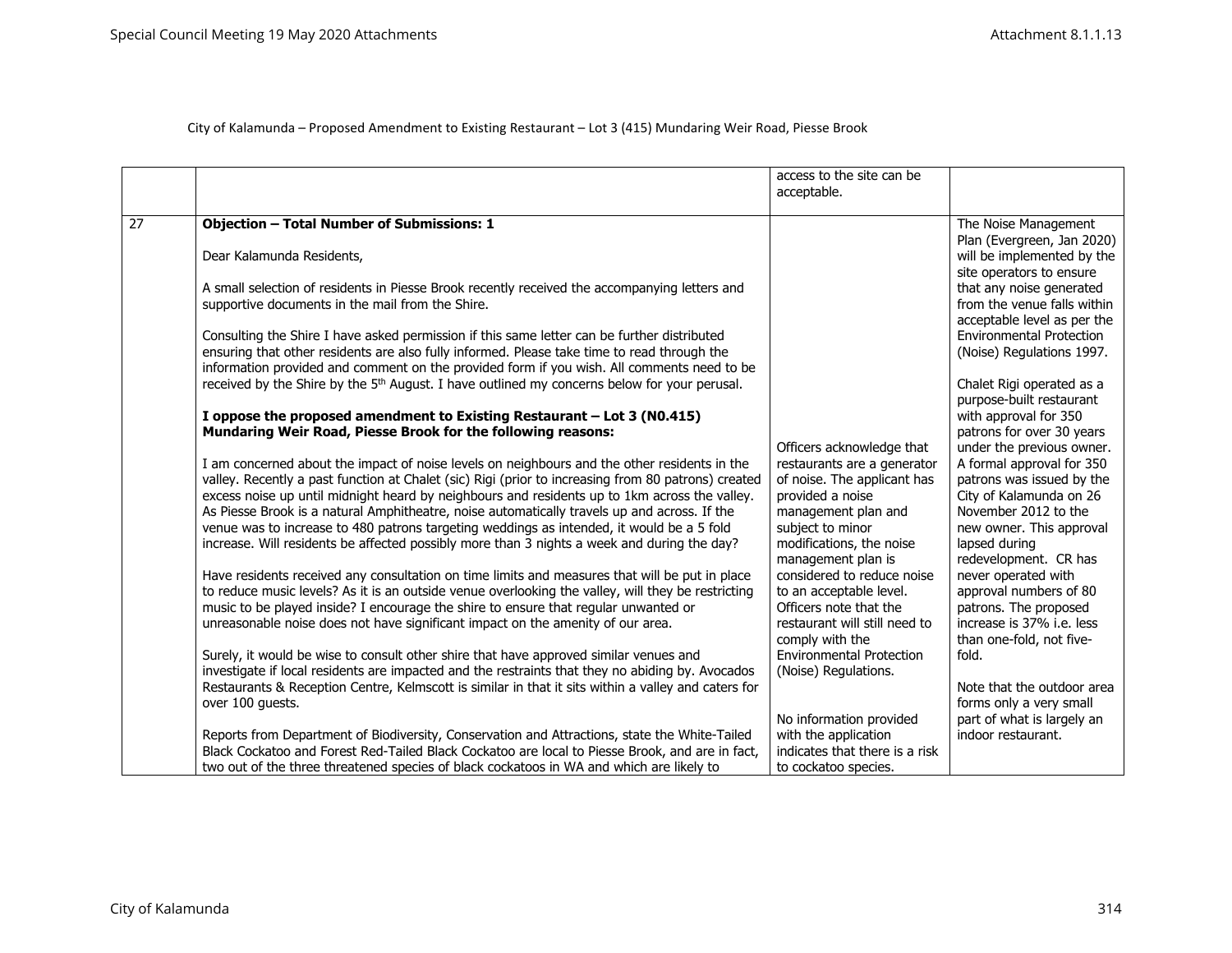| become extinct. Considering these birds nest and breed in the valley, will such a venue<br>increase this risk? Will their natural habitat be impacted by regular increased noise levels,<br>affecting nesting and breeding habits? Has the Shire consulted agencies such as Perth Zoo and<br>Karaaking Black Cockatoo Conservation Centre ensuring that we are not in breach of such<br>protection laws?<br>If this venue was to go ahead, there is no question that the safety of cyclists and motorists<br>(who travel on Mundaring Weir Road) would be under impact. Driving into town on a weekend<br>required motorists to overtake an average 7 cyclists in a trip, one way. Counting up to 78<br>cyclists on a weekend, along with increasing tourism in the Bickley valley, (and in addition to<br>the possible influx of 300 cars travelling to and from Chalet (sic) Rigi), would be an act of<br>stupidity adding more traffic? There is no doubt the road has no technical defaults and could<br>cope with increased motorists, but has the Shire considered that this route is very steep and<br>very windy in places and promoted by Cycle Life HQ as one of the most scenic and popular<br>rides in Perth. You would seriously have to question any such action.<br>Furthermore such a volume of people wanting and waiting for taxis at the end of an event<br>would present negative challenges. | DBCA were consulted, and<br>provided a 'no comment' on<br>the proposal.<br>Officers acknowledge that<br>an increase in restaurant<br>capacity will result in more<br>traffic. The applicant<br>provided a Traffic Impact<br>Assessment demonstrating<br>that subject to upgrades,<br>access to the site can be<br>acceptable. | An Environmental Impact<br>Statement is not required<br>for reopening of an<br>existing restaurant under<br>current legislation.<br>Environmental impacts to<br>water courses are<br>considered under the<br>Water and Stormwater<br>Management Plan<br>(Evergreen, Dec 2019).<br>Vegetation clearance will<br>be kept to an absolute<br>minimum and additional<br>native vegetation will likely<br>be planted in the dispersal<br>areas.<br>The applicant is not aware |
|-------------------------------------------------------------------------------------------------------------------------------------------------------------------------------------------------------------------------------------------------------------------------------------------------------------------------------------------------------------------------------------------------------------------------------------------------------------------------------------------------------------------------------------------------------------------------------------------------------------------------------------------------------------------------------------------------------------------------------------------------------------------------------------------------------------------------------------------------------------------------------------------------------------------------------------------------------------------------------------------------------------------------------------------------------------------------------------------------------------------------------------------------------------------------------------------------------------------------------------------------------------------------------------------------------------------------------------------------------------------------------------------------------------------|-------------------------------------------------------------------------------------------------------------------------------------------------------------------------------------------------------------------------------------------------------------------------------------------------------------------------------|-------------------------------------------------------------------------------------------------------------------------------------------------------------------------------------------------------------------------------------------------------------------------------------------------------------------------------------------------------------------------------------------------------------------------------------------------------------------------|
| In relation to the "Waste Water Treatment and Effluent Notes" provided by Sheppard Design &<br>Drafting Services, the fine print quoted that the proposed Biomax C80 Water System could<br>process 14 400 litres per day and will be connected to a surface dripper system (subsurface<br>leach drains.) This volume of waste water is equivalent to the same volume of 50m Olympic<br>swimming pool accumulated over a 6 month time frame. According to the plan provided, it<br>mentions this dripper system will be located as close as 30m from a creek that runs into Piesse<br>Gully creek (which is 200 metres away). Has the Shire conducted as additional feasibility report<br>to qualify the safety of such a system protecting out waterways which runs into the Helena<br>Valley Catchment? Concerning me further, is reference within the report to the fact that<br>groundwater was not encountered and is anticipated to be present as significant depths, given<br>that the site's considerable elevation. How can it be that private bores are operating (over 20L<br>per minutes) higher in elevation to this site, no more than 100 metres from this dripper site?<br>We need to be ensuring we are making the right decisions NOW, not after the event.                                                                                                                                      | The independent peer<br>review of the applicants<br>wastewater proposal<br>concluded that the<br>proposed wastewater<br>disposal is acceptable.<br>Officers note that the<br>irrigation areas have been<br>modified since community<br>consultation.                                                                          | of any consultation with<br>Perth Zoo or Karaakin for<br>any other winery or<br>restaurant operation in the<br>City of Kalamunda,<br>including the nearby<br><b>Bickley Valley and Carmel</b><br>wine region.<br>Refer to Transport Impact<br>Statement (Shawmac, Jan<br>2020) that addresses all<br>road safety concerns and<br>confirms that the proposed<br>development will have no<br>unacceptable impact on<br>road safety or traffic<br>conditions.              |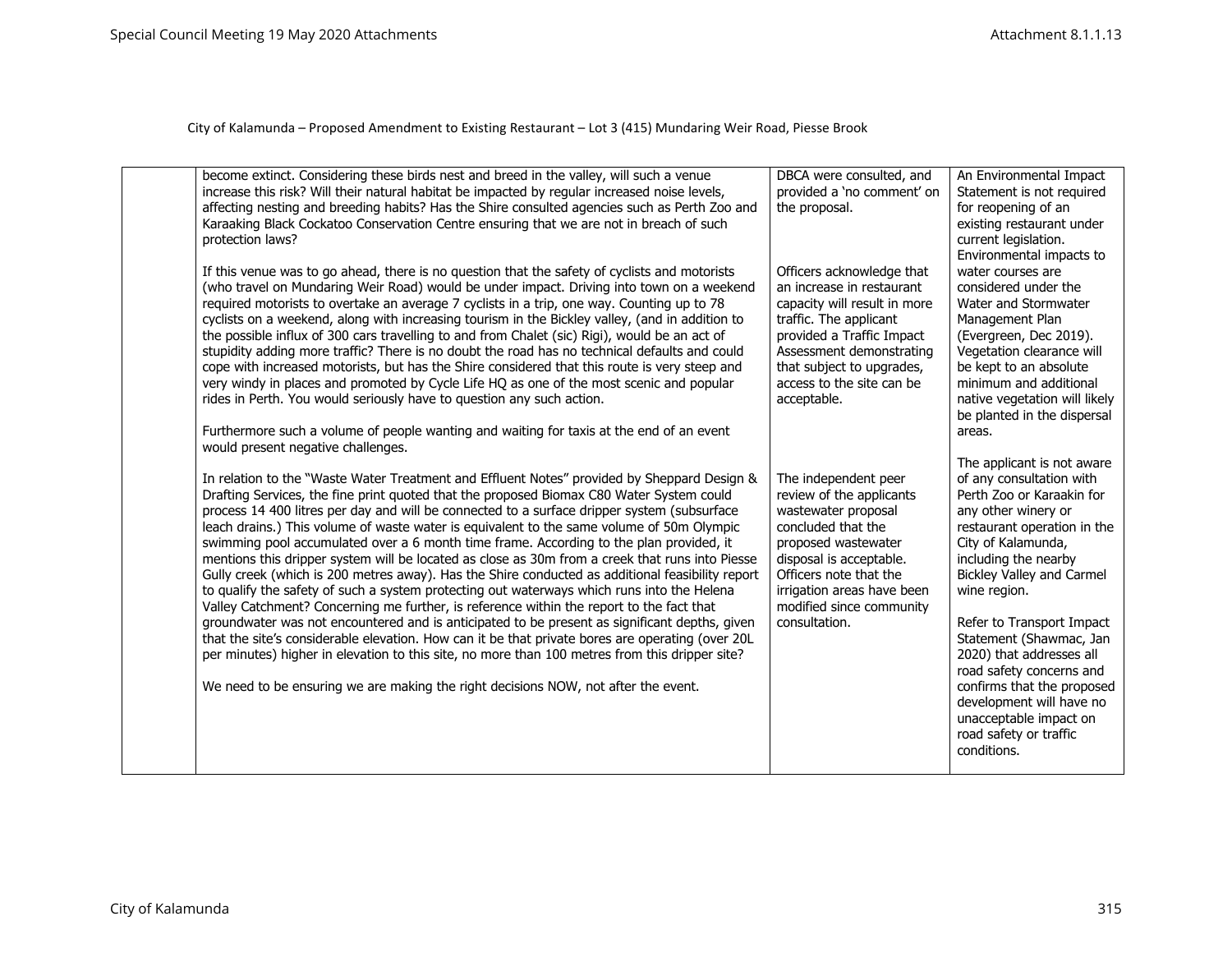|     |                                                                                                                                                                                                        |                                                                                                                                                                                                                                                                                                                                                                                                                                                                                                                                                                                                                                                                                                                                             | Refer to the updated<br>Water and Stormwater<br>Management Plan<br>(Evergreen, Dec 2019)<br>which addresses all<br>concerns relating to water<br>management and<br>protection of adjacent<br>watercourses. |
|-----|--------------------------------------------------------------------------------------------------------------------------------------------------------------------------------------------------------|---------------------------------------------------------------------------------------------------------------------------------------------------------------------------------------------------------------------------------------------------------------------------------------------------------------------------------------------------------------------------------------------------------------------------------------------------------------------------------------------------------------------------------------------------------------------------------------------------------------------------------------------------------------------------------------------------------------------------------------------|------------------------------------------------------------------------------------------------------------------------------------------------------------------------------------------------------------|
| 28. | <b>Objection - Total Number of Submissions: 1</b><br>We object to the planned amendment due to the noise pollution, increased traffic and<br>environmental impact concerns to Kalamunda National Park. | Officers acknowledge that<br>restaurants are a generator<br>of noise. The applicant has<br>provided a noise<br>management plan and<br>subject to minor<br>modifications, the noise<br>management plan is<br>considered to reduce noise<br>to an acceptable level.<br>Officers note that the<br>restaurant will still need to<br>comply with the<br><b>Environmental Protection</b><br>(Noise) Regulations.<br>Officers acknowledge that<br>an increase in restaurant<br>capacity will result in more<br>traffic. The applicant<br>provided a Traffic Impact<br>Assessment demonstrating<br>that subject to upgrades,<br>access to the site can be<br>acceptable.<br>The independent peer<br>review of the applicants<br>wastewater proposal | As above.                                                                                                                                                                                                  |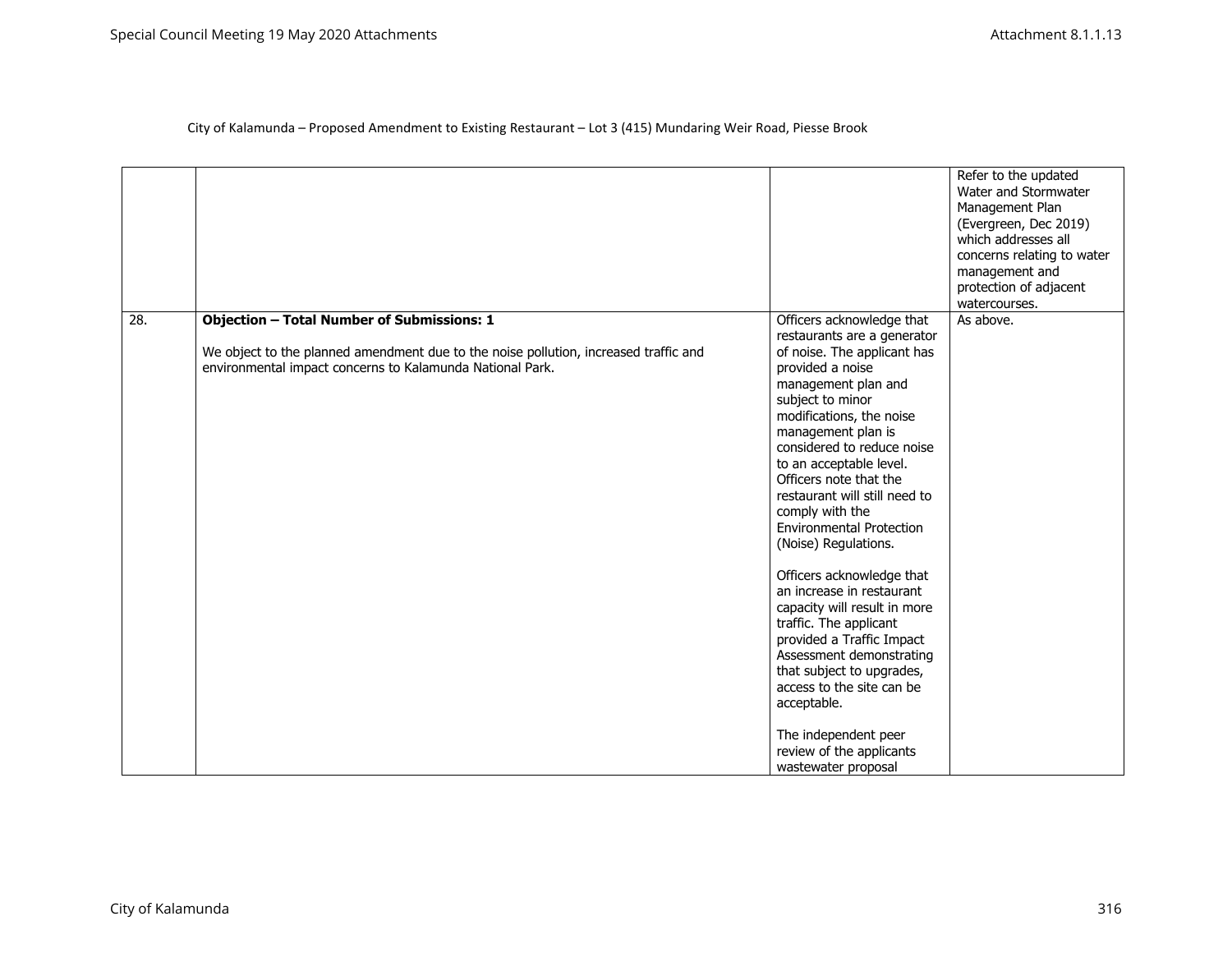|     |                                                                                                                                                                                                                                                                                                                                                                                                                                                                                                                                                                                                                   | concluded that the<br>proposed wastewater<br>disposal is acceptable.<br>Officers note that the<br>irrigation areas have been<br>modified since community<br>consultation.                                                                                                                                                                                                                                                                                                                                                                                                                                                                                                                                                                                         |           |
|-----|-------------------------------------------------------------------------------------------------------------------------------------------------------------------------------------------------------------------------------------------------------------------------------------------------------------------------------------------------------------------------------------------------------------------------------------------------------------------------------------------------------------------------------------------------------------------------------------------------------------------|-------------------------------------------------------------------------------------------------------------------------------------------------------------------------------------------------------------------------------------------------------------------------------------------------------------------------------------------------------------------------------------------------------------------------------------------------------------------------------------------------------------------------------------------------------------------------------------------------------------------------------------------------------------------------------------------------------------------------------------------------------------------|-----------|
| 29. | <b>Objection - Total Number of Submissions: 1</b><br>Not happy for the proposed amendments to be made for the following reasons.<br>1. Additional traffic on local roads<br>2. Additional noise in the valley<br>3. Additional waste water runoff into Piesse Brooke<br>The proposed upgrades/re-design seem very excessive for out small valley. There is no need<br>for so many people to attend the property. We have a close knit group of people living in the<br>valley and I feel these changes would negatively effect all who currently live in Piesse Brook.<br>Fell free to contact me if ever needed. | Officers acknowledge that<br>restaurants are a generator<br>of noise. The applicant has<br>provided a noise<br>management plan and<br>subject to minor<br>modifications, the noise<br>management plan is<br>considered to reduce noise<br>to an acceptable level.<br>Officers note that the<br>restaurant will still need to<br>comply with the<br><b>Environmental Protection</b><br>(Noise) Regulations.<br>Officers acknowledge that<br>an increase in restaurant<br>capacity will result in more<br>traffic. The applicant<br>provided a Traffic Impact<br>Assessment demonstrating<br>that subject to upgrades,<br>access to the site can be<br>acceptable.<br>The independent peer<br>review of the applicants<br>wastewater proposal<br>concluded that the | As above. |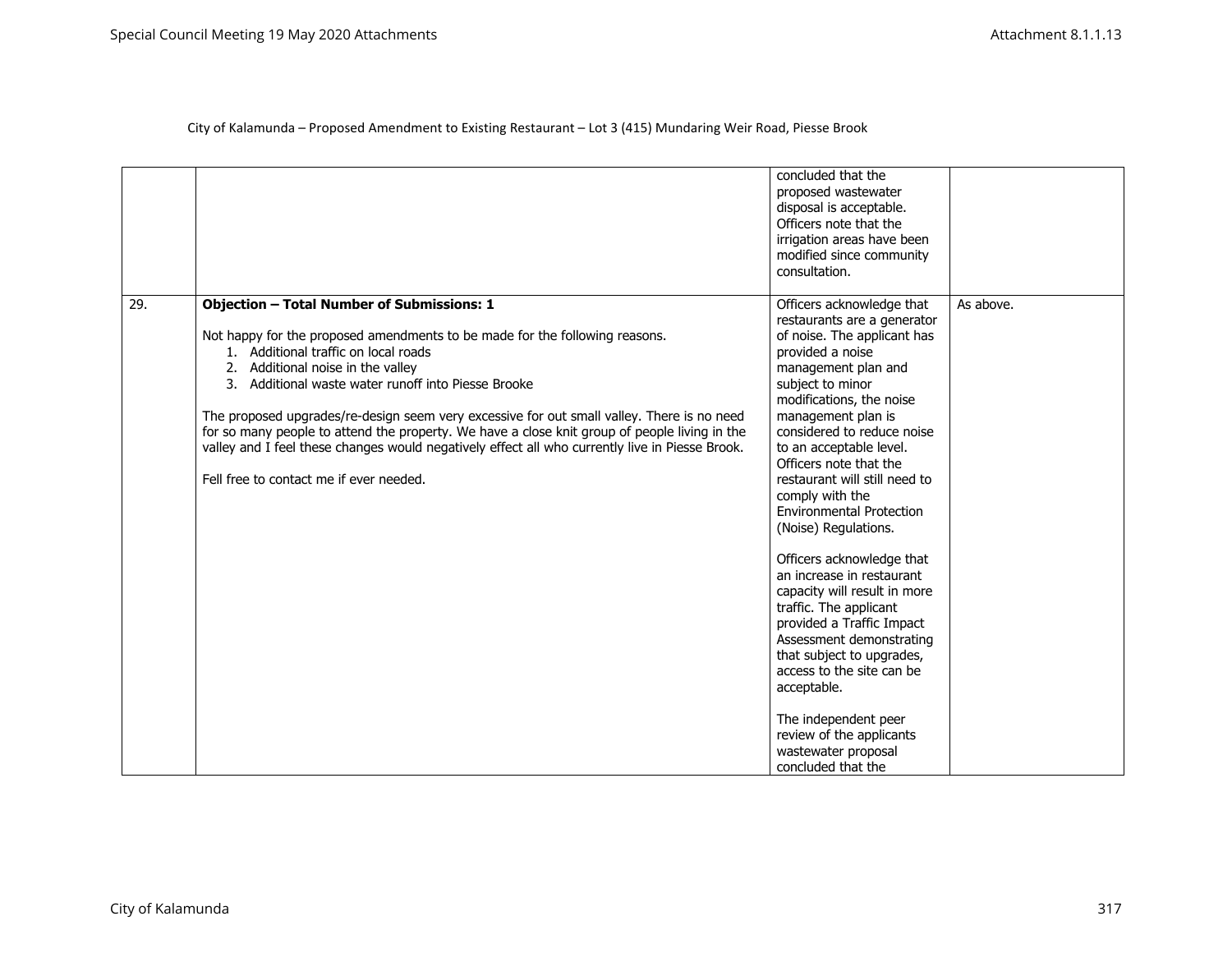|     |                                                                                                                                                                                               | proposed wastewater<br>disposal is acceptable.<br>Officers note that the<br>irrigation areas have been<br>modified since community<br>consultation. |                                                                                                               |
|-----|-----------------------------------------------------------------------------------------------------------------------------------------------------------------------------------------------|-----------------------------------------------------------------------------------------------------------------------------------------------------|---------------------------------------------------------------------------------------------------------------|
| 30. | <b>Objection - Total Number of Submissions: 1</b>                                                                                                                                             |                                                                                                                                                     | Refer to Transport Impact                                                                                     |
|     | Proposed amendment to existing restaurant - Lot 3 (No.415) Mundaring Weir Road,<br><b>Piesse Brook</b>                                                                                        |                                                                                                                                                     | Statement (Shawmac, Jan<br>2020) that addresses all<br>road safety concerns and<br>confirms that the proposed |
|     | I have several concern relations to the above proposed amendment which I list below. In<br>general, I think the development of the hills area as a tourist destination focusing on thoughtful |                                                                                                                                                     | development will have no<br>unacceptable impact on                                                            |
|     | and sustainable development will be of significant benefit to the Hills residents and business                                                                                                |                                                                                                                                                     | road safety or traffic                                                                                        |
|     | operators as well as the broader Perth population. The development of the Draft Tourism<br>Strategy 2019-2025 (which involved Mr McCormak, owner of Chalet Rigi Restaurant - the              |                                                                                                                                                     | conditions.                                                                                                   |
|     | property at 415 Mundaring Weir Road) provides a thoughtful framework, to consider future                                                                                                      |                                                                                                                                                     |                                                                                                               |
|     | development. The Hills provides a very different experience than for example the Swan Valley,                                                                                                 |                                                                                                                                                     |                                                                                                               |
|     | it is significantly restricted by its natural landscape and proximity to extensive forests. This<br>means that most venues are more intimate, specialized and niche; providing a unique       |                                                                                                                                                     | The Noise Management                                                                                          |
|     | experience for visitors. Focusing on a amore exclusive experience ensures that we are                                                                                                         |                                                                                                                                                     | Plan (Evergreen, Jan 2020)                                                                                    |
|     | respectful of our environment as well as the residents who have chosen to live in the hills and                                                                                               |                                                                                                                                                     | will be implemented by the                                                                                    |
|     | enjoy the exceptional lifestyle offered by this unique environment.                                                                                                                           |                                                                                                                                                     | site operators to ensure<br>that any noise generated                                                          |
|     | I oppose the proposed amendment because of the following:                                                                                                                                     |                                                                                                                                                     | from the venue falls within                                                                                   |
|     |                                                                                                                                                                                               |                                                                                                                                                     | acceptable level as per the                                                                                   |
|     | <b>Increased Traffic</b><br>A function Centre to cater for 480 people, as suggested in this proposal, seems to be at odds                                                                     |                                                                                                                                                     | <b>Environmental Protection</b><br>(Noise) Regulations 1997,                                                  |
|     | with the purpose and objectives of the Draft Tourism Strategy. Accommodating this number of                                                                                                   | Officers acknowledge that                                                                                                                           | including consideration of                                                                                    |
|     | patrons suggests that there will be considerable more cars, or alternatively, busloads of people                                                                                              | restaurants are a generator                                                                                                                         | outdoor noise.                                                                                                |
|     | being transported down Mundaring Weir Road which, particularly on the weekends, is used by                                                                                                    | of noise. The applicant has                                                                                                                         |                                                                                                               |
|     | numerous cyclist. Mundaring Weir Road is narrow and winding with little to no shoulder for                                                                                                    | provided a noise                                                                                                                                    | Refer to the updated                                                                                          |
|     | considerable distances; any increase in traffic will impact severely on the safety of motorists                                                                                               | management plan and                                                                                                                                 | Water and Stormwater                                                                                          |
|     | and cyclists.                                                                                                                                                                                 | subject to minor<br>modifications, the noise                                                                                                        | Management Plan<br>(Evergreen, Dec 2019)                                                                      |
|     | <b>Noise impact</b>                                                                                                                                                                           | management plan is                                                                                                                                  | which addresses all                                                                                           |
|     |                                                                                                                                                                                               | considered to reduce noise                                                                                                                          | concerns relating to water                                                                                    |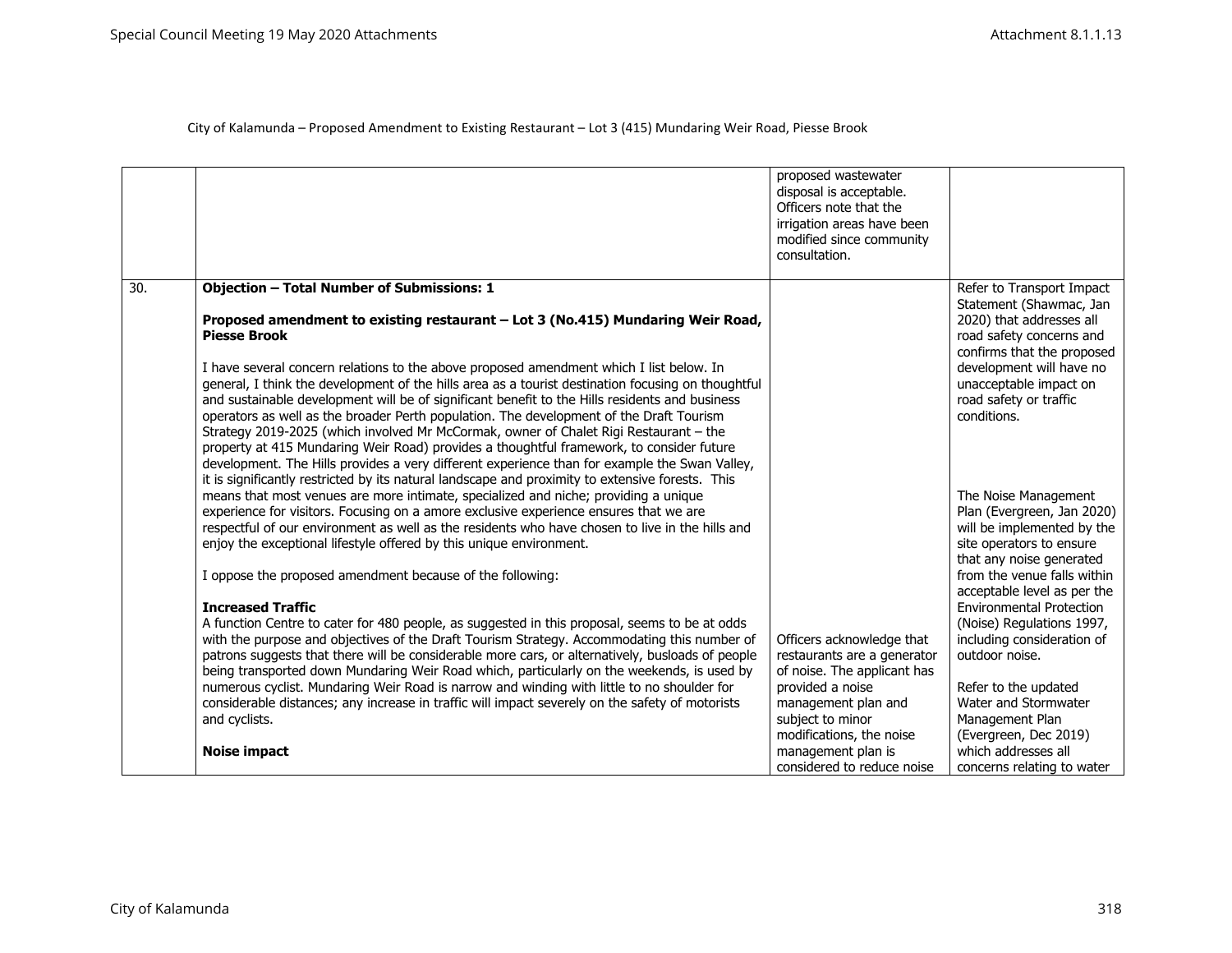|     | Chalet Rigi is situated in a natural Amphitheatre which means that any noise will be amplifies<br>and captured within the Valley. This will impact profoundly on current residents who share the<br>valley with the venue. In addition, as a significant part of the venue is outdoors it would be<br>difficult to contain noise levels.<br><b>Impact on ecosystem</b><br>I am not convinced that the proposed waste water/ effluent treatment is suitable for the<br>proximity to Piesse Brook which runs along the bottom of the property. Any change to this<br>ecosystem will impact the entire valley and into Kalamunda Forrest. Even a minor fault could<br>have a devastating effect on the environment and impact residents and visitors coming into the<br>Forrest.<br>The Kalamunda Shire has a unique opportunity to develop and nature an outstanding<br>experience for visitors to the hills region as well as provider a truly special lifestyle for<br>residents. Every decision the Shire makes need to be carefully considered within the framework<br>of the overall strategy and plan for the Hills area. In my opinion this planning amendment<br>contravenes the Shires vision for the region and should not be granted. | to an acceptable level.<br>Officers note that the<br>restaurant will still need to<br>comply with the<br><b>Environmental Protection</b><br>(Noise) Regulations.<br>Officers acknowledge that<br>an increase in restaurant<br>capacity will result in more<br>traffic. The applicant<br>provided a Traffic Impact<br>Assessment demonstrating<br>that subject to upgrades,<br>access to the site can be<br>acceptable.<br>The independent peer<br>review of the applicants<br>wastewater proposal<br>concluded that the<br>proposed wastewater<br>disposal is acceptable.<br>Officers note that the<br>irrigation areas have been<br>modified since community<br>consultation. | management and<br>protection of adjacent<br>watercourses in "worst-<br>case" scenarios.                                                                               |
|-----|------------------------------------------------------------------------------------------------------------------------------------------------------------------------------------------------------------------------------------------------------------------------------------------------------------------------------------------------------------------------------------------------------------------------------------------------------------------------------------------------------------------------------------------------------------------------------------------------------------------------------------------------------------------------------------------------------------------------------------------------------------------------------------------------------------------------------------------------------------------------------------------------------------------------------------------------------------------------------------------------------------------------------------------------------------------------------------------------------------------------------------------------------------------------------------------------------------------------------------------------|--------------------------------------------------------------------------------------------------------------------------------------------------------------------------------------------------------------------------------------------------------------------------------------------------------------------------------------------------------------------------------------------------------------------------------------------------------------------------------------------------------------------------------------------------------------------------------------------------------------------------------------------------------------------------------|-----------------------------------------------------------------------------------------------------------------------------------------------------------------------|
| 31. | <b>Objection - Total Number of Submissions: 1</b>                                                                                                                                                                                                                                                                                                                                                                                                                                                                                                                                                                                                                                                                                                                                                                                                                                                                                                                                                                                                                                                                                                                                                                                              | The independent peer<br>review of the applicants                                                                                                                                                                                                                                                                                                                                                                                                                                                                                                                                                                                                                               | Refer to the updated<br>Water and Stormwater                                                                                                                          |
|     | I object due to water pollution from sewage and noise                                                                                                                                                                                                                                                                                                                                                                                                                                                                                                                                                                                                                                                                                                                                                                                                                                                                                                                                                                                                                                                                                                                                                                                          | wastewater proposal<br>concluded that the<br>proposed wastewater<br>disposal is acceptable.<br>Officers note that the<br>irrigation areas have been<br>modified since community<br>consultation.                                                                                                                                                                                                                                                                                                                                                                                                                                                                               | Management Plan<br>(Evergreen, Dec 2019)<br>which addresses all<br>concerns relating to water<br>management and<br>protection of adjacent<br>watercourses. There will |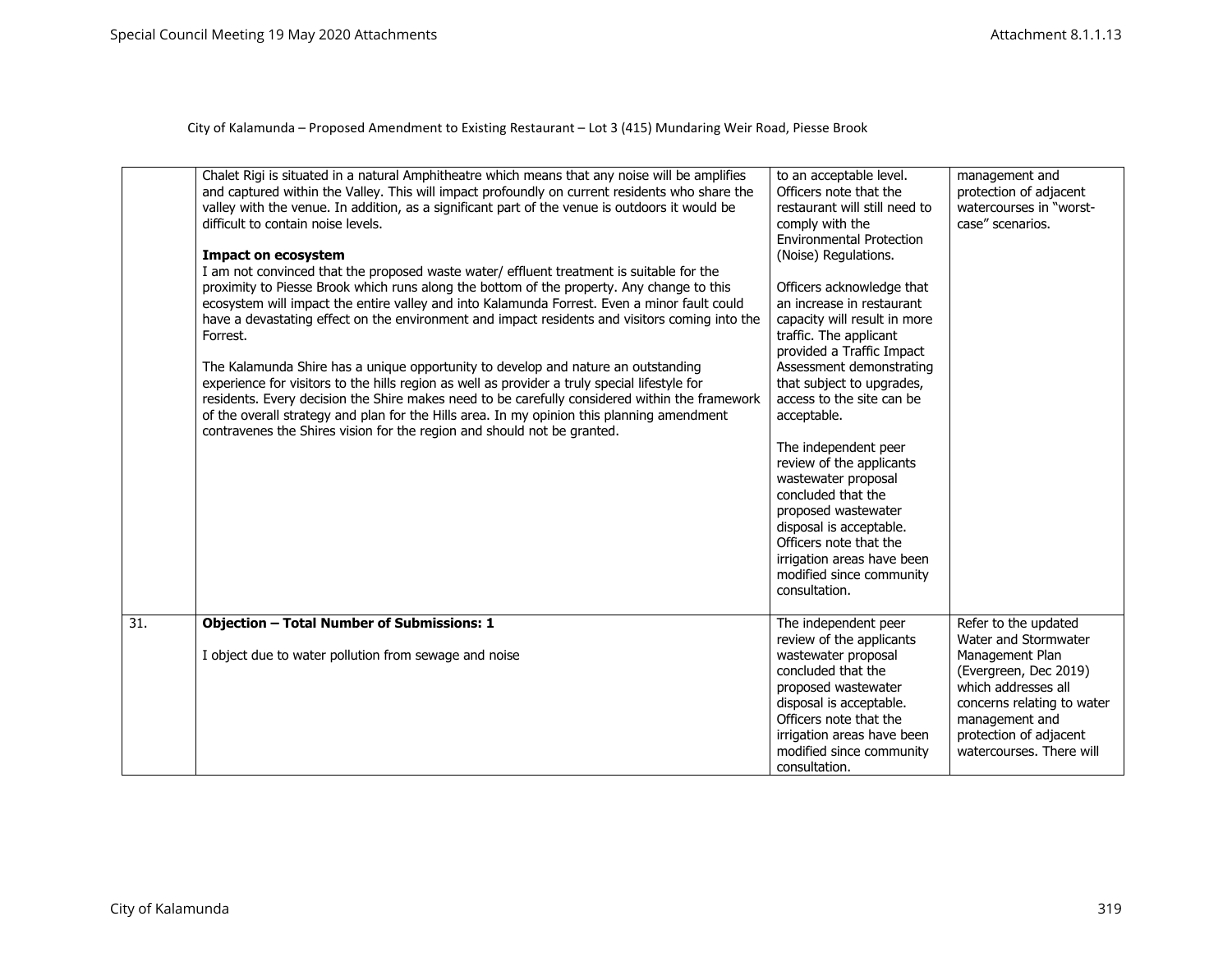|                   |                                                                                                                                                                                                                                                                                                                                                                                                                                                      | Officers acknowledge that<br>restaurants are a generator<br>of noise. The applicant has<br>provided a noise<br>management plan and<br>subject to minor<br>modifications, the noise<br>management plan is<br>considered to reduce noise<br>to an acceptable level.<br>Officers note that the<br>restaurant will still need to<br>comply with the<br><b>Environmental Protection</b><br>(Noise) Regulations. | be no "pollution" of<br>watercourses.<br>The Noise Management<br>Plan (Evergreen, Jan 2020)<br>will be implemented by the<br>site operators to ensure<br>that any noise generated<br>from the venue falls within<br>acceptable level as per the<br><b>Environmental Protection</b><br>(Noise) Regulations 1997,<br>including consideration of<br>outdoor noise. |
|-------------------|------------------------------------------------------------------------------------------------------------------------------------------------------------------------------------------------------------------------------------------------------------------------------------------------------------------------------------------------------------------------------------------------------------------------------------------------------|------------------------------------------------------------------------------------------------------------------------------------------------------------------------------------------------------------------------------------------------------------------------------------------------------------------------------------------------------------------------------------------------------------|-----------------------------------------------------------------------------------------------------------------------------------------------------------------------------------------------------------------------------------------------------------------------------------------------------------------------------------------------------------------|
| $\overline{32}$ . | <b>Objection - Total Number of Submissions: 1</b>                                                                                                                                                                                                                                                                                                                                                                                                    | Noted.                                                                                                                                                                                                                                                                                                                                                                                                     | Noted.                                                                                                                                                                                                                                                                                                                                                          |
|                   | No comments received                                                                                                                                                                                                                                                                                                                                                                                                                                 |                                                                                                                                                                                                                                                                                                                                                                                                            |                                                                                                                                                                                                                                                                                                                                                                 |
| 33.               | <b>Objection - Total Number of Submissions: 1</b><br>In response to your letter on the 8 <sup>th</sup> July 2019 ref: DA18/0405, regarding the proposed<br>amendment of Chalet Rigi Restaurant - Lot 3 (No 415) Mundaring Weir Road, Piesse Brook<br>6076.<br>We have reviewed the information disclosed as provided by the planning department from the<br>flowing link: **link expired** in conjunction with the Shire of Kalamunda's Core Values, |                                                                                                                                                                                                                                                                                                                                                                                                            | Chalet Rigi operated as a<br>purpose-built restaurant<br>with approval for 350<br>patrons for over 30 years<br>under the previous owner.<br>A formal approval for 350<br>patrons was issued by the<br>City of Kalamunda on 26                                                                                                                                   |
|                   | stated below:                                                                                                                                                                                                                                                                                                                                                                                                                                        |                                                                                                                                                                                                                                                                                                                                                                                                            | November 2012 to the<br>new owner. This approval                                                                                                                                                                                                                                                                                                                |
|                   | Service: We deliver excellent service by actively engaging and listening to each other.                                                                                                                                                                                                                                                                                                                                                              |                                                                                                                                                                                                                                                                                                                                                                                                            | lapsed during                                                                                                                                                                                                                                                                                                                                                   |
|                   | Respect: We trust and respect each other by valuing our differences, communicating openly                                                                                                                                                                                                                                                                                                                                                            |                                                                                                                                                                                                                                                                                                                                                                                                            | redevelopment in 2014.<br>The increase is only 37%                                                                                                                                                                                                                                                                                                              |
|                   | and showing integrity in all we do.                                                                                                                                                                                                                                                                                                                                                                                                                  |                                                                                                                                                                                                                                                                                                                                                                                                            | from 350 to 480 patrons.                                                                                                                                                                                                                                                                                                                                        |
|                   | <b>Diversity:</b> We challenge ourselves by keeping our minds open and looking for all possibilities<br>and opportunities.                                                                                                                                                                                                                                                                                                                           |                                                                                                                                                                                                                                                                                                                                                                                                            | CR has never operated<br>with approval numbers of<br>80 patrons.                                                                                                                                                                                                                                                                                                |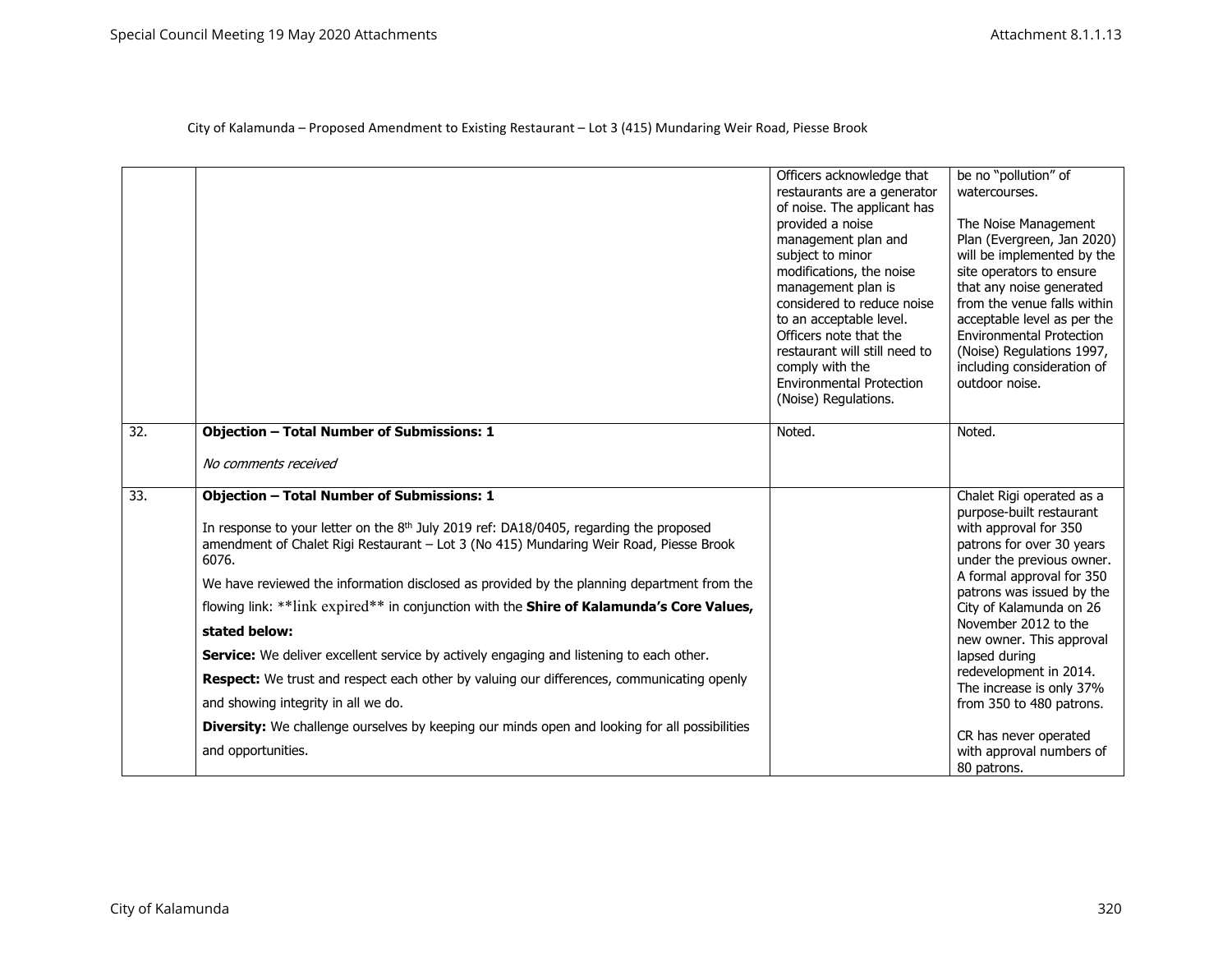| Ethics: We provide honest, open, equitable and responsive leadership by demonstrating high<br>standards of ethical behaviour.<br>In summary we find the reports and recommendations provided incomplete, bias in favour of<br>the applicant and inconsistent with the values we should all abide by and therefore we object<br>this proposal for the following specific reasons and concerns.<br><b>Scope of Use</b> – there has been no clear indication of the proprietor's current, proposed nor<br>future plans for this venue. Information varies from it being currently approved as a<br>"restaurant" licenced for up to 80 patrons/day, there was mention of prior licence approval for<br>350 patrons/day which expired in 2014, it appears the current proposed redevelopment is for a<br>licence of 480 patrons/day and in the Traffic Impact Statement it states the venue will be<br>licenced to serve 780 patrons/day. Please provide a clear overview of the current, proposed<br>and future intended Use of this venue.<br><b>Health &amp; Environmental</b> $-$ it is recognized that the Middle Helena catchment area is facing                                                                                                                                                                                                                                                                                                                                                                                                                                                                                                                                                    | Restaurant with a maximum<br>daily capacity of 480<br>patrons, including staff.<br>The independent peer                                                                                                                      | The applicant is seeking<br>approval for a restaurant<br>only, for a maximum of<br>480 people per day<br>including staff and on-site<br>contractors. Additional<br>numbers were assessed<br>for the traffic and<br>transport assessment, in<br>order to be conservative.<br>The application is similarly<br>scaled compared to other<br>establishments within a<br>few km of Chalet Rigi,<br>such as Core Cider.                         |
|------------------------------------------------------------------------------------------------------------------------------------------------------------------------------------------------------------------------------------------------------------------------------------------------------------------------------------------------------------------------------------------------------------------------------------------------------------------------------------------------------------------------------------------------------------------------------------------------------------------------------------------------------------------------------------------------------------------------------------------------------------------------------------------------------------------------------------------------------------------------------------------------------------------------------------------------------------------------------------------------------------------------------------------------------------------------------------------------------------------------------------------------------------------------------------------------------------------------------------------------------------------------------------------------------------------------------------------------------------------------------------------------------------------------------------------------------------------------------------------------------------------------------------------------------------------------------------------------------------------------------------------------------------------------------------------------------|------------------------------------------------------------------------------------------------------------------------------------------------------------------------------------------------------------------------------|------------------------------------------------------------------------------------------------------------------------------------------------------------------------------------------------------------------------------------------------------------------------------------------------------------------------------------------------------------------------------------------------------------------------------------------|
| competing pressures from urban development and an increasing demand for recreation<br>opportunities close to Perth, but this does not negate our responsibility to carefully plan and<br>manage land use and development that protects our water quality and maintains its suitability<br>as a public drinking water source. As a rural water protection zone, designated Priority 2, our<br>obligation is to ensure there is <b>No Increased</b> risk of pollution to this water source, and land<br>use should be restricted to low key / intensity development. Land use for restaurants may be<br>deemed compatible, but should be subject to limitations on the scale of the proposed<br>developments and the adoption of best practices (such as the use of grease traps and<br>appropriate waste and stormwater technologies and management there-off).<br>The waste and storm water management plan proposed by the proprietors of Chalet Rigi<br>appears flawed based on the following:-<br>the proposed effluent treatment technology was downgraded from Membrane ATU (ie<br>best practice), and as a result, quality of water discharged compromised. Have<br>Department of Water reviewed and agree with the amendments to the WWTP as<br>outlined in the addendum water management report by Evergreen Consultants?<br>Stass Environmental report states irrigation sprays will be used to disperse effluent<br>over disposal area, the Evergreen report states a dripper system will be adopted, either<br>option will add risk of contaminating the nearby ephemeral creek, ie Hackets Gully<br>Creek which is located within ~30m of the dispersion areas' northern boundary. Note: | review of the applicants<br>wastewater proposal<br>concluded that the<br>proposed wastewater<br>disposal is acceptable.<br>Officers note that the<br>irrigation areas have been<br>modified since community<br>consultation. | Refer to the updated<br>Water and Stormwater<br>Management Plan<br>(Evergreen, Dec 2019)<br>which addresses all<br>concerns relating to water<br>management, the ATU<br>system, rainfall, nutrient<br>management, vegetation<br>cover, protection of<br>adjacent watercourses,<br>water monitoring and in-<br>depth discussion of the<br>LUMS (2010).<br>The Water Management<br>Plan demonstrates that the<br>site is capable of safely |
| applications such as prescribed for the dispersion of treated effluent should be located<br>>150m from sensitive riparian areas.                                                                                                                                                                                                                                                                                                                                                                                                                                                                                                                                                                                                                                                                                                                                                                                                                                                                                                                                                                                                                                                                                                                                                                                                                                                                                                                                                                                                                                                                                                                                                                     |                                                                                                                                                                                                                              | disposing of treated<br>effluent from 480 persons                                                                                                                                                                                                                                                                                                                                                                                        |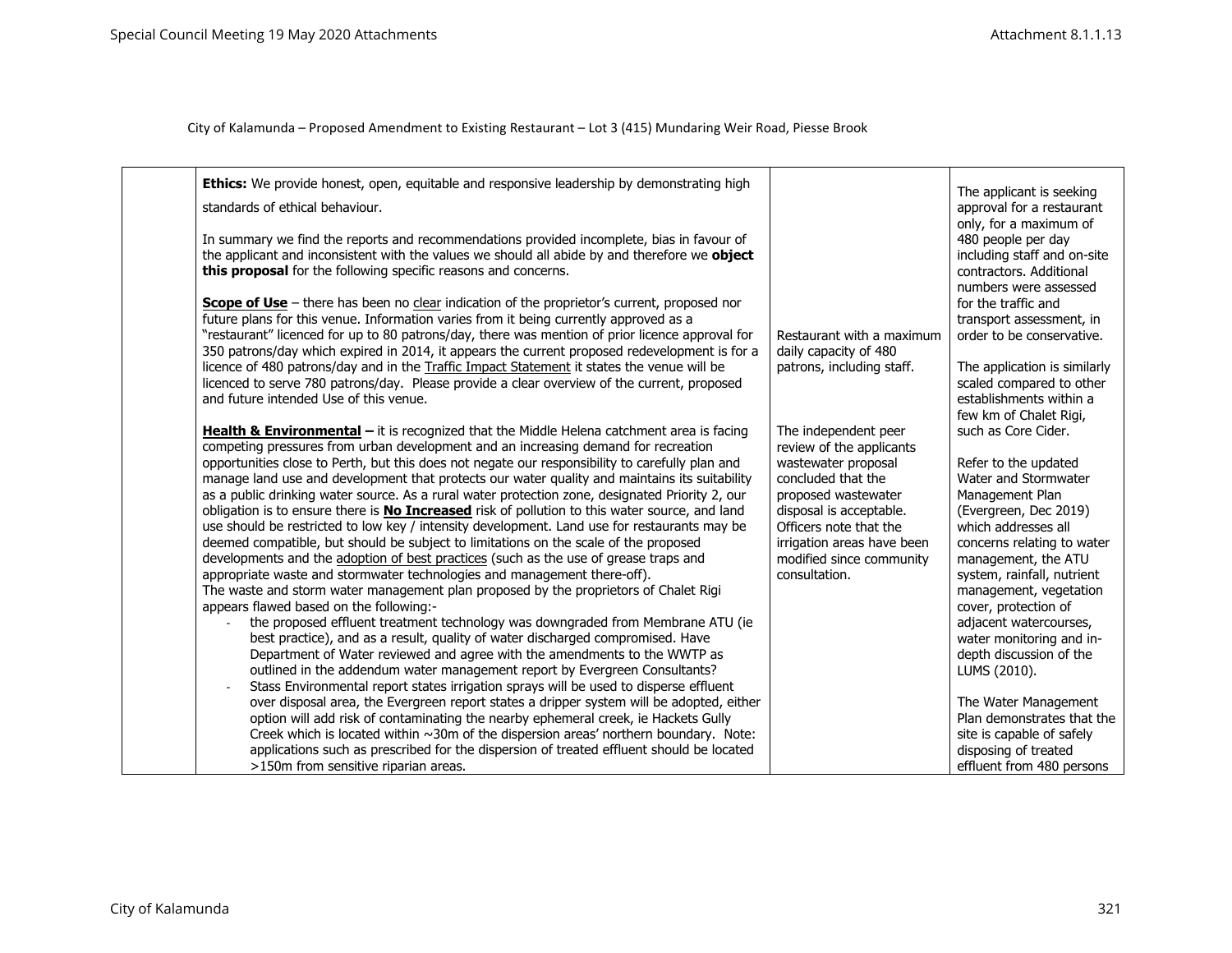| average temperature and rainfall statistic's from $1983 - 2010$ are <b>incorrect</b> for the<br>designated area, ie average local rainfall is ~30% higher, and temperatures are lower<br>than stated which would decrease evaporation and or infiltration rates, increasing risk<br>of run-off into the Hackets Gully creek.<br>Reference: Bureau of Meteorology - Bickley site number 009240.<br>There is a small dam located below the proposed effluent disposal area on the Hackets<br>Gulley creek line which supplies water for household use to neighbouring residents,<br>when in flow.<br>It is unlikely the proposed irrigated area will support pasture of kikuyu grass to<br>remove/reduce nutrient loading given it is heavily treed, encouraging native ground<br>vegetation to dominate.<br>There is no mention of Hackets Gulley creek being tested for water quality, up and<br>down stream of the site on a fortnightly basis, when flowing, before and after<br>commissioning of the WWTP.<br>It is proposed the BioMAX ATU be operated without duty & standby critical equipment<br>and therefore reliant on personnel taking prompt action by way of a "red flashing light"<br>to prevent an uncontrolled discharge of potentially untreated effluent.<br>The alarm is not audible and could be overlooked!<br>$\circ$<br>Emergency storage buffer is calculated to only $\sim$ 30hrs before overflow occurs!<br>$\circ$<br>Holding critical spare parts is considered unnecessary!<br>$\circ$ |                                                                                                                                                                                                          | without adverse impact on<br>the environment and<br>surrounding water courses.<br>Reopening the restaurant<br>will have no adverse<br>impact on surrounding<br>water courses.<br>Refer to the updated<br>Water and Stormwater<br>Management Plan<br>(Evergreen, Dec 2019)<br>which addresses all<br>concerns relating to "worst<br>case" scenarios including<br>power outages, emergency<br>storage and alarm warning<br>systems. |
|---------------------------------------------------------------------------------------------------------------------------------------------------------------------------------------------------------------------------------------------------------------------------------------------------------------------------------------------------------------------------------------------------------------------------------------------------------------------------------------------------------------------------------------------------------------------------------------------------------------------------------------------------------------------------------------------------------------------------------------------------------------------------------------------------------------------------------------------------------------------------------------------------------------------------------------------------------------------------------------------------------------------------------------------------------------------------------------------------------------------------------------------------------------------------------------------------------------------------------------------------------------------------------------------------------------------------------------------------------------------------------------------------------------------------------------------------------------------------------------------------------------------|----------------------------------------------------------------------------------------------------------------------------------------------------------------------------------------------------------|-----------------------------------------------------------------------------------------------------------------------------------------------------------------------------------------------------------------------------------------------------------------------------------------------------------------------------------------------------------------------------------------------------------------------------------|
| There is no backup emergency power to maintain operation in case of a power<br>$\circ$<br>outage!<br>It is my opinion that the reliability of the proposed WWTP has been compromised and<br>falls short of "best practise".<br>There is no evidence to ensure all residual stormwater run-off will/can be contained                                                                                                                                                                                                                                                                                                                                                                                                                                                                                                                                                                                                                                                                                                                                                                                                                                                                                                                                                                                                                                                                                                                                                                                                 |                                                                                                                                                                                                          | The selected ATU, a<br>BioMAX C80 is Department<br>of Health approved and<br>complies with all legislation<br>and guidelines.                                                                                                                                                                                                                                                                                                     |
| within the ephemeral drainage dam.<br>All residual stormwater should be contained on plot ie within the boundary of Chalet<br>Rigi's premises, not on a neighbouring property.<br><b>Environmental</b> – the proprietors of Chalet Rigi have not advised how they proposed to<br>manage/control noise from the proposed venue. It is requested that a Noise Management<br>Plan be submitted which clearly articulates the following:<br>Purpose<br>Scope of Use<br>Objectives.<br>Purpose & Approach<br>Roles and Responsibilities<br>Context                                                                                                                                                                                                                                                                                                                                                                                                                                                                                                                                                                                                                                                                                                                                                                                                                                                                                                                                                                       | Officers acknowledge that<br>restaurants are a generator<br>of noise. The applicant has<br>provided a noise<br>management plan and<br>subject to minor<br>modifications, the noise<br>management plan is | The Noise Management<br>Plan (Evergreen, Jan 2020)<br>will be implemented by the<br>site operators to ensure<br>that any noise generated<br>from the venue falls within<br>acceptable level as per the<br><b>Environmental Protection</b><br>(Noise) Regulations 1997,<br>including consideration of<br>outdoor noise.                                                                                                            |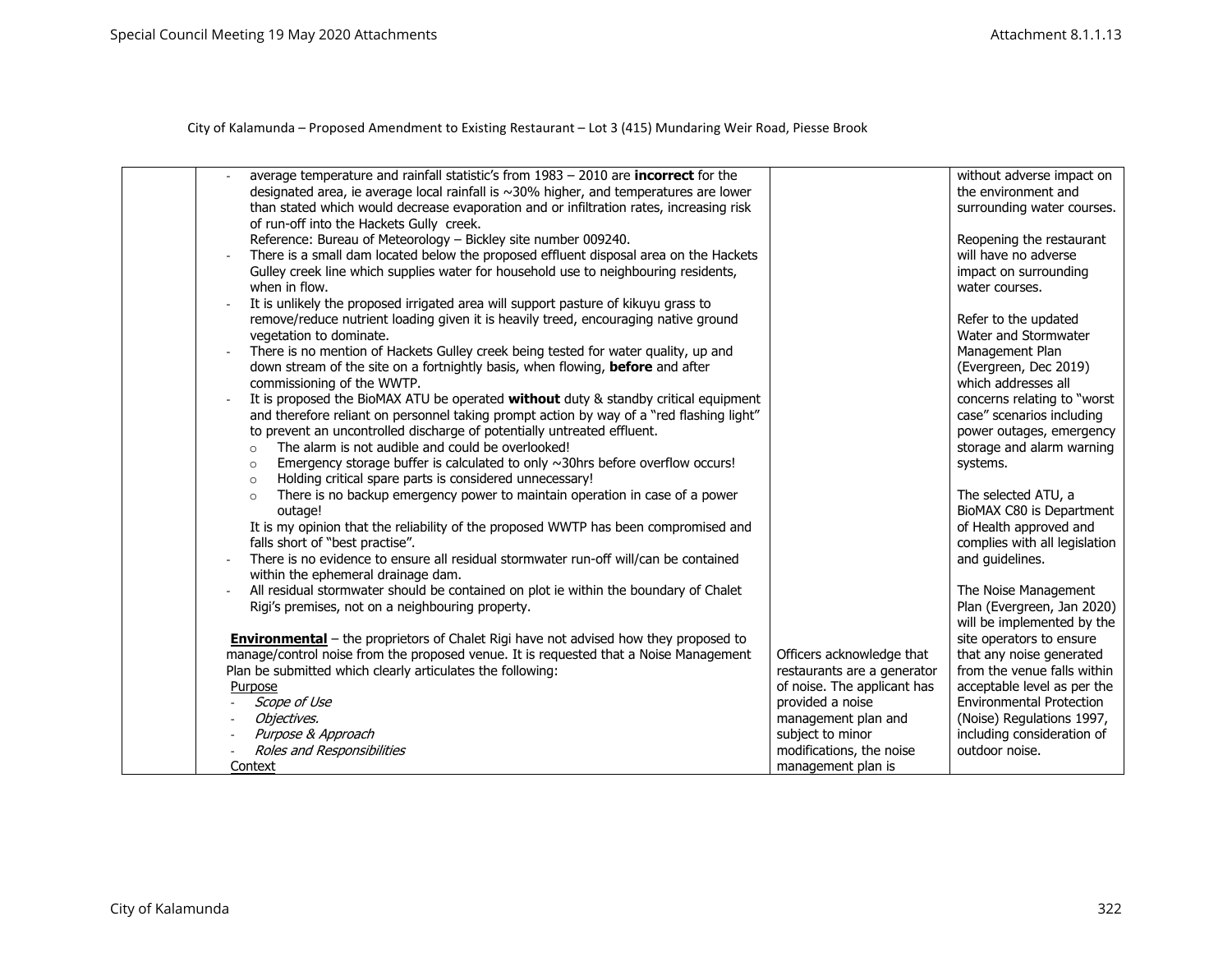|     | Location<br><b>Context of Noise Emission</b><br>Applicable Legislation<br>Acoustic Assessment<br>Roles and Responsibilities<br>Administrative Noise Controls<br><b>Opening Hours/Operations</b><br>Staff Induction & Training for the purpose of monitoring noised levels.<br>Noise Level Measurement Procedures<br><b>Set Noise Levels</b><br>Noise Measurement Register<br>Structural Controls to abate noise<br>Communication<br>Protocols<br>Complaints<br>Records & Review         | considered to reduce noise<br>to an acceptable level.<br>Officers note that the<br>restaurant will still need to<br>comply with the<br><b>Environmental Protection</b><br>(Noise) Regulations. |                                                                                                             |
|-----|-----------------------------------------------------------------------------------------------------------------------------------------------------------------------------------------------------------------------------------------------------------------------------------------------------------------------------------------------------------------------------------------------------------------------------------------------------------------------------------------|------------------------------------------------------------------------------------------------------------------------------------------------------------------------------------------------|-------------------------------------------------------------------------------------------------------------|
| 34. | <b>Objection - Total Number of Submissions: 2</b>                                                                                                                                                                                                                                                                                                                                                                                                                                       |                                                                                                                                                                                                | Vegetation clearance will<br>be kept to an absolute                                                         |
|     | Submission 1 - Comment Only                                                                                                                                                                                                                                                                                                                                                                                                                                                             |                                                                                                                                                                                                | minimum and additional<br>native vegetation will likely                                                     |
|     | I write in response to your letter of 8 July 2019 concerning the above proposal. Your letter<br>invited comments on the proposal with any submissions to be received by Council by Close of<br>Business on 5 August 2019.                                                                                                                                                                                                                                                               |                                                                                                                                                                                                | be planted in the dispersal<br>areas.                                                                       |
|     | My wife and 1 are the owners and occupiers of Lot XXX (formerly Canning Location XXX) (XXXX<br>Hummerston Road, Piesse Brook). My wife, XXXX XXXX, although not names on the title, is                                                                                                                                                                                                                                                                                                  |                                                                                                                                                                                                | Refer to the updated<br>Water and Stormwater<br>Management Plan                                             |
|     | effectively joint owner of the property which is where we both live.                                                                                                                                                                                                                                                                                                                                                                                                                    |                                                                                                                                                                                                | (Evergreen, Dec 2019)<br>which addresses all                                                                |
|     | Location XXX lies to the north of Hummerston Road on the eastern flank of the Piesse Brook<br>valley as is XX hectares in area. The title was created in the years immediately after the First<br>World War and formed part of a soldier settlement scheme that operated at the time. About<br>four hectares of the property was developed as an orchard in the years after the War and<br>operated as a commercial venture until the 1970s. Land on the higher part of the property is |                                                                                                                                                                                                | concerns relating to water<br>management and water<br>course protection.                                    |
|     | covered with poorer soil; while it was cleared of timber and bush that land was never<br>developed and is now covered with eucalypt and other native regrowth.                                                                                                                                                                                                                                                                                                                          |                                                                                                                                                                                                | Chalet Rigi operated as a<br>purpose-built restaurant<br>with approval for 350<br>patrons for over 30 years |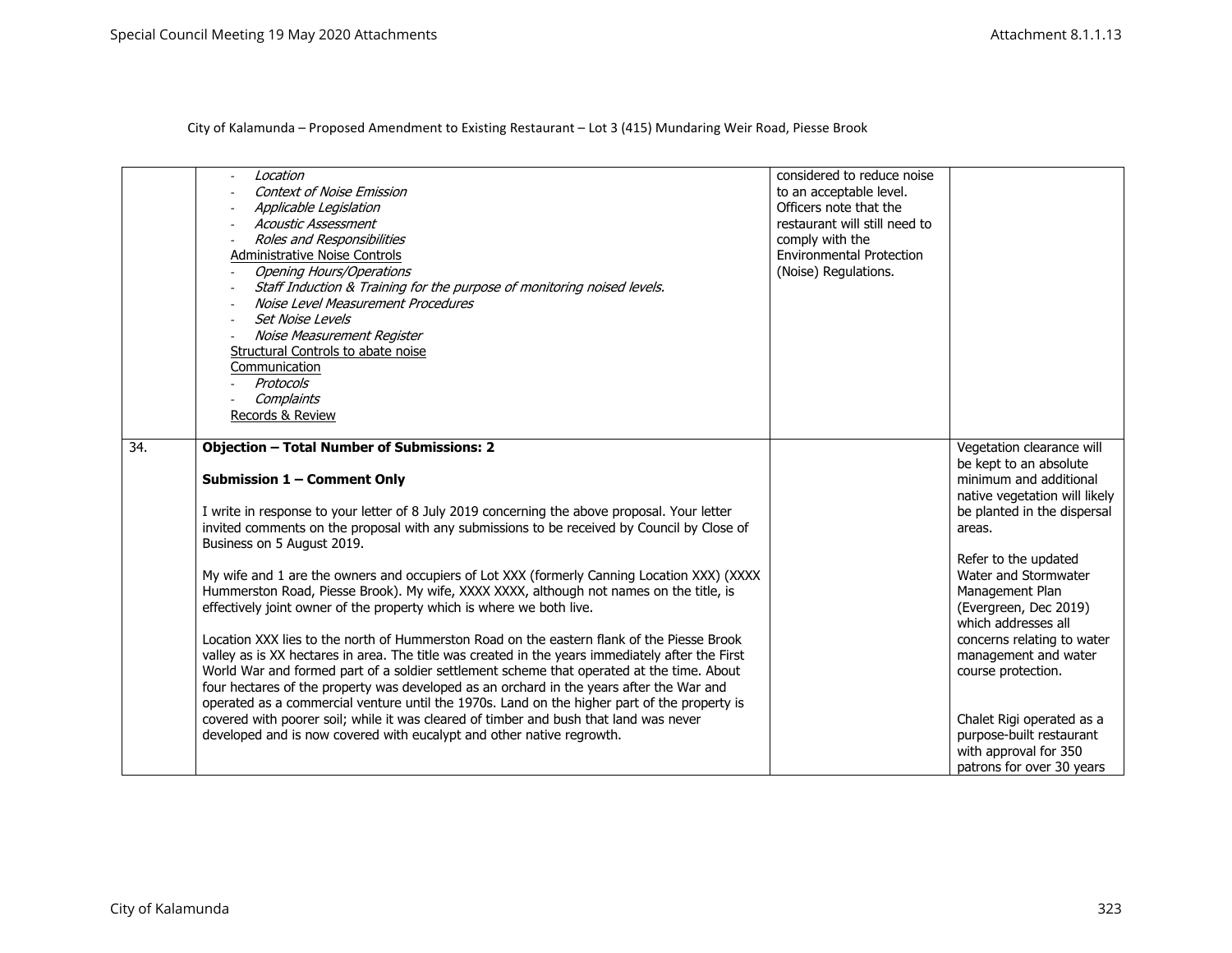| The property was purchased by us in 1982 with the purpose of establishing a family home,<br>running horses and other livestock and making supplementary income from the 500 or so<br>established fruit trees then growing on the land. Out home was built in 1987-88 and we<br>became residents of Piesse Brook in 1988.<br>Our home is located in the centre of Lot XXX and is about XXX XXXX northwest of the Chalet<br>Rigi Restaurant site. The restaurant building is screened from our view by trees immediately in<br>front of the restaurant be we have uninterrupted view of the land around it. Any proposed<br>development on Lot, and particularly clearing of any vegetation on the site, could affect our<br>amenity in terms of landscape views, noise, traffic movement and other activities.<br>None of our land lies downstream of the Chalet Rigi site and is unlikely to be affected by any<br>stormwater or effluent runoff issues that might occur as a result of the development and<br>operation of the proposed restaurant. However, as residents and community members we are<br>extremely concerned about the scale of the proposed activities and proximity to sensitive water<br>courses which are protected catchments under the terms of the Middle Helena Catchment Area<br>Land Use and Water Management Strategy which came into operation in June 2010.<br>Because of these concerns we have determined to object to the proposal as it currently stands<br>and have completed the attached pro-forma letter accordingly. A statement is attached to the<br>pro-forma letter setting out our concerns in more detail. A statement is attached to the pro-<br>forma letter setting out our concerns in more detail. We have deliberately not included our<br>names and property details in the statement as we understand the content of this document<br>will be included in the future Council Agenda.<br>We believe that a scaled down proposal with fewer impacts and risk might have more chance<br>of gaining community acceptance in Piesse Brook. We urge the City of Kalamunda to put this<br>alternative to the proponent.<br><b>Submission 2 - Objection</b><br>We are owners and occupiers of land in Piesse Brook, located less than 1 kilometre from the<br>site of the proposed increase in capacity of the Chalet Rigi Restaurant. We see the proposed<br>expansion of the restaurant by increasing the seating capacity by 600%, from 80 to 480<br>persons as an action that will have a number of potential and serious impacts on the amenity<br>of our property and the wider environment of the lower reaches of Piesse Brook. | The independent peer<br>review of the applicants<br>wastewater proposal<br>concluded that the<br>proposed wastewater<br>disposal is acceptable.<br>Officers note that the<br>irrigation areas have been<br>modified since community<br>consultation. | under the previous owner.<br>A formal approval for 350<br>patrons was issued by the<br>City of Kalamunda on 26<br>November 2012 to the<br>new owner. This approval<br>lapsed during<br>redevelopment in 2014.<br>The increase is only 37%<br>from 350 to 480 patrons.<br>The application is similarly<br>scaled compared to other<br>establishments within a<br>few km of Chalet Rigi,<br>such as Core Cider.<br>Refer to the updated<br>Water and Stormwater<br>Management Plan<br>(Evergreen, Dec 2019)<br>which addresses all<br>concerns relating to water<br>management and water<br>protection.<br>Chalet Rigi (CR) operated<br>as a purpose-built |
|---------------------------------------------------------------------------------------------------------------------------------------------------------------------------------------------------------------------------------------------------------------------------------------------------------------------------------------------------------------------------------------------------------------------------------------------------------------------------------------------------------------------------------------------------------------------------------------------------------------------------------------------------------------------------------------------------------------------------------------------------------------------------------------------------------------------------------------------------------------------------------------------------------------------------------------------------------------------------------------------------------------------------------------------------------------------------------------------------------------------------------------------------------------------------------------------------------------------------------------------------------------------------------------------------------------------------------------------------------------------------------------------------------------------------------------------------------------------------------------------------------------------------------------------------------------------------------------------------------------------------------------------------------------------------------------------------------------------------------------------------------------------------------------------------------------------------------------------------------------------------------------------------------------------------------------------------------------------------------------------------------------------------------------------------------------------------------------------------------------------------------------------------------------------------------------------------------------------------------------------------------------------------------------------------------------------------------------------------------------------------------------------------------------------------------------------------------------------------------------------------------------------------------------------------------------------------------------------------------------------------------------------------------------------------------------|------------------------------------------------------------------------------------------------------------------------------------------------------------------------------------------------------------------------------------------------------|----------------------------------------------------------------------------------------------------------------------------------------------------------------------------------------------------------------------------------------------------------------------------------------------------------------------------------------------------------------------------------------------------------------------------------------------------------------------------------------------------------------------------------------------------------------------------------------------------------------------------------------------------------|
|---------------------------------------------------------------------------------------------------------------------------------------------------------------------------------------------------------------------------------------------------------------------------------------------------------------------------------------------------------------------------------------------------------------------------------------------------------------------------------------------------------------------------------------------------------------------------------------------------------------------------------------------------------------------------------------------------------------------------------------------------------------------------------------------------------------------------------------------------------------------------------------------------------------------------------------------------------------------------------------------------------------------------------------------------------------------------------------------------------------------------------------------------------------------------------------------------------------------------------------------------------------------------------------------------------------------------------------------------------------------------------------------------------------------------------------------------------------------------------------------------------------------------------------------------------------------------------------------------------------------------------------------------------------------------------------------------------------------------------------------------------------------------------------------------------------------------------------------------------------------------------------------------------------------------------------------------------------------------------------------------------------------------------------------------------------------------------------------------------------------------------------------------------------------------------------------------------------------------------------------------------------------------------------------------------------------------------------------------------------------------------------------------------------------------------------------------------------------------------------------------------------------------------------------------------------------------------------------------------------------------------------------------------------------------------------|------------------------------------------------------------------------------------------------------------------------------------------------------------------------------------------------------------------------------------------------------|----------------------------------------------------------------------------------------------------------------------------------------------------------------------------------------------------------------------------------------------------------------------------------------------------------------------------------------------------------------------------------------------------------------------------------------------------------------------------------------------------------------------------------------------------------------------------------------------------------------------------------------------------------|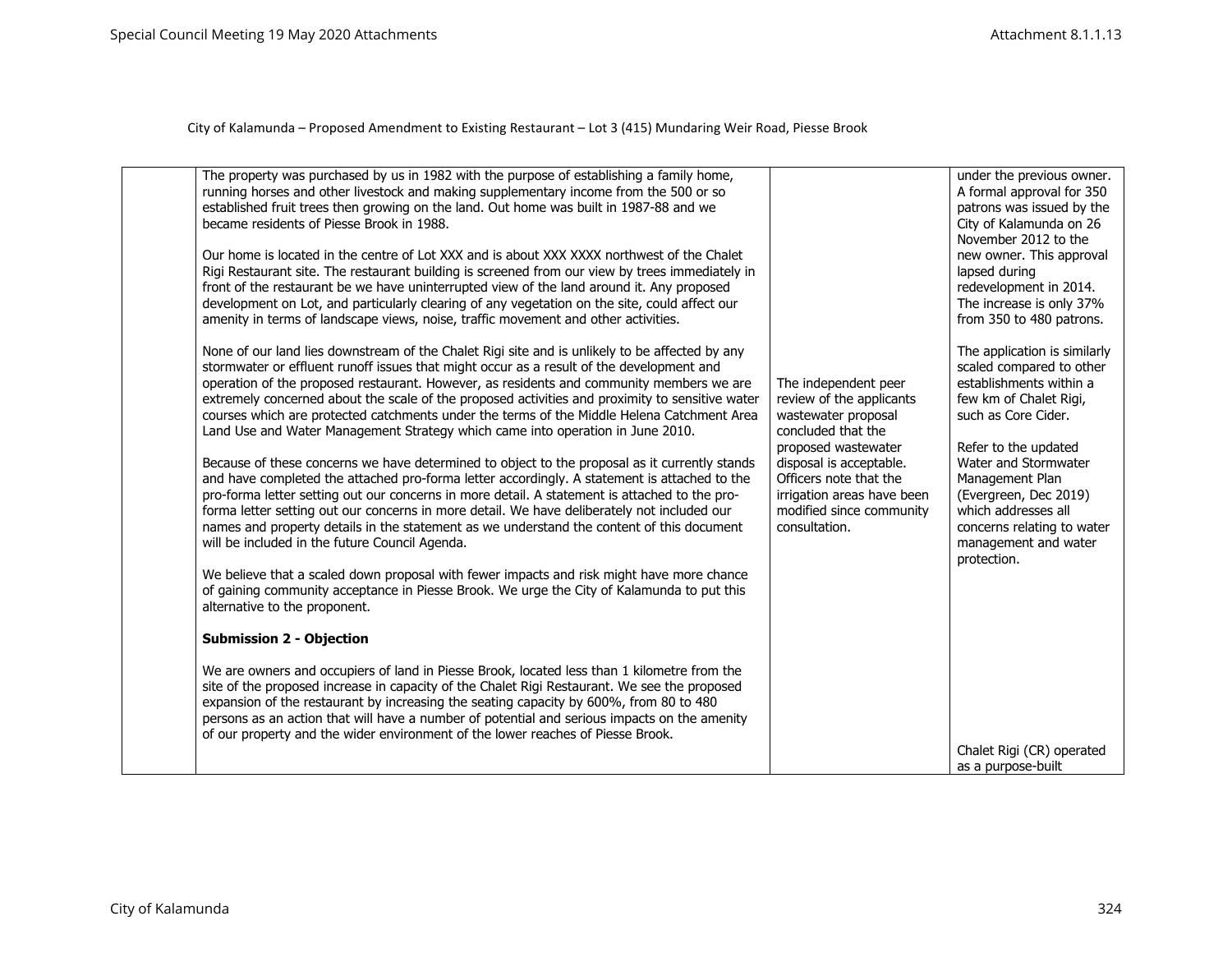| We will expand on our concerns regarding various issues which form the basis of our objection                                                                                              | restaurant with approval                             |
|--------------------------------------------------------------------------------------------------------------------------------------------------------------------------------------------|------------------------------------------------------|
| to the proposal as follows:                                                                                                                                                                | for 350 patrons for over 30                          |
|                                                                                                                                                                                            | years under the previous                             |
| Water flow in the Hacketts Gully water catchment                                                                                                                                           | owner. A formal approval                             |
| Almost all properties in the rural areas of Piesse Brook are not connected to the Metropolitan                                                                                             | for 350 patrons was issued                           |
| water supply scheme. Each property must rely on its own resources to find, harvest and store                                                                                               | by the City of Kalamunda                             |
| an adequate supply of water to underpin whatever activities the landowner my wish to                                                                                                       | on 26 November 2012 to                               |
| undertake on the land. This situation applies to the various rural properties surrounding Lot3,                                                                                            | the new owner. This                                  |
| the sire of the proposed restaurant expansion.                                                                                                                                             | approval lapsed during                               |
| In the 30 years that we have lived in Piesse Brook we have observed a measurable decrease in                                                                                               | redevelopment in 2014.                               |
| rainfall and run off and a lowering of the water table in boreholes and dams. Water                                                                                                        |                                                      |
| management has become a critical and time-consuming part of our daily lives. We have learnt                                                                                                | CR has never operated                                |
| from experience that the surface and shallow groundwater sources that we rely on can be<br>extremely fragile. Ground disturbing activity in the way of earthworks can alter water flows in | with approval numbers of<br>80 patrons. The increase |
| unexpected ways.                                                                                                                                                                           | is less than one-fold from                           |
|                                                                                                                                                                                            | 350 to 480 patrons. The                              |
| Any activity to curtail or redirect water flows on Lot 3 may have unintended consequences that                                                                                             | figure of 600% is vastly                             |
| affect the vital water supply on neighbouring properties or even those further afield. We can                                                                                              | inaccurate.                                          |
| understand the concerns of those landholders whose properties abut or are close to Lot 3 and                                                                                               |                                                      |
| their wish to ensure continuity of their current and future water supplies.                                                                                                                | All staff and site operators                         |
|                                                                                                                                                                                            | will be trained in the use of                        |
| We suggest the City and other authorities responsible for water management give due                                                                                                        | the ATU. The ATU will be                             |
| attention to this issue when considering the proposal for development on Lot 3.                                                                                                            | serviced every 3 months                              |
|                                                                                                                                                                                            | by qualified and                                     |
| Water quality in the Hacketts Gully and Piesse Brook water catchments                                                                                                                      | independent professionals.                           |
| We note in the letter from the City of Kalamunda dated 8 July 2019 that, and we quote that                                                                                                 |                                                      |
| letter, "the previous restriction to a maximum of 80 patrons was based on Department of                                                                                                    | Refer to the updated                                 |
| Water advice that to avoid risk of groundwater contamination a maximum of 80 patrons would                                                                                                 | Water and Stormwater                                 |
| be appropriate'. That number was approved in 2011 and remains in force.                                                                                                                    | Management Plan                                      |
|                                                                                                                                                                                            | (Evergreen, Dec 2019)                                |
| The current proposal, if approved, would permit a 600% increase to 480 patrons from the                                                                                                    | which addresses all                                  |
| outset. If 80 patrons was considered a safe limit to accommodate on the sire eight years ago it                                                                                            | concerns relating to water                           |
| is a bold call to say that the number can be increase to 480 patrons without incurring any                                                                                                 | management and water                                 |
| further risk to groundwater contamination.                                                                                                                                                 | protection, including                                |
| We acknowledge that waste water treatment technology has evolved since 2011 but remain                                                                                                     | topography, effluent<br>disposal, rainfall, and the  |
| concerned that successful operation of the proposed ATU (Aerobic Treatment Unit) throughout                                                                                                | LUMS (2010).                                         |
| the life of the expanded restaurant will require careful and diligent management on a day-to-                                                                                              |                                                      |
|                                                                                                                                                                                            |                                                      |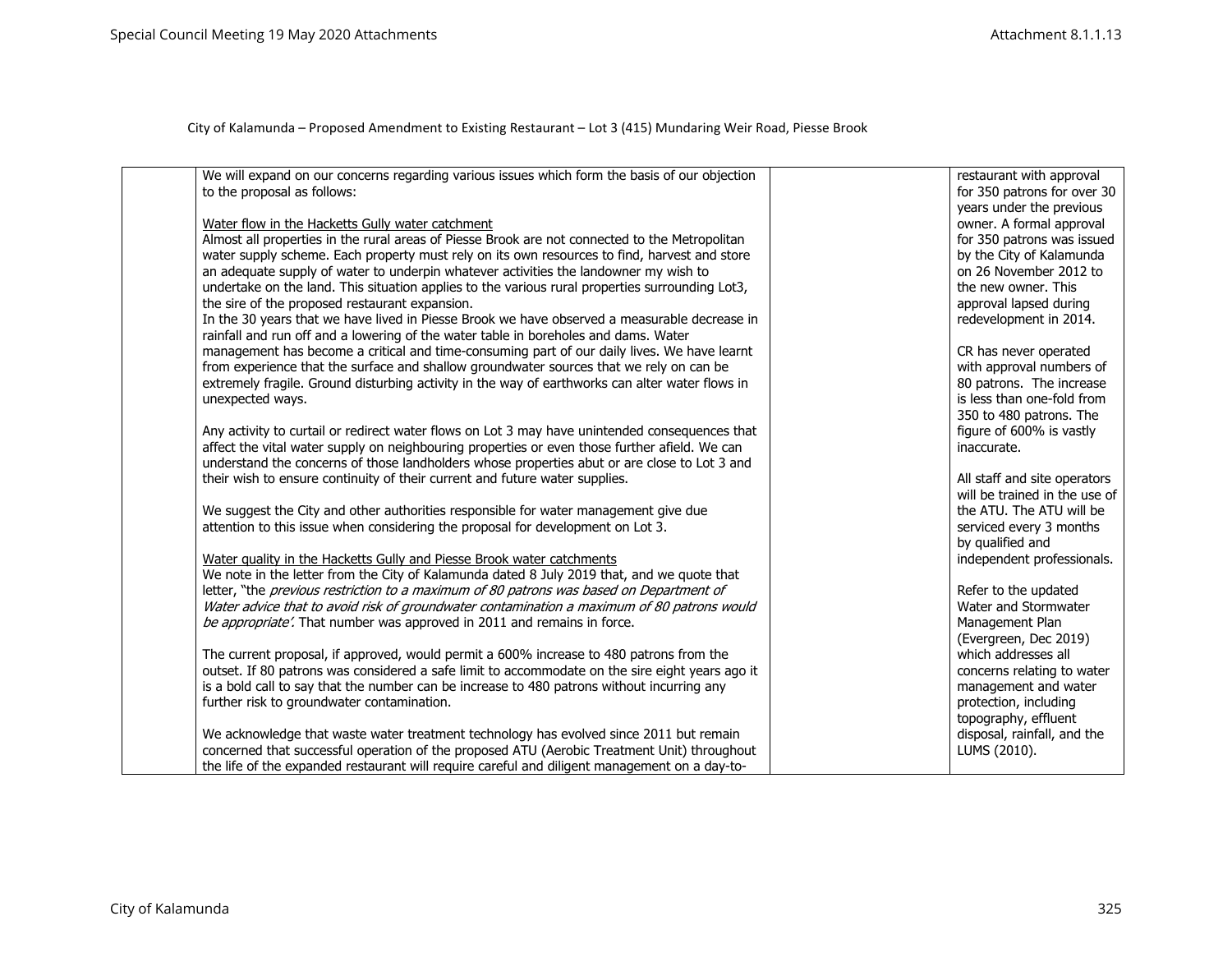| day basis. There has to be concern that unqualified restaurant staff may not be best equipped<br>people to manage a critical industrial process.<br>We are also concerned about the area selected for dispersal of the treated effluent discharged<br>by the restaurant complex. The addendum Water Management Report (Evergreen 2019)<br>described the effluent dispersal area as "predominantly flat". A one-metre contour map<br>provided by the City of Kalamunda shows this area has a slop of 10% which is not flat. During<br>a major rainfall event run off would be considerable, including whatever recently dispersed<br>effluent was lying on the surface at the time.<br>In our view the effluent dispersal method and sire carry and element of risk that requires<br>further study. In the event of a heavy rainfall event there is nowhere for stormwater to go<br>except on to neighbouring properties. Affected property owners downstream from the Chalet<br>Rigi need to have a guarantee that their properties will not be flooded by stormwater runoff,                                                                                                                                                                                                                                                                                                                                                                                                                                                                                                                                                                                |                                                                                                                                                                                                                                                                                                                              | The Noise Management<br>Plan (Evergreen, Jan 2020)<br>will be implemented by the<br>site operators to ensure<br>that any noise generated<br>from the venue falls within<br>acceptable level as per the<br><b>Environmental Protection</b><br>(Noise) Regulations 1997,<br>including consideration of<br>outdoor noise, amplified<br>music, and evening<br>operations.                                |
|--------------------------------------------------------------------------------------------------------------------------------------------------------------------------------------------------------------------------------------------------------------------------------------------------------------------------------------------------------------------------------------------------------------------------------------------------------------------------------------------------------------------------------------------------------------------------------------------------------------------------------------------------------------------------------------------------------------------------------------------------------------------------------------------------------------------------------------------------------------------------------------------------------------------------------------------------------------------------------------------------------------------------------------------------------------------------------------------------------------------------------------------------------------------------------------------------------------------------------------------------------------------------------------------------------------------------------------------------------------------------------------------------------------------------------------------------------------------------------------------------------------------------------------------------------------------------------------------------------------------------------------------------------------|------------------------------------------------------------------------------------------------------------------------------------------------------------------------------------------------------------------------------------------------------------------------------------------------------------------------------|------------------------------------------------------------------------------------------------------------------------------------------------------------------------------------------------------------------------------------------------------------------------------------------------------------------------------------------------------------------------------------------------------|
| possibly polluted by treated effluent from the restaurant.<br>The Hacketts Gully catchment forms part of the Middle Helena Catchment Area. That area was<br>the subject of detailed study and community consultation in 2002-2003 to formulate a strategy<br>to protect the supply and quality of water feeding into Piesse Brook and ultimately the Helena<br>Pump back Dam. Water from that dam can then be pumped to Mundaring Weir to supplement<br>water collected and stored in Lake CY O'Connor. That consultative process resulted in the issue<br>of the Middle Helena Catchment Area Land Use and Water Management Strategy in June 2010.<br>That document sets out procedures and safeguards to be followed when development in the<br>Catchment Area and it is important that the strategy is recognised and followed in assessing<br>this proposal.<br>Noise Abatement<br>There is no mention of noise or noise abatement in any of the documents provided by the<br>proponent and forwarded to us by the City of Kalamunda. If noise has not featured in any of<br>the documents provided by the proponent to the City we see this as a serious deficiency in the<br>proposal.<br>It is almost certain that features of a restaurant with the proposed capacity of 480 will include<br>amplified music and a public address system, audible for come considerable distance. At out<br>home, some 800 meters from the restaurant, we can clearly hear the sounds of vehicles on the<br>stretch of Mundaring Weir Road passing the restaurant. The sound of amplified music and PA<br>systems could well be at a similar level to traffic noise. | Officers acknowledge that<br>restaurants are a generator<br>of noise. The applicant has<br>provided a noise<br>management plan and<br>subject to minor<br>modifications, the noise<br>management plan is<br>considered to reduce noise<br>to an acceptable level.<br>Officers note that the<br>restaurant will still need to | The Operational<br>Management Plan<br>(Saferight, 2020) details<br>operating hours and<br>provides more information<br>on how noise will be<br>managed.<br>Refer to Transport Impact<br>Statement (Shawmac, Jan<br>2020) that addresses all<br>road safety concerns and<br>confirms that the proposed<br>development will have no<br>unacceptable impact on<br>road safety or traffic<br>conditions. |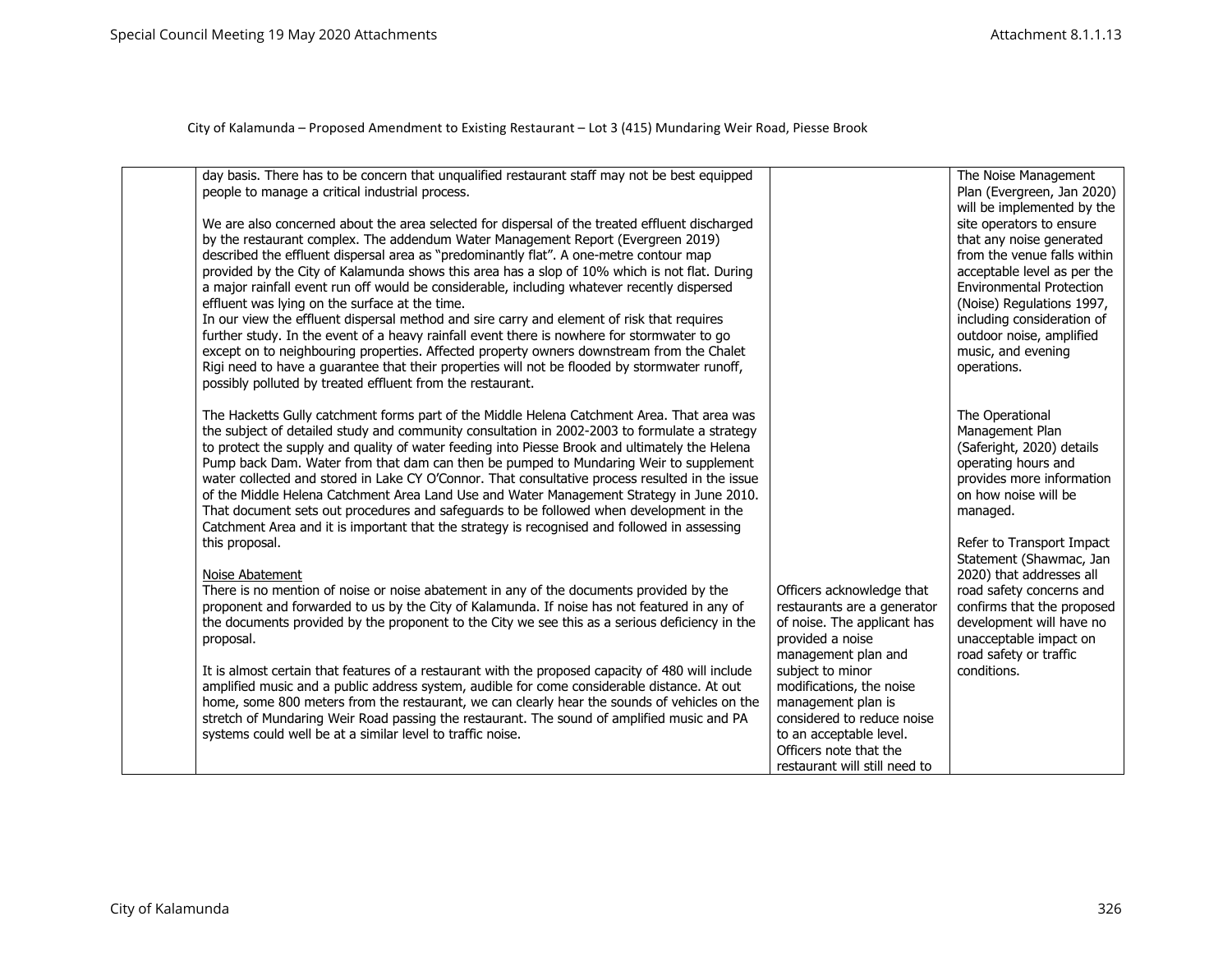| It is also likely that Patrons dining in an alfresco setting will generate significant noise from<br>conversation and laughter and this may well carry to the homes of nearby residents. Motor<br>vehicles arriving and departing, sometimes well into the night, will also contribute to noise and<br>further disturb the neighbourhood.                                                                                                                                     | comply with the<br><b>Environmental Protection</b><br>(Noise) Regulations.                                                                               |  |
|-------------------------------------------------------------------------------------------------------------------------------------------------------------------------------------------------------------------------------------------------------------------------------------------------------------------------------------------------------------------------------------------------------------------------------------------------------------------------------|----------------------------------------------------------------------------------------------------------------------------------------------------------|--|
| We suggest the proponent should be asked to provide a management plan covering potential<br>sources of noise and abatement plans where needed. It would also help if information could be<br>provided regarding likely hours of operation, when music would be part of the entertainment<br>and any other pertinent information.                                                                                                                                              |                                                                                                                                                          |  |
| Intrusive noise may be further augmented by the physical profile of the Piesse Brook Valley<br>which forms a natural Amphitheatre below the Chalet Rigi. Sound can be heard over<br>remarkable distances in this locality. In the right conditions one can hear a conversation that is<br>taking place several hundred meters away.                                                                                                                                           |                                                                                                                                                          |  |
| Noise from the restaurant, which would be near-continuous feature of its operation, is an<br>unwelcome intrusion which could have a serious and damaging impact on our lifestyle and<br>even health and over which we have no control.                                                                                                                                                                                                                                        |                                                                                                                                                          |  |
| Road Traffic<br>This section is included more as a comment than grounds for objection to the proposed<br>amendment to the existing restaurant on Lot 3.                                                                                                                                                                                                                                                                                                                       | Officers acknowledge that<br>an increase in restaurant<br>capacity will result in more                                                                   |  |
| The Traffic Impact Statement provided by the proponent t the City anticipates and increase in<br>the number of vehicle movements arriving at and departing form the restaurant as a result of<br>the expansion. The study has developed forecast traffic movements using a statistical<br>approach, with no comment on the behaviour of traffic, or rather the behaviour of drivers, on<br>Mundaring Weir Road.                                                               | traffic. The applicant<br>provided a Traffic Impact<br>Assessment demonstrating<br>that subject to upgrades,<br>access to the site can be<br>acceptable. |  |
| The section of road could be described as the highway of choice in the eastern Perth region for<br>young drivers to hone their skills (or lack of) in high speed driving and cornering. Motor cycling<br>groups also use Mundaring Weir Road for their weekend outings, often travelling in large<br>convoys. There are other increasing traffic conflicts on Mundaring Weir Road such as cars vs<br>bicycles. All these factors increase the risk of accidents on this road. |                                                                                                                                                          |  |
| Any increase in traffic on Mundaring Weir Road resulting from the expansion of the Chalet Rigi<br>restaurant will put the road under further pressure. The nature of the terrain in the Piesse                                                                                                                                                                                                                                                                                |                                                                                                                                                          |  |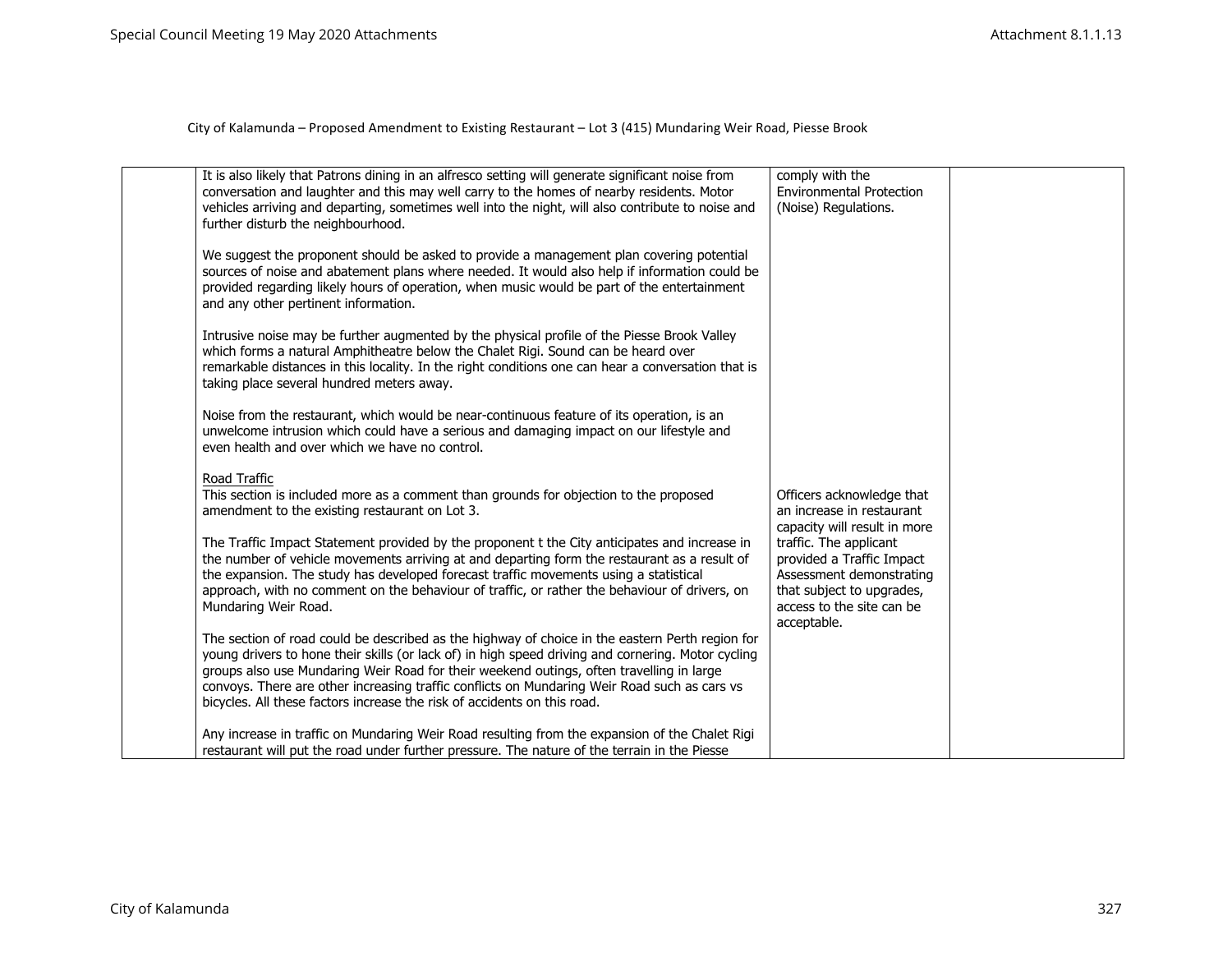|     | Brook Valley would make it prohibitively expensive to upgrade road safety by widening the road<br>between Kalamunda and Fern Road and improving corners and sight lines.<br>The search for an alternative route between Kalamunda and Mundaring could lead to a revival<br>of the proposal to re-open Hummerston Road to through traffic. This proposal was vigorously<br>opposed by the community last year, primarily for road safety reasons. Circumstances have not<br>change, and any future proposal to re-open the road would meet the same level as opposition.                                                                                                                                                                                                                                                                                                      |                                                                                                                                                                                                                                                                                                                                                                                                                                                                                                                                                                                                                       |                                                                                                                                                                                                                                                                                                                                                                                                                                                                                                                                       |
|-----|------------------------------------------------------------------------------------------------------------------------------------------------------------------------------------------------------------------------------------------------------------------------------------------------------------------------------------------------------------------------------------------------------------------------------------------------------------------------------------------------------------------------------------------------------------------------------------------------------------------------------------------------------------------------------------------------------------------------------------------------------------------------------------------------------------------------------------------------------------------------------|-----------------------------------------------------------------------------------------------------------------------------------------------------------------------------------------------------------------------------------------------------------------------------------------------------------------------------------------------------------------------------------------------------------------------------------------------------------------------------------------------------------------------------------------------------------------------------------------------------------------------|---------------------------------------------------------------------------------------------------------------------------------------------------------------------------------------------------------------------------------------------------------------------------------------------------------------------------------------------------------------------------------------------------------------------------------------------------------------------------------------------------------------------------------------|
| 35. | <b>Objection - Total Number of Submissions: 1</b><br>The license application for 480 guests/day is too high. If this many people are allowed here the<br>noise level in the surrounding valet will be very high. The valley is like a natural amphitheatre<br>and sound travels so well through it so we can hear our neighbours talking on the other side of<br>the valley. On still nights we can hear the Lesmurdie Club, Kalamunda Pub and parties from all<br>the way up the Valley around Carmel. I am concerned there has been no mention of any noise<br>management plan in the Chalet Rigi proposal. This is hugely important and will affect the entire<br>area if it isn't considered.<br>The other point of concern is the ATU dripper area being so close to Hacketts Gulley. The soil<br>here is very heavy and it will leach into the creek. NOT GOOD ENOUGH! | Officers acknowledge that<br>restaurants are a generator<br>of noise. The applicant has<br>provided a noise<br>management plan and<br>subject to minor<br>modifications, the noise<br>management plan is<br>considered to reduce noise<br>to an acceptable level.<br>Officers note that the<br>restaurant will still need to<br>comply with the<br><b>Environmental Protection</b><br>(Noise) Regulations.<br>The independent peer<br>review of the applicants<br>wastewater proposal<br>concluded that the<br>proposed wastewater<br>disposal is acceptable.<br>Officers note that the<br>irrigation areas have been | The Noise Management<br>Plan (Evergreen, Jan 2020)<br>will be implemented by the<br>site operators to ensure<br>that any noise generated<br>from the venue falls within<br>acceptable level as per the<br><b>Environmental Protection</b><br>(Noise) Regulations 1997,<br>including consideration of<br>outdoor noise, amplified<br>music, and evening<br>operations.<br>Refer to the updated<br>Water and Stormwater<br>Management Plan<br>(Evergreen, Dec 2019)<br>which addresses all<br>concerns relating to water<br>management. |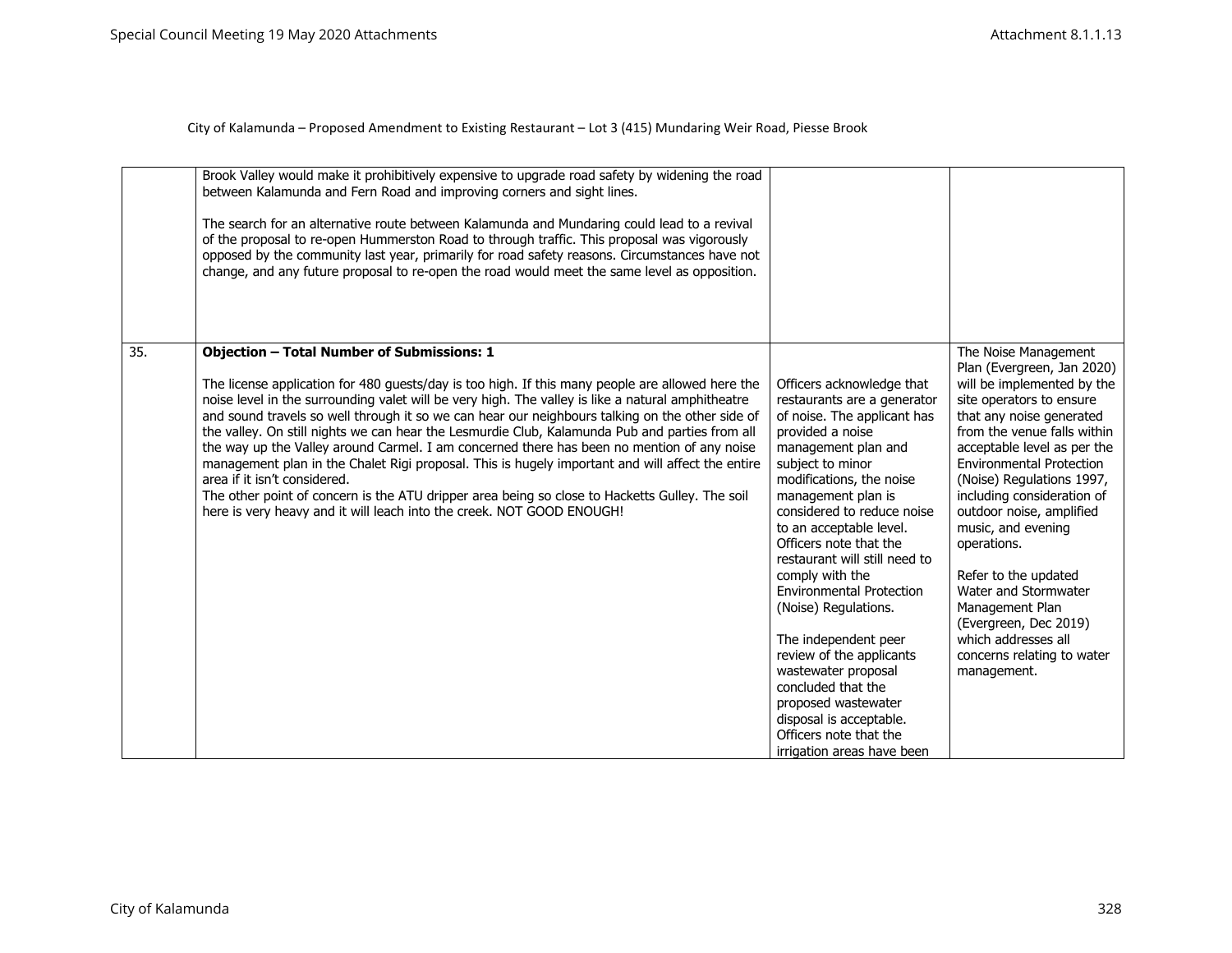|  | City of Kalamunda - Proposed Amendment to Existing Restaurant - Lot 3 (415) Mundaring Weir Road, Piesse Brook |  |
|--|---------------------------------------------------------------------------------------------------------------|--|
|  |                                                                                                               |  |

|     |                                                                                                                                                                        | modified since community<br>consultation.                                                                                                                                                                                                                                                                                                                                                                                                                                                                                                                               |                                                                                                                                                              |
|-----|------------------------------------------------------------------------------------------------------------------------------------------------------------------------|-------------------------------------------------------------------------------------------------------------------------------------------------------------------------------------------------------------------------------------------------------------------------------------------------------------------------------------------------------------------------------------------------------------------------------------------------------------------------------------------------------------------------------------------------------------------------|--------------------------------------------------------------------------------------------------------------------------------------------------------------|
| 36. | <b>Objection - Total Number of Submissions: 1</b><br>The noise of huge functions will not be good for the peaceful valley and neighbours.                              | Officers acknowledge that<br>restaurants are a generator<br>of noise. The applicant has                                                                                                                                                                                                                                                                                                                                                                                                                                                                                 | The applicant is seeking<br>approval for a restaurant<br>only, not a function centre.                                                                        |
|     | I am also concerned about the black water waste treatment system being able to deal with the<br>large number of guests as the restaurant is in a water catchment area. | provided a noise<br>management plan and<br>subject to minor<br>modifications, the noise<br>management plan is<br>considered to reduce noise<br>to an acceptable level.<br>Officers note that the<br>restaurant will still need to<br>comply with the<br><b>Environmental Protection</b><br>(Noise) Regulations.<br>The independent peer<br>review of the applicants<br>wastewater proposal<br>concluded that the<br>proposed wastewater<br>disposal is acceptable.<br>Officers note that the<br>irrigation areas have been<br>modified since community<br>consultation. | Refer to the updated<br>Water and Stormwater<br>Management Plan<br>(Evergreen, Dec 2019)<br>which addresses all<br>concerns relating to water<br>management. |
| 37. | <b>Objection - Total Number of Submissions: 1</b>                                                                                                                      | Noted.                                                                                                                                                                                                                                                                                                                                                                                                                                                                                                                                                                  | Noted.                                                                                                                                                       |
|     | No comment provided                                                                                                                                                    |                                                                                                                                                                                                                                                                                                                                                                                                                                                                                                                                                                         |                                                                                                                                                              |
| 38. | Comment Only - Total Number of Submissions: 1<br>Keen to not see an overload of extra traffic/noise in the valley.                                                     | Noted.                                                                                                                                                                                                                                                                                                                                                                                                                                                                                                                                                                  | Noted.                                                                                                                                                       |
|     |                                                                                                                                                                        |                                                                                                                                                                                                                                                                                                                                                                                                                                                                                                                                                                         |                                                                                                                                                              |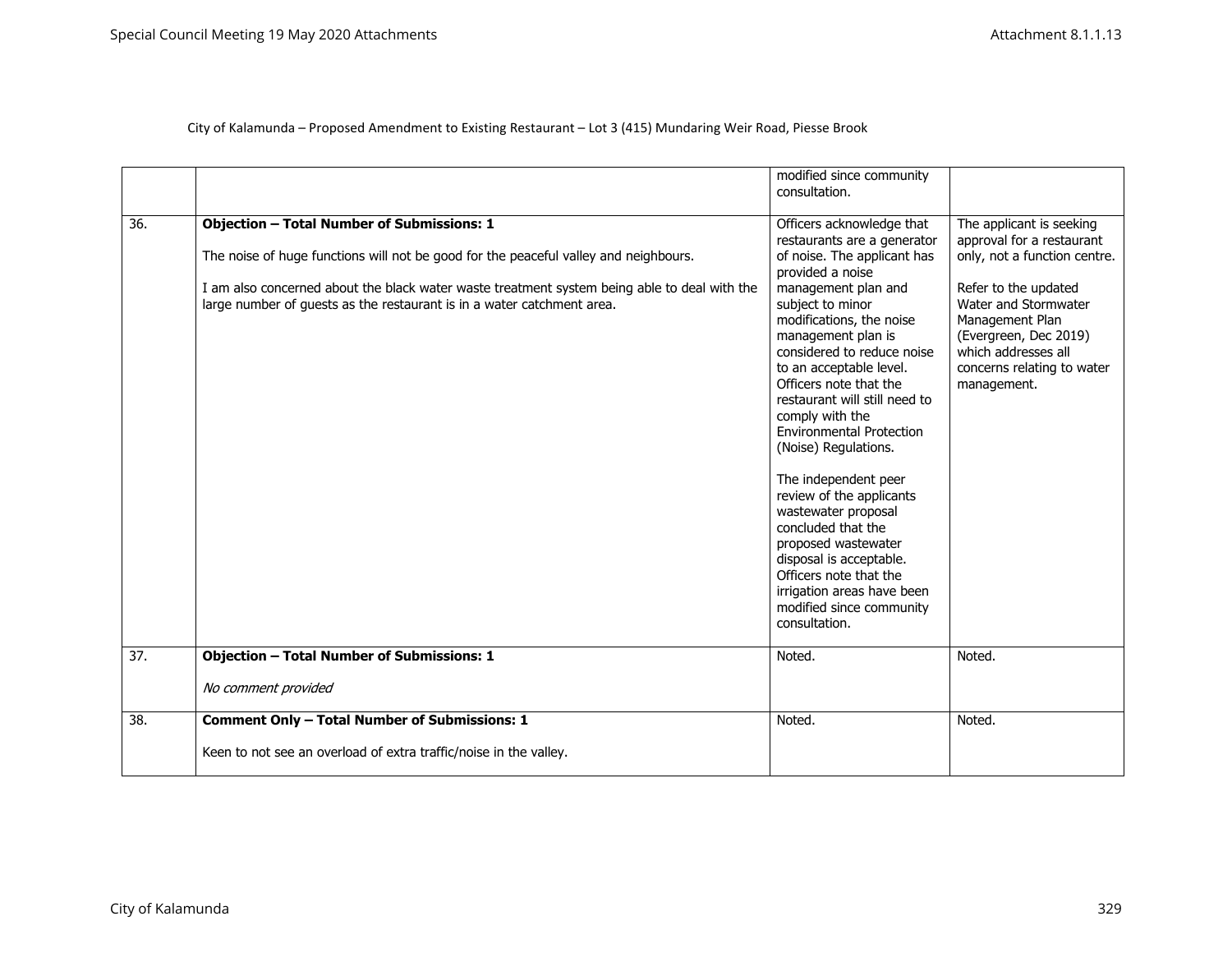|     | Please keep within sustainable levels to protect the magic of this area.                                                                                                                                                                                                                                                                                                                                                                                                                                                                                                                                                                                                                |                                                                                                                                                                                                                                                                                                                                                                                                                                                                                                                                                                                                                                                                  |                                                                                                                                                                                                                                                                                                                                                                                                                                                                                                                                                                                                                                                                                     |
|-----|-----------------------------------------------------------------------------------------------------------------------------------------------------------------------------------------------------------------------------------------------------------------------------------------------------------------------------------------------------------------------------------------------------------------------------------------------------------------------------------------------------------------------------------------------------------------------------------------------------------------------------------------------------------------------------------------|------------------------------------------------------------------------------------------------------------------------------------------------------------------------------------------------------------------------------------------------------------------------------------------------------------------------------------------------------------------------------------------------------------------------------------------------------------------------------------------------------------------------------------------------------------------------------------------------------------------------------------------------------------------|-------------------------------------------------------------------------------------------------------------------------------------------------------------------------------------------------------------------------------------------------------------------------------------------------------------------------------------------------------------------------------------------------------------------------------------------------------------------------------------------------------------------------------------------------------------------------------------------------------------------------------------------------------------------------------------|
| 39. | <b>Comment Only - Total Number of Submissions: 1</b><br>I approve for the proposal to go ahead, however only to a limit amount of patrons at the time.<br>This number should not exceed 100 at a time. Also regular audits at the premise should be<br>conducted, to make sure the business adheres to hygiene and environmental laws and<br>regulations                                                                                                                                                                                                                                                                                                                                | Noted.                                                                                                                                                                                                                                                                                                                                                                                                                                                                                                                                                                                                                                                           | Noted.                                                                                                                                                                                                                                                                                                                                                                                                                                                                                                                                                                                                                                                                              |
| 40. | <b>Objection - Total Number of Submissions: 1</b><br>1. Road Safety - Enough road deaths now on this section of the road, narrow bitumen,<br>windy & dangerous, a bad hairpin bridge.<br>2. A pristine natural water catchment, effluent and other rubbish pollutant the catchment.<br>* A bio-Max effluent within 20m of the Hacketts Gully Water stream.<br>3. Noise to this quiet valley $- A$ privilege for the residents and will impact on the quiet<br>enjoyment of the area.<br>We were married in this restaurant in 1994 and had 180 guests - and would like other to have<br>the same privilege but not any more numbers that that in law to previous owner (180<br>Maximum) | Officers acknowledge that<br>restaurants are a generator<br>of noise. The applicant has<br>provided a noise<br>management plan and<br>subject to minor<br>modifications, the noise<br>management plan is<br>considered to reduce noise<br>to an acceptable level.<br>Officers note that the<br>restaurant will still need to<br>comply with the<br><b>Environmental Protection</b><br>(Noise) Regulations.<br>Officers acknowledge that<br>an increase in restaurant<br>capacity will result in more<br>traffic. The applicant<br>provided a Traffic Impact<br>Assessment demonstrating<br>that subject to upgrades,<br>access to the site can be<br>acceptable. | Refer to Transport Impact<br>Statement (Shawmac, Jan<br>2020) that addresses all<br>road safety concerns and<br>confirms that the proposed<br>development will have no<br>unacceptable impact on<br>road safety or traffic<br>conditions.<br>Refer to the updated<br>Water and Stormwater<br>Management Plan<br>(Evergreen, Dec 2019)<br>which addresses all<br>concerns relating to water<br>management.<br>The Noise Management<br>Plan (Evergreen, Jan 2020)<br>will be implemented by the<br>site operators to ensure<br>that any noise generated<br>from the venue falls within<br>acceptable level as per the<br><b>Environmental Protection</b><br>(Noise) Regulations 1997, |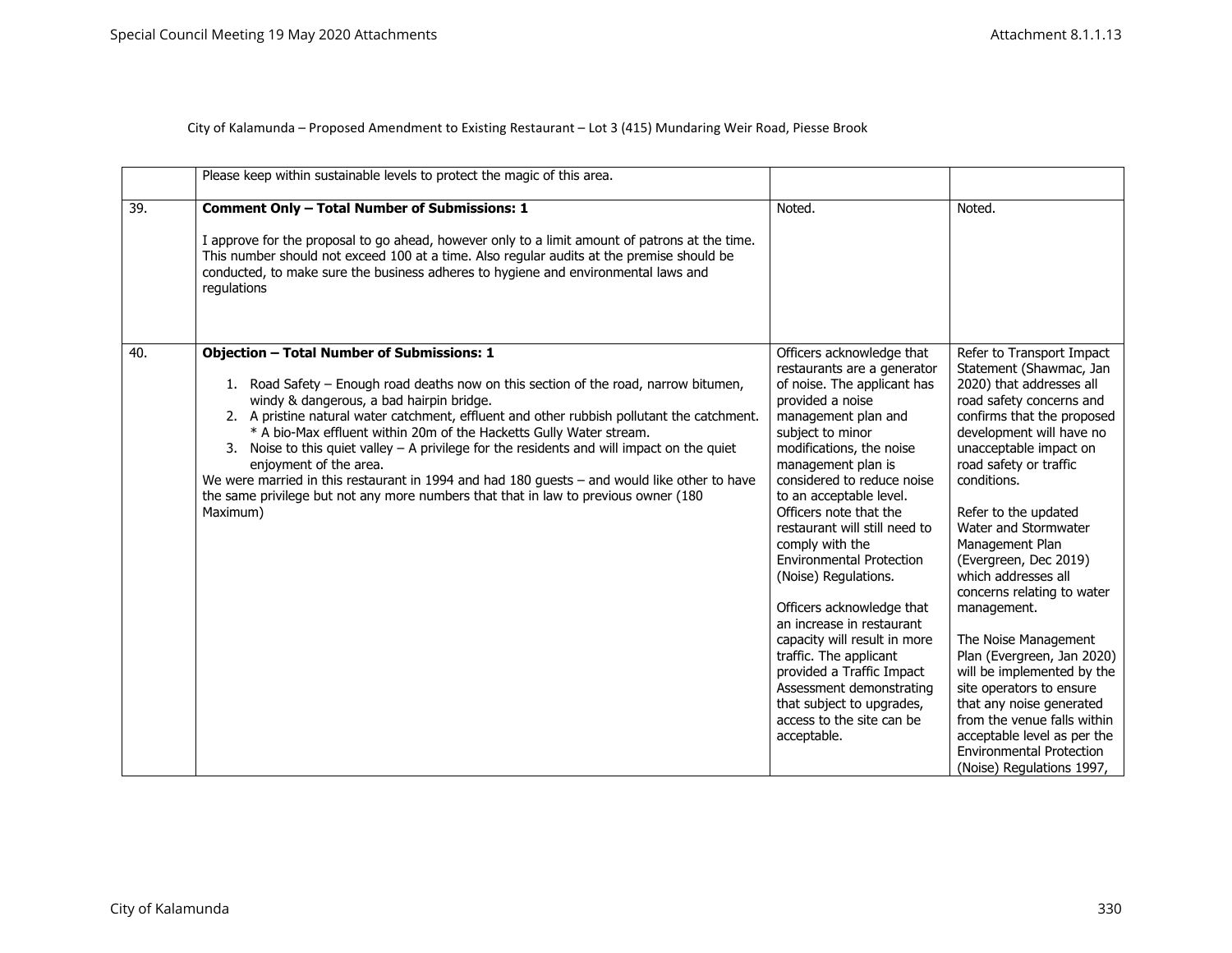|     |                                                                                                                                                                                                                                                                                                                                                                                                                                                                                                                                                                                                                                                                                                                                                                                                                                                                                      | The independent peer<br>review of the applicants<br>wastewater proposal<br>concluded that the<br>proposed wastewater<br>disposal is acceptable.<br>Officers note that the<br>irrigation areas have been<br>modified since community<br>consultation.                                                                                                                                                                                                                                                                                                                                                                                                             | including consideration of<br>outdoor noise, amplified<br>music, and evening<br>operations.<br>The previous owner was<br>licensed for 350 people,<br>despite the number of<br>people invited to the<br>submitter's wedding. |
|-----|--------------------------------------------------------------------------------------------------------------------------------------------------------------------------------------------------------------------------------------------------------------------------------------------------------------------------------------------------------------------------------------------------------------------------------------------------------------------------------------------------------------------------------------------------------------------------------------------------------------------------------------------------------------------------------------------------------------------------------------------------------------------------------------------------------------------------------------------------------------------------------------|------------------------------------------------------------------------------------------------------------------------------------------------------------------------------------------------------------------------------------------------------------------------------------------------------------------------------------------------------------------------------------------------------------------------------------------------------------------------------------------------------------------------------------------------------------------------------------------------------------------------------------------------------------------|-----------------------------------------------------------------------------------------------------------------------------------------------------------------------------------------------------------------------------|
| 41. | <b>Objection - Total Number of Submissions: 1</b><br>Increase noise from the restaurant travelling through the valley $-$ I have experienced<br>this personally when the Chalet Rigi was operating. The noise of the band could be<br>heard at the opposite end of the valley.<br>Always has been a catchment area with developments restrictions because of pollution<br>$\bullet$<br>of water catchment. Why is this any different?<br>The road - Mundaring Weir Road, particularly west of the valley (Piesse Brook) is very<br>$\bullet$<br>narrow, steep and windy and will be a danger to residents and other road users with<br>increased traffic. The bridge across Piesse Brook is also a danger with increased<br>numbers of cars in my opinion.<br>Numbers to be caters at restaurant need to be kept under 200 people, as was catered<br>for by Chalet Rigi in the past. | Officers acknowledge that<br>restaurants are a generator<br>of noise. The applicant has<br>provided a noise<br>management plan and<br>subject to minor<br>modifications, the noise<br>management plan is<br>considered to reduce noise<br>to an acceptable level.<br>Officers note that the<br>restaurant will still need to<br>comply with the<br><b>Environmental Protection</b><br>(Noise) Regulations.<br>Officers acknowledge that<br>an increase in restaurant<br>capacity will result in more<br>traffic. The applicant<br>provided a Traffic Impact<br>Assessment demonstrating<br>that subject to upgrades,<br>access to the site can be<br>acceptable. | See above.                                                                                                                                                                                                                  |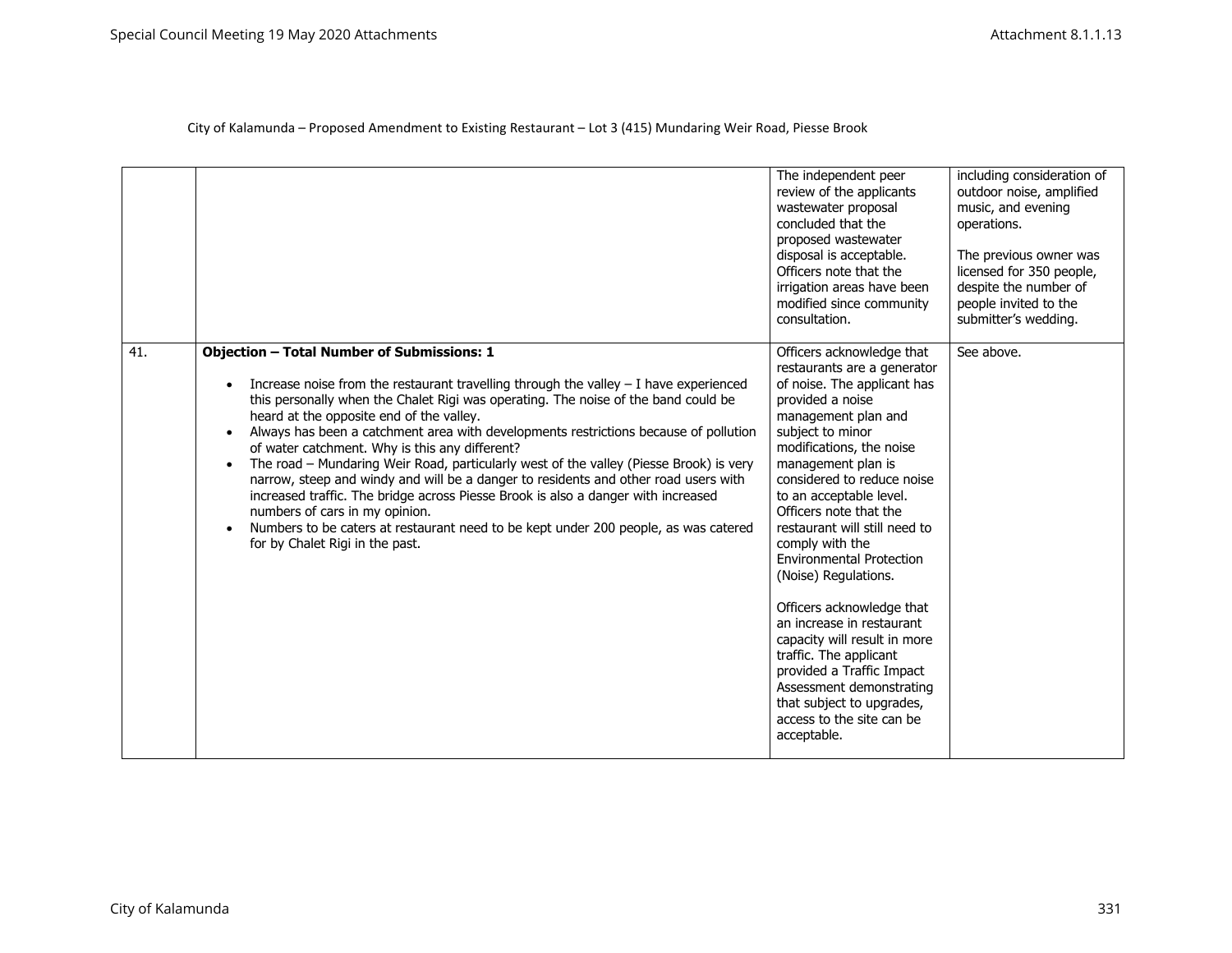|                  |                                                                                                                                                                                                                                                                                                                                                                                                                                                                                                                                                                                                                                                                                                                                                                                                                                                                                                                                                                                                                                                                                                                                                                                                                                                                                                                                                                                                                  | The independent peer<br>review of the applicants<br>wastewater proposal<br>concluded that the<br>proposed wastewater<br>disposal is acceptable.<br>Officers note that the<br>irrigation areas have been<br>modified since community<br>consultation.                                                                                                                                                                                                                                                  |                                                                                                                                                                                                                                                                                                                                                                                                                                                                                              |
|------------------|------------------------------------------------------------------------------------------------------------------------------------------------------------------------------------------------------------------------------------------------------------------------------------------------------------------------------------------------------------------------------------------------------------------------------------------------------------------------------------------------------------------------------------------------------------------------------------------------------------------------------------------------------------------------------------------------------------------------------------------------------------------------------------------------------------------------------------------------------------------------------------------------------------------------------------------------------------------------------------------------------------------------------------------------------------------------------------------------------------------------------------------------------------------------------------------------------------------------------------------------------------------------------------------------------------------------------------------------------------------------------------------------------------------|-------------------------------------------------------------------------------------------------------------------------------------------------------------------------------------------------------------------------------------------------------------------------------------------------------------------------------------------------------------------------------------------------------------------------------------------------------------------------------------------------------|----------------------------------------------------------------------------------------------------------------------------------------------------------------------------------------------------------------------------------------------------------------------------------------------------------------------------------------------------------------------------------------------------------------------------------------------------------------------------------------------|
| $\overline{42.}$ | <b>Objection - Total Number of Submissions: 1</b><br>Proposed amendment to existing Restaurant - Lot 3 (No.415) Mundaring Weir                                                                                                                                                                                                                                                                                                                                                                                                                                                                                                                                                                                                                                                                                                                                                                                                                                                                                                                                                                                                                                                                                                                                                                                                                                                                                   |                                                                                                                                                                                                                                                                                                                                                                                                                                                                                                       | Chalet Rigi (CR) operated<br>as a purpose-built<br>restaurant with approval                                                                                                                                                                                                                                                                                                                                                                                                                  |
|                  | <b>Road, Piesse Brook</b>                                                                                                                                                                                                                                                                                                                                                                                                                                                                                                                                                                                                                                                                                                                                                                                                                                                                                                                                                                                                                                                                                                                                                                                                                                                                                                                                                                                        |                                                                                                                                                                                                                                                                                                                                                                                                                                                                                                       | for 350 patrons for over 30                                                                                                                                                                                                                                                                                                                                                                                                                                                                  |
|                  | Object to the Proposal. I, my wife and son (plus 4 grand-children) OBJECT TO THE PROPOSAL.                                                                                                                                                                                                                                                                                                                                                                                                                                                                                                                                                                                                                                                                                                                                                                                                                                                                                                                                                                                                                                                                                                                                                                                                                                                                                                                       | Officers acknowledge that                                                                                                                                                                                                                                                                                                                                                                                                                                                                             | years under the previous<br>owner. A formal approval<br>for 350 patrons was issued                                                                                                                                                                                                                                                                                                                                                                                                           |
|                  | The planned increase from a Restaurant of 80 patrons to 480 patrons for Restaurant and<br>wedding functions is a huge increase and will significantly increase vehicular movement will<br>also contribute. The noise levels from this elevated location will transmit and reverberate across<br>the valley disrupting most families living in the valet, especially at night. What controls and<br>policing will be in place to limit unreasonable noise levels.<br>Concerns with upgraded sewerage system for 480 patrons.<br>The upgraded sewerage system should be over designed to ensure that it performs under the<br>most adverse conditions as well as a regime for independent testing of local ground water<br>sources and uses. This will provide backup data ensuring the sewerage system is functioning<br>correctly.<br>Maximum numbers of functions in a week.<br>Maximum number of patrons attending these functions<br>Extended discharge of maximum stores volumes of effluent.<br>Worst wet weather conditions form the same week period,<br>Malfunction of 50% of the System<br>$\bullet$<br>1. Are there any historical records of contaminants in the Piesse Book Gully creek?<br>(Families and children often play in this creek)<br>2. Any historical records of water purity of ground water used by local Residents for<br>consumption, watering farm animals or orchard reticulation. | restaurants are a generator<br>of noise. The applicant has<br>provided a noise<br>management plan and<br>subject to minor<br>modifications, the noise<br>management plan is<br>considered to reduce noise<br>to an acceptable level.<br>Officers note that the<br>restaurant will still need to<br>comply with the<br><b>Environmental Protection</b><br>(Noise) Regulations.<br>The independent peer<br>review of the applicants<br>wastewater proposal<br>concluded that the<br>proposed wastewater | by the City of Kalamunda<br>on 26 November 2012 to<br>the new owner. This<br>approval lapsed during<br>redevelopment in 2014.<br>CR has never operated<br>with numbers of 80<br>patrons. The increase is<br>less than one-fold from<br>350 to 480 patrons.<br>The applicant is seeking<br>approval for a restaurant<br>only, not a function centre.<br>The Noise Management<br>Plan (Evergreen, January<br>2020) will be implemented<br>to ensure that any noise<br>generated from the venue |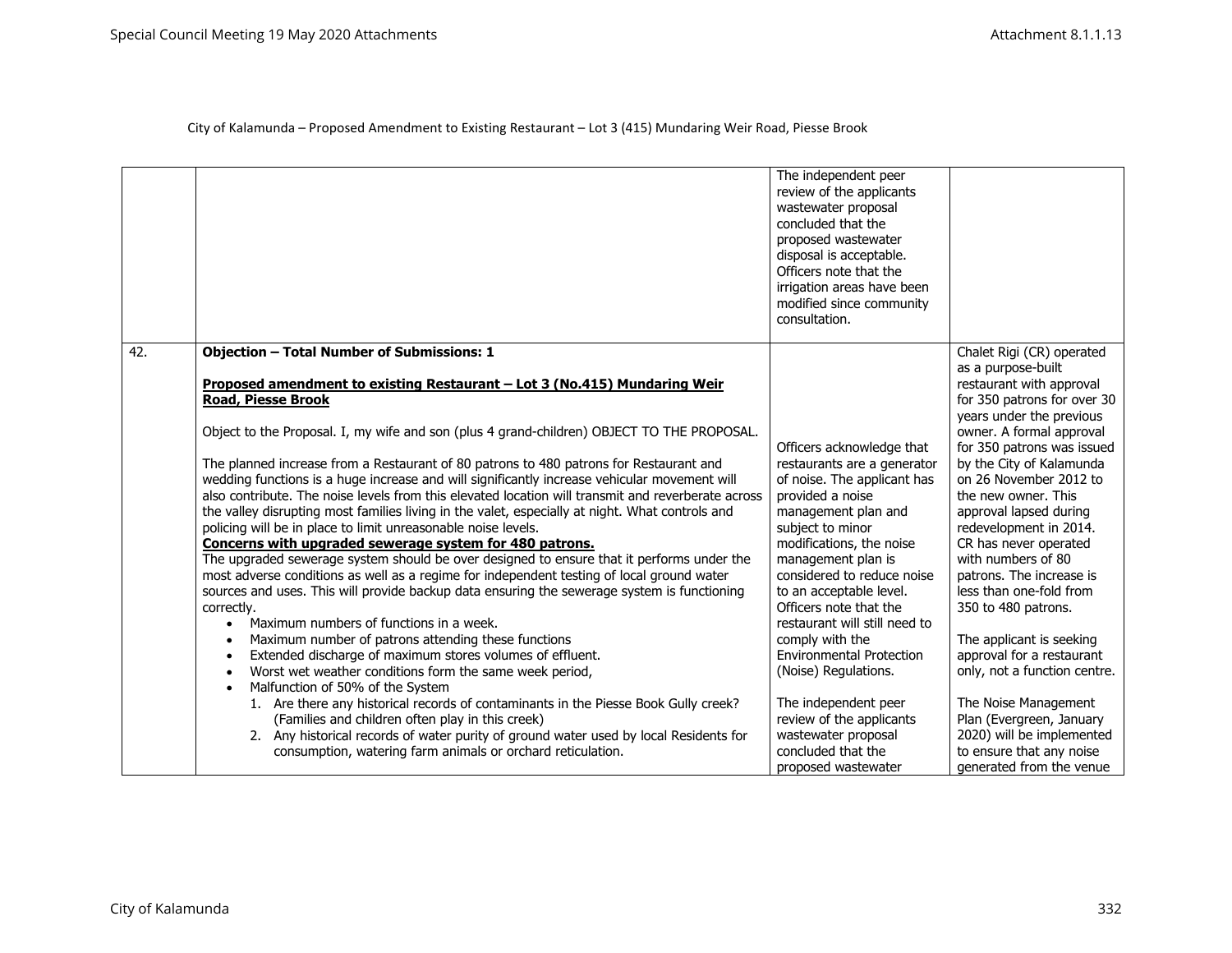|     | 3. It would be prudent if not already happening to commence testing of local water<br>systems <b>NOW</b> for run-off contamination prior to approving this upgrade.<br>There needs to be a high level of confidence in the new sewerage system will perform<br>efficiently to a high standard under all conditions.                                                                                                                              | disposal is acceptable.<br>Officers note that the<br>irrigation areas have been<br>modified since community<br>consultation.                                                                                                                                                                                                 | falls within acceptable level<br>as per the Environmental<br>Protection (Noise)<br>Regulations 1997,<br>including consideration of<br>outdoor noise, amplified<br>music, and evening<br>operations.<br>Refer to the updated<br>Water and Stormwater<br>Management Plan<br>(Evergreen, Dec 2019)<br>which addresses all<br>concerns relating to water<br>management and water<br>protection, including prior<br>and future monitoring of<br>surrounding water courses.<br>The BioMAX C80 ATU is<br>Department of Health<br>approved and complies<br>with all legislation and<br>quidelines. |
|-----|--------------------------------------------------------------------------------------------------------------------------------------------------------------------------------------------------------------------------------------------------------------------------------------------------------------------------------------------------------------------------------------------------------------------------------------------------|------------------------------------------------------------------------------------------------------------------------------------------------------------------------------------------------------------------------------------------------------------------------------------------------------------------------------|--------------------------------------------------------------------------------------------------------------------------------------------------------------------------------------------------------------------------------------------------------------------------------------------------------------------------------------------------------------------------------------------------------------------------------------------------------------------------------------------------------------------------------------------------------------------------------------------|
| 43. | <b>Objection - Total Number of Submissions: 1</b><br>I object to the numbers given regarding clientele. I feel strongly that the 480 odd customers is<br>excessive given the site location. I am primarily concerned about the environmental impact on<br>the area. I am concerned about the roads and traffic in the area and the danger to visitors,<br>wildlife and cyclists. I am also very concerned about the noise pollution in a valley. | Officers acknowledge that<br>restaurants are a generator<br>of noise. The applicant has<br>provided a noise<br>management plan and<br>subject to minor<br>modifications, the noise<br>management plan is<br>considered to reduce noise<br>to an acceptable level.<br>Officers note that the<br>restaurant will still need to | See above.                                                                                                                                                                                                                                                                                                                                                                                                                                                                                                                                                                                 |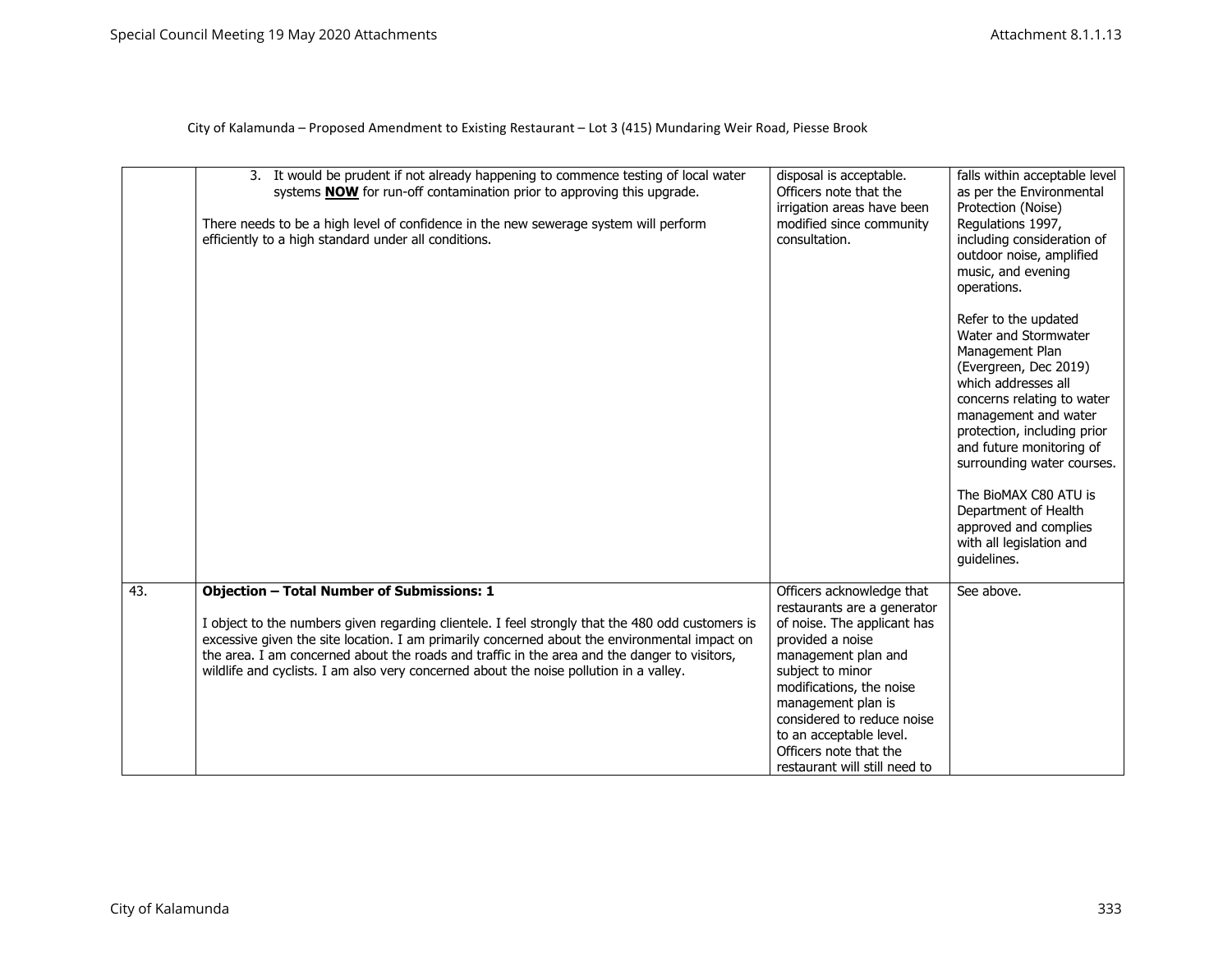|     |                                                                                                                                                                                                                                                                                                                                                                                                                                                                                                                                                                                                                                                                                              | comply with the<br><b>Environmental Protection</b><br>(Noise) Regulations.<br>Officers acknowledge that<br>an increase in restaurant<br>capacity will result in more<br>traffic. The applicant<br>provided a Traffic Impact<br>Assessment demonstrating<br>that subject to upgrades,<br>access to the site can be<br>acceptable.<br>The independent peer<br>review of the applicants<br>wastewater proposal<br>concluded that the<br>proposed wastewater<br>disposal is acceptable.<br>Officers note that the<br>irrigation areas have been<br>modified since community<br>consultation. |                                                                                                                                                                                                                                                                                                               |
|-----|----------------------------------------------------------------------------------------------------------------------------------------------------------------------------------------------------------------------------------------------------------------------------------------------------------------------------------------------------------------------------------------------------------------------------------------------------------------------------------------------------------------------------------------------------------------------------------------------------------------------------------------------------------------------------------------------|------------------------------------------------------------------------------------------------------------------------------------------------------------------------------------------------------------------------------------------------------------------------------------------------------------------------------------------------------------------------------------------------------------------------------------------------------------------------------------------------------------------------------------------------------------------------------------------|---------------------------------------------------------------------------------------------------------------------------------------------------------------------------------------------------------------------------------------------------------------------------------------------------------------|
| 44. | <b>Objection - Total Number of Submissions: 1</b><br>Noise level at night as it echoes through the valley.<br>$\bullet$<br>The deck faces out property, so it projects the noise towards us, being in the valley.<br>$\bullet$<br>If you allow one large venue in the valley you set a president and sooner or later the<br>$\bullet$<br>Bickley Valley will be full of large venues and will lose it unique boutique winery culture<br>that adds so much ambiance to the valley.<br>The Bickley Valley is unique in Western Australia and should be protected from large<br>$\bullet$<br>scale commercial ventures form the generations to come, as it is one of Perth's gems.<br>$\bullet$ | Officers acknowledge that<br>restaurants are a generator<br>of noise. The applicant has<br>provided a noise<br>management plan and<br>subject to minor<br>modifications, the noise<br>management plan is<br>considered to reduce noise<br>to an acceptable level.<br>Officers note that the<br>restaurant will still need to                                                                                                                                                                                                                                                             | The applicant believes that<br>appropriate measures are<br>in place to protect the<br>environment from<br>unacceptable noise levels.<br>Chalet Rigi operated as a<br>purpose-built restaurant<br>with approval for 350<br>patrons for over 30 years<br>under the previous owner.<br>A formal approval for 350 |
|     |                                                                                                                                                                                                                                                                                                                                                                                                                                                                                                                                                                                                                                                                                              | comply with the                                                                                                                                                                                                                                                                                                                                                                                                                                                                                                                                                                          | patrons was issued by the                                                                                                                                                                                                                                                                                     |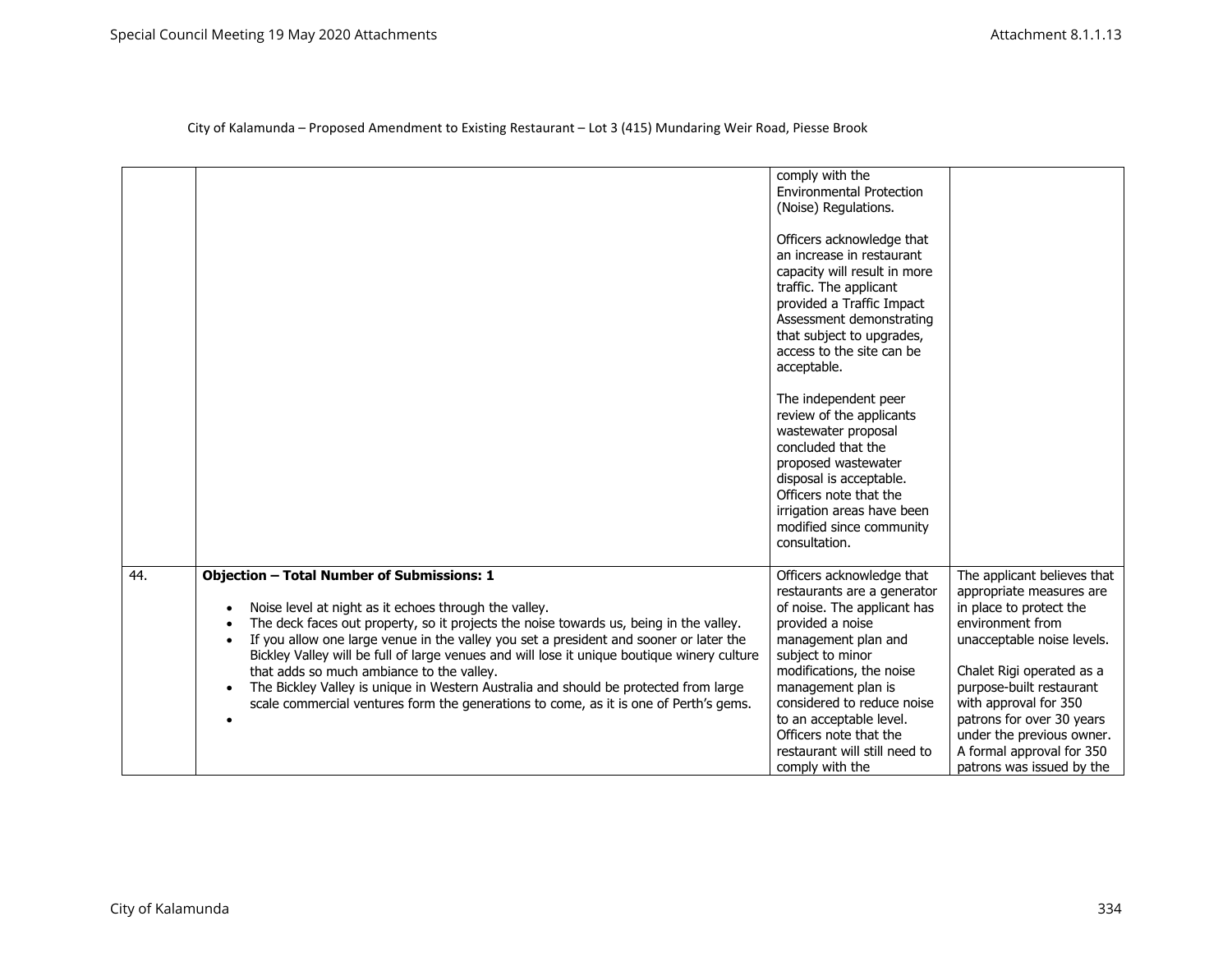|     |                                                                                                                                                                                              | <b>Environmental Protection</b><br>(Noise) Regulations. | City of Kalamunda on 26<br>November 2012 to the<br>new owner. This approval<br>lapsed during<br>redevelopment in 2014.<br>The increase is only 37%<br>from 350 to 480 patrons.<br>The application is similarly<br>scaled compared to other<br>establishments within a<br>few km of Chalet Rigi, |
|-----|----------------------------------------------------------------------------------------------------------------------------------------------------------------------------------------------|---------------------------------------------------------|-------------------------------------------------------------------------------------------------------------------------------------------------------------------------------------------------------------------------------------------------------------------------------------------------|
|     |                                                                                                                                                                                              |                                                         | such as Core Cider.                                                                                                                                                                                                                                                                             |
| 45. | <b>Objection - Total Number of Submissions: 1</b>                                                                                                                                            | The independent peer                                    | Chalet Rigi (CR) operated                                                                                                                                                                                                                                                                       |
|     |                                                                                                                                                                                              | review of the applicants                                | as a purpose-built                                                                                                                                                                                                                                                                              |
|     | We, the undersigned acknowledge that the City has approved on Lot 3, No.45 (The Chalet Rigi                                                                                                  | wastewater proposal                                     | restaurant with approval                                                                                                                                                                                                                                                                        |
|     | Site) Restaurant with patronage number set at 80 per day.                                                                                                                                    | concluded that the                                      | for 350 patrons for over 30                                                                                                                                                                                                                                                                     |
|     |                                                                                                                                                                                              | proposed wastewater                                     | years under the previous                                                                                                                                                                                                                                                                        |
|     | We further understand that the proponent is seeking to increase the patronage number to 480                                                                                                  | disposal is acceptable.                                 | owner. A formal approval                                                                                                                                                                                                                                                                        |
|     | (an increase of 400).                                                                                                                                                                        | Officers note that the                                  | for 350 patrons was issued                                                                                                                                                                                                                                                                      |
|     |                                                                                                                                                                                              | irrigation areas have been<br>modified since community  | by the City of Kalamunda<br>on 26 November 2012 to                                                                                                                                                                                                                                              |
|     | We are against this patronage increase as the restaurant does not need 480 to operate and<br>especially as it is situated in the middle of Helena Public Drinking Water Source are and which | consultation.                                           | the new owner. This                                                                                                                                                                                                                                                                             |
|     | is managed for Priority 2 (P2) source protection.                                                                                                                                            |                                                         | approval lapsed during                                                                                                                                                                                                                                                                          |
|     |                                                                                                                                                                                              | Officers acknowledge that                               | redevelopment in 2014.                                                                                                                                                                                                                                                                          |
|     | There are concerns as to traffic issues, water management, fire and environmental                                                                                                            | restaurants are a generator                             | The restaurant has never                                                                                                                                                                                                                                                                        |
|     | considerations and incontrollable noise sure to where it is situated at the top of a valley.                                                                                                 | of noise. The applicant has                             | operated at 80 patrons per                                                                                                                                                                                                                                                                      |
|     | There is also the concern as to why there is a need to increase the number of patronage by so                                                                                                | provided a noise                                        | day. The increase is less                                                                                                                                                                                                                                                                       |
|     | many people for a restaurant. This number of patronage reflects someone seeking to run a                                                                                                     | management plan and                                     | than one-fold from 350 to                                                                                                                                                                                                                                                                       |
|     | large events venue rather than a 'family run restaurant'.                                                                                                                                    | subject to minor                                        | 480 patrons, representing                                                                                                                                                                                                                                                                       |
|     |                                                                                                                                                                                              | modifications, the noise                                | a 37% increase.                                                                                                                                                                                                                                                                                 |
|     | We agree that the City's amendment to increase the patronage numbers from 80 to 400 should                                                                                                   | management plan is                                      |                                                                                                                                                                                                                                                                                                 |
|     | not be allowed.                                                                                                                                                                              | considered to reduce noise                              | Refer to the updated                                                                                                                                                                                                                                                                            |
|     |                                                                                                                                                                                              | to an acceptable level.                                 | Water and Stormwater                                                                                                                                                                                                                                                                            |
|     |                                                                                                                                                                                              | Officers note that the                                  | Management Plan                                                                                                                                                                                                                                                                                 |
|     |                                                                                                                                                                                              | restaurant will still need to                           | (Evergreen, Dec 2019)                                                                                                                                                                                                                                                                           |
|     |                                                                                                                                                                                              | comply with the                                         | which addresses all                                                                                                                                                                                                                                                                             |
|     |                                                                                                                                                                                              |                                                         | concerns relating to water                                                                                                                                                                                                                                                                      |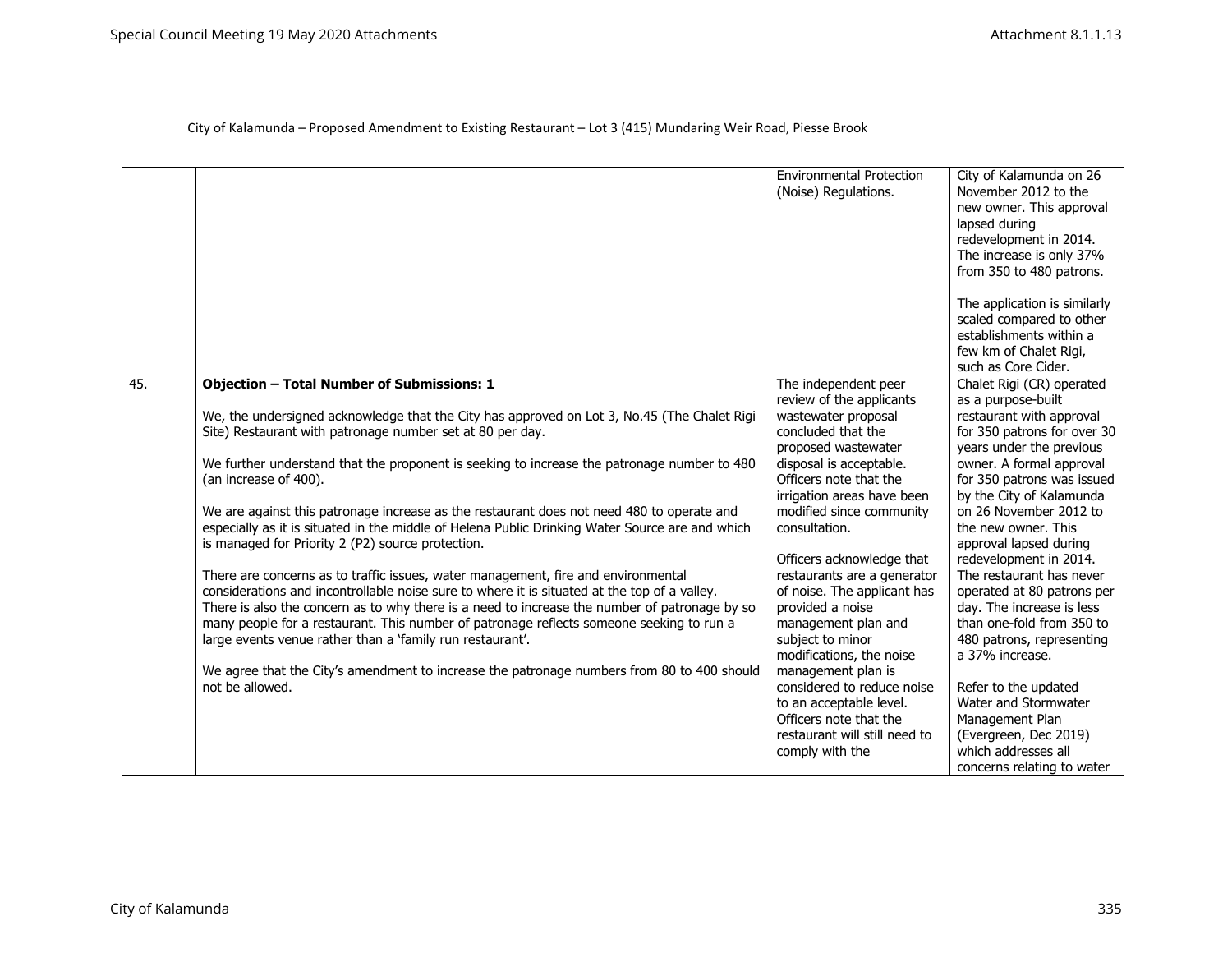|     |                                                                                                                                                                                                                                                                                                                                                                                                                                                                                                                                          | <b>Environmental Protection</b><br>(Noise) Regulations.                                                                                                                                                                                            | management and water<br>protection.                                                                                                                          |
|-----|------------------------------------------------------------------------------------------------------------------------------------------------------------------------------------------------------------------------------------------------------------------------------------------------------------------------------------------------------------------------------------------------------------------------------------------------------------------------------------------------------------------------------------------|----------------------------------------------------------------------------------------------------------------------------------------------------------------------------------------------------------------------------------------------------|--------------------------------------------------------------------------------------------------------------------------------------------------------------|
|     |                                                                                                                                                                                                                                                                                                                                                                                                                                                                                                                                          | Officers acknowledge that<br>an increase in restaurant<br>capacity will result in more<br>traffic. The applicant<br>provided a Traffic Impact<br>Assessment demonstrating<br>that subject to upgrades,<br>access to the site can be<br>acceptable. | The applicant is seeking<br>approval for a restaurant<br>only, not an events venue.                                                                          |
| 46. | <b>Objection - Total Number of Submissions: 1</b>                                                                                                                                                                                                                                                                                                                                                                                                                                                                                        | Officers acknowledge that<br>restaurants are a generator                                                                                                                                                                                           | Refer to the updated<br>Water and Stormwater                                                                                                                 |
|     | Please find below our concerns regarding the development Lot 3 Mundaring Weir Road Piesse<br>Brook.                                                                                                                                                                                                                                                                                                                                                                                                                                      | of noise. The applicant has<br>provided a noise<br>management plan and                                                                                                                                                                             | Management Plan<br>(Evergreen, Dec 2019)<br>which addresses all                                                                                              |
|     | Water Contamination - Due to the large number of prospective visitors there is as possible<br>chance of water contamination to the Hackett's Gully Creek. There are a number of residents<br>which collect their water from this creel which is also part of the water catchment.                                                                                                                                                                                                                                                        | subject to minor<br>modifications, the noise<br>management plan is<br>considered to reduce noise                                                                                                                                                   | concerns relating to water<br>management and water<br>protection.                                                                                            |
|     | Noise- Trading hours are unknown. We are very concerned with the amount of noise that will<br>be made especially in the evening's the monitoring and regulation is also a concern.                                                                                                                                                                                                                                                                                                                                                       | to an acceptable level.<br>Officers note that the<br>restaurant will still need to                                                                                                                                                                 | The Noise Management<br>Plan (Evergreen, January<br>2020) will be implemented                                                                                |
|     | Security and Privacy and Fire Risk - Our property line backs onto the Chalet Rigi. When<br>the restaurant was operating 20 years ago we had a problem with visitors going for an<br>afternoon walk in the bush then entering our property. With an even large amount of patrons<br>this is a concern with our privacy, security and also potential fire risk (cigarette butts ect). Due<br>to the potential fire risk and trespassing it would be feasible for the development to erect a<br>fence around the property at their expense. | comply with the<br><b>Environmental Protection</b><br>(Noise) Regulations.<br>The independent peer<br>review of the applicants                                                                                                                     | to ensure that any noise<br>generated from the venue<br>falls within acceptable level<br>as per the Environmental<br>Protection (Noise)<br>Regulations 1997, |
|     | In summary we believe that the development is too large, too many people and is not fitting<br>with the Piesse Brook environment. The Chalet Rigi was originally a quaint little restaurant in<br>the hills. The proposed development looks like a large entertainment complex.                                                                                                                                                                                                                                                          | wastewater proposal<br>concluded that the<br>proposed wastewater<br>disposal is acceptable.<br>Officers note that the<br>irrigation areas have been                                                                                                | including consideration of<br>outdoor noise, amplified<br>music, and evening<br>operations.<br>Refer to Operational<br>Management Plan                       |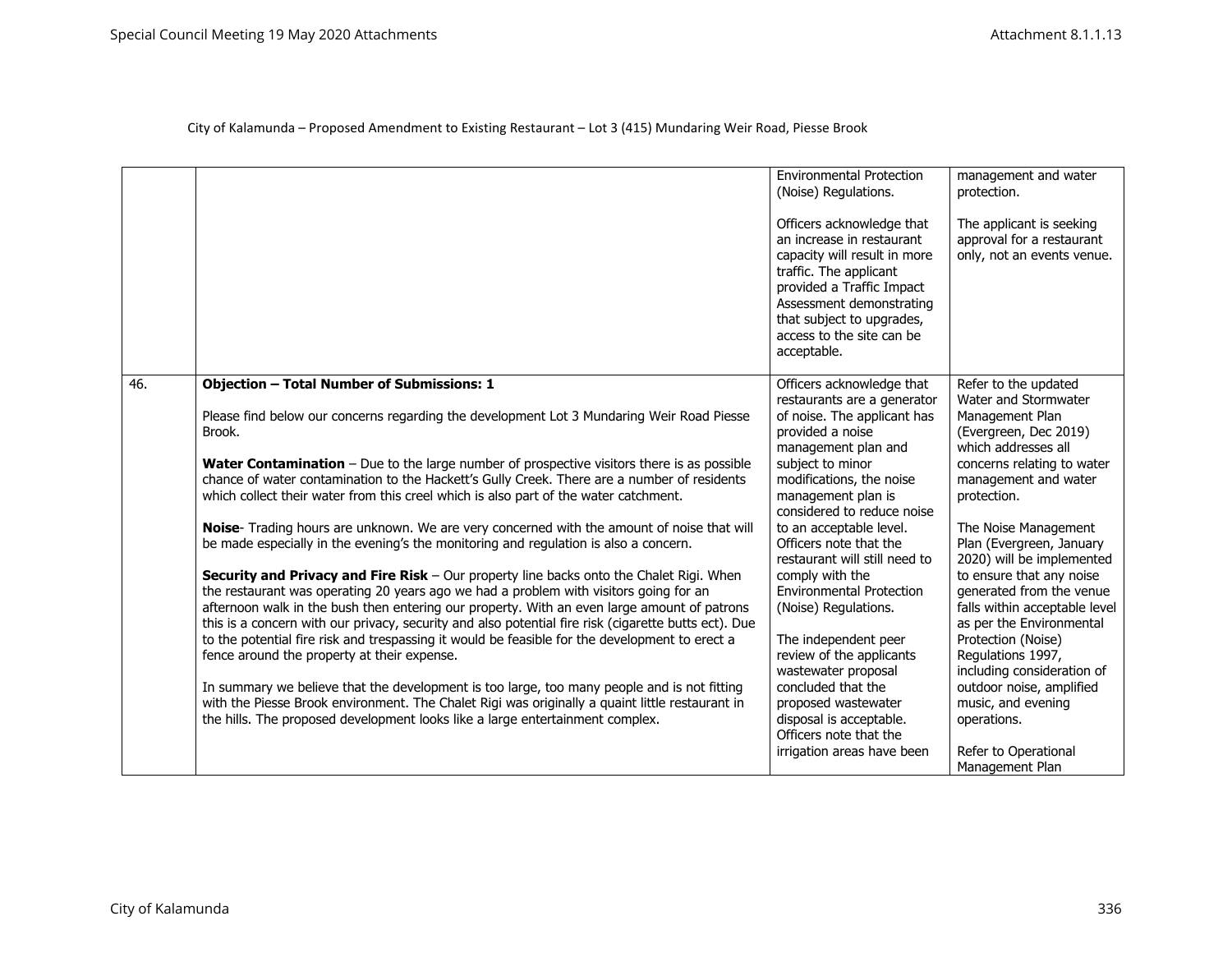| (Saferight, 2020) for         |
|-------------------------------|
|                               |
|                               |
| conditions. Signage will be   |
| erected to ensure that        |
|                               |
|                               |
| Installing a fence around     |
|                               |
| unnecessary and would         |
| prevent native animal         |
|                               |
|                               |
| The applicant is seeking      |
| approval for a restaurant     |
| only, not an events venue.    |
|                               |
| The Noise Management          |
| Plan (Evergreen, January      |
| 2020) will be implemented     |
| to ensure that any noise      |
| generated from the venue      |
|                               |
| falls within acceptable level |
| as per the Environmental      |
|                               |
|                               |
| including consideration of    |
| outdoor noise, PA systems,    |
|                               |
|                               |
|                               |
| Refer to Transport Impact     |
| Statement (Shawmac,           |
|                               |
| addresses all road safety     |
| concerns and confirms that    |
| the proposed development      |
| will have no unacceptable     |
| patrons do not leave          |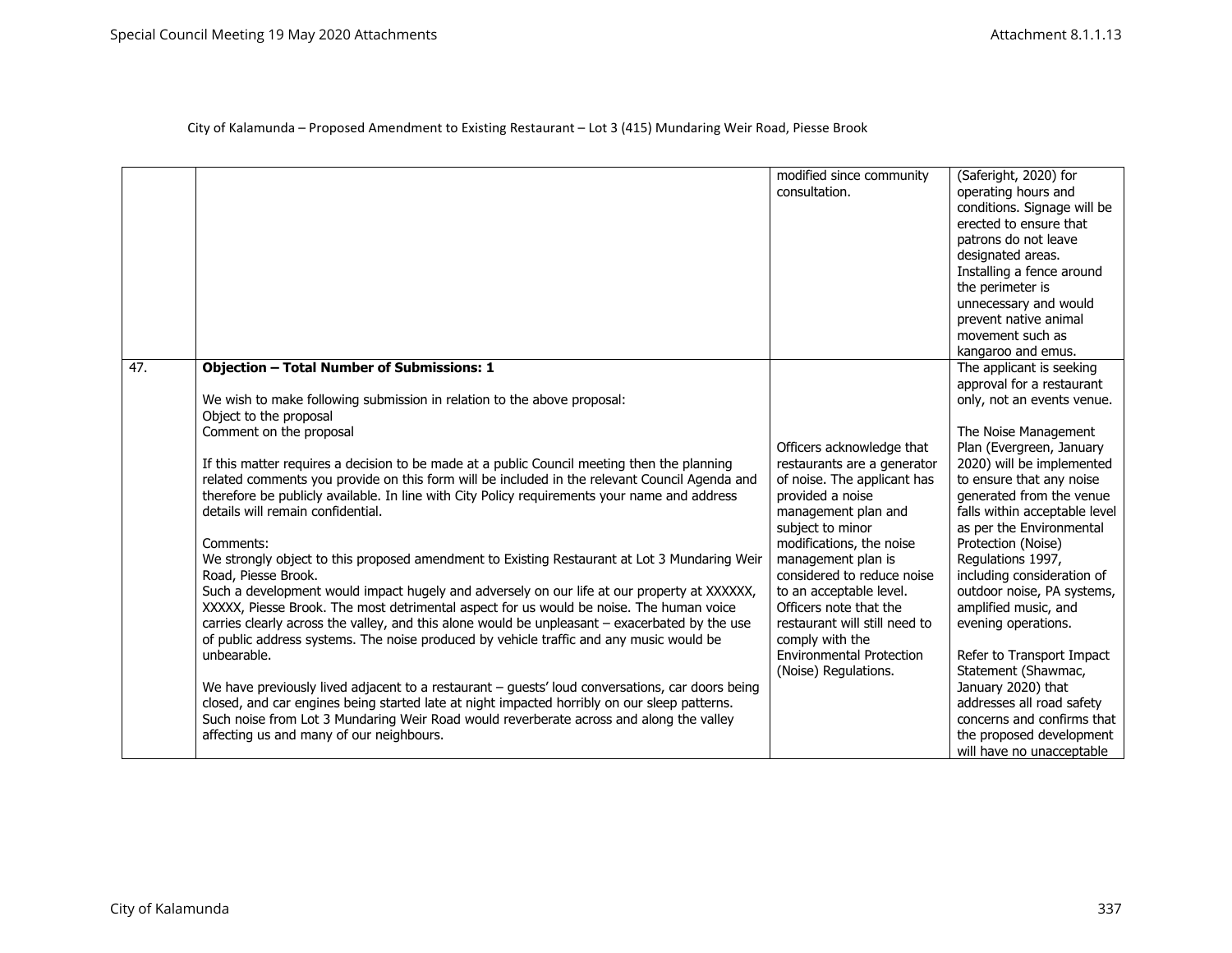|     | With regards to increased vehicle traffic: it is doubtful that 180 parking bays would be sufficient<br>for staff and guests' vehicles - let alone the vans and trucks driven by suppliers and providers<br>of services - such musicians, event co-ordinators, etc.<br>The development proposed will have an adverse effect on the safety of the users of Mundaring<br>Weir Road.<br>We have concerns regarding the effect on the environment and endorse the comments of<br>neighbours about drainage, sewerage etc. | The proposed car parking<br>area exceeds the Scheme<br>requirements for parking for<br>restaurants. | impact on road safety or<br>traffic conditions.<br>Please refer to City of<br>Kalamunda's Local<br>Planning Scheme No. 3 -<br>onsite parking<br>requirements state 1 bay<br>per 4 people<br>accommodated (i.e. 120<br>bays needed for 480<br>accommodated people on<br>site).<br>The restaurant will have<br>151 car parking bays<br>which meets the City's<br>requirements and offers an<br>additional 25%<br>contingency. In addition,<br>there will be 4 bus parking<br>bays and separate<br>service/delivery parking to<br>ensure there will be no off-<br>site parking.<br>Refer to the updated<br>Water and Stormwater<br>Management Plan<br>(Evergreen, Dec 2019)<br>which addresses all<br>concerns relating to water<br>management and water<br>protection. |
|-----|----------------------------------------------------------------------------------------------------------------------------------------------------------------------------------------------------------------------------------------------------------------------------------------------------------------------------------------------------------------------------------------------------------------------------------------------------------------------------------------------------------------------|-----------------------------------------------------------------------------------------------------|----------------------------------------------------------------------------------------------------------------------------------------------------------------------------------------------------------------------------------------------------------------------------------------------------------------------------------------------------------------------------------------------------------------------------------------------------------------------------------------------------------------------------------------------------------------------------------------------------------------------------------------------------------------------------------------------------------------------------------------------------------------------|
| 48. | <b>Objection - Total Number of Submissions: 4</b>                                                                                                                                                                                                                                                                                                                                                                                                                                                                    |                                                                                                     | Chalet Rigi operated as a                                                                                                                                                                                                                                                                                                                                                                                                                                                                                                                                                                                                                                                                                                                                            |
|     | <b>Submission 1 - Objection</b>                                                                                                                                                                                                                                                                                                                                                                                                                                                                                      |                                                                                                     | purpose-built restaurant<br>with approval for 350<br>patrons for over 30 years                                                                                                                                                                                                                                                                                                                                                                                                                                                                                                                                                                                                                                                                                       |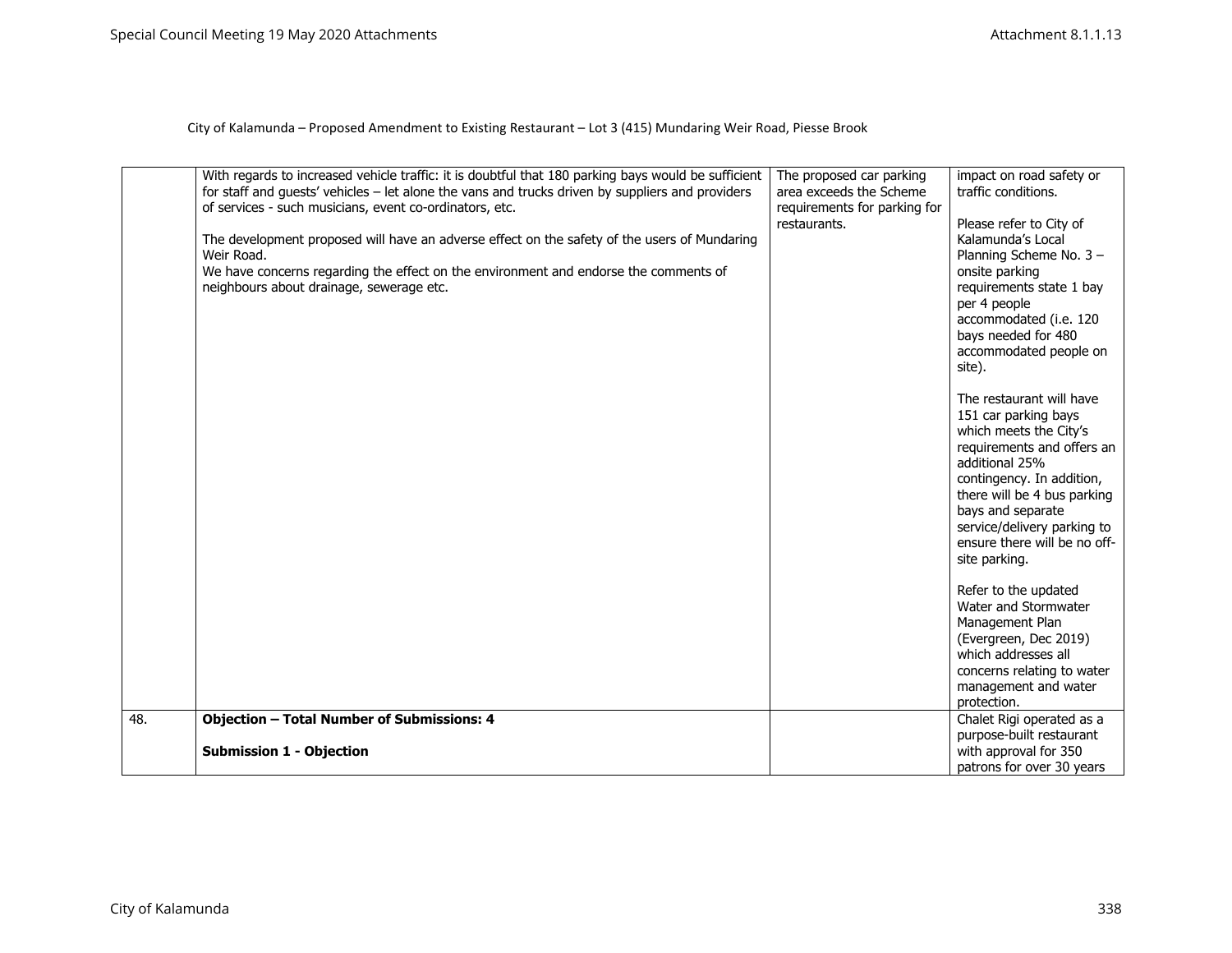| We wish to make the following submission in relation to the above proposal. We object to the<br>proposed amendment.<br>Most reasonable people would likely consider the 80 patrons to be housed indoors appropriate<br>for a restaurant given the current location. Having only recently been given a copy of the<br>application we feel the site is inappropriate for a number 6 times this at 480 patrons per day.<br>In the application is was not clear to me why there is a need to increase the number by six<br>times 480/day? Why do they want the additional 400 customers, what has changed since their<br>initial application when they were granted 80? The only reference I could find was that the<br>number was the maximum allowed based on the site sewerage treatment plant. To me this is<br>not a valid or responsible reason for the allocated of the additional 400 patrons and noise and<br>pollution that accompanies such a development.<br><b>Noise-Hours of Operation- types of Entertainment</b><br>I am concerned that the applicant has not supplied the City or community with any information<br>relating to how they intent to service or operate the facility. Does this therefore mean that are<br>proposing to change the facility from being a restaurant to becoming a large entertainment and<br>function centre. We are very concerned as neighbours about the level of noise being emitted<br>from such a site and the hours of operation.<br>There was no mention of noise abatement as part of the application. We feel this is essential<br>for any proposal. The amplification of sound across the valley is significant. As we and other<br>residents in different valleys in the area are experiencing. We are asking therefore for the City<br>of Kalamunda to provide a noise assessment report as part of any approval process.<br>Waste Water Treatment Major Concern to us.<br>Sewage treatment and discharge of treated water on site is of great concern to us as owners<br>neighbouring property. We are located on the southern boundary as we rely on the ground<br>water and stream water (Piesse Brook) for all our water supply.<br>I am very concerned as the site is located in the Middle Helana Catchment are and is managed<br>for Priority 2 source protection. Hackett's Gully Creek passes only meters from the boundary of | Officers acknowledge that<br>restaurants are a generator<br>of noise. The applicant has<br>provided a noise<br>management plan and<br>subject to minor<br>modifications, the noise<br>management plan is<br>considered to reduce noise<br>to an acceptable level.<br>Officers note that the<br>restaurant will still need to<br>comply with the<br><b>Environmental Protection</b><br>(Noise) Regulations.<br>The independent peer<br>review of the applicants<br>wastewater proposal<br>concluded that the<br>proposed wastewater<br>disposal is acceptable.<br>Officers note that the<br>irrigation areas have been<br>modified since community<br>consultation. | under the previous owner.<br>A formal approval for 350<br>patrons was issued by the<br>City of Kalamunda on 26<br>November 2012 to the<br>new owner. This approval<br>lapsed during<br>redevelopment in 2014.<br>CR has never operated<br>with numbers of 80<br>patrons. The increase is<br>less than one-fold from<br>350 to 480 patrons. This<br>approval is requested to<br>make the venue financially<br>viable.<br>The applicant is seeking<br>approval for a restaurant<br>only, not an events venue<br>or function centre.<br>The Noise Management<br>Plan (Evergreen, January<br>2020) will be implemented<br>to ensure that any noise<br>generated from the venue<br>falls within acceptable level<br>as per the Environmental<br>Protection (Noise)<br>Regulations 1997,<br>including consideration of |
|-------------------------------------------------------------------------------------------------------------------------------------------------------------------------------------------------------------------------------------------------------------------------------------------------------------------------------------------------------------------------------------------------------------------------------------------------------------------------------------------------------------------------------------------------------------------------------------------------------------------------------------------------------------------------------------------------------------------------------------------------------------------------------------------------------------------------------------------------------------------------------------------------------------------------------------------------------------------------------------------------------------------------------------------------------------------------------------------------------------------------------------------------------------------------------------------------------------------------------------------------------------------------------------------------------------------------------------------------------------------------------------------------------------------------------------------------------------------------------------------------------------------------------------------------------------------------------------------------------------------------------------------------------------------------------------------------------------------------------------------------------------------------------------------------------------------------------------------------------------------------------------------------------------------------------------------------------------------------------------------------------------------------------------------------------------------------------------------------------------------------------------------------------------------------------------------------------------------------------------------------------------------------------------------------------------------------------------------------------------------------------------------------|--------------------------------------------------------------------------------------------------------------------------------------------------------------------------------------------------------------------------------------------------------------------------------------------------------------------------------------------------------------------------------------------------------------------------------------------------------------------------------------------------------------------------------------------------------------------------------------------------------------------------------------------------------------------|------------------------------------------------------------------------------------------------------------------------------------------------------------------------------------------------------------------------------------------------------------------------------------------------------------------------------------------------------------------------------------------------------------------------------------------------------------------------------------------------------------------------------------------------------------------------------------------------------------------------------------------------------------------------------------------------------------------------------------------------------------------------------------------------------------------|
| Lot3 and sire allocated for the 14,000L/day of effluent on it s way to Piesse Brook. The water in<br>the creek and brook is used by (sic) local residents and the surrounding nearby national park<br>so it is essential to protect.                                                                                                                                                                                                                                                                                                                                                                                                                                                                                                                                                                                                                                                                                                                                                                                                                                                                                                                                                                                                                                                                                                                                                                                                                                                                                                                                                                                                                                                                                                                                                                                                                                                                                                                                                                                                                                                                                                                                                                                                                                                                                                                                                            |                                                                                                                                                                                                                                                                                                                                                                                                                                                                                                                                                                                                                                                                    | outdoor noise, amplified<br>music, and evening<br>operations.                                                                                                                                                                                                                                                                                                                                                                                                                                                                                                                                                                                                                                                                                                                                                    |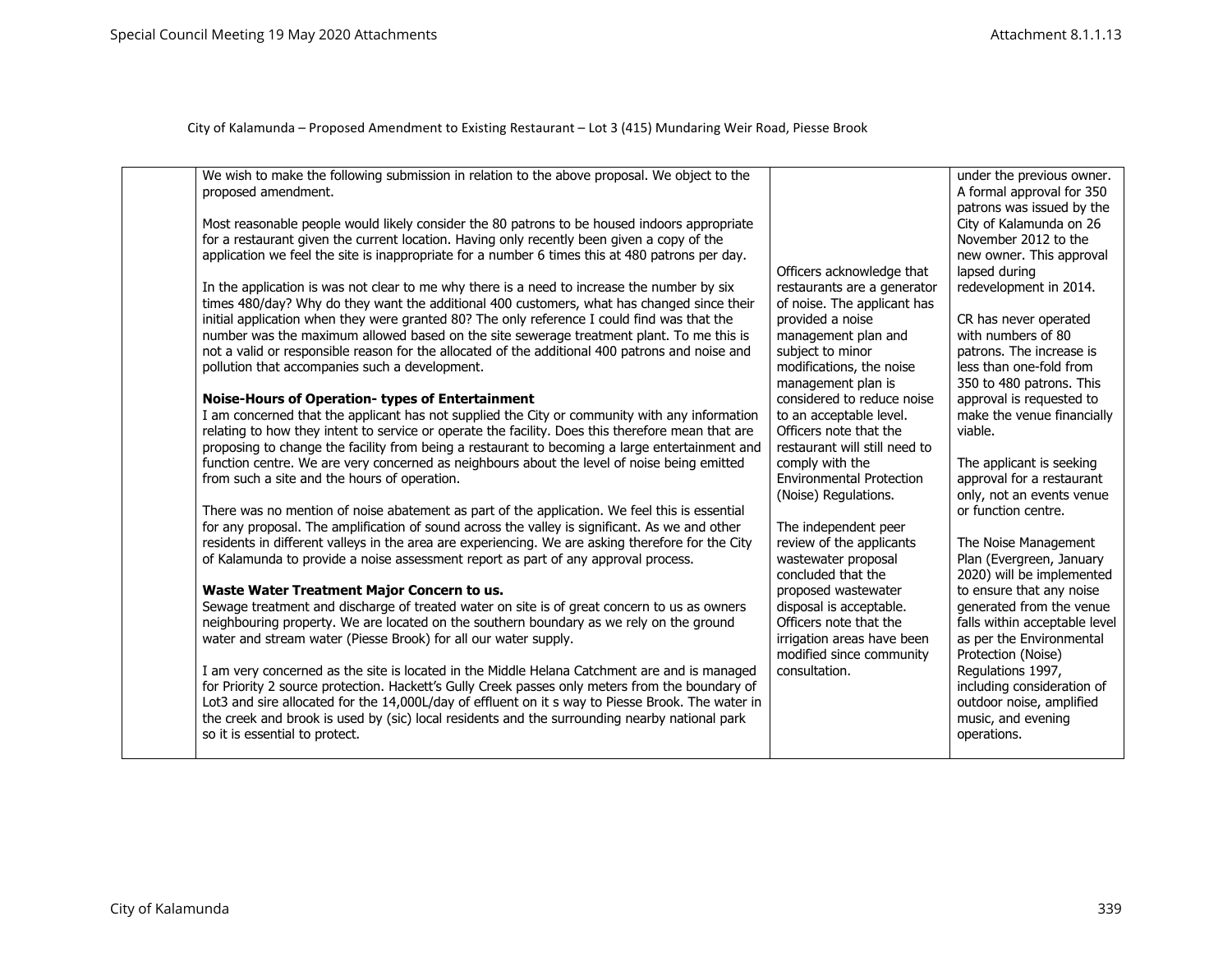| I am also very concerned about the storm water runoff from the 125 car bays. Does it<br>adequately accounted for the possible erosion and pollution due to the runoff? It is a pristine<br>location and environment that we would not want contaminated by such (sic) a large project.<br>The land contours natural slope down towards our property from Lot 3 water would flow<br>accordingly.<br>Our property, XXX XXXXX included the triangular section above the allocated 125 car bays. I<br>would like to clarify a possible misconception from the site plan drawings that the label of the<br>125 car bays is superimposed over our property. They have neglected to place an arrow to the<br>parking area. | Refer to the updated<br>Water and Stormwater<br>Management Plan<br>(Evergreen, Dec 2019)<br>which addresses all<br>concerns relating to water<br>management, water<br>protection and stormwater<br>drainage.  |
|---------------------------------------------------------------------------------------------------------------------------------------------------------------------------------------------------------------------------------------------------------------------------------------------------------------------------------------------------------------------------------------------------------------------------------------------------------------------------------------------------------------------------------------------------------------------------------------------------------------------------------------------------------------------------------------------------------------------|---------------------------------------------------------------------------------------------------------------------------------------------------------------------------------------------------------------|
| As an owner for the neighbouring property to Lot 3 we object to the proposal to any<br>amendment to expand the Chalet Rigi restaurant to 480 customers.<br><b>Submission 2 - Objection</b><br>LATE SUBMISSION - This submission was received to the City on the $17th$ August 2019, 12                                                                                                                                                                                                                                                                                                                                                                                                                              | Please refer to City of<br>Kalamunda's Local<br>Planning Scheme No. 3 -<br>onsite parking<br>requirements state 1 bay<br>per 4 people                                                                         |
| days after the submission period closed.<br>Submission 48 (2) is verbatim to Submission 48 (1)                                                                                                                                                                                                                                                                                                                                                                                                                                                                                                                                                                                                                      | accommodated (i.e. 120<br>bays needed for 480<br>accommodated people on<br>site).                                                                                                                             |
| Submission 3 - Objection<br>LATE SUBMISSION - This submission was received to the City on the 18th August 2019, 13<br>days after the submission period closed.                                                                                                                                                                                                                                                                                                                                                                                                                                                                                                                                                      | The restaurant will have<br>151 car parking bays<br>which meets the City's                                                                                                                                    |
| Submission 48 (3) is verbatim to Submission 48 (1)<br><b>Submission 4 - Objection</b><br>LATE SUBMISSION - This submission was received to the City on the $12th$ August 2019, 7 days<br>after the submission period closed.                                                                                                                                                                                                                                                                                                                                                                                                                                                                                        | requirements and offers an<br>additional 25%<br>contingency. In addition,<br>there will be 4 bus parking<br>bays and separate<br>service/delivery parking to<br>ensure there will be no off-<br>site parking. |
| Dear Hon Tim Clifford,                                                                                                                                                                                                                                                                                                                                                                                                                                                                                                                                                                                                                                                                                              |                                                                                                                                                                                                               |
| I am writing in the hope that you are interested in assisting us with an important environmental<br>issue in your electorate.<br>We would very much like your help to gain some attention on this issue.                                                                                                                                                                                                                                                                                                                                                                                                                                                                                                            | Refer to the updated<br>Water and Stormwater<br>Management Plan<br>(Evergreen, Dec 2019)<br>which addresses all                                                                                               |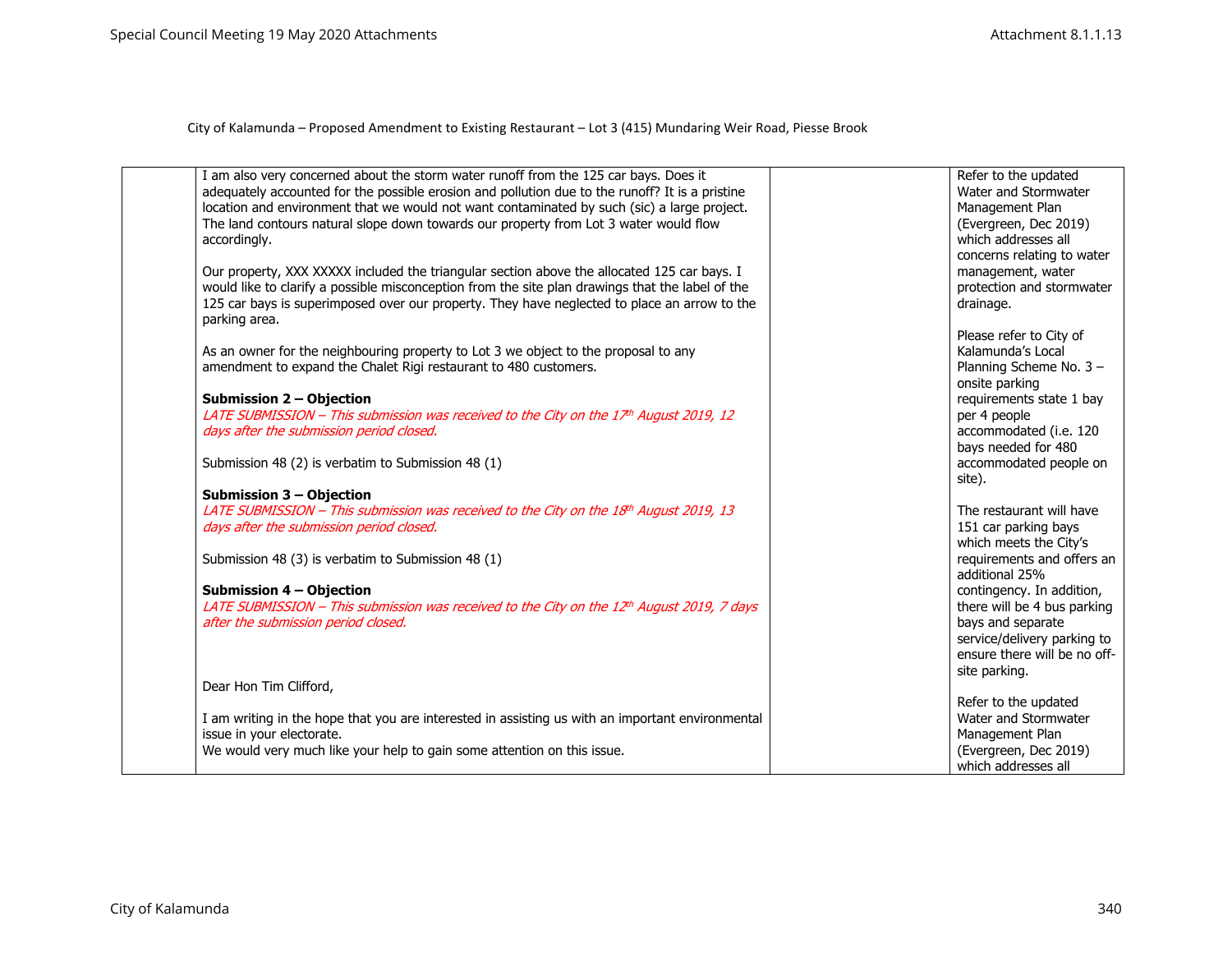|     | My family own a property in Piesse Brook which our family has held for over 40 years. I am<br>very concerned over a proposed expansion of the Chalet Rigi which is adjoining our property. I<br>met with 22 members of a newly formed group calling ourselves the "Piesse Brook Preservation<br>Association". We are all concerned about the size of the development proposed would<br>significantly impact our way of life and most importantly from an environmental point of view<br>potentially cause significant damage.<br>The property is on Mundaring Weir Rd and at the top of the Piesse Brook Valley.<br>The proposal is to expand a restaurant permit from 80 to 480 persons per day in the heart of<br>the Hellena Valley Catchment There The site does not have access to mains sewage, so the<br>developer is proposing a large an onsite sewage treatment plant. Potentially 14,000 litres/ day<br>of effluent discharged could be released on to the ground approximately 25 metres from a<br>creek running through Hackets Gulley. This creek runs down the hill directly into Piesse Brook<br>which in turn runs into the catchment dam. The small creek is used for drinking water for the<br>local residents and is a pristine environment. There are other significant issues that impact the<br>local residents including the noise and traffic should such an amendment be approved.<br>The proposal is before the Kalamunda Council and they have requested the review of the<br>Water Minister and already got some approvals from the Health Minister. I hope you see the<br>importance of this issue and protecting our water supply not only for the locals but the wider<br>public and the local wildlife.<br>I appreciate you time in considering our request. |                                                                                                                                     | concerns relating to water<br>management and water<br>protection.<br>Chalet Rigi (CR) operated<br>as a purpose-built<br>restaurant with approval<br>for 350 patrons for over 30<br>years under the previous<br>owner. A formal approval<br>for 350 patrons was issued<br>by the City of Kalamunda<br>on 26 November 2012 to<br>the new owner. This<br>approval lapsed during<br>redevelopment in 2014.<br>CR has never operated<br>with numbers of 80<br>patrons. The increase is<br>less than one-fold from<br>350 to 480 patrons. |
|-----|-----------------------------------------------------------------------------------------------------------------------------------------------------------------------------------------------------------------------------------------------------------------------------------------------------------------------------------------------------------------------------------------------------------------------------------------------------------------------------------------------------------------------------------------------------------------------------------------------------------------------------------------------------------------------------------------------------------------------------------------------------------------------------------------------------------------------------------------------------------------------------------------------------------------------------------------------------------------------------------------------------------------------------------------------------------------------------------------------------------------------------------------------------------------------------------------------------------------------------------------------------------------------------------------------------------------------------------------------------------------------------------------------------------------------------------------------------------------------------------------------------------------------------------------------------------------------------------------------------------------------------------------------------------------------------------------------------------------------------------------------------------------------------------------------|-------------------------------------------------------------------------------------------------------------------------------------|-------------------------------------------------------------------------------------------------------------------------------------------------------------------------------------------------------------------------------------------------------------------------------------------------------------------------------------------------------------------------------------------------------------------------------------------------------------------------------------------------------------------------------------|
| 49. | <b>Objection - Total Number of Submissions: 1</b><br>Although we do not live within close proximity of Lot 3 (No.415) Mundaring Weir Road, Piesse<br>Brook we are long term residents of the Shire/City of Kalamunda. While the re-opening of                                                                                                                                                                                                                                                                                                                                                                                                                                                                                                                                                                                                                                                                                                                                                                                                                                                                                                                                                                                                                                                                                                                                                                                                                                                                                                                                                                                                                                                                                                                                                 | Officers acknowledge that<br>restaurants are a generator<br>of noise. The applicant has<br>provided a noise                         | Chalet Rigi (CR) operated<br>as a purpose-built<br>restaurant with approval<br>for 350 patrons for over 30                                                                                                                                                                                                                                                                                                                                                                                                                          |
|     | Chalet Rigi as a restaurant offers benefits to the community and a return of a much loved local<br>icon, we object to the proposed amendment to existing permission which wound increase the<br>capacity of the restaurant from 80 to 480 patrons a day.                                                                                                                                                                                                                                                                                                                                                                                                                                                                                                                                                                                                                                                                                                                                                                                                                                                                                                                                                                                                                                                                                                                                                                                                                                                                                                                                                                                                                                                                                                                                      | management plan and<br>subject to minor<br>modifications, the noise<br>management plan is                                           | years under the previous<br>owner. A formal approval<br>for 350 patrons was issued<br>by the City of Kalamunda                                                                                                                                                                                                                                                                                                                                                                                                                      |
|     | The basis is as follows:<br>We have concerns regarding noise pollution. This area is predominantly rural and the<br>$\bullet$<br>expected noise frim such a development can only adversely impact on the resident's<br>quality of life.                                                                                                                                                                                                                                                                                                                                                                                                                                                                                                                                                                                                                                                                                                                                                                                                                                                                                                                                                                                                                                                                                                                                                                                                                                                                                                                                                                                                                                                                                                                                                       | considered to reduce noise<br>to an acceptable level.<br>Officers note that the<br>restaurant will still need to<br>comply with the | on 26 November 2012 to<br>the new owner. This<br>approval lapsed during<br>redevelopment in 2014.<br>CR has never operated                                                                                                                                                                                                                                                                                                                                                                                                          |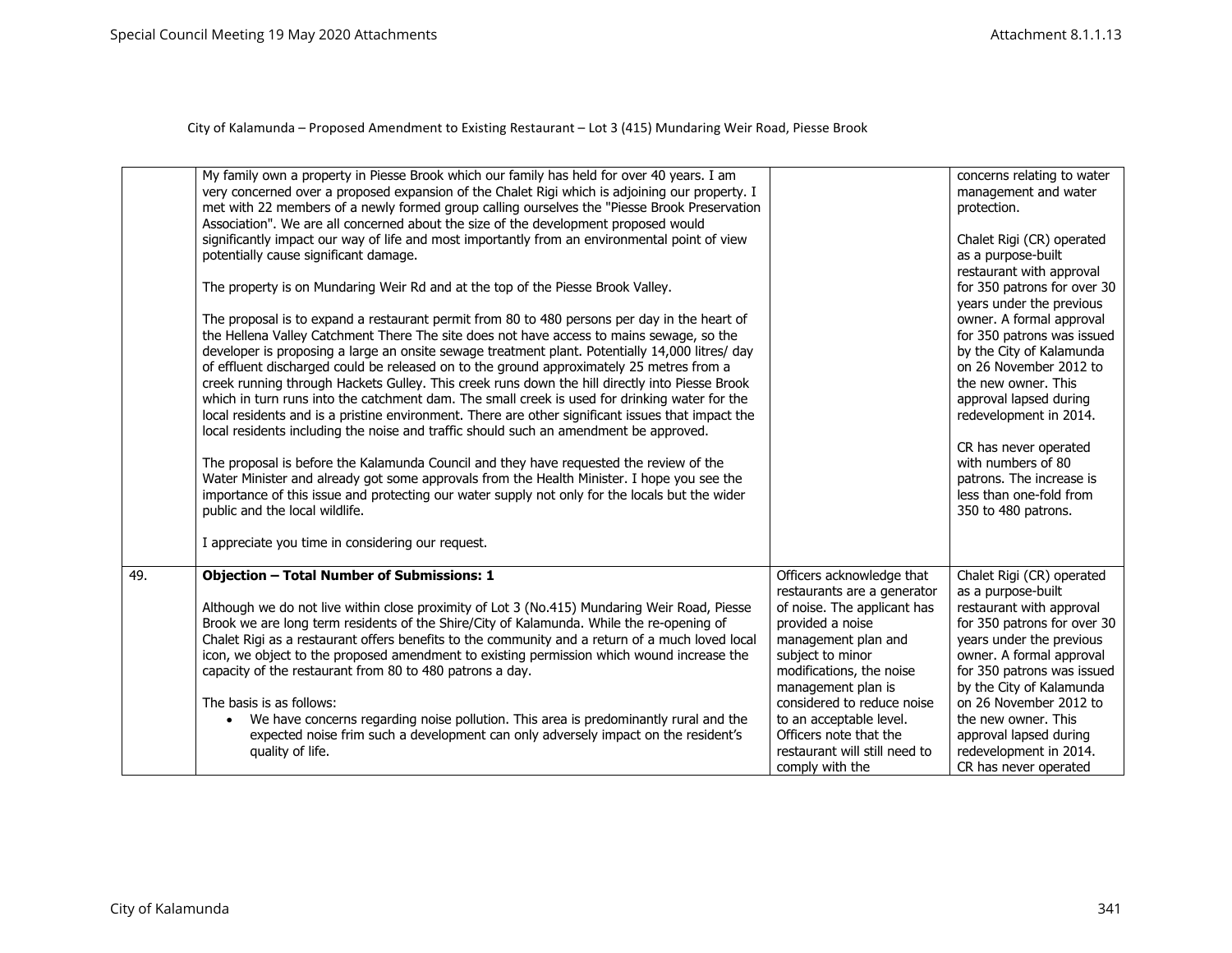| We have concerns regarding traffic pollution. Mundaring Weir Road is challenging to<br>$\bullet$<br>drive. This is evidenced by its attraction to rally drivers and professional cyclists. We<br>feel that significantly increasing the level of traffic on Mundaring Weir Road will again,<br>adversely impact on residents' quality of life and present a considerable danger to<br>other users of the road.<br>We have concerns about environmental pollution. Residents in this area rely on dams<br>$\bullet$<br>for their household water supply. Despite assurance from 'qualified consultants'.<br>Council should undertake separate and independent water management, waste water<br>and soil permeability studies to be completely satisfies that this development will not<br>impact a very delicate and precious environment.<br>We have concern about the danger of bush fires. This site appears to have extremely<br>$\bullet$<br>limited access and evacuation of the site would be problematic with potentially deadly<br>consequences. | <b>Environmental Protection</b><br>(Noise) Regulations.<br>Officers acknowledge that<br>an increase in restaurant<br>capacity will result in more<br>traffic. The applicant<br>provided a Traffic Impact<br>Assessment demonstrating<br>that subject to upgrades,<br>access to the site can be<br>acceptable.<br>The independent peer<br>review of the applicants<br>wastewater proposal<br>concluded that the<br>proposed wastewater<br>disposal is acceptable.<br>Officers note that the<br>irrigation areas have been<br>modified since community<br>consultation. | with numbers of 80<br>patrons. The increase is<br>less than one-fold from<br>350 to 480 patrons. The<br>Noise Management Plan<br>(Evergreen, January 2020)<br>will be implemented to<br>ensure that any noise<br>generated from the venue<br>falls within acceptable level<br>as per the Environmental<br>Protection (Noise)<br>Regulations 1997,<br>including consideration of<br>outdoor noise, amplified<br>music, and evening<br>operations.<br>Refer to the updated<br>Water and Stormwater<br>Management Plan<br>(Evergreen, Dec 2019)<br>which addresses all<br>concerns relating to water<br>management. The author<br>of the Water Management<br>Plan is a fully qualified and<br>experienced independent<br>environmental scientist.<br>Refer to Transport Impact<br>Statement (Shawmac, Jan<br>2020) that addresses all<br>road safety concerns and<br>confirms that the proposed<br>development will have no<br>unacceptable impact on |
|----------------------------------------------------------------------------------------------------------------------------------------------------------------------------------------------------------------------------------------------------------------------------------------------------------------------------------------------------------------------------------------------------------------------------------------------------------------------------------------------------------------------------------------------------------------------------------------------------------------------------------------------------------------------------------------------------------------------------------------------------------------------------------------------------------------------------------------------------------------------------------------------------------------------------------------------------------------------------------------------------------------------------------------------------------|-----------------------------------------------------------------------------------------------------------------------------------------------------------------------------------------------------------------------------------------------------------------------------------------------------------------------------------------------------------------------------------------------------------------------------------------------------------------------------------------------------------------------------------------------------------------------|----------------------------------------------------------------------------------------------------------------------------------------------------------------------------------------------------------------------------------------------------------------------------------------------------------------------------------------------------------------------------------------------------------------------------------------------------------------------------------------------------------------------------------------------------------------------------------------------------------------------------------------------------------------------------------------------------------------------------------------------------------------------------------------------------------------------------------------------------------------------------------------------------------------------------------------------------|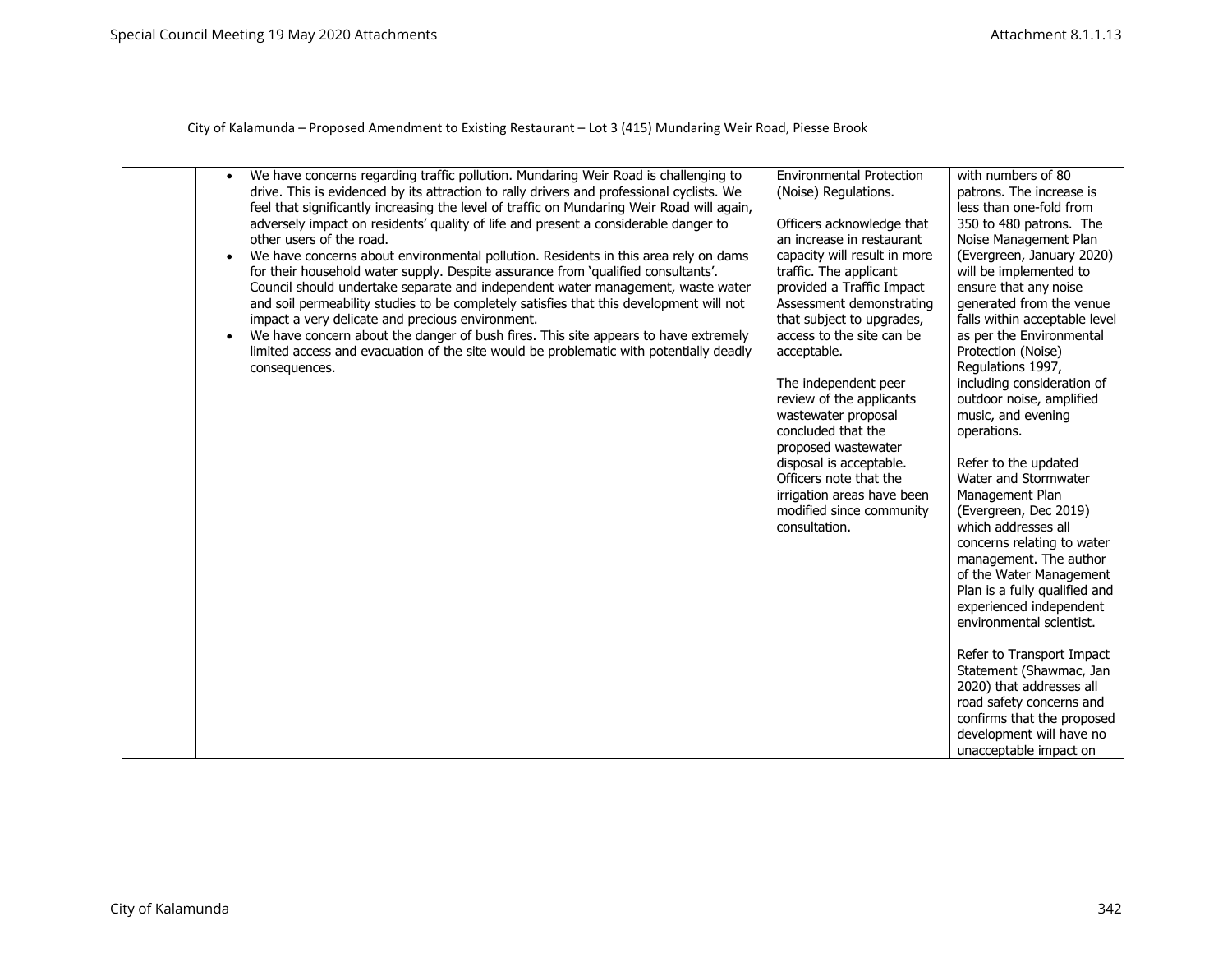|     |                                                                                                    |                                           | road safety or traffic<br>conditions. |
|-----|----------------------------------------------------------------------------------------------------|-------------------------------------------|---------------------------------------|
|     |                                                                                                    |                                           |                                       |
|     |                                                                                                    |                                           | Refer BAL Report and                  |
|     |                                                                                                    |                                           | <b>Bushfire Emergency</b>             |
|     |                                                                                                    |                                           | Evacuation Plan (Saferight,           |
|     |                                                                                                    |                                           | 2020).                                |
| 50. | <b>Objection - Total Number of Submissions: 2</b>                                                  | Officers acknowledge that                 | The applicant is seeking              |
|     |                                                                                                    | restaurants are a generator               | approval for a restaurant             |
|     | <b>Submission 1 - Objection</b>                                                                    | of noise. The applicant has               | only, not an events venue             |
|     |                                                                                                    | provided a noise                          | or entertainment function             |
|     | We object to this proposal for the following reasons:                                              | management plan and                       | centre.                               |
|     |                                                                                                    | subject to minor                          |                                       |
|     | <b>Comment</b>                                                                                     | modifications, the noise                  | Surrounding residents                 |
|     |                                                                                                    | management plan is                        | have been aware of the                |
|     | This is a massive development. This is not just a restaurant. It is a large entertainment and      | considered to reduce noise                | applicant's desire to                 |
|     | function centre.                                                                                   | to an acceptable level.                   | reopen the restaurant                 |
|     |                                                                                                    | Officers note that the                    | since before 2006.                    |
|     | We cannot believe that it has got as far as being ready for opening, with all infrastructure in    | restaurant will still need to             |                                       |
|     | place, has public approval from the Health Minister, with an exemption on wastewater               | comply with the                           | The applicant maintains               |
|     | requirements, and unequivocal support from Local MLA Matthew Hughes - all before local             | <b>Environmental Protection</b>           | fire breaks along his                 |
|     | residents who will be hugely affected by the development, are made aware of the application        | (Noise) Regulations.                      | property perimeters, as               |
|     | for 480 patrons per day by the City of Kalamunda.                                                  |                                           | required by the City of               |
|     |                                                                                                    | Officers acknowledge that                 | Kalamunda.                            |
|     | It is impossible not to believe that this application has been made by Mr McCormack in the fill    | an increase in restaurant                 |                                       |
|     | confidence that it will be granted by the City of Kalamunda.                                       | capacity will result in more              | The Noise Management                  |
|     |                                                                                                    | traffic. The applicant                    | Plan (Evergreen, January              |
|     | Also of concerns is our personal evidence of Mr McCormack's apparent disregard for rules and       | provided a Traffic Impact                 | 2020) will be implemented             |
|     | regulations, for example illegally using the fire track along the back of our property for his 4WD | Assessment demonstrating                  | to ensure that any noise              |
|     | training, doing great damage to the steep surfaces. What else will he do?                          | that subject to upgrades,                 | generated from the venue              |
|     |                                                                                                    | access to the site can be                 | falls within acceptable level         |
|     | <b>Noise</b>                                                                                       | acceptable.                               | as per the Environmental              |
|     | The Piesse Brook is a natural Amphitheatre. A recent function at the Chalet Rigi<br>$\bullet$      |                                           | Protection (Noise)                    |
|     | (presumably with no more than 80 patrons) significantly impacted residents up to one               | The independent peer                      | Regulations 1997,                     |
|     | kilometre across the valley. An increase to 480 patrons during the day or evening up               | review of the applicants                  | including consideration of            |
|     | until midnight with music and noise would be intolerable.                                          | wastewater proposal<br>concluded that the | outdoor noise, amplified              |
|     | The decibel rating of the human voice is 65. A rock band or orchestra is 120, and that             |                                           | music, and evening                    |
|     | decibel rating would reverberate over the entire valley, impacting on everybody in                 | proposed wastewater                       | operations.                           |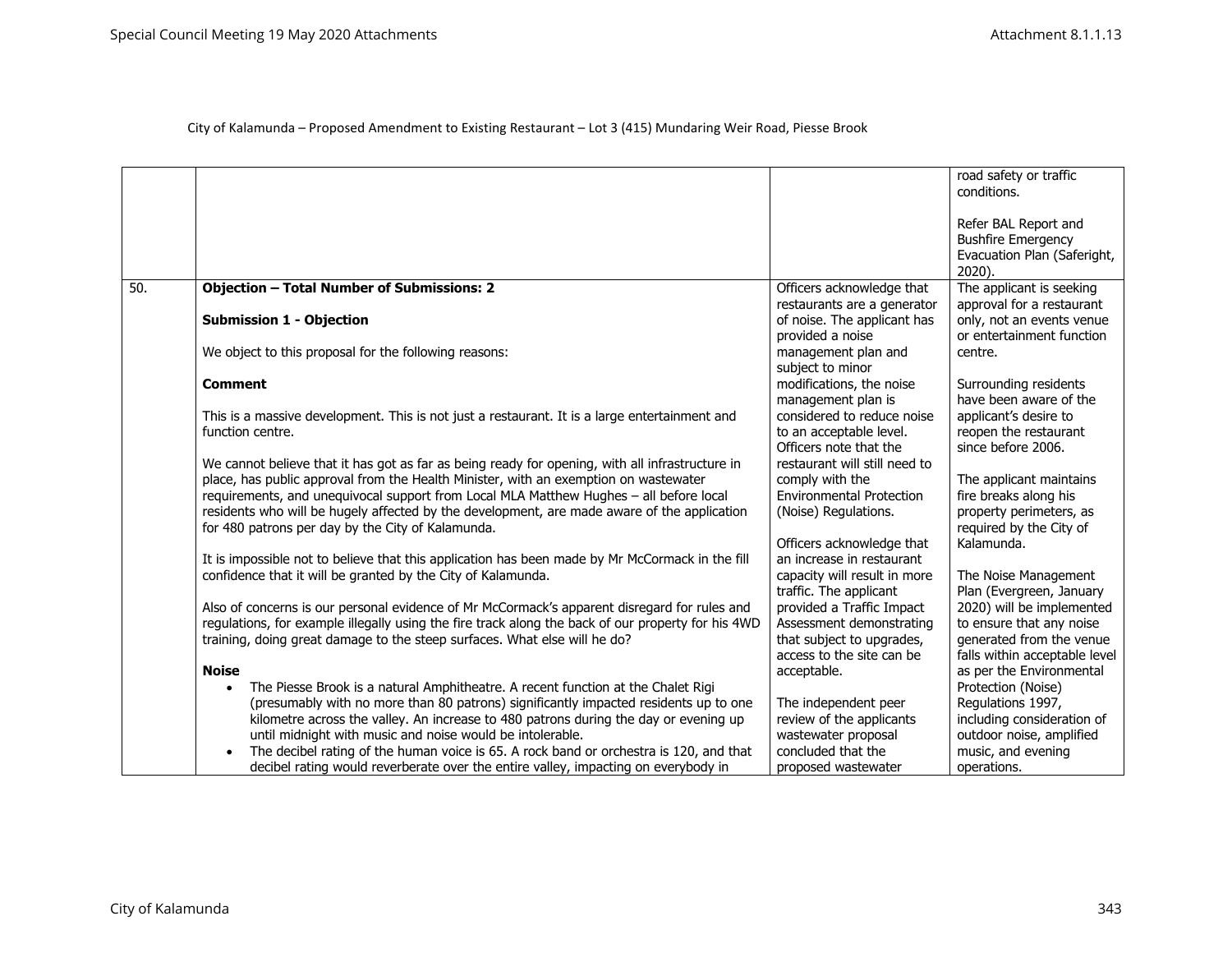| Aldersyde East, bottom half of Croxton Road, Fern Road, Mundaring Weir Road. With<br>any large event, this level would typically go on until midnight, never mind what<br>happens during the day.<br>There is a Code of Practice for the Control of Noise in the Music Entertainment Industry<br>$\bullet$<br>(Ministry of Consumer & Employment Protection). Has this body been consulted?<br>It seems that the applicant has not supplied the City or Community with any<br>$\bullet$<br>information relating to how they intend to service or operate the facility. Under the<br>application, this could be a weekday and weekend, days and nights.<br>Are there to be any restrictions from music in terms of time limits, inside or outside the<br>$\bullet$<br>venue ect? What is the Noise Management Plan? Has an acoustic survey been<br>undertaken? | disposal is acceptable.<br>Officers note that the<br>irrigation areas have been<br>modified since community<br>consultation. | There have been no<br>"functions" at Chalet Rigi<br>with the exception of<br>private family gatherings<br>which are permitted under<br>typical property ownership<br>legislation and are not<br>subject to the same "rules"<br>as licensed restaurants. |
|---------------------------------------------------------------------------------------------------------------------------------------------------------------------------------------------------------------------------------------------------------------------------------------------------------------------------------------------------------------------------------------------------------------------------------------------------------------------------------------------------------------------------------------------------------------------------------------------------------------------------------------------------------------------------------------------------------------------------------------------------------------------------------------------------------------------------------------------------------------|------------------------------------------------------------------------------------------------------------------------------|---------------------------------------------------------------------------------------------------------------------------------------------------------------------------------------------------------------------------------------------------------|
| What is the City's Noise Abatement policy?<br>$\bullet$<br>In addition would be the noise of buses, taxis and cars leaving the venue at all hours<br>$\bullet$                                                                                                                                                                                                                                                                                                                                                                                                                                                                                                                                                                                                                                                                                                |                                                                                                                              | Refer to Transport Impact<br>Statement (Shawmac, Jan<br>2020) that addresses all                                                                                                                                                                        |
| We ask, therefore, that the City of Kalamunda provide a noise assessment report as<br>part of any approval process.<br><b>Traffic</b><br>We have lived at XXX Mundaring Weir Road for the last 14 years, and the traffic on this<br>extremely winding part of the road with its steep drop-offs and inclines, has been an                                                                                                                                                                                                                                                                                                                                                                                                                                                                                                                                     |                                                                                                                              | road safety concerns and<br>confirms that the proposed<br>development will have no<br>unacceptable impact on<br>road safety or traffic<br>conditions.                                                                                                   |
| increasingly worrying problem.<br>Some motorcyclists use it as an exciting testing of how fast they can go, hoons tear up and<br>down in their high-powered cars at excessive speed (especially on weekends and Friday nights)                                                                                                                                                                                                                                                                                                                                                                                                                                                                                                                                                                                                                                |                                                                                                                              | Recent widening of<br>Mundaring Weir Road by<br>the State Government and                                                                                                                                                                                |
| and cyclists come down the hill into the valley at a frightening speed.<br>We have had five cars come round the corner closes to us and go over the right hand edge into<br>the gully, into the drain, and even overturn in our driveway. And to our knowledge, there have<br>been three or four deaths in the stretch between Croxton and Fern Roads in that time. It is<br>possible other accidents have occurred that we are unaware of.                                                                                                                                                                                                                                                                                                                                                                                                                   |                                                                                                                              | City of Kalamunda was<br>welcomed by the<br>applicant, alongside all<br>future measures to<br>improve road safety.                                                                                                                                      |
| This indeed a Black Spot (although there is no sign as such) and yet the speed signs are 60<br>kp/h in the main, with 30kph over the Piesse Brook bridge corner,                                                                                                                                                                                                                                                                                                                                                                                                                                                                                                                                                                                                                                                                                              |                                                                                                                              | The submission's estimate<br>of 400+ vehicles per day is<br>vastly inaccurate, as is<br>their estimate of vehicle                                                                                                                                       |
| On weekends there is a large increase in all types of traffic, bicycle competition rides and<br>people using the bicycle trails off Mundaring Weir Road.                                                                                                                                                                                                                                                                                                                                                                                                                                                                                                                                                                                                                                                                                                      |                                                                                                                              | numbers. Please refer<br>Traffic Impact Statement<br>(Shawmac, Jan 2020) for                                                                                                                                                                            |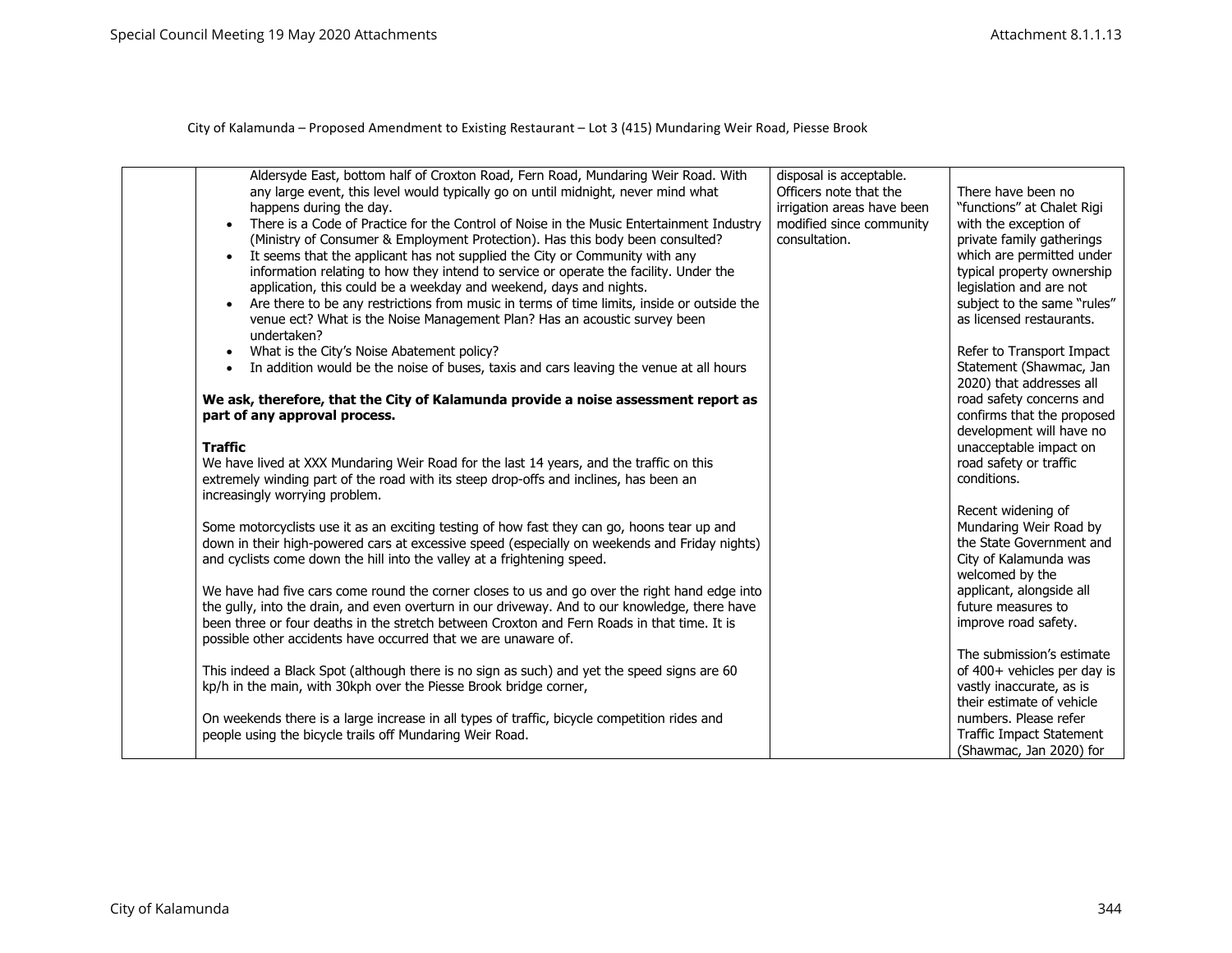| Add this to another 400+ vehicles a day on weekends, and the possibility of alcohol<br>in the mix, and the potential for an increase in the accident rate is obvious.                                                  | further details on vehicle<br>numbers.                                                              |
|------------------------------------------------------------------------------------------------------------------------------------------------------------------------------------------------------------------------|-----------------------------------------------------------------------------------------------------|
| We believe that the safety of cyclists, motorcyclists and motorists will be further compromised<br>with the impact of buses, taxis and cards for 480 patrons arriving and leaving the venue.                           | Refer to the updated<br>Water and Stormwater<br>Management Plan                                     |
| <b>Waste Water Treatment</b>                                                                                                                                                                                           | (Evergreen, Dec 2019)<br>which addresses all                                                        |
| We would be extremely concerned that the City conduct an additional feasibility report in<br>addition to that provided by Sheppard Design to ensure that safety of our waterways.                                      | concerns relating to water<br>management and water<br>protection.                                   |
| We understand that the waste water dispersal system in place could be seriously detrimental to                                                                                                                         |                                                                                                     |
| the environment, as it is located in the Middle Helena Catchment area and is managed for                                                                                                                               | The applicant is seeking                                                                            |
| Priority P2 source protection. This policy imposes strict controls on land usage, water usage,                                                                                                                         | approval for a restaurant                                                                           |
| waste water disposal and what businesses can and cannot operate in the sub catchment.                                                                                                                                  | only, not an events venue<br>or entertainment function                                              |
| Function Centres are not permitted.                                                                                                                                                                                    | centre.                                                                                             |
| Has the Water Minister given final approval of the waste management system<br>outlined in the proposal according to the current rules and regulations and for the<br>special exemption granted by the Health Minister? | The approval is given by<br>the Minister of Health $-$ his<br>approval was granted in<br>July 2019. |
| Impact on homes in the area                                                                                                                                                                                            |                                                                                                     |
| A development of this size in the area would threaten ours and everyone's lifestyle in the                                                                                                                             |                                                                                                     |
| valley, with the capacity to destroy outside living completely. A reputation of noise and<br>disturbed nights, once gained, will, without questions, heavily detract from the value of<br>people's properties.         |                                                                                                     |
| <b>Submission 2 - Objection</b>                                                                                                                                                                                        |                                                                                                     |
| Apart from the issues of noise, waste management and traffic issues, which are enormous in<br>themselves, we cannot see how this development has been allowed to get as far as it has                                  |                                                                                                     |
| without notice being given to the residents in the area. Mr McCormack has proceeded as                                                                                                                                 | Surrounding residents                                                                               |
| though it is a done deal, confident in the knowledge that he will get what he is asking for. For                                                                                                                       | have been aware of the                                                                              |
| instance, why would the Minister for Health give his tick of approval (with an exemption on<br>waste water requirements) at this stage – has he by-passed the City of Kalamunda?                                       | applicant's desire to<br>reopen the restaurant<br>since before 2006.                                |
| We sincerely ask that you will take into account the concerns of the residents of this area in the                                                                                                                     |                                                                                                     |
| discussions on this application.                                                                                                                                                                                       |                                                                                                     |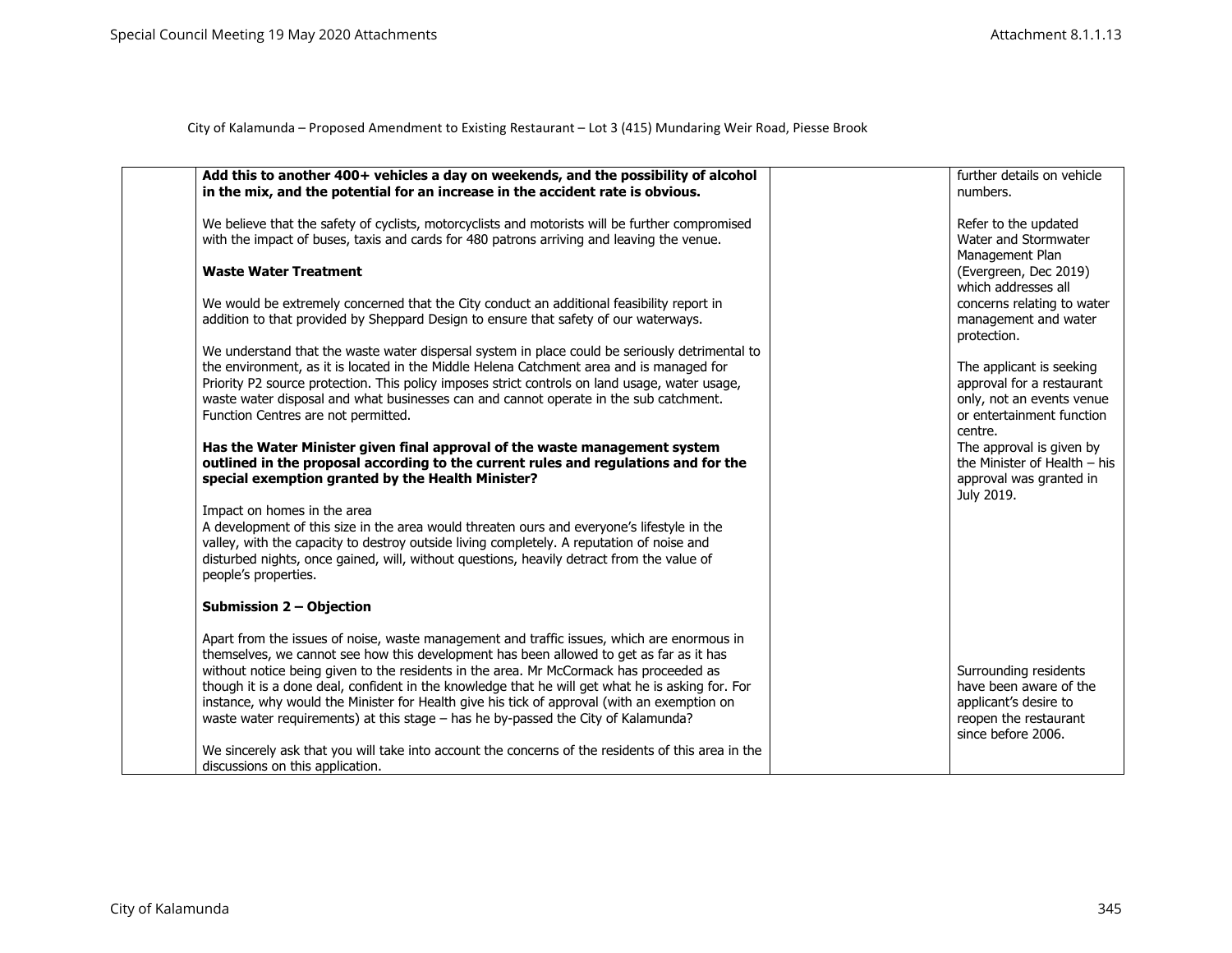|                 |                                                                                                                                                                                                                                                                                                                                                                                                                                                                                                                                                                                                                          |                                                                                                                                                                                                                                                                                                                              | The submitter does not<br>understand the process<br>and timing by which<br>approvals are sought.<br>Approval is first required to<br>be granted to install an<br>ATU by the Minister for<br>Health before approval is<br>requested from the City of<br>Kalamunda.                                                                 |
|-----------------|--------------------------------------------------------------------------------------------------------------------------------------------------------------------------------------------------------------------------------------------------------------------------------------------------------------------------------------------------------------------------------------------------------------------------------------------------------------------------------------------------------------------------------------------------------------------------------------------------------------------------|------------------------------------------------------------------------------------------------------------------------------------------------------------------------------------------------------------------------------------------------------------------------------------------------------------------------------|-----------------------------------------------------------------------------------------------------------------------------------------------------------------------------------------------------------------------------------------------------------------------------------------------------------------------------------|
| $\overline{51}$ | <b>Objection - Total Number of Submissions: 1</b><br>I have concerns about the impact of waste water affecting the quality of the water and<br>plant/animal life at Piesse Brook Gully.                                                                                                                                                                                                                                                                                                                                                                                                                                  | The independent peer<br>review of the applicants<br>wastewater proposal<br>concluded that the<br>proposed wastewater<br>disposal is acceptable.<br>Officers note that the<br>irrigation areas have been<br>modified since community<br>consultation.                                                                         | Refer to the updated<br>Water and Stormwater<br>Management Plan<br>(Evergreen, Dec 2019)<br>which addresses all<br>concerns relating to water<br>management and water<br>protection.                                                                                                                                              |
| 52.             | <b>Objection - Total Number of Submissions: 1</b><br>We are writing to formally respond to your letter of the 8th July 2019 regarding the proposed<br>amendment to the Chalet Rigi Restaurant at Lot 3 (No. 415) Mundaring Weir Road, Piesse<br>Brook.<br>We strongly object to the proposed 500% increase in patronage, from the existing approved 80<br>persons per day to 480 persons per day. We believe this application, if approved without<br>substantial amendment, would have severe and deleterious environmental and amenity impacts<br>on the locality.<br>Our more particular concerns are outlined below. | Officers acknowledge that<br>restaurants are a generator<br>of noise. The applicant has<br>provided a noise<br>management plan and<br>subject to minor<br>modifications, the noise<br>management plan is<br>considered to reduce noise<br>to an acceptable level.<br>Officers note that the<br>restaurant will still need to | Chalet Rigi (CR) operated<br>as a purpose-built<br>restaurant with approval<br>for 350 patrons for over 30<br>years under the previous<br>owner. A formal approval<br>for 350 patrons was issued<br>by the City of Kalamunda<br>on 26 November 2012 to<br>the new owner. This<br>approval lapsed during<br>redevelopment in 2014. |
|                 | 1. Set back from Hacketts Gully Creek<br>The City's quidelines for installing waste water aerobic treatment units, such as applicant<br>proposes to use at the Chalet Rigi, require a minimum setback from creeks of thirty meters.                                                                                                                                                                                                                                                                                                                                                                                      | comply with the<br><b>Environmental Protection</b><br>(Noise) Regulations.                                                                                                                                                                                                                                                   | CR has never operated<br>with numbers of 80<br>patrons. The increase is                                                                                                                                                                                                                                                           |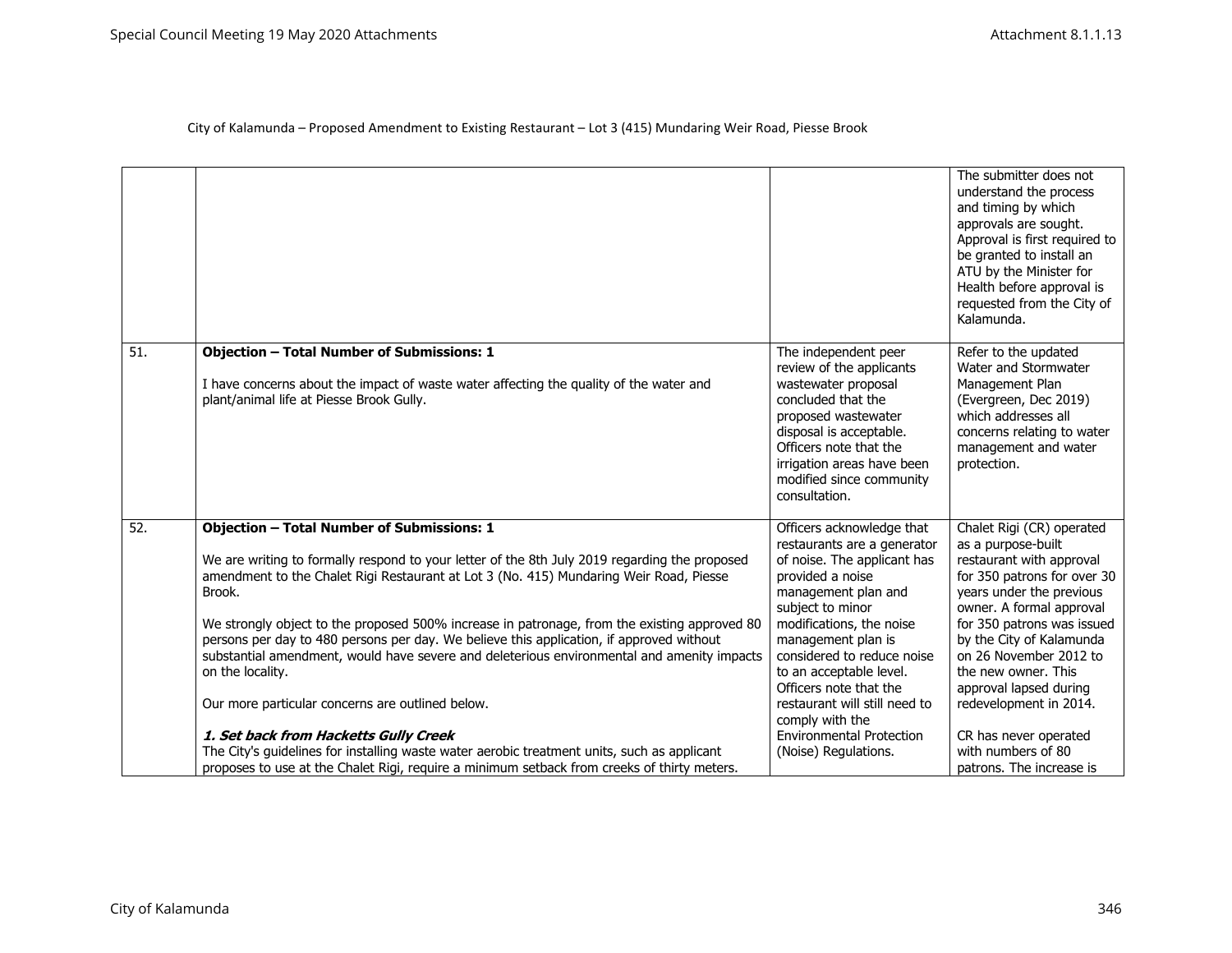|                                                                                                    | The independent peer       | 37% from 350 to 480           |
|----------------------------------------------------------------------------------------------------|----------------------------|-------------------------------|
| This proposal does not meet this minimum standard as the setback between the waste water           | review of the applicants   | patrons. The submission's     |
| irrigation area and the Hacketts Gully Creek, which runs through the neighbouring property to      | wastewater proposal        | quess of 500% increase is     |
| the immediate north-east of the Chalet Rigi, is eighteen meters.                                   | concluded that the         | vastly inaccurate.            |
|                                                                                                    | proposed wastewater        |                               |
| On these grounds alone this application should progress no further until such time as the          | disposal is acceptable.    | Refer to the updated          |
| applicant makes substantial amendment to their application.                                        | Officers note that the     | Water and Stormwater          |
|                                                                                                    | irrigation areas have been | Management Plan               |
| 2. Setback from neighbours dam used for household water                                            | modified since community   | (Evergreen, Dec 2019)         |
| The owners of XX Aldersyde Road, Piesse Brook, Mr & Mrs XX, source water for household use         | consultation.              | which addresses all           |
| from a dam into which the Hacketts Gully Creek flows. In a recent email MR XX stated "Our          |                            | concerns relating to water    |
| dam, which collects water for household use and has done for almost 100 years we believe, lies     |                            | management and water          |
| below the Chalet site and will be polluted by this ridiculous and inappropriate expansion".        |                            | protection, including         |
|                                                                                                    |                            | revised and increased         |
| Given that the applicant's proposed expansion of the Chalet Rigi would generate up to 14,000       |                            | setback distances.            |
| litres of waste water per day, one could reasonably expect Mr Bower's dam and the Hacketts         |                            |                               |
| Gully Creek, which in turn flows into the Piesse Brook, to become contaminated with effluent.      |                            | There will be no adverse      |
|                                                                                                    |                            | impact on surrounding         |
| As with point (1) above, the application should progress no further until such time as the         |                            | water courses.                |
| applicant makes substantial amendments to their application, particularly with regard to           |                            |                               |
| setbacks.                                                                                          |                            | Refer to the updated          |
|                                                                                                    |                            | Water and Stormwater          |
| 3. False assumptions about local rainfall and soil saturation                                      |                            | Management Plan               |
| The calculations used to determine the appropriate area for waste water disposal are based on      |                            | (Evergreen, Dec 2019)         |
| the average annual rainfall for Perth rather than for this locality.                               |                            | which addresses all           |
|                                                                                                    |                            | concerns relating to water    |
| The average annual rainfall for Perth is 733 millimetres. By contrast, the neighbouring locality   |                            | management and water          |
| of Bickley (there are no known publicly available figures for Piesse Brook) receives an annual     |                            | protection, including         |
| average rainfall of 1029 millimetres, which is some 40% higher than for Perth.                     |                            | rainfall and soil saturation  |
|                                                                                                    |                            | / permeability testing.       |
| The above is extremely important as the higher rainfall in this locality impacts the level of soil |                            |                               |
| saturation. The higher the natural level of soil saturation (due to a 40% greater rainfall than is |                            | The Noise Management          |
| assumed by the applicant) the lower the capacity for the soil to absorb additional waste water     |                            | Plan (Evergreen, January      |
| from the proposed effluent system. In turn the level of soil saturation determines the area of     |                            | 2020) will be implemented     |
| land required for waste water disposal and in this case, has resulted in a significant             |                            | to ensure that any noise      |
| understating of the area of land required to be irrigated.                                         |                            | generated from the venue      |
|                                                                                                    |                            | falls within acceptable level |
| As with points (1) and (2) above, the understatement of rainfall in the locality, which in turn    |                            | as per the Environmental      |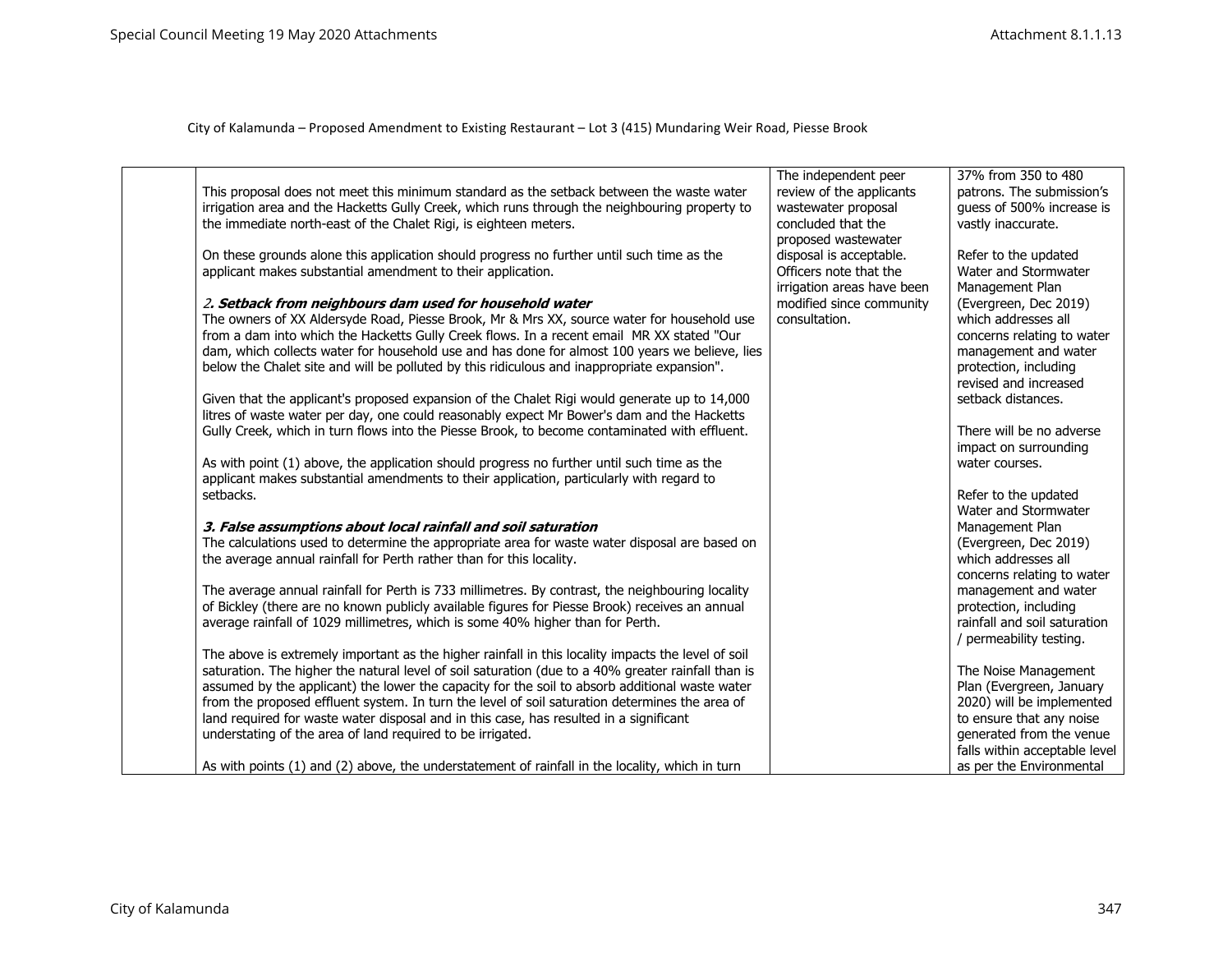| impacts the calculations for the area of land required for the waste water disposal, is so<br>significant as to warrant substantial amendment to the application. Given the obvious conflict of<br>interests that can arise with such applications any recalculation of the land area required for | Protection (Noise)<br>Regulations 1997,                |
|----------------------------------------------------------------------------------------------------------------------------------------------------------------------------------------------------------------------------------------------------------------------------------------------------|--------------------------------------------------------|
| waste water disposal should be done by an expert nominated by the City of Kalamunda or the                                                                                                                                                                                                         | including consideration of<br>outdoor noise, amplified |
|                                                                                                                                                                                                                                                                                                    |                                                        |
| Department of Water, rather than by an agent of the applicant.                                                                                                                                                                                                                                     | music, and evening                                     |
| 4. Storm water runoff and disposal                                                                                                                                                                                                                                                                 | operations.                                            |
| The applicants site plans indicate that storm water runoff from the proposed car parking area is<br>to be captured and disposed of on an adjoining property. Presently the adjoining property                                                                                                      |                                                        |
| happens to also be owned by the applicant, however, it cannot be assumed that it will always                                                                                                                                                                                                       |                                                        |
| be so.                                                                                                                                                                                                                                                                                             |                                                        |
|                                                                                                                                                                                                                                                                                                    | CR has never operated<br>with numbers of 80            |
| Property developments usually outlive their owners and should a future owner of the applicants                                                                                                                                                                                                     | patrons. The previous                                  |
| residential property object to the Chalet Rigi using their land for the purpose of disposing of                                                                                                                                                                                                    | owner was approved for                                 |
| storm water runoff how will this dispute then be resolved? In this case, as with every other, the                                                                                                                                                                                                  | 350 people for 30 years.                               |
| practise of requiring onsite disposal of storm water runoff should apply.                                                                                                                                                                                                                          | The new owner secured                                  |
|                                                                                                                                                                                                                                                                                                    | approval for 350 people                                |
| Again, this will warrant significant amendment to the application.                                                                                                                                                                                                                                 | from the City of                                       |
|                                                                                                                                                                                                                                                                                                    | Kalamunda in 2012 (this                                |
| 5. Noise Management Plan                                                                                                                                                                                                                                                                           | approval lapsed during                                 |
| The traditional approach the City has adopted to residents concerns regarding noise emissions<br>Officers acknowledge that                                                                                                                                                                         | redevelopment in 2014).                                |
| from proposed developments has been to point out the overarching need for compliance with<br>restaurants are a generator                                                                                                                                                                           |                                                        |
| state environmental law regarding noise emissions. This is not an unreasonable approach given<br>of noise. The applicant has                                                                                                                                                                       | There have been no                                     |
| that it can be extremely difficult to know in advance what, if any, noise emissions will arise<br>provided a noise                                                                                                                                                                                 | "functions" at Chalet Rigi                             |
| from the ongoing operation of a development before the event.<br>management plan and                                                                                                                                                                                                               | with the exception of                                  |
| subject to minor                                                                                                                                                                                                                                                                                   | private family gatherings                              |
| modifications, the noise<br>The particular case of the Chalet Rigi, however, is different as it already has a track record                                                                                                                                                                         | which are permitted under                              |
| which gives rise to legitimate concerns.<br>management plan is                                                                                                                                                                                                                                     | typical property ownership                             |
| considered to reduce noise                                                                                                                                                                                                                                                                         | legislation and are not                                |
| When the Chalet Rigi previously operated with a license for eighty persons there were times<br>to an acceptable level.                                                                                                                                                                             | subject to the same "rules"                            |
| when it generated significant noise. Long term residents of the area, Mr & Mrs Garwood of 415<br>Officers note that the                                                                                                                                                                            | as licensed restaurants.                               |
| Mundaring Weir Road, Piesse Brook, who have resided at their house since 1976, have stated<br>restaurant will still need to                                                                                                                                                                        |                                                        |
| in their submission to the City that when the Chalet Rigi previously operated it "was noisy at<br>comply with the                                                                                                                                                                                  | The Noise Management                                   |
| times particularly when there was a wedding or function". And more recently there have been<br><b>Environmental Protection</b>                                                                                                                                                                     | Plan (Evergreen, January                               |
| functions at the Chalet Rigi, including a wedding, where the noise generated was extreme.<br>(Noise) Regulations.                                                                                                                                                                                  | 2020) and Operational                                  |
|                                                                                                                                                                                                                                                                                                    | Management Plan                                        |
| It seems reasonable in this particular case to require the applicant to provide a Noise                                                                                                                                                                                                            | (Saferight, 2020) provide                              |
| Management Plan (NMP) as a part of their application. This is a common practise with                                                                                                                                                                                                               | more information on how                                |
| applications in other localities. For example, in 2010/11 the Shire of Northam required that a                                                                                                                                                                                                     | noise will be managed to                               |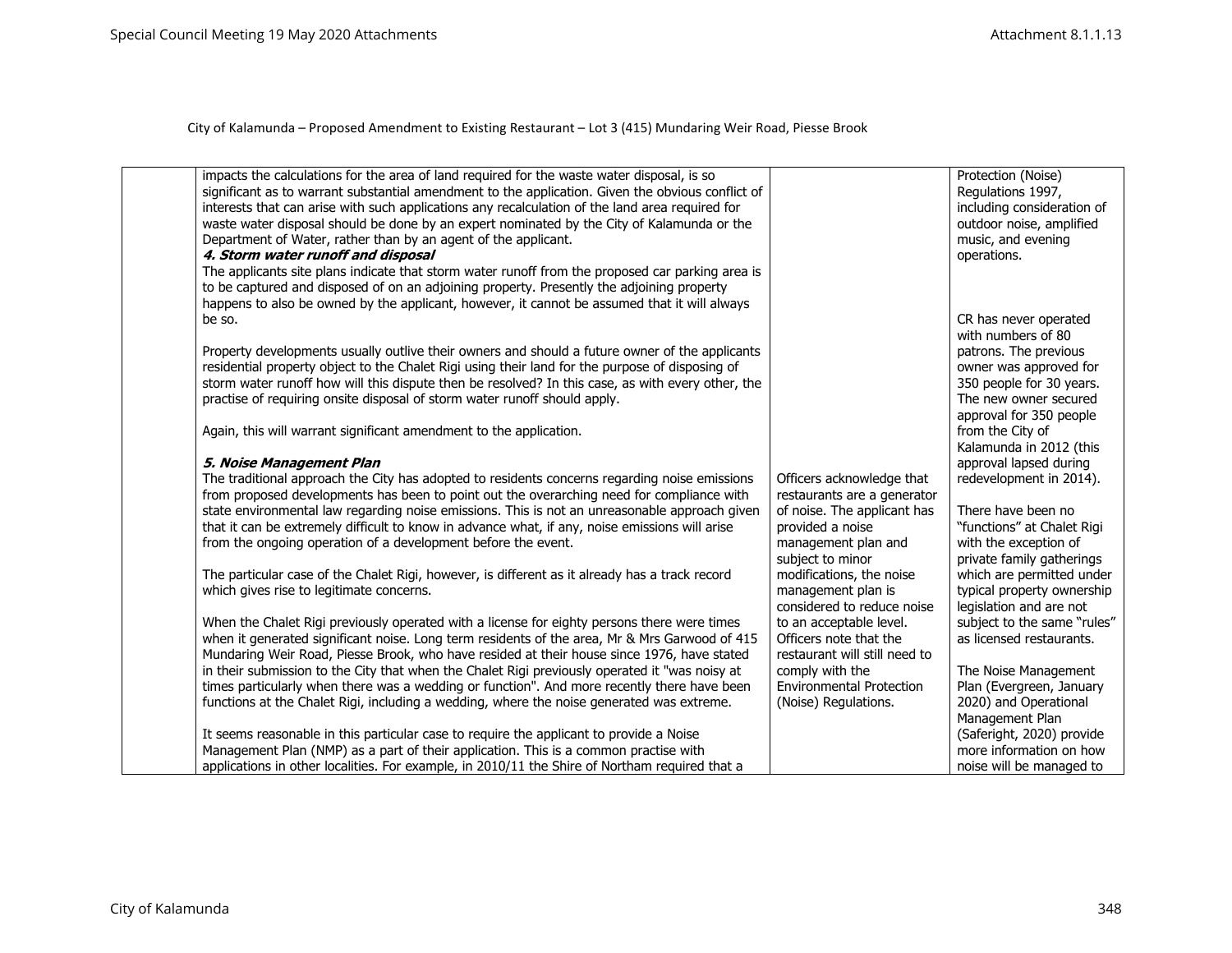|     | Noise Management Plan (NMP) be developed as a part of an application to operate the<br>guesthouse and reception centre, known as Laurelville, in York. It's Noise Management Plan<br>states its key objective as being "to actively engage with affected properties to address the<br>amenity impacts of noise emissions during outdoor reception events with amplified noise".<br>Their NMP required an "acoustical assessment of noise emissions from a wedding/reception<br>event" in order to determine acceptable levels of noise. Their acoustical assessment also<br>determined that it would be preferable to have "more smaller speakers as opposed to larger<br>speakers".<br>Should an amended application be subsequently approved, the NMP would then mandate<br>relevant practises, including volume and permitted hours, for the venue's management to<br>adhere to in order to mitigate noise emissions.<br>The above is not an exhaustive list of our concerns. The fact that the Chalet Rigi is situated<br>along winding part of Mundaring Weir Road ought to warrant a reduction in road speeds either<br>side of the venue given that once open the venue will generate additional vehicle traffic. The<br>need for slip lanes will also need to be considered given that functions are likely to generate<br>intense bursts of traffic.<br>Thank you for seeking comment from residents on this proposal. We trust the City's Planning<br>Officers will consider the points raised and seek further amendments from the applicant. | Officers acknowledge that<br>an increase in restaurant<br>capacity will result in more<br>traffic. The applicant<br>provided a Traffic Impact<br>Assessment demonstrating<br>that subject to upgrades,<br>access to the site can be<br>acceptable. | meet Environmental<br>Protection (Noise)<br>Regulations 1997.<br>Refer to Transport Impact<br>Statement (Shawmac, Jan<br>2020) that addresses all<br>road safety concerns and<br>confirms that the proposed<br>development will have no<br>unacceptable impact on<br>road safety or traffic<br>conditions.                                                                                                   |
|-----|----------------------------------------------------------------------------------------------------------------------------------------------------------------------------------------------------------------------------------------------------------------------------------------------------------------------------------------------------------------------------------------------------------------------------------------------------------------------------------------------------------------------------------------------------------------------------------------------------------------------------------------------------------------------------------------------------------------------------------------------------------------------------------------------------------------------------------------------------------------------------------------------------------------------------------------------------------------------------------------------------------------------------------------------------------------------------------------------------------------------------------------------------------------------------------------------------------------------------------------------------------------------------------------------------------------------------------------------------------------------------------------------------------------------------------------------------------------------------------------------------------------------------------------------------------|----------------------------------------------------------------------------------------------------------------------------------------------------------------------------------------------------------------------------------------------------|--------------------------------------------------------------------------------------------------------------------------------------------------------------------------------------------------------------------------------------------------------------------------------------------------------------------------------------------------------------------------------------------------------------|
| 53. | <b>Objection - Total Number of Submissions: 1</b><br>This response is based on information provided in the Proponent's submission documents<br>recently circulated to Piesse Brook residents by the City of Kalamunda and on discussion with<br>current and former residents.<br>This response does not support the Proposal to increase the maximum capacity<br>from 80 patrons per day to 480 patrons per day.<br>The proposed expansion of Lot 3 - the Chalet Rigi site, is a significant change and would have<br>major impacts and risks were it to proceed. Here are some objections.<br>1. Lack of Information to Support the Proposal: The Documentation provided does<br>not explain the purpose of the development or how its significant impact on the<br>community, the environment and the general ethos of the Bickley Valley will be<br>addressed, managed and mitigated.<br>Of the seven documents provided, information lacking or not provided publicly<br>includes:<br>- Statement of Proposed Uses - restaurant, bar, wedding venue, licensing                                                                                                                                                                                                                                                                                                                                                                                                                                                                                       |                                                                                                                                                                                                                                                    | Chalet Rigi (CR) operated<br>as a purpose-built<br>restaurant with approval<br>for 350 patrons for over 30<br>years under the previous<br>owner. A formal approval<br>for 350 patrons was issued<br>by the City of Kalamunda<br>on 26 November 2012 to<br>the new owner. This<br>approval lapsed during<br>redevelopment in 2014.<br>CR has never operated<br>with numbers of 80<br>patrons. The increase is |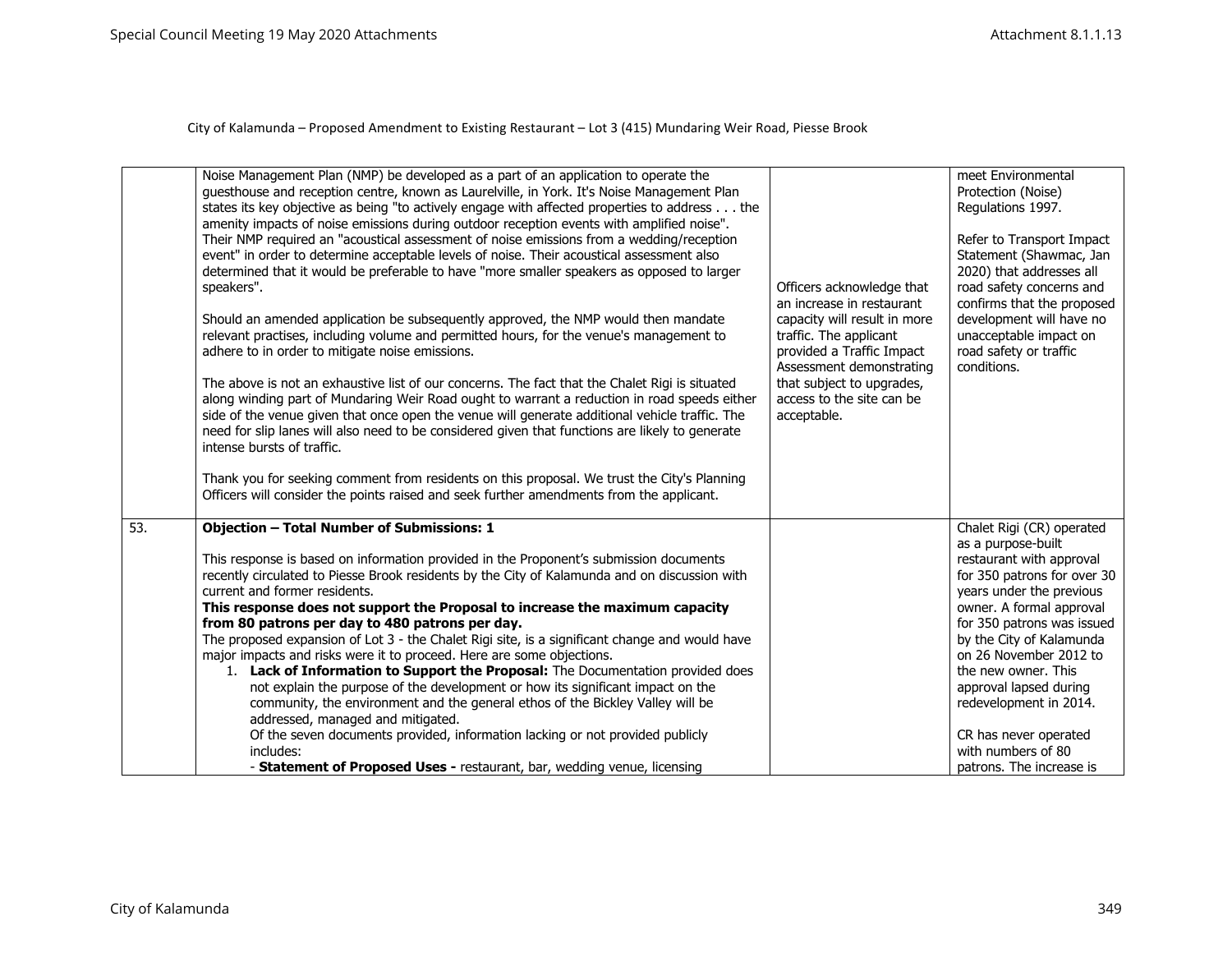|  | arrangement, hours of operation, consultation with impacted residents to ensure<br>considerate co-existence between the proposed development and residents of Piesse<br>Brook.<br>- Issues and Risk Management Plan<br>- Noise Management/Abatement Plan                                                                                                                                                                                                                                                                                                                                                                                                                                                                                                                                                                                                                                                                                                                                                                                                                                                                                                                                                                                                                                                                                                     | Officers acknowledge that<br>restaurants are a generator<br>of noise. The applicant has<br>provided a noise                                                      | 37% from 350 to 480<br>patrons. The submission's<br>guess of 500% increase is<br>vastly inaccurate.<br>The applicant is seeking                                                                                                                                                                                                                                          |
|--|--------------------------------------------------------------------------------------------------------------------------------------------------------------------------------------------------------------------------------------------------------------------------------------------------------------------------------------------------------------------------------------------------------------------------------------------------------------------------------------------------------------------------------------------------------------------------------------------------------------------------------------------------------------------------------------------------------------------------------------------------------------------------------------------------------------------------------------------------------------------------------------------------------------------------------------------------------------------------------------------------------------------------------------------------------------------------------------------------------------------------------------------------------------------------------------------------------------------------------------------------------------------------------------------------------------------------------------------------------------|------------------------------------------------------------------------------------------------------------------------------------------------------------------|--------------------------------------------------------------------------------------------------------------------------------------------------------------------------------------------------------------------------------------------------------------------------------------------------------------------------------------------------------------------------|
|  | 2. Piesse Brook Community Relations: Considering the history of poor relationships<br>between the Proponent and present and past residents of the valley, this is an<br>impediment to sound business and community relations that the City of Kalamunda<br>should take into account in reviewing this Proposal.                                                                                                                                                                                                                                                                                                                                                                                                                                                                                                                                                                                                                                                                                                                                                                                                                                                                                                                                                                                                                                              | management plan and<br>subject to minor<br>modifications, the noise<br>management plan is<br>considered to reduce noise                                          | approval for a restaurant<br>only, not an events venue<br>or entertainment function<br>centre.                                                                                                                                                                                                                                                                           |
|  | 3. Inconsistencies in Information Provided: There are significant inconsistencies<br>between the documents provided to support the Proposal.<br>The Traffic Impact Statement (Section 3.2) refers to a 350 seat restaurant " licensed<br>to serve 780 patrons per day" (100 for breakfast, 340 for lunch, 340 for dinner).<br>The initial Wastewater Treatment Chalet Rigi Restaurant Kalamunda, WA (June 2012)<br>has based its entire calculations on the figure of 350 patrons per day.<br>The Addendum Water Management Report Chalet Rigi Restaurant, Piesse Brook,<br>Kalamunda WA also references the figure of 350 patrons in its Introduction.<br>The current Proposal to expand patronage to 480 per day therefore has no credibility<br>and can only be rejected as the submitted supporting wastewater documents do not, in<br>fact, support the proposed expansion.<br>Although one expects appropriate scrutiny of submitted documentation by the<br>approving committee, we appreciate that their workload is significant so it is<br>concerning that such a clearly self-contradictory proposal should have to come before<br>the committee and that it should have received so little scrutiny as to gain the support<br>of the State Minister for Health and our local MLA Matthew Hughes, as reported in a<br>recent article in The Echo. | to an acceptable level.<br>Officers note that the<br>restaurant will still need to<br>comply with the<br><b>Environmental Protection</b><br>(Noise) Regulations. | Refer Operational<br>Management Plan<br>(Saferight, 2020) for more<br>details on operating times<br>and conditions.<br>The Noise Management<br>Plan (Evergreen, January<br>2020) and Operational<br>Management Plan<br>(Saferight, 2020) provide<br>more information on how<br>noise will be managed to<br>meet Environmental<br>Protection (Noise)<br>Regulations 1997. |
|  | This type of approach and public endorsements, if successful, further entrench mistrust<br>and disengagement between communities and their elected representatives at all levels<br>of government.                                                                                                                                                                                                                                                                                                                                                                                                                                                                                                                                                                                                                                                                                                                                                                                                                                                                                                                                                                                                                                                                                                                                                           |                                                                                                                                                                  | Refer to the updated<br>Water and Stormwater<br>Management Plan                                                                                                                                                                                                                                                                                                          |
|  | 4. Risk of Water and Odour Pollution in Piesse Brook: The risk of polluted<br>wastewater entering Piesse Brook is a major concern to residents who make use of the<br>water and to locals who enjoy walking along the creek. It should also concern the City                                                                                                                                                                                                                                                                                                                                                                                                                                                                                                                                                                                                                                                                                                                                                                                                                                                                                                                                                                                                                                                                                                 | The independent peer<br>review of the applicants<br>wastewater proposal                                                                                          | (Evergreen, Dec 2019)<br>which addresses all<br>concerns relating to water                                                                                                                                                                                                                                                                                               |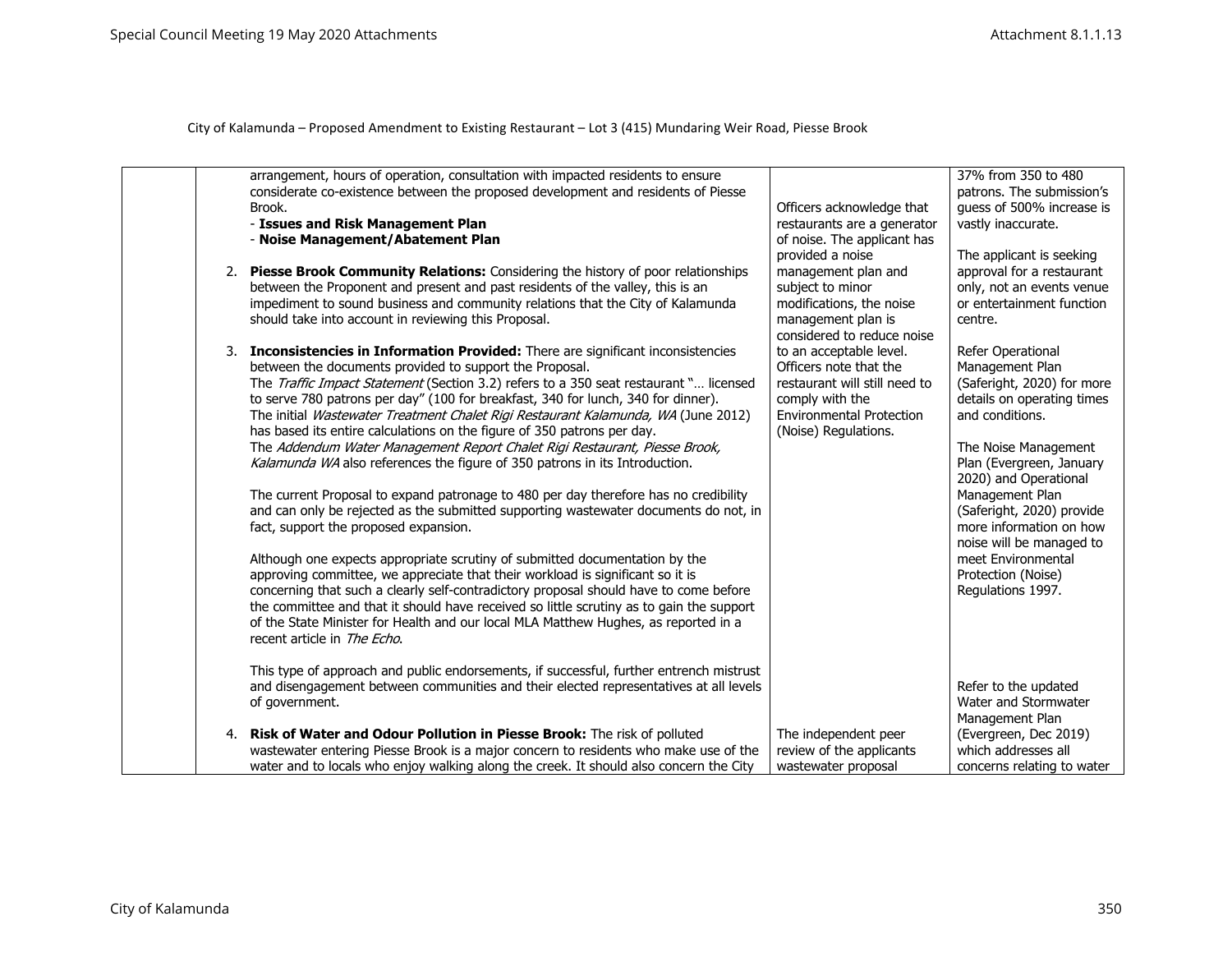|  | of Kalamunda that local residents, city folk and international visitors to the hills enjoy<br>the brook throughout the year. Children particularly, play in the stream and in Rocky<br>Pool.                                                                                                                                                               | concluded that the<br>proposed wastewater<br>disposal is acceptable.                              | management and water<br>protection for 480 persons.<br>There will be no adverse                                           |
|--|------------------------------------------------------------------------------------------------------------------------------------------------------------------------------------------------------------------------------------------------------------------------------------------------------------------------------------------------------------|---------------------------------------------------------------------------------------------------|---------------------------------------------------------------------------------------------------------------------------|
|  | There are likely to be periods when wastewater will be required to be stored due to<br>heavy rainfall or malfunction of the system or when the system remains active at<br>periods of ground saturation during winter.                                                                                                                                     | Officers note that the<br>irrigation areas have been<br>modified since community<br>consultation. | impact on the environment<br>or surrounding water<br>courses.                                                             |
|  | The area for disposal of treated wastewater described in the Addendum Water<br>Management Report, which uses information from Galt Geotechnics Technical<br>Memorandum, does not provide sufficient disposal area for the proposed 480 patrons<br>per day.                                                                                                 |                                                                                                   | Personal opinions should<br>have little to no bearing on<br>development applications -<br>considerations should be        |
|  | The inconsistency of information provided by the Proponent creates a sense of mistrust<br>in the proposed expansion, that the business will not apply due diligence to the<br>requirements to manage its wastewater, possible odours and other obligations. The<br>information provided is misleading and calls into question the capacity of the business |                                                                                                   | impartial and based on<br>regulation compliance and<br>scientific fact.                                                   |
|  | to manage compliance and to mitigate risks related to water pollution and odour<br>control.                                                                                                                                                                                                                                                                |                                                                                                   | The Noise Management<br>Plan (Evergreen, January<br>2020) and Operational                                                 |
|  | 5. Storm Water Run-off: It is noted that the stormwater runoff from the site will be<br>diverted away from the effluent disposal area. However, stormwater falling on the<br>effluent disposal area, should be retained onsite and prevented from flowing into either<br>Hackett Gully or Piesse Brook.                                                    |                                                                                                   | Management Plan<br>(Saferight, 2020) provide<br>more information on how<br>noise will be managed to<br>meet Environmental |
|  | It is also noted on the Site Plan (Drawing 1 of 7) that the overflow from the<br>stormwater run-off, grease trap and 9,000 firefighting tank, is captured on an adjacent<br>property. This arrangement is likely to cause future challenges if the Proponent or the                                                                                        |                                                                                                   | Protection (Noise)<br>Regulations 1997.                                                                                   |
|  | owner of the adjacent property (presumably also the Proponent) sells either the<br>business or the residential property.                                                                                                                                                                                                                                   |                                                                                                   | The applicant has faith in<br>the City of Kalamunda's<br>ability to manage noise in                                       |
|  | 6. Noise: As the Chairperson of a Corporate Body in Kalamunda, I have personal<br>experience of the lack of noise regulations/policy/management plan at the City of<br>Kalamunda. The City is currently ineffective at managing this significant nuisance to<br>residents' wellbeing.                                                                      |                                                                                                   | adherence with the<br><b>Environmental Protection</b><br>(Noise) Regulations 1997.                                        |
|  | This deficiency needs to be addressed by the City and noise levels mandated for public<br>venues, even for a restaurant licensed for 80 patrons. The impact of a licensed venue<br>with loud music is likely to have a very significant impact on residents throughout the                                                                                 |                                                                                                   | Refer amended Bushfire<br><b>Emergency Evacuation</b><br>Plan (Saferight, 2020).                                          |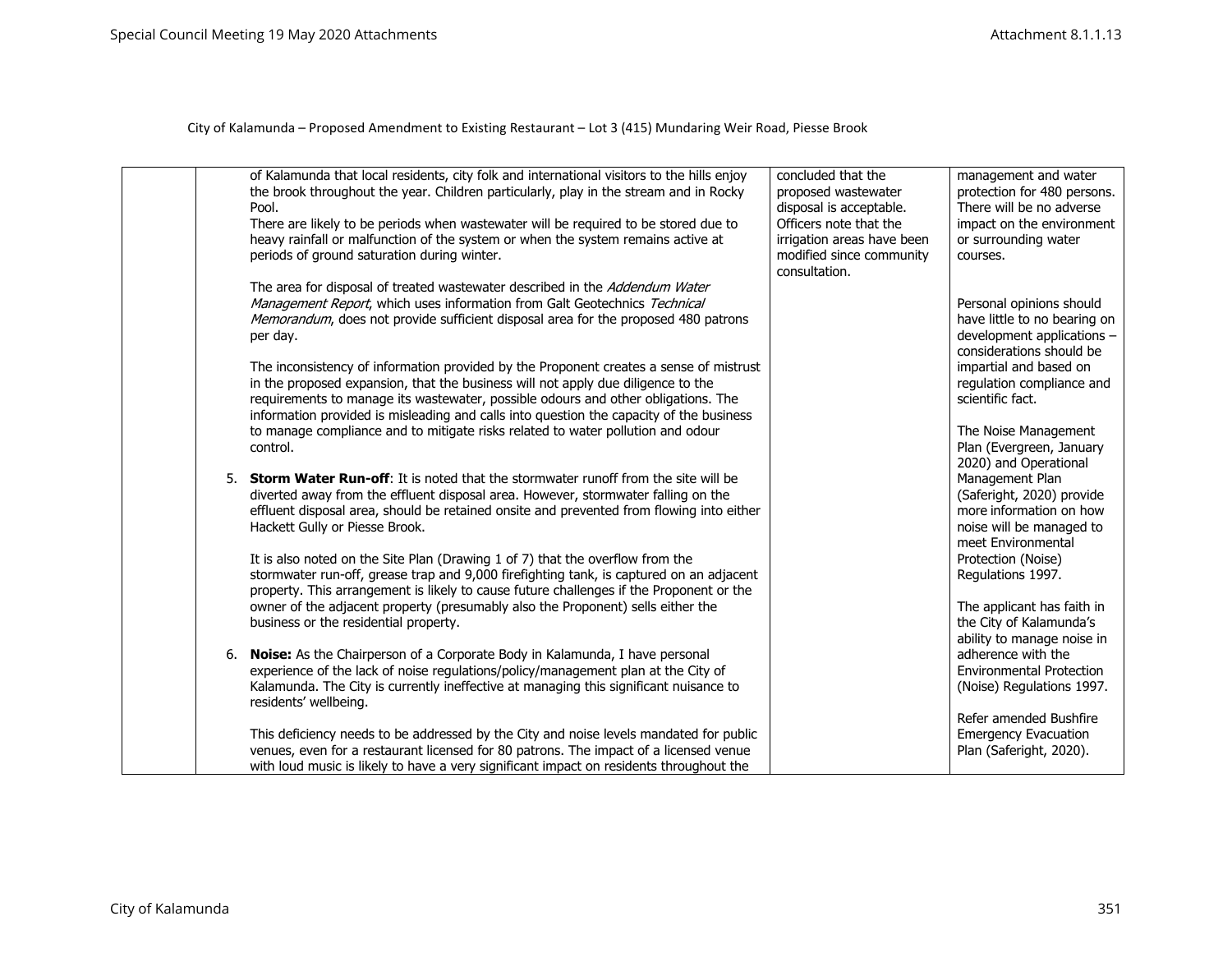| 7. | area.<br><b>Bush Fire Management &amp; Evacuation Risk:</b> The <i>Emergency &amp; Evacuation</i><br>Response Procedure (08/04/2019) does not include evacuation of patrons and staff<br>from the Chalet Rigi site in case of a bush fire. Given that the BAL (Bushfire Attack<br>Rating) of 29, equating to "high risk", the evacuation of the proposed 490 patrons plus<br>staff from the restaurant site with limited egress, to a place of safety several kilometres<br>away, would be expected to require a detailed and approved plan/procedure.<br>It is noted that the Addendum Water Management Report indicates that "The ATU<br>will be positioned in the northern portion of the site with a minimum distance of 1.2 m<br>from any site boundary". Apart from the impact on the value and amenity of the<br>neighbouring property this calculation also does not allow for a sufficient firebreak at<br>the boundary.<br>It is also noted that the aerial photo of the site provided in the Galt Geotechnics<br>document (Site & Location Plan Figure 4 Rev. A) does not reveal any view of the<br>expected 3 metre firebreaks on the property. Are there adequate fire breaks on this<br>property? | The high risk category only<br>applies to development<br>such as service stations,<br>landfill sites, storage of<br>hazardous materials, fuel<br>depots among others. See<br>section 5.6 of the Guidelines<br>for Planning in Bushfire<br>Prone Areas. | Refer to the updated<br>Water and Stormwater<br>Management Plan<br>(Evergreen, Dec 2019)<br>which addresses all<br>concerns relating to water<br>management and water<br>protection, including<br>revised placement of the<br>ATU and disposal areas.<br>The ATU has been<br>relocated to sit at least 3<br>m from the site boundary<br>in accordance with fire<br>break regulations.<br>Refer to Transport Impact<br>Statement (Shawmac, Jan |
|----|-----------------------------------------------------------------------------------------------------------------------------------------------------------------------------------------------------------------------------------------------------------------------------------------------------------------------------------------------------------------------------------------------------------------------------------------------------------------------------------------------------------------------------------------------------------------------------------------------------------------------------------------------------------------------------------------------------------------------------------------------------------------------------------------------------------------------------------------------------------------------------------------------------------------------------------------------------------------------------------------------------------------------------------------------------------------------------------------------------------------------------------------------------------------------------------------------------------------|--------------------------------------------------------------------------------------------------------------------------------------------------------------------------------------------------------------------------------------------------------|-----------------------------------------------------------------------------------------------------------------------------------------------------------------------------------------------------------------------------------------------------------------------------------------------------------------------------------------------------------------------------------------------------------------------------------------------|
|    | 8. Traffic Risk along Mundaring Weir Rd: The Traffic Impact Statement does not<br>address the constant use of Mundaring Road by cyclists. The road is winding and there<br>are few opportunities for vehicles to overtake for many kilometres. Cyclists from<br>throughout the metropolitan area, use the road particularly during weekends, and<br>breakfast the cafes in Kalamunda. The road is already busy and increased traffic would<br>create additional risks.<br>While we residents appreciate the need for appropriate business development in the Perth Hills,<br>the Chalet Rigi expansion Proposal under review is clearly not acceptable. We would prefer to<br>believe that our Council undertakes appropriate scrutiny of the documentation, to address the<br>significant concerns of Piesse Brook residents related to this Proposal and that its decision<br>represents the best interests of the whole community.                                                                                                                                                                                                                                                                           | Officers acknowledge that<br>an increase in restaurant<br>capacity will result in more<br>traffic. The applicant<br>provided a Traffic Impact<br>Assessment demonstrating<br>that subject to upgrades,<br>access to the site can be<br>acceptable.     | 2020) that addresses all<br>road safety concerns and<br>confirms that the proposed<br>development will have no<br>unacceptable impact on<br>road safety or traffic<br>conditions.                                                                                                                                                                                                                                                             |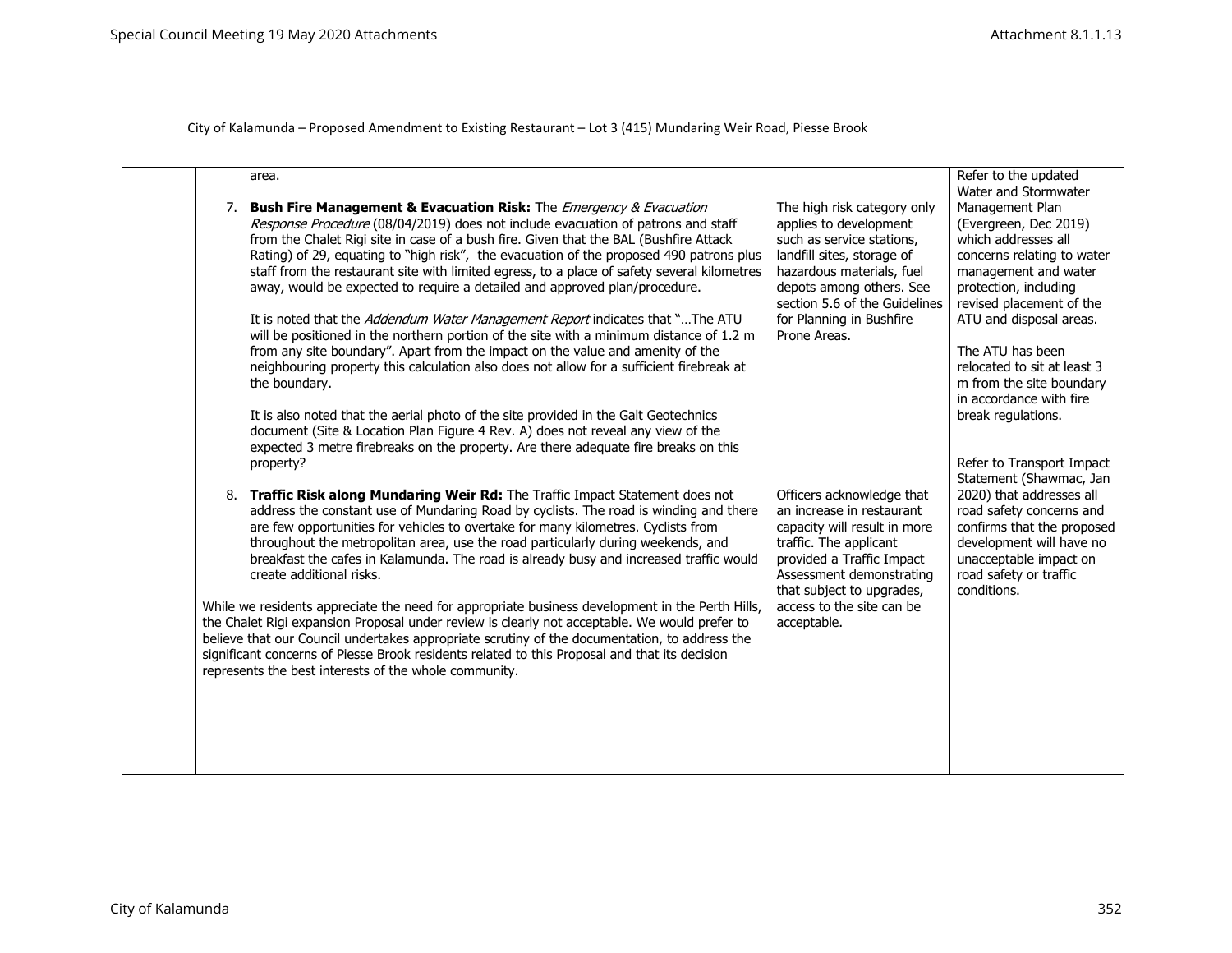| 54. | <b>Objection - Total Number of Submissions: 1</b>                                                                                                                                                                                                                                                                                                                                                                                                                                                                                                                                                                                                                                                                                                                                                                                                                                                                                                                                                                                                                                                                                                                                                                                                                                                                                                                                                                                                                                                                                                 | Noted.                                                                                                                                                                                                                                            | Noted.                                                                                                                                                                                                                                                                                                                                                                                                                                                                                                                                                                                             |
|-----|---------------------------------------------------------------------------------------------------------------------------------------------------------------------------------------------------------------------------------------------------------------------------------------------------------------------------------------------------------------------------------------------------------------------------------------------------------------------------------------------------------------------------------------------------------------------------------------------------------------------------------------------------------------------------------------------------------------------------------------------------------------------------------------------------------------------------------------------------------------------------------------------------------------------------------------------------------------------------------------------------------------------------------------------------------------------------------------------------------------------------------------------------------------------------------------------------------------------------------------------------------------------------------------------------------------------------------------------------------------------------------------------------------------------------------------------------------------------------------------------------------------------------------------------------|---------------------------------------------------------------------------------------------------------------------------------------------------------------------------------------------------------------------------------------------------|----------------------------------------------------------------------------------------------------------------------------------------------------------------------------------------------------------------------------------------------------------------------------------------------------------------------------------------------------------------------------------------------------------------------------------------------------------------------------------------------------------------------------------------------------------------------------------------------------|
|     | No Comment Provided                                                                                                                                                                                                                                                                                                                                                                                                                                                                                                                                                                                                                                                                                                                                                                                                                                                                                                                                                                                                                                                                                                                                                                                                                                                                                                                                                                                                                                                                                                                               |                                                                                                                                                                                                                                                   |                                                                                                                                                                                                                                                                                                                                                                                                                                                                                                                                                                                                    |
| 55. | <b>Comment Only - Total Number of Submissions: 1</b><br>Please find attached our comments regarding the proposal to Lot 3 Mundaring Weir Road.<br>In short, we are in favour of the development, but do have some concerns.<br>We believe it would be a great asset to the area, make use of an existing facility which has a<br>strong recognition value, and bring jobs and tourism dollars to the area.<br>However we are concerned that the Water management report is based on 350 patrons, not<br>the 480 the owners have applied for. We also would like it clarified what 480 patrons entails, it<br>says per day, but how is this monitored? Would be easier to visualise if it were how many<br>seats/tables the restaurant would have. We would like to see the number of patrons reduced to<br>approx. 300.<br>We are also concerned with the quantity of effluent treatment and its effective distribution in<br>the area, will it affect locals who do not have scheme water? Also the effect on Piesse Brook<br>itself. Friends and family we have taken there love it, as do we.<br>Finally of course there is the additional noise and traffic, that may not affect all, but has to<br>potential to change those closest to the restaurant.<br>Thanking you for your time and the councils consideration.<br>We have concerns that the water management/ waste water report notes the<br>biomax/ability to treat waste water report is acceptable for 350 patrons per day.<br>Application for 480 patrons well above this limit. | The operator is required to<br>keep a log of patrons, which<br>is available for City staff to<br>review at any time to<br>ensure patron numbers are<br>being recorded correctly<br>and that the number does<br>not exceed 480 including<br>staff. | Refer to the updated<br>Water and Stormwater<br>Management Plan<br>(Evergreen, Dec 2019)<br>which addresses all<br>concerns relating to water<br>management and water<br>protection for 480 persons.<br>490 people includes all<br>staff and on-site<br>contractors. The number<br>wil be maintained by use<br>of a hand-held tally<br>counter, as is customary<br>for most restaurants.<br>The Noise Management<br>Plan (Evergreen, January<br>2020) and Operational<br>Management Plan<br>(Saferight, 2020) provide<br>more information on how<br>noise will be managed to<br>meet Environmental |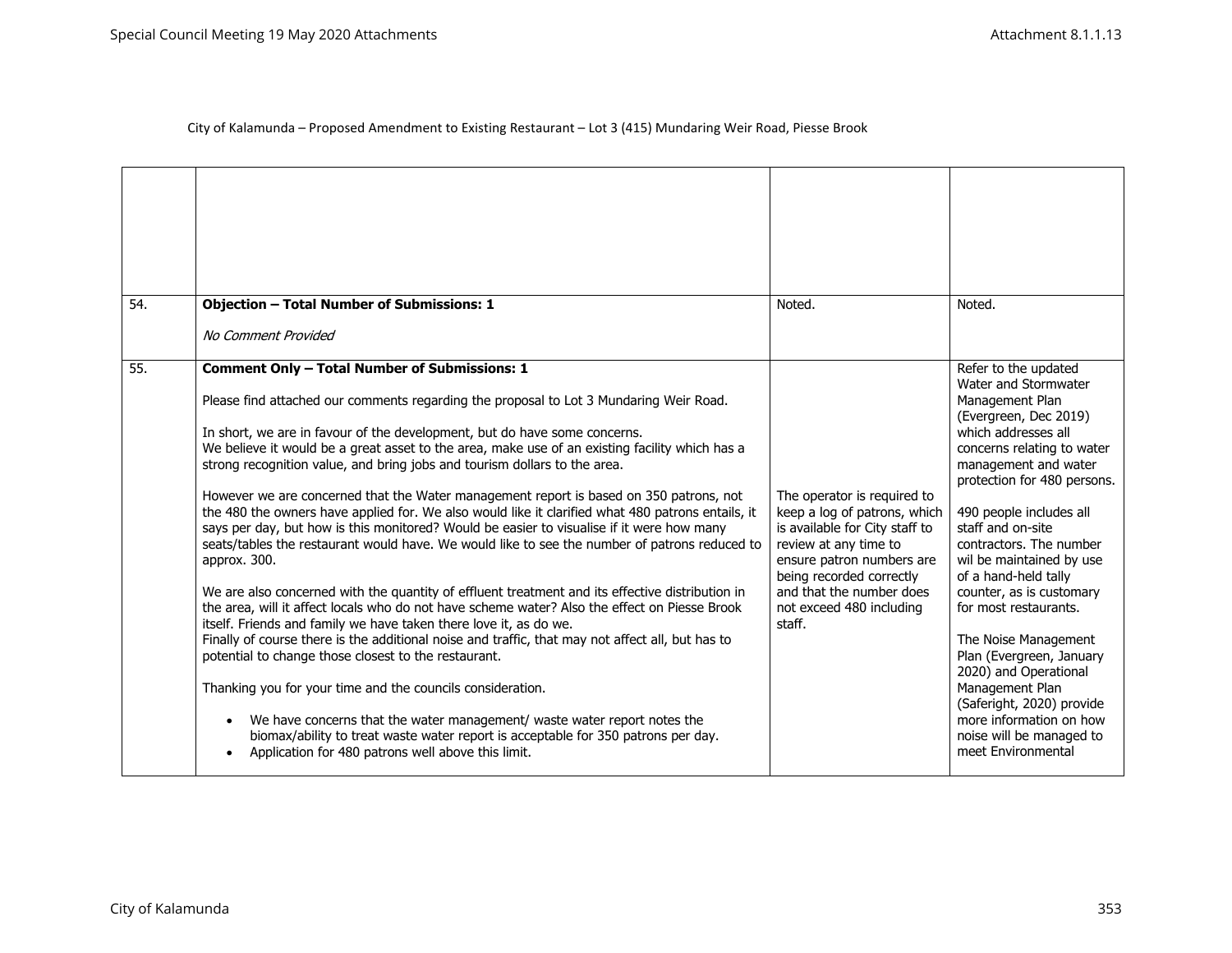|     | Although application says 480 patrons per day how will this be governed? If a<br>$\bullet$<br>restaurant opens for breakfast/lunch + dinner is this 480 patrons each meal provided?<br>This needs clarification.<br>Additional traffic given road is shared by bikeriders<br>Concerns regarding noise pollution to neighbouring areas that choose a particular<br>"country" lifestyle<br>Protection of out natural resources such as Piesse Brook. This part of why tourists<br>come here. If there is a chance of waterways being polluted with effluent, this is not<br>acceptable. | It is 480 patrons per day, all<br>inclusive.<br>Officers acknowledge that<br>restaurants are a generator<br>of noise. The applicant has<br>provided a noise<br>management plan and<br>subject to minor<br>modifications, the noise<br>management plan is<br>considered to reduce noise<br>to an acceptable level.<br>Officers note that the<br>restaurant will still need to<br>comply with the<br><b>Environmental Protection</b><br>(Noise) Regulations.<br>The independent peer<br>review of the applicants<br>wastewater proposal<br>concluded that the<br>proposed wastewater<br>disposal is acceptable. | Protection (Noise)<br>Regulations 1997.<br>Refer to Transport Impact<br>Statement (Shawmac, Jan<br>2020) that addresses all<br>road safety concerns and<br>confirms that the proposed<br>development will have no<br>unacceptable impact on<br>road safety or traffic<br>conditions.<br>There will be no adverse<br>impacts on surrounding<br>water courses. |
|-----|---------------------------------------------------------------------------------------------------------------------------------------------------------------------------------------------------------------------------------------------------------------------------------------------------------------------------------------------------------------------------------------------------------------------------------------------------------------------------------------------------------------------------------------------------------------------------------------|---------------------------------------------------------------------------------------------------------------------------------------------------------------------------------------------------------------------------------------------------------------------------------------------------------------------------------------------------------------------------------------------------------------------------------------------------------------------------------------------------------------------------------------------------------------------------------------------------------------|--------------------------------------------------------------------------------------------------------------------------------------------------------------------------------------------------------------------------------------------------------------------------------------------------------------------------------------------------------------|
|     |                                                                                                                                                                                                                                                                                                                                                                                                                                                                                                                                                                                       | Officers note that the<br>irrigation areas have been<br>modified since community<br>consultation.                                                                                                                                                                                                                                                                                                                                                                                                                                                                                                             |                                                                                                                                                                                                                                                                                                                                                              |
| 56. | <b>Objection - Total Number of Submissions: 1</b><br>I strongly object to the proposal of 480 patrons at this site.<br>1. Noise<br>The Piesse Brook valley and residents currently enjoy the peace and quiet of the valley<br>and it is why we reside here. This proposal will destroy their proposal residential<br>amenity.                                                                                                                                                                                                                                                         | Officers acknowledge that<br>restaurants are a generator<br>of noise. The applicant has<br>provided a noise<br>management plan and<br>subject to minor<br>modifications, the noise<br>management plan is                                                                                                                                                                                                                                                                                                                                                                                                      | Chalet Rigi (CR) operated<br>as a purpose-built<br>restaurant with approval<br>for 350 patrons for over 30<br>years under the previous<br>owner. A formal approval<br>for 350 patrons was issued<br>by the City of Kalamunda                                                                                                                                 |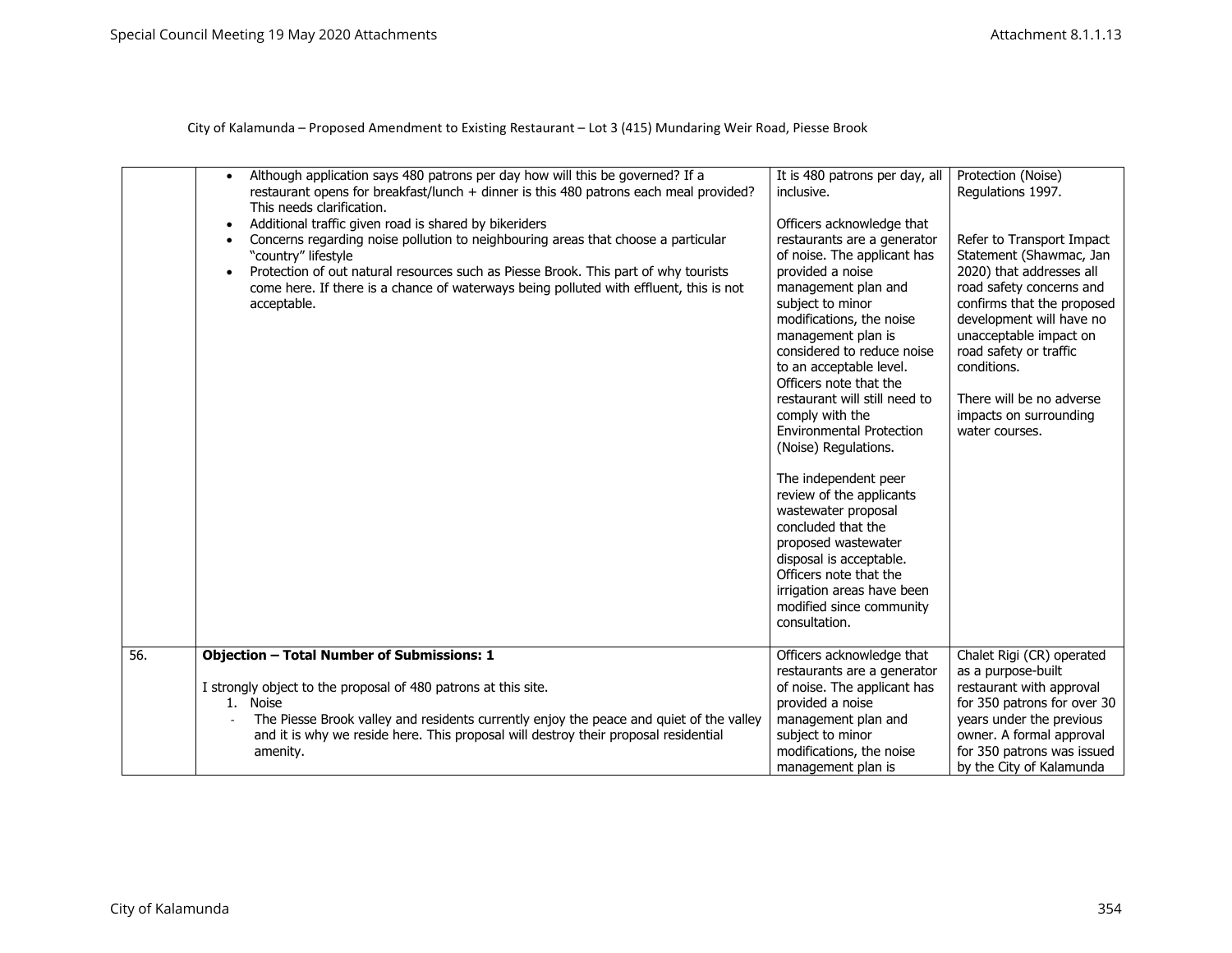| 3.<br>4. | This restaurant has not yet even started to function at the level of 80 yet you seek to<br>consider 480. As such there is no history of management of Noise, Traffic, Waste -<br>water and rubbish by the applicant - at the 80 patron level. As such this would better<br>be described as a new application for a new venue at 480 because the 80 patron<br>venue has not functioned as yet by this applicant. Private events to date have not<br>been managed well and have impacted residents.<br>I find it absurd that council embraces Tourism at this scale in this location. Tourism is<br>all fine but don't destroy the peace of this valley for the mighty dollar of one operator.<br>2. Traffic<br>This section of Mundaring Weir Road is already a black spot from Croxton Road to<br>Fern Road. How is this volume of traffic going to be managed and integrated with<br>residential use and cyclist use?<br>Water<br>This is a catchment area. 480 patrons (even handled by a bio cycle) represents<br>massive flow of waste.<br>Fire<br>The logistics in the event of an approaching fire front are sixfold. | considered to reduce noise<br>to an acceptable level.<br>Officers note that the<br>restaurant will still need to<br>comply with the<br><b>Environmental Protection</b><br>(Noise) Regulations.<br>Officers acknowledge that<br>an increase in restaurant<br>capacity will result in more<br>traffic. The applicant<br>provided a Traffic Impact<br>Assessment demonstrating<br>that subject to upgrades,<br>access to the site can be<br>acceptable.<br>The independent peer<br>review of the applicants<br>wastewater proposal<br>concluded that the<br>proposed wastewater<br>disposal is acceptable.<br>Officers note that the<br>irrigation areas have been<br>modified since community<br>consultation. | on 26 November 2012 to<br>the new owner. This<br>approval lapsed during<br>redevelopment in 2014.<br>The increase is only 37%<br>from 350 to 480 patrons.<br>The application is similarly<br>scaled compared to other<br>establishments within a<br>few km of Chalet Rigi,<br>such as Core Cider.<br>The Noise Management<br>Plan (Evergreen, January<br>2020) and Operational<br>Management Plan<br>(Saferight, 2020) provide<br>more information on how<br>noise will be managed to<br>meet Environmental<br>Protection (Noise)<br>Regulations 1997.<br>Refer to Transport Impact<br>Statement (Shawmac, Jan<br>2020) that addresses all<br>road safety concerns and<br>confirms that the proposed<br>development will have no<br>unacceptable impact on<br>road safety or traffic<br>conditions.<br>Refer to the updated |
|----------|-----------------------------------------------------------------------------------------------------------------------------------------------------------------------------------------------------------------------------------------------------------------------------------------------------------------------------------------------------------------------------------------------------------------------------------------------------------------------------------------------------------------------------------------------------------------------------------------------------------------------------------------------------------------------------------------------------------------------------------------------------------------------------------------------------------------------------------------------------------------------------------------------------------------------------------------------------------------------------------------------------------------------------------------------------------------------------------------------------------------------------|--------------------------------------------------------------------------------------------------------------------------------------------------------------------------------------------------------------------------------------------------------------------------------------------------------------------------------------------------------------------------------------------------------------------------------------------------------------------------------------------------------------------------------------------------------------------------------------------------------------------------------------------------------------------------------------------------------------|-----------------------------------------------------------------------------------------------------------------------------------------------------------------------------------------------------------------------------------------------------------------------------------------------------------------------------------------------------------------------------------------------------------------------------------------------------------------------------------------------------------------------------------------------------------------------------------------------------------------------------------------------------------------------------------------------------------------------------------------------------------------------------------------------------------------------------|
|          |                                                                                                                                                                                                                                                                                                                                                                                                                                                                                                                                                                                                                                                                                                                                                                                                                                                                                                                                                                                                                                                                                                                             |                                                                                                                                                                                                                                                                                                                                                                                                                                                                                                                                                                                                                                                                                                              | Water and Stormwater<br>Management Plan<br>(Evergreen, Dec 2019)                                                                                                                                                                                                                                                                                                                                                                                                                                                                                                                                                                                                                                                                                                                                                            |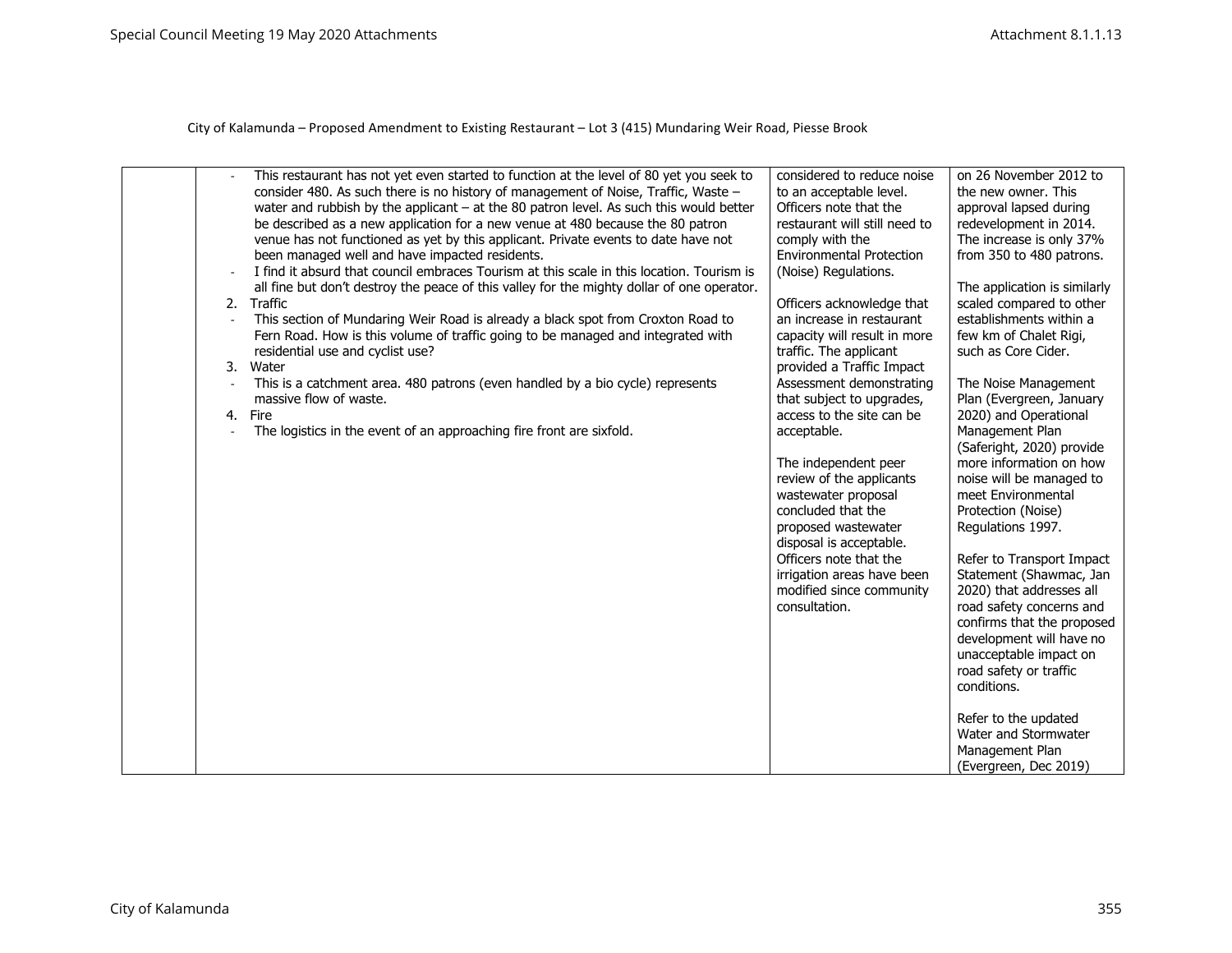|     |                                                                                                                                                                                                                                                                                                                                                                                                                                                       |        | which addresses all<br>concerns relating to water<br>management and water<br>protection for 480 persons.<br>Refer amended Bushfire<br><b>Emergency Evacuation</b><br>Plan (Saferight, 2020) and<br>BAL report. The applicant<br>is not sure what the<br>submission is referring to<br>when it says the logistics<br>in the event of a fire<br>approaching are sixfold. |
|-----|-------------------------------------------------------------------------------------------------------------------------------------------------------------------------------------------------------------------------------------------------------------------------------------------------------------------------------------------------------------------------------------------------------------------------------------------------------|--------|------------------------------------------------------------------------------------------------------------------------------------------------------------------------------------------------------------------------------------------------------------------------------------------------------------------------------------------------------------------------|
| 57. | Non - Objection - Total Number of Submissions: 1                                                                                                                                                                                                                                                                                                                                                                                                      | Noted. | Noted.                                                                                                                                                                                                                                                                                                                                                                 |
|     | Letter of Support for Chalet Rigi Restaurant                                                                                                                                                                                                                                                                                                                                                                                                          |        |                                                                                                                                                                                                                                                                                                                                                                        |
|     | To City of Kalamunda (Staff & Councilors)                                                                                                                                                                                                                                                                                                                                                                                                             |        |                                                                                                                                                                                                                                                                                                                                                                        |
|     | Please accept this Letter of Support as confirmation of my strong support for the Chalet Rigi<br>Restaurant development located in Piesse Brook, Kalamunda. I wholly support licensing this<br>venue for a minimum of 480 persons and would urge the Council to approve this development<br>in a timely manner for the benefit of our community.                                                                                                      |        |                                                                                                                                                                                                                                                                                                                                                                        |
|     | I am the Owner and Principal Certified Financial Planner at XXXXX Consultants, which I<br>established here in Kalamunda over 30 years ago in 1986. I am also a Board Member of the<br>Kalamunda Chamber of Commerce, a Justice of the Peace in Kalamunda and a Kalamunda<br>resident. As such, I have a vested interest in Kalamunda, its growth and economic<br>development, and the facilities available to residents and local business owners.    |        |                                                                                                                                                                                                                                                                                                                                                                        |
|     | Chalet Rigi is a highly impressive development and the owners, Mack and Kathryn McCormack,<br>should be commended for creating such a high-quality and flagship venue for our city. It has<br>been garnered the interest of many State politicians, including the State Premier, Deputy State<br>Premier and the Minister for Tourism, who have all identified Chalet Rigi as a flagship venue<br>that will be of huge benefit to the Kalamunda area. |        |                                                                                                                                                                                                                                                                                                                                                                        |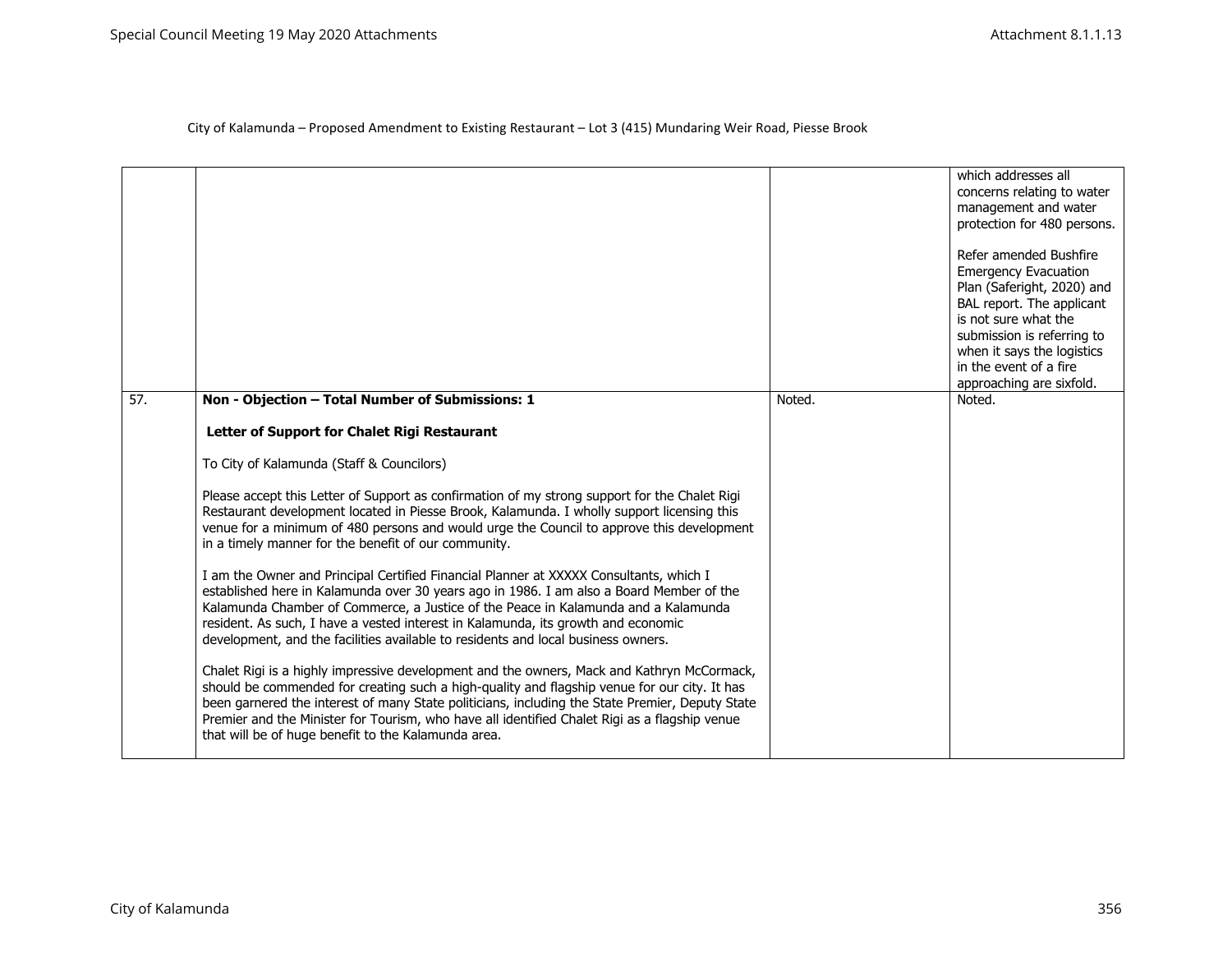|     | It is my understanding that the owners have taken great care and expense to restore the<br>original building and preserve this important piece of Kalamunda history. Where they have<br>expanded the original restaurant, they committed to the use of recycled or historical materials<br>where possible, such as use of the Busselton Jetty timber for construction, to ensure the<br>development is environmentally conscious and in-keeping with the feel of the area.                                                                                                                          |        |        |
|-----|-----------------------------------------------------------------------------------------------------------------------------------------------------------------------------------------------------------------------------------------------------------------------------------------------------------------------------------------------------------------------------------------------------------------------------------------------------------------------------------------------------------------------------------------------------------------------------------------------------|--------|--------|
|     | Their state-of-the-art wastewater system will ensure that all wastewater is treated to drinking<br>water standard before being disposed, leading the way in providing technologically advanced<br>solutions to a problem which faces all businesses in the Bickley Valley and Piesse Brook areas<br>(i.e. not being connected to the sewerage system)                                                                                                                                                                                                                                               |        |        |
|     | I believe that Chalet Rigi has huge potential to be a key draw card to bring tourists to<br>Kalamunda. Once opened to the public, Chalet Rigi will undoubtable attract many visitors to the<br>region, having a "knock-on" effect for other local businesses. It will provide the missing large<br>attraction needed in this area $-$ a facility for visitors to use all week round. There are currently<br>very limited options for visitors to "the valley" to have lunch during the week and this will<br>rectify that issue by providing a high-quality and family friendly venue for all ages. |        |        |
|     | Finally, the owners intention to use only local produce and local staff should also be<br>commended. Cross promotion and support for other local businesses, e.g. growers, producers,<br>vineyards, breweries etc, will be a much-needed boost for the economy. Engagement of local<br>staff will provide local employment and training opportunities for those who may otherwise<br>have "gone down the hill" to look for work, keeping our work force here in Kalamunda.                                                                                                                          |        |        |
|     | In short, Kalamunda needs this development. It has been a long-time coming and I very much<br>look forward to its opening and to the ongoing benefits it will bring to our region.                                                                                                                                                                                                                                                                                                                                                                                                                  |        |        |
| 58. | <b>Objection - Total Number of Submissions: 1</b>                                                                                                                                                                                                                                                                                                                                                                                                                                                                                                                                                   | Noted. | Noted. |
|     | No Comment Provided                                                                                                                                                                                                                                                                                                                                                                                                                                                                                                                                                                                 |        |        |
| 59. | <b>Objection - Total Number of Submissions: 1</b>                                                                                                                                                                                                                                                                                                                                                                                                                                                                                                                                                   | Noted. | Noted. |
|     | No Comment Provided                                                                                                                                                                                                                                                                                                                                                                                                                                                                                                                                                                                 |        |        |
| 60. | <b>Objection - Total Number of Submissions: 1</b>                                                                                                                                                                                                                                                                                                                                                                                                                                                                                                                                                   | Noted. | Noted. |
|     | No Comment Provided                                                                                                                                                                                                                                                                                                                                                                                                                                                                                                                                                                                 |        |        |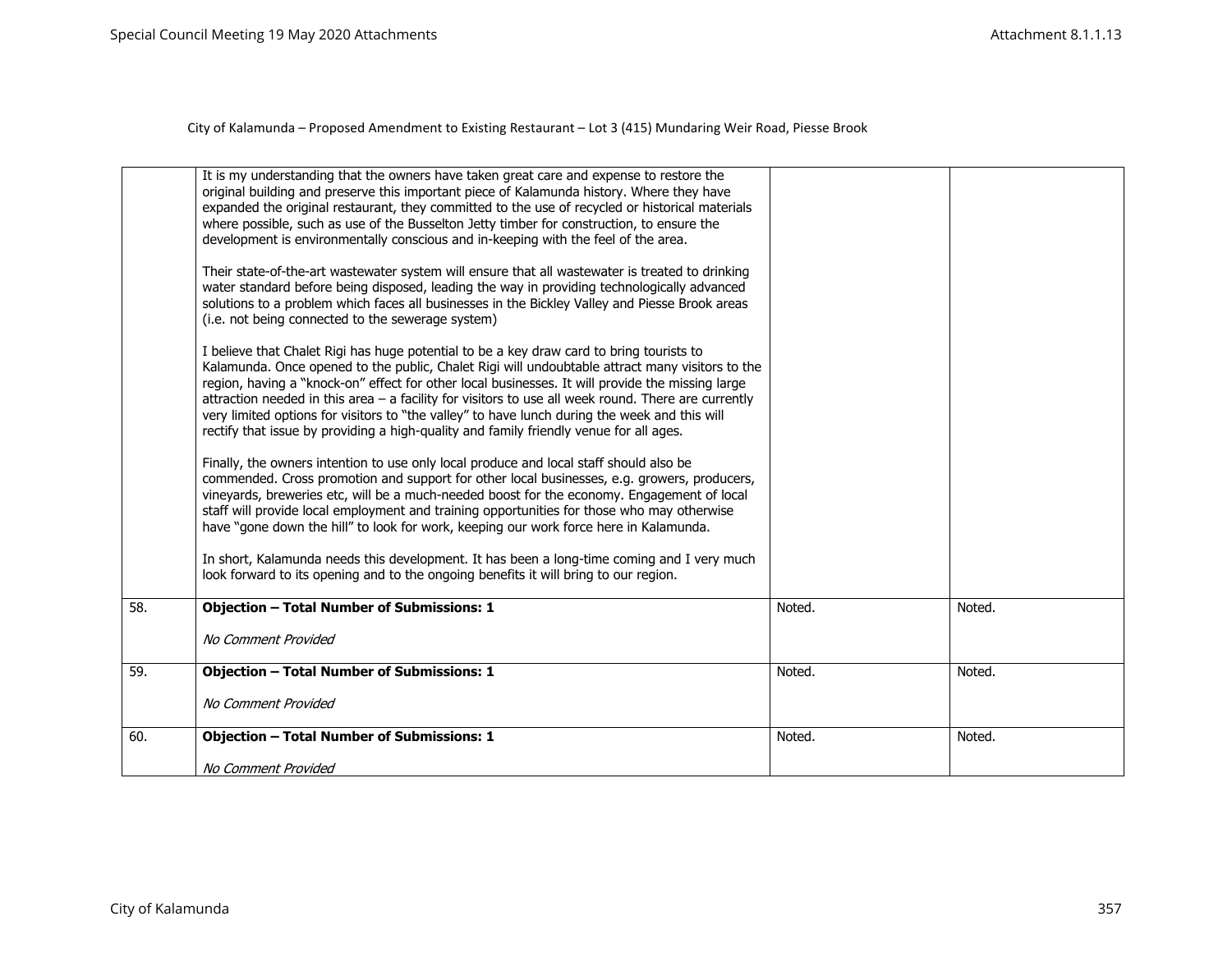| 61. | <b>Objection - Total Number of Submissions: 1</b><br>We object to increasing the patrons to 480 per day, leaving the patrons at current 80 is<br>sufficient. Patrons at approx. 100-200 is understandable with the idea that weddings will enjoy<br>the venue. However, increasing to 480 will impact the natural environment. We live approx<br>1km away and the Valley bounces sounds and amplifies sound. Therefore, huge amounts of<br>patrons and cars will ruin our peaceful and tranquil environment. | Officers acknowledge that<br>restaurants are a generator<br>of noise. The applicant has<br>provided a noise<br>management plan and<br>subject to minor<br>modifications, the noise<br>management plan is<br>considered to reduce noise<br>to an acceptable level.<br>Officers note that the<br>restaurant will still need to<br>comply with the<br><b>Environmental Protection</b><br>(Noise) Regulations.<br>Officers acknowledge that<br>an increase in restaurant<br>capacity will result in more<br>traffic. The applicant<br>provided a Traffic Impact<br>Assessment demonstrating<br>that subject to upgrades,<br>access to the site can be<br>acceptable.<br>The independent peer<br>review of the applicants<br>wastewater proposal<br>concluded that the<br>proposed wastewater<br>disposal is acceptable.<br>Officers note that the<br>irrigation areas have been<br>modified since community<br>consultation. | Chalet Rigi (CR) operated<br>as a purpose-built<br>restaurant with approval<br>for 350 patrons for over 30<br>years under the previous<br>owner. A formal approval<br>for 350 patrons was issued<br>by the City of Kalamunda<br>on 26 November 2012 to<br>the new owner. This<br>approval lapsed during<br>redevelopment in 2014.<br>CR has never operated<br>with numbers of 80<br>patrons. The increase is<br>37% from 350 to 480<br>patrons. |
|-----|--------------------------------------------------------------------------------------------------------------------------------------------------------------------------------------------------------------------------------------------------------------------------------------------------------------------------------------------------------------------------------------------------------------------------------------------------------------------------------------------------------------|--------------------------------------------------------------------------------------------------------------------------------------------------------------------------------------------------------------------------------------------------------------------------------------------------------------------------------------------------------------------------------------------------------------------------------------------------------------------------------------------------------------------------------------------------------------------------------------------------------------------------------------------------------------------------------------------------------------------------------------------------------------------------------------------------------------------------------------------------------------------------------------------------------------------------|-------------------------------------------------------------------------------------------------------------------------------------------------------------------------------------------------------------------------------------------------------------------------------------------------------------------------------------------------------------------------------------------------------------------------------------------------|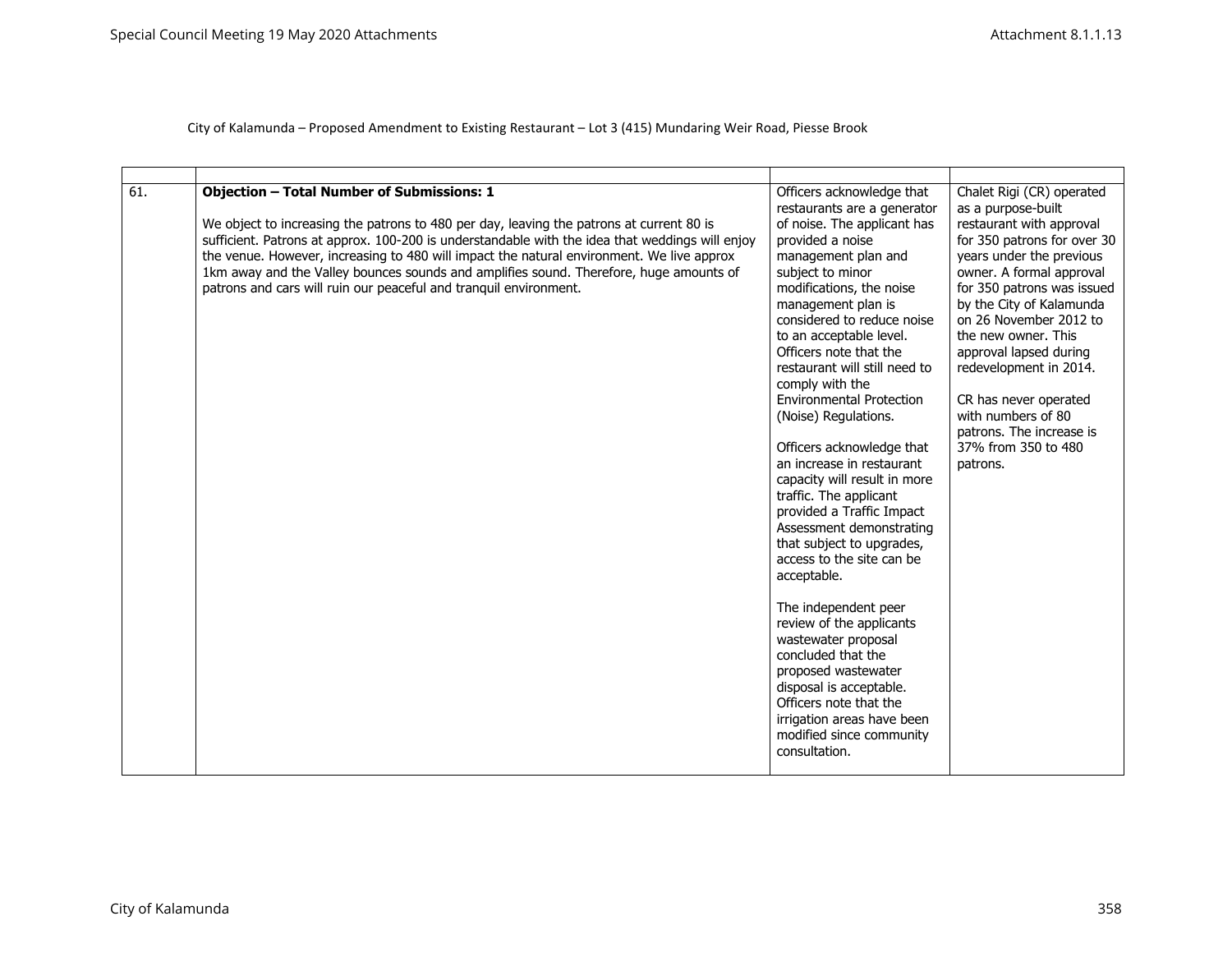| 62. | <b>Objection - Total Number of Submissions: 1</b>                                              | Officers acknowledge that<br>restaurants are a generator | Refer to Transport Impact<br>Statement (Shawmac, Jan   |
|-----|------------------------------------------------------------------------------------------------|----------------------------------------------------------|--------------------------------------------------------|
|     | Way too much noise and traffic on our small road.                                              | of noise. The applicant has                              | 2020) that addresses all                               |
|     |                                                                                                | provided a noise                                         | road safety concerns and                               |
|     |                                                                                                | management plan and                                      | confirms that the proposed                             |
|     |                                                                                                | subject to minor                                         | development will have no                               |
|     |                                                                                                | modifications, the noise                                 | unacceptable impact on                                 |
|     |                                                                                                | management plan is                                       | road safety or traffic                                 |
|     |                                                                                                | considered to reduce noise                               | conditions.                                            |
|     |                                                                                                | to an acceptable level.                                  |                                                        |
|     |                                                                                                | Officers note that the                                   | The Noise Management                                   |
|     |                                                                                                | restaurant will still need to                            | Plan (Evergreen, January                               |
|     |                                                                                                | comply with the                                          | 2020) and Operational                                  |
|     |                                                                                                | <b>Environmental Protection</b>                          | Management Plan                                        |
|     |                                                                                                | (Noise) Regulations.                                     | (Saferight, 2020) provide                              |
|     |                                                                                                |                                                          | more information on how                                |
|     |                                                                                                | Officers acknowledge that                                | noise will be managed to                               |
|     |                                                                                                | an increase in restaurant                                | meet Environmental                                     |
|     |                                                                                                | capacity will result in more                             | Protection (Noise)                                     |
|     |                                                                                                | traffic. The applicant                                   | Regulations 1997.                                      |
|     |                                                                                                | provided a Traffic Impact                                |                                                        |
|     |                                                                                                | Assessment demonstrating<br>that subject to upgrades,    |                                                        |
|     |                                                                                                | access to the site can be                                |                                                        |
|     |                                                                                                | acceptable.                                              |                                                        |
|     |                                                                                                |                                                          |                                                        |
| 63. | <b>Objection - Total Number of Submissions: 1</b>                                              | Officers acknowledge the                                 | Chalet Rigi (CR) operated                              |
|     |                                                                                                | submission and have                                      | as a purpose-built                                     |
|     | The increase of Chalet Rigi from 80 patrons to 480 patron is a fire death trap for my family.  | considered the reasons for                               | restaurant with approval                               |
|     | Living on Mundaring Weir Road in the event of an evacuation, (which is increased due to the    | the objection.                                           | for 350 patrons for over 30                            |
|     | fact of the venue operating), my family and I will be trapped in and will not be able to enter |                                                          | years under the previous                               |
|     | the road due to a massive exodus,                                                              |                                                          | owner. A formal approval                               |
|     |                                                                                                |                                                          | for 350 patrons was issued<br>by the City of Kalamunda |
|     |                                                                                                |                                                          | on 26 November 2012 to                                 |
|     |                                                                                                |                                                          | the new owner. This                                    |
|     |                                                                                                |                                                          | approval lapsed during                                 |
|     |                                                                                                |                                                          | redevelopment in 2014.                                 |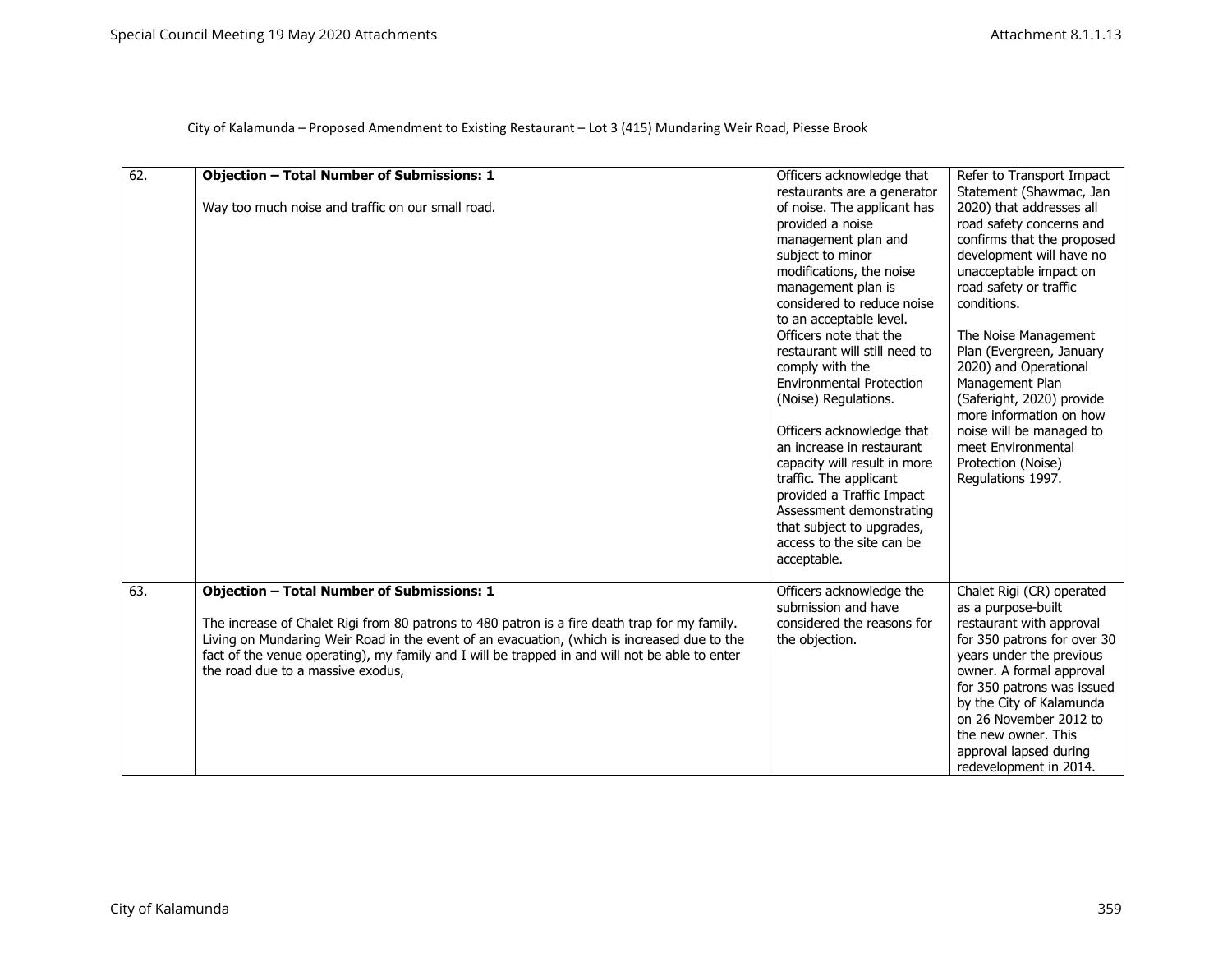|     |                                                                                                                                                                                                                                                                                                                                                                                                                                                                                                                                                                                                                                                                                                                                                                                                                                                                                                                                                                                                                                                                                                                                                                                  |                                                                                                                                                                                                                                                                                                                                                                                                                                                                                                                                                                                                                                                                  | CR has never operated<br>with numbers of 80<br>patrons. The increase is<br>37% from 350 to 480<br>patrons.                                                                                                                                                                                                                                                                                                                                                                                                                                                                                      |
|-----|----------------------------------------------------------------------------------------------------------------------------------------------------------------------------------------------------------------------------------------------------------------------------------------------------------------------------------------------------------------------------------------------------------------------------------------------------------------------------------------------------------------------------------------------------------------------------------------------------------------------------------------------------------------------------------------------------------------------------------------------------------------------------------------------------------------------------------------------------------------------------------------------------------------------------------------------------------------------------------------------------------------------------------------------------------------------------------------------------------------------------------------------------------------------------------|------------------------------------------------------------------------------------------------------------------------------------------------------------------------------------------------------------------------------------------------------------------------------------------------------------------------------------------------------------------------------------------------------------------------------------------------------------------------------------------------------------------------------------------------------------------------------------------------------------------------------------------------------------------|-------------------------------------------------------------------------------------------------------------------------------------------------------------------------------------------------------------------------------------------------------------------------------------------------------------------------------------------------------------------------------------------------------------------------------------------------------------------------------------------------------------------------------------------------------------------------------------------------|
|     |                                                                                                                                                                                                                                                                                                                                                                                                                                                                                                                                                                                                                                                                                                                                                                                                                                                                                                                                                                                                                                                                                                                                                                                  |                                                                                                                                                                                                                                                                                                                                                                                                                                                                                                                                                                                                                                                                  | Refer amended Bushfire<br><b>Emergency Evacuation</b><br>Plan (Saferight, 2020) and<br>BAL report.                                                                                                                                                                                                                                                                                                                                                                                                                                                                                              |
| 64. | <b>Objection - Total Number of Submissions: 1</b><br>Strongly concerned for over 14 000L per day of waste water going into Hacketts Gully<br>creek (150 metre away), which then transfers to Piesse Brook, which is the catchment<br>for Helena Catchment, Chemicals over time will have an impact.<br>Concerns for wildlife, endangered Red Tail Cockatoo and Echidnas that live in the<br>valley.<br>Strongly concerned for the safety of my family in the event of fire evacuation. Large<br>numbers and access.<br>Active Bore 140m from dripping site<br>Restaurant swale creates from dripping site fire risk in the area.<br>$\overline{\phantom{a}}$<br>Noise impact - Amphitheatre/ noise travelling<br>Traffic on a very windy/ well-travelled road by cyclists. Plus, numbers will increase<br>over time. Death of cyclists.<br>WE DON'T WANT THIS IN OUR VALLEY<br>THE OWNER IS RUDE, ARROGANT, MAN WHO THINK HE IS A LAW TO HIMSELF.<br>WELL DISLIKED IN VALLEY. HAD PHYSICALLY ASSULTES 2 PEOPLE ARE THERE ARE 3<br>PEOPLE WHO ARE SCARED TO MENTION THEIR NAMES ON SUBMISSIONS.<br>Make a good chose Shire of Kalamunda rather than living out of his pocket \$\$ | Officers acknowledge that<br>restaurants are a generator<br>of noise. The applicant has<br>provided a noise<br>management plan and<br>subject to minor<br>modifications, the noise<br>management plan is<br>considered to reduce noise<br>to an acceptable level.<br>Officers note that the<br>restaurant will still need to<br>comply with the<br><b>Environmental Protection</b><br>(Noise) Regulations.<br>Officers acknowledge that<br>an increase in restaurant<br>capacity will result in more<br>traffic. The applicant<br>provided a Traffic Impact<br>Assessment demonstrating<br>that subject to upgrades,<br>access to the site can be<br>acceptable. | Refer to the updated<br>Water and Stormwater<br>Management Plan<br>(Evergreen, Dec 2019)<br>which addresses all<br>concerns relating to water<br>management and water<br>protection for 480 persons.<br>No wastewater will enter<br>any surrounding water<br>courses at any time.<br>The Noise Management<br>Plan (Evergreen, January<br>2020) and Operational<br>Management Plan<br>(Saferight, 2020) provide<br>more information on how<br>noise will be managed to<br>meet Environmental<br>Protection (Noise)<br>Regulations 1997.<br>Refer amended Bushfire<br><b>Emergency Evacuation</b> |
|     |                                                                                                                                                                                                                                                                                                                                                                                                                                                                                                                                                                                                                                                                                                                                                                                                                                                                                                                                                                                                                                                                                                                                                                                  |                                                                                                                                                                                                                                                                                                                                                                                                                                                                                                                                                                                                                                                                  | Plan (Saferight, 2020) and<br>BAL report.                                                                                                                                                                                                                                                                                                                                                                                                                                                                                                                                                       |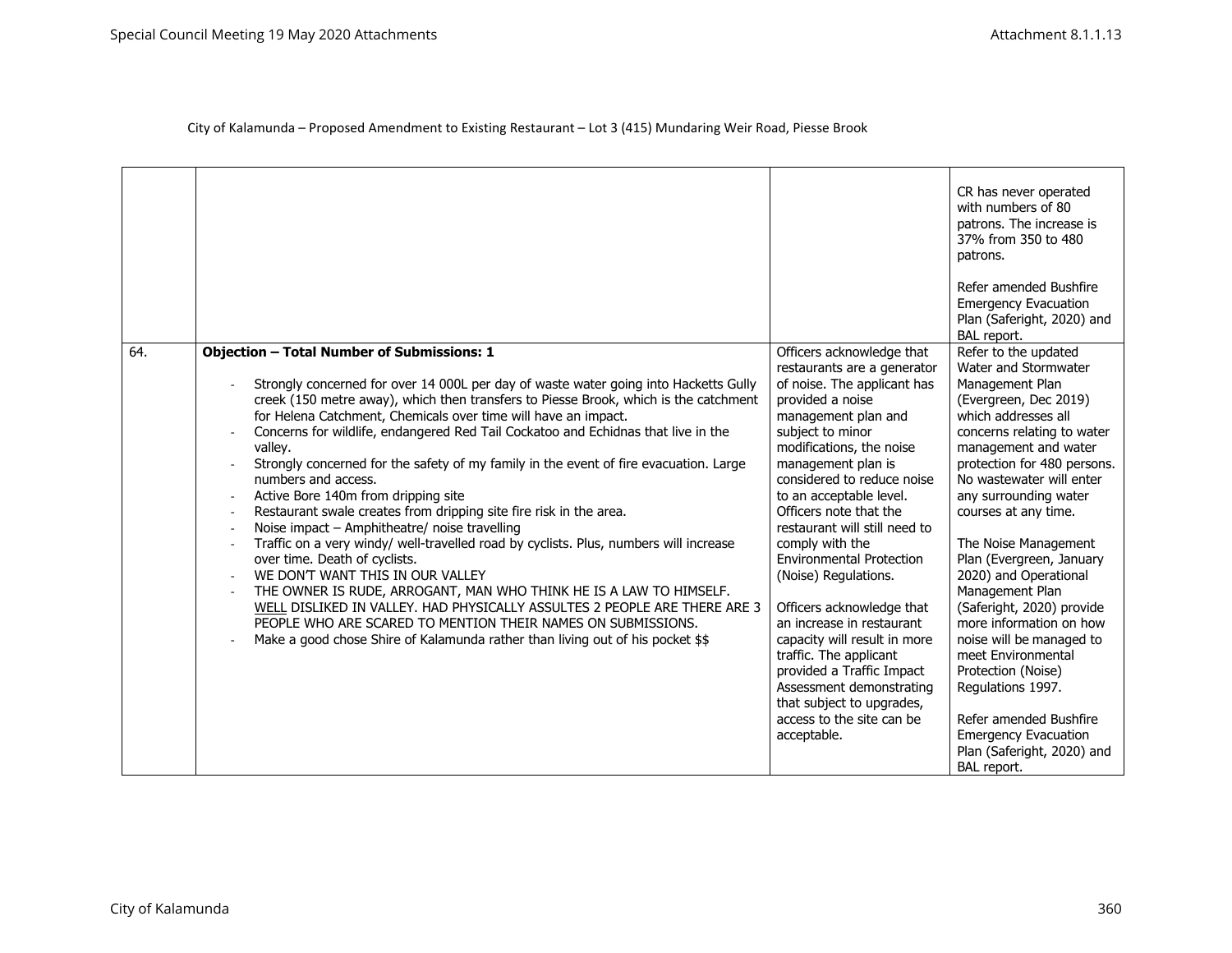|     |                                                   | No information provided<br>with the application<br>indicates that there is a risk<br>to cockatoo species.<br>DBCA were consulted, and<br>provided a 'no comment' on<br>the proposal.                                                                 | Personal opinions should<br>have little to no bearing on<br>development applications -<br>considerations should be<br>impartial and based on<br>regulation compliance and<br>scientific fact.                                                                                                                                                                                                                             |
|-----|---------------------------------------------------|------------------------------------------------------------------------------------------------------------------------------------------------------------------------------------------------------------------------------------------------------|---------------------------------------------------------------------------------------------------------------------------------------------------------------------------------------------------------------------------------------------------------------------------------------------------------------------------------------------------------------------------------------------------------------------------|
|     |                                                   | The independent peer<br>review of the applicants<br>wastewater proposal<br>concluded that the<br>proposed wastewater<br>disposal is acceptable.<br>Officers note that the<br>irrigation areas have been<br>modified since community<br>consultation. | The intended licensee<br>meets the Liquor Licensing<br>and RSA Licensing<br>requirements and is an<br>Approved Manager<br>(Unrestricted Class)<br>approved by the Dept<br>Liqueur and Gaming (no:<br>0212225418-1) until 16<br>October 2023. Assault is a<br>criminal offence. The<br>Applicant has no criminal<br>convictions and is of good<br>character having<br>previously served in the<br>Australian Armed Forces. |
|     |                                                   |                                                                                                                                                                                                                                                      | The submission's<br>comments are false and<br>defamatory. Defamation is<br>a criminal offence under<br>the WA Criminal Code<br>s345.                                                                                                                                                                                                                                                                                      |
| 65. | <b>Objection - Total Number of Submissions: 2</b> |                                                                                                                                                                                                                                                      | Refer to Transport Impact<br>Statement (Shawmac, Jan                                                                                                                                                                                                                                                                                                                                                                      |
|     | <b>Submission 1 - Objection</b>                   |                                                                                                                                                                                                                                                      | 2020) that addresses all                                                                                                                                                                                                                                                                                                                                                                                                  |
|     | To whom it may concern: City of Kalamunda         |                                                                                                                                                                                                                                                      | road safety concerns and<br>confirms that the proposed<br>development will have no                                                                                                                                                                                                                                                                                                                                        |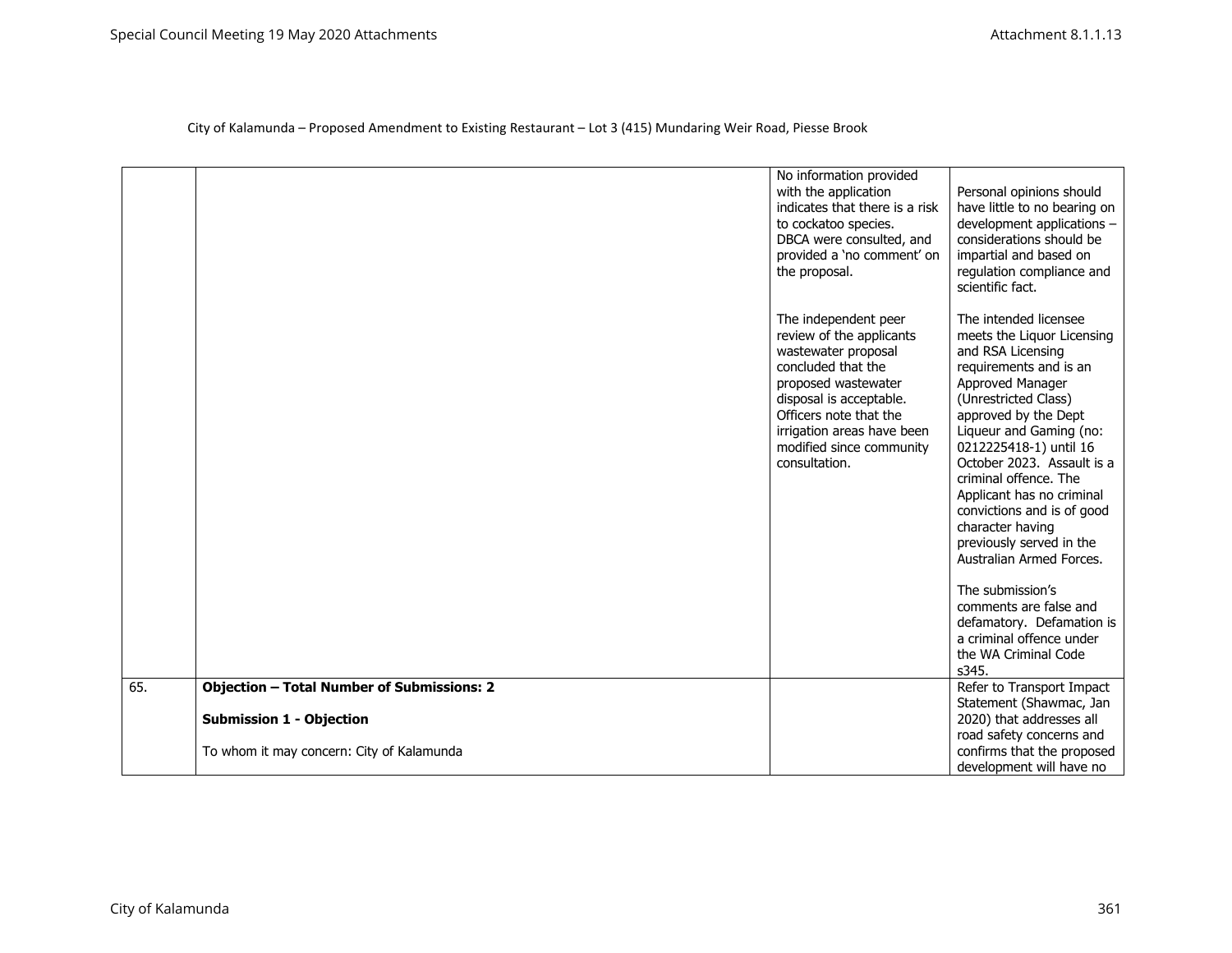| I am writing to you to voice my opinion about the proposed development of Chalet Rigi, 415         |                              | unacceptable impact on     |
|----------------------------------------------------------------------------------------------------|------------------------------|----------------------------|
| Mundaring Weir Road, Piesse Brook.                                                                 |                              | road safety or traffic     |
|                                                                                                    | Officers acknowledge that    | conditions.                |
| I am OPPOSED to this development for many reasons:                                                 | an increase in restaurant    |                            |
|                                                                                                    | capacity will result in more | Recent widening of         |
| TRAFFIC MANAGEMENT                                                                                 | traffic. The applicant       | Mundaring Weir Road by     |
| Increased traffic on Mundaring Weir Rod and other roads feeding into it.                           | provided a Traffic Impact    | the State Government and   |
|                                                                                                    | Assessment demonstrating     | City of Kalamunda was      |
| I invite you to travel Mundaring Weir Road, between Fern Road and Kalamunda (by far the            | that subject to upgrades,    | welcomed by the            |
| worst section of this road) on a Saturday or Sunday and witness the traffic/cyclist that we have   | access to the site can be    | applicant, alongside all   |
| to drive with, every trip to and from Kalamunda.                                                   | acceptable.                  | future measures to         |
| -Vehicles on the wrong side of the road on blind corners                                           |                              | improve road safety.       |
| -Sudden braking in what the perceive to be a narrow section of the road when meeting               |                              |                            |
| oncoming traffic                                                                                   |                              | Allowance has been made    |
| -Driving at speeds down to 20kmph so they can take in the views.                                   |                              | for cyclists to park their |
| -People who are not able to pass a single cyclists, therefore creating a traffic hold up of up to  |                              | bikes at the restaurant.   |
| 10-15 cars from Aldersyde Road to King road in Kalamunda. This is a regular event.                 |                              | The number of 480 people   |
| -Cyclist who, when travelling downhill at speeds well above the speed limit, taking up the whole   |                              | would stand regardless of  |
| lane. One honkey nut and they will be under the front of an oncoming vehicle in no time.           |                              | their mode of transport to |
| -People who are lost and pull up (on the road or slightly off the road) to check online mapping,   |                              | the site.                  |
| that will not work wither side of Aldersyde because of poor internet, holding up traffic, creating |                              |                            |
| a traffic hazard and mostly having no regard for the other traffic.                                |                              | Refer to Transport Impact  |
| - Trucks on the road are particularly dangerous, being wider and longer than cars. I had an        |                              | Statement (Shawmac, Jan    |
| incident in the last 3 months whereby I was entering the bridge at Piesse Brook (near              |                              | 2020) for revised          |
| Aldersyde Road), met a truck who had clearly overshot the corner, coming straight at me,           |                              | assessment of pedestrian   |
| about 2 feet over the white line $-$ on the bridge. I moved as far to the left as possible, closed |                              | and cyclist patrons.       |
| my eyes and hoped I would survive. This is not an isolated incident at many sections of the        |                              |                            |
| road - for all residents using this dangerous road.                                                |                              | Refer to Transport Impact  |
| -The list goes on and my dash cam records it all. My 3 kids have had to learn to drive on the      |                              | Statement (Shawmac, Jan    |
| very dangerous piece of road, thankfully with no incidents, but several close calls.               |                              | 2020) which confirms       |
|                                                                                                    |                              | there is adequate parking  |
| Since I moved to Fern Road, the traffic on Mundaring Weir Road has increased significantly and     |                              | on-site to meet            |
| I wonder if I would have made the same decision to live there, had I known that Mundaring          |                              | requirements.              |
| Weir Road would become such a dangerous daily event for me and my family.                          |                              |                            |
|                                                                                                    |                              | Refer to City of           |
| The report provided shows traffic stat that is almost 2.5 years old and I do not believe that it   |                              | Kalamunda's Local          |
| would reflect current traffic in the area. Mountain bike traffic traveling to and from the tracks  |                              | Planning Scheme No. 3 -    |
| has increased during this time, as has the road cyclists using the road.                           |                              | onsite parking             |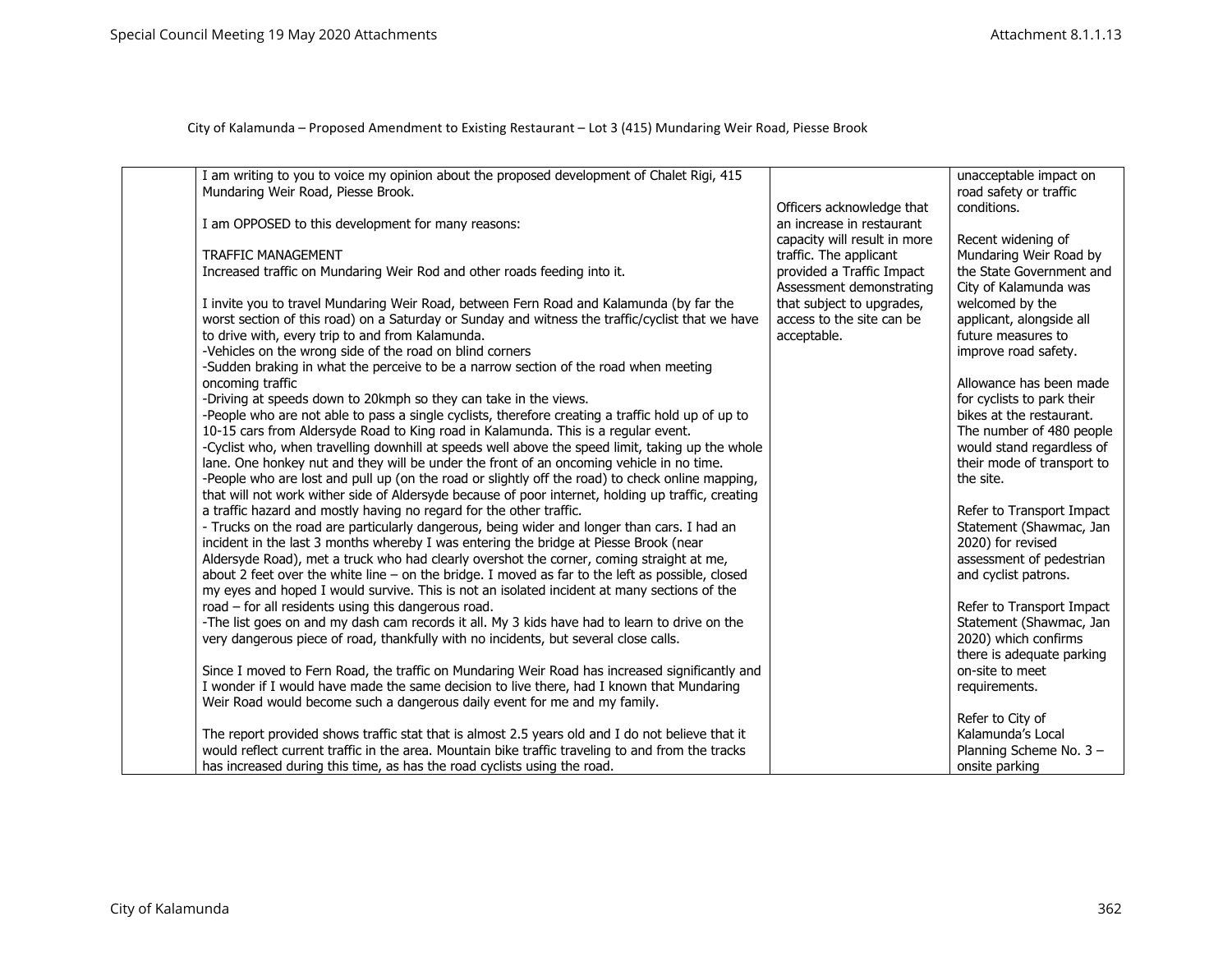|  | The report also stated that Pedestrian and Cyclists access is not relevant in the area is incorrect<br>as the amount of cyclist on the road is huge. Cyclists will no doubt increase in the are if the<br>venue was to go ahead as this would provided a coffee/ toilet stop for them, making it even<br>more dangerous for road users, people trying to find the venue, driveway access and parking<br>at the venue. Has an allowance been made for cyclist to park their bikes?                                                                                            | requirements state 1 bay<br>per 4 people<br>accommodated (i.e. 120<br>bays needed for 480<br>accommodated people on<br>site).                                                   |
|--|------------------------------------------------------------------------------------------------------------------------------------------------------------------------------------------------------------------------------------------------------------------------------------------------------------------------------------------------------------------------------------------------------------------------------------------------------------------------------------------------------------------------------------------------------------------------------|---------------------------------------------------------------------------------------------------------------------------------------------------------------------------------|
|  | Given that we have no choice in seeking and alternative route to get to and from our home,<br>this also then makes me question about Hummerston Road being opened, predominantly for<br>local traffic only, as most non local people would not know about it even existing.                                                                                                                                                                                                                                                                                                  | The restaurant will have<br>151 car parking bays<br>which meets the City's<br>requirements and offers an                                                                        |
|  | As a side not: Mundaring Weir Road, from Fern Road towards Mundaring Weir is having<br>extensive road works. This just astounds me that a section of road, that was a decent bit of<br>road, is now going to become a super highway for the night time hoons, who will travel faster<br>because they can, as the road will no doubt be awesome. Fern Road to Kalamunda is by far a<br>much more dangerous bit of road that will need upgrades far more than the one being done<br>now. I have to wonder who made the decision to do fern Road out, rather than Fern Road in? | additional 25%<br>contingency. In addition,<br>there will be 4 bus parking<br>bays and separate<br>service/delivery parking to<br>ensure there will be no off-<br>site parking. |
|  | Increased traffic of, say an extra 200 cars per day, is going to put an enormous strain on<br>Mundaring Weir Road, its residents and any people who use this road every day, just to get<br>from A to $B - as$ this is the only road available to them.                                                                                                                                                                                                                                                                                                                      | The applicant is seeking<br>approval for a restaurant                                                                                                                           |
|  | Could you imagine after lunch/ dinner/. Event that 480 people (plus staff, musicians, event<br>coordinators, cleaners ect) are trying to ger out of OBE driveway, on the bend at Chalet Rigi.<br>They don't know the road or which way to go out, they have had a couple of wines, they are<br>not paying attention, they are tired, they are making dangerous moves to get out of the ONE                                                                                                                                                                                   | only, for a maximum of<br>480 people per day<br>including staff and on-site<br>contractors.                                                                                     |
|  | driveway as there is 199 cars behind them waiting to get outAnd all I or my kids want to do<br>is drive on my only road to get form A -B. This is a suicide run for us, Lets propose that we run<br>some tests on this and I will happily provided 200 cars to test out this theory (in the very<br>biases rubbish report supplies), that this will work out ok. It will not be okay and many other<br>regular users of this road will support me on this matter.                                                                                                            | Additional numbers were<br>assessed for the traffic and<br>transport assessment, in<br>order to be conservative -<br>a best practice<br>methodology to ensure an                |
|  | The Traffic report states that the road is ok for this extra trafficdid they actually travel on<br>the road itself, or are they just looking at the immediate area of Chalet Rigi. I think that there<br>are 9 crosses (deaths) on the side of Mundaring Weir Road, between Fern Road and Croxton.<br>Not all have occurred in the previous 5 year period the report talks about. Nonetheless, they                                                                                                                                                                          | adequate safety buffer.<br>Refer amended Bushfire<br><b>Emergency Evacuation</b>                                                                                                |
|  | have occurred, and many residents of this area have been first responders and witnesses to<br>these events.                                                                                                                                                                                                                                                                                                                                                                                                                                                                  | Plan (Saferight, 2020) and<br>BAL report.                                                                                                                                       |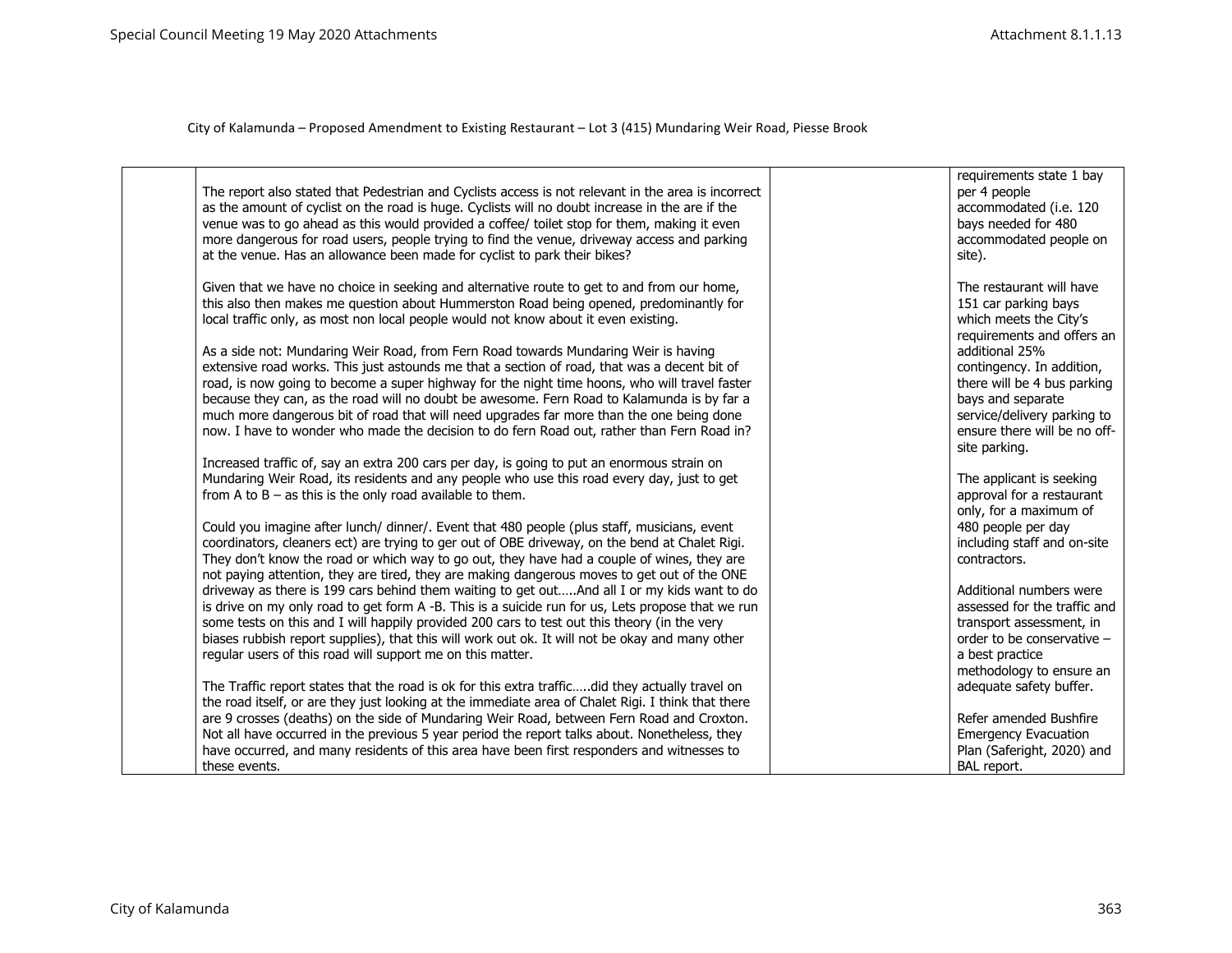| The Traffic Management report talks about the Proposed Development allowing for the 780<br>patrons and as such has based their report on this number.<br>This has raised the question about how many numbers we are talking for this venue as the<br>report is perhaps incorrect? Or is allowing for future growth for the venue? |                                                                                                            | The maintenance and<br>upkeep of firefighting<br>equipment at the<br>restaurant is currently<br>tested and tagged every 6<br>months as per Australian |
|-----------------------------------------------------------------------------------------------------------------------------------------------------------------------------------------------------------------------------------------------------------------------------------------------------------------------------------|------------------------------------------------------------------------------------------------------------|-------------------------------------------------------------------------------------------------------------------------------------------------------|
| Wither way the Mundaring Weir Road and feeding roads are not made for this type of traffic<br>numbers, whether it be any of the following to get people to and from the venue.                                                                                                                                                    |                                                                                                            | Standards.                                                                                                                                            |
| Personal Vehicles<br>$\overline{a}$<br>Uber<br>Taxi<br>$\blacksquare$<br>Shuttle busses<br>Coaches<br>$\overline{\phantom{a}}$                                                                                                                                                                                                    |                                                                                                            | The applicant is unable to<br>comment on the access<br>track as it is located off<br>their property.                                                  |
| Push bikes<br>Motorbikes                                                                                                                                                                                                                                                                                                          |                                                                                                            | The Noise Management<br>Plan (Evergreen, January<br>2020) and Operational                                                                             |
| People still have to get there one way or another and Mundaring Weir Road needs a serious<br>upgrade or it will become a huge accident blackspot and death trap for all users of it.                                                                                                                                              |                                                                                                            | Management Plan<br>(Saferight, 2020) provide<br>more information on how                                                                               |
| <b>BUSHFIRE SAFETY</b><br>We live in a very vulnerable area for bush fires. Paulls Valley and surrounding areas have 1 way<br>in, 1 way out.                                                                                                                                                                                      | Officers acknowledge the<br>submission and have<br>considered the reasons for<br>the objection on bushfire | noise will be managed to<br>meet Environmental<br>Protection (Noise)<br>Regulations 1997,                                                             |
| If a fire was to start and Chalet Rigi needs to be evacuated, lets assume there is an event and<br>100/200 cars need to get outnow. The chaos that will happen is unthinkable.                                                                                                                                                    | grounds.                                                                                                   | including consideration of<br>noise in the evenings and<br>outside.                                                                                   |
| What if I need to get out via Mundaring Weir Road to Kalamunda - through this chaos?                                                                                                                                                                                                                                              |                                                                                                            | Neighbours will be able to                                                                                                                            |
| What is the fire safety plan for Chalet if there is no escape, power is disconnected, and the<br>pump will not start? Who will be responsible for the upkeep of the pumps and operation of<br>same should they be needed?                                                                                                         | The landowners is<br>responsible.                                                                          | contact the venue operator<br>to voice concerns about<br>noise. All concerns will be<br>recorded and addressed                                        |
| If the fire is blocking Mundaring Weir Road, our only hope of escape is via the track that is the<br>old Hummerston Road - Fern Road.                                                                                                                                                                                             |                                                                                                            | appropriately.                                                                                                                                        |
| I cannot imagine the carnage when all these cars try to escape via the track                                                                                                                                                                                                                                                      |                                                                                                            | The applicant has faith in<br>the City of Kalamunda's<br>ability to manage noise in                                                                   |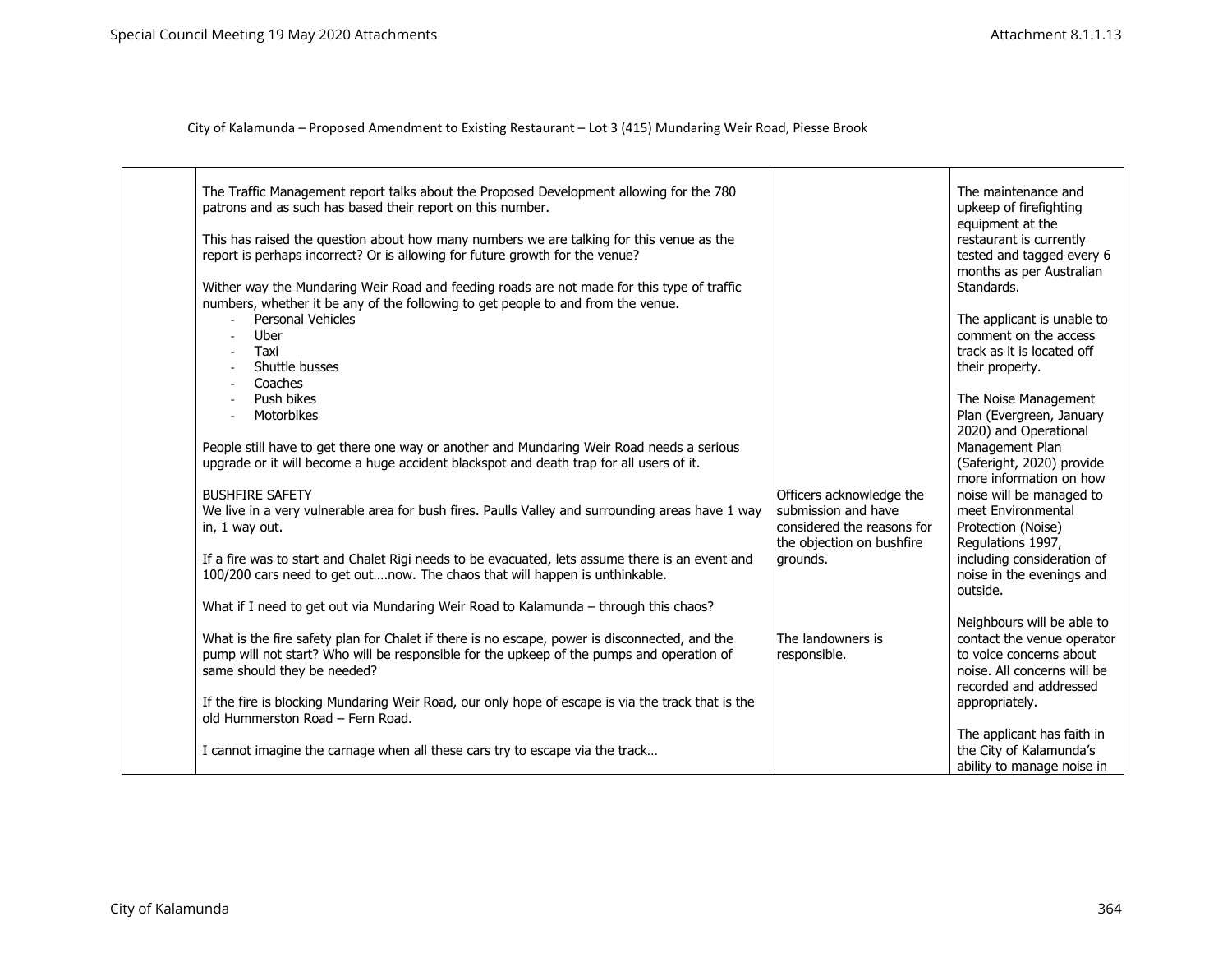| The council have blocked off with chain, bollards and padlock. We have to rely on someone<br>unlocking this only possible escape route for use. Who is responsible to unlock this when a fire |                                                       | adherence with the<br><b>Environmental Protection</b>      |
|-----------------------------------------------------------------------------------------------------------------------------------------------------------------------------------------------|-------------------------------------------------------|------------------------------------------------------------|
| is blocking Mundaring Weir Road and we have no escape? It astounds me that this have been                                                                                                     |                                                       | (Noise) Regulations 1997.                                  |
| allowed to happen and we are at the mercy of the mystical ' key holder' (who might be away                                                                                                    |                                                       |                                                            |
| for the day??) and does not have a clue that a fire is about to engulf me, my family and my                                                                                                   |                                                       | Personal opinions should                                   |
| worldly possessions (and other residents and visitors to the area).                                                                                                                           |                                                       | have little to no bearing on<br>development applications - |
| I would like some clarification on this matter now and find out why the access track is not open                                                                                              |                                                       | considerations should be                                   |
| at all times - not just when a fire happens (this is thankfully, yet to be tested, but I dread the                                                                                            |                                                       | impartial and based on                                     |
| day when I need to open and the keyholder cannot get there to open it)                                                                                                                        |                                                       | regulation compliance and                                  |
|                                                                                                                                                                                               |                                                       | scientific fact.                                           |
| Duty of care would suggest that the Council would like us to be able to escape and I would                                                                                                    |                                                       |                                                            |
| expect that if available, two or more exit outs should be able to be used at all timeNot at<br>the mercy of the key holder.                                                                   |                                                       | The applicant is seeking<br>approval for a restaurant      |
|                                                                                                                                                                                               |                                                       | only. Any future                                           |
| <b>NOISE</b>                                                                                                                                                                                  |                                                       | expansion, not currently                                   |
| I question if a Noise Management Plan should be put in place and in fact even investigated?                                                                                                   | Officers acknowledge that                             | planned, would require a                                   |
| There is a Noise act that should also be adhered to.                                                                                                                                          | restaurants are a generator                           | separate Development                                       |
| An acoustic survey needs to be done by an independent business undertaken by the COK (paid                                                                                                    | of noise. The applicant has<br>provided a noise       | Application to be<br>submitted and considered              |
| for by the application), but not biased towards the applicant. There is no way a venue like this                                                                                              | management plan and                                   | by the City of Kalamunda,                                  |
| can function, without having a noise impact on the local people with sounds carrying enormous                                                                                                 | subject to minor                                      | including community                                        |
| distances, especial at night.                                                                                                                                                                 | modifications, the noise                              | consultation.                                              |
|                                                                                                                                                                                               | management plan is                                    |                                                            |
| If there is a Noise Management Plan and there are strict guidelines about the noise<br>factorswho in fact will police this?                                                                   | considered to reduce noise<br>to an acceptable level. | Refer to the updated<br>Water and Stormwater               |
| Can the local residents call the Councillors at midnight when the noises are still going on?                                                                                                  | Officers note that the                                | Management Plan                                            |
| Who will be the point of contact, when the noise it actually happening?                                                                                                                       | restaurant will still need to                         | (Evergreen, Dec 2019)                                      |
| Not the next day when an office opens, and a report can be filed.                                                                                                                             | comply with the                                       | which addresses all                                        |
| He said/ she said, the venue operator will get a warning and continue on like nothing has                                                                                                     | <b>Environmental Protection</b>                       | concerns relating to water                                 |
| happened.                                                                                                                                                                                     | (Noise) Regulations.                                  | management, including                                      |
| I have sighted an excellent Noise Management Plan for a similar venue less than an hour drive                                                                                                 |                                                       | worst case scenarios.                                      |
| from Chalet Rigi. It talks about neighbours being able to contact the neighbours being able to                                                                                                |                                                       | The author of the Water                                    |
| contact the venue operators to voice concerns about noise outside of the regulated guidelines.                                                                                                |                                                       | Management Plan is a fully                                 |
| This is probably not really an option for the Piesse Brook residents as the owner/ applicant in                                                                                               |                                                       | qualified and experienced                                  |
| this case has zero regards for anyone or anything except himself and would not doubt bully                                                                                                    |                                                       | independent                                                |
| and intimidate, as is his normal behaviour.                                                                                                                                                   |                                                       | environmental scientist                                    |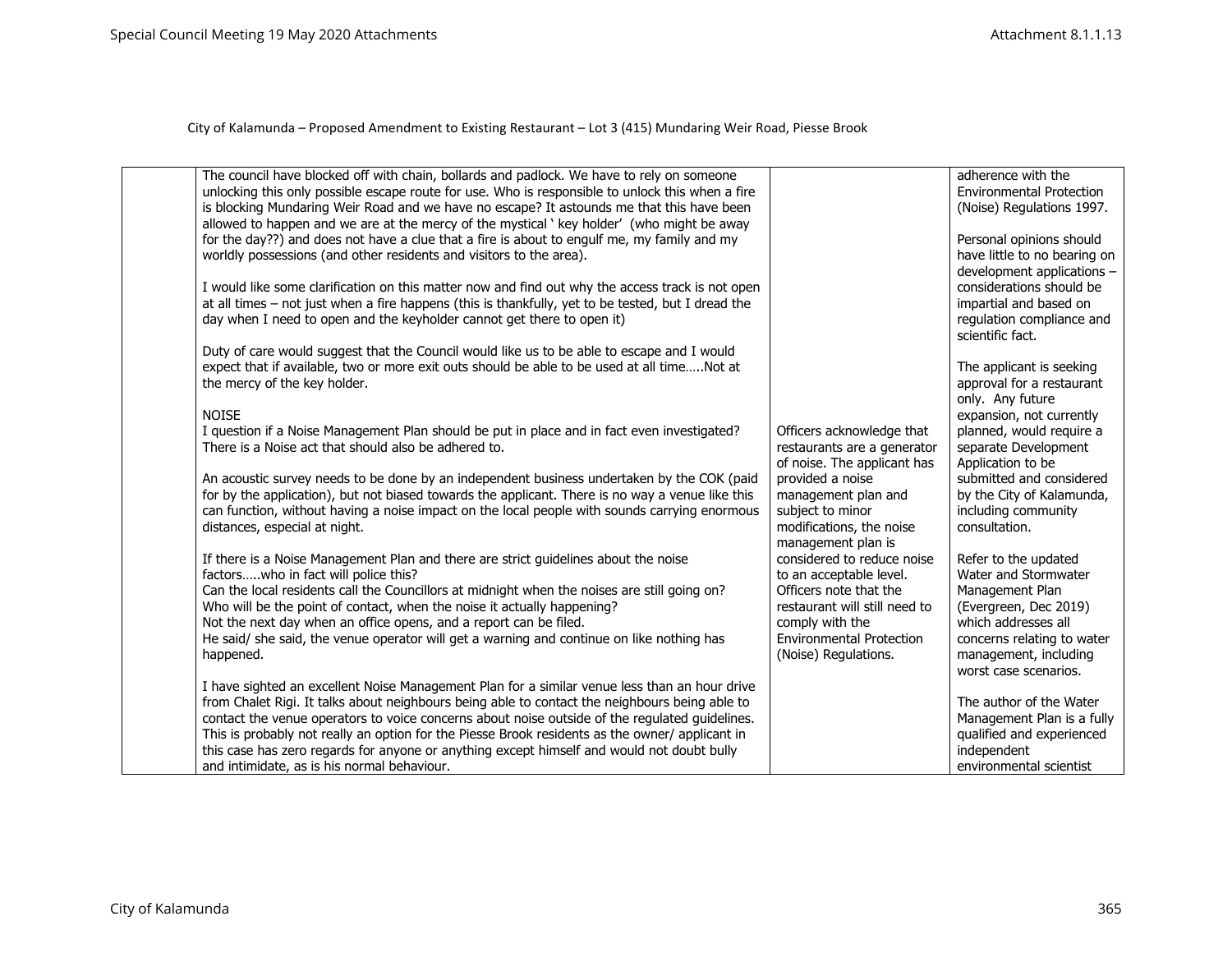| I live on Fern Road and when Mundaring Weir Hotel used to run it concerts, I heat them quite<br>clearly from my property. I can hear planes taking off from Perth Airport, trains shunting at<br>Welshpool and Midland, Kalamunda Hotel music events, fireworks events ect. Sound travels<br>and can be particularly clear on still nights, cloud cover nights and nights in general.<br>I have many friends who live in the immediate area of Chalet Rigi (Aldersyde Road and<br>Mundaring Weir Road). I cannot imagine what their peaceful lives will come to if this venture is<br>to go ahead and become a function centre/ restaurants / music venue in the future. These<br>people bought these properties for the quiet enjoyment and peaceful atmosphere in the area.<br>Aside from traffic noise, there are rarely any other noise interruptions.                                                                                                                                                                                                                                                                                                                                                                                                                                                                                                                                              |                                                                                                                                                                                                                                                      | who lives in the Hills on a<br>property not connected to<br>mains sewerage and within<br>the P2 catchment.<br>Wastewater will not enter<br>any surrounding water<br>courses at any time. There<br>will be no adverse impact<br>on the surrounding water<br>courses or environment.                                                                                                                                                                                                                                                                                                                                                                      |
|---------------------------------------------------------------------------------------------------------------------------------------------------------------------------------------------------------------------------------------------------------------------------------------------------------------------------------------------------------------------------------------------------------------------------------------------------------------------------------------------------------------------------------------------------------------------------------------------------------------------------------------------------------------------------------------------------------------------------------------------------------------------------------------------------------------------------------------------------------------------------------------------------------------------------------------------------------------------------------------------------------------------------------------------------------------------------------------------------------------------------------------------------------------------------------------------------------------------------------------------------------------------------------------------------------------------------------------------------------------------------------------------------------|------------------------------------------------------------------------------------------------------------------------------------------------------------------------------------------------------------------------------------------------------|---------------------------------------------------------------------------------------------------------------------------------------------------------------------------------------------------------------------------------------------------------------------------------------------------------------------------------------------------------------------------------------------------------------------------------------------------------------------------------------------------------------------------------------------------------------------------------------------------------------------------------------------------------|
| Properties in this area will decrease in value due to the expected constant noise coming from<br>this venue, in an otherwise tranquil location.<br><b>WASTE WATER</b><br>I am no expert on waste water, but I do live in a P2 water catchment area. I use rain and bore<br>water for our water use as no scheme water is available to use. If one of my neighbours<br>decided to spread the waste water from a venue such as this, on the ground, there my water is<br>coming from, I would not be happy.<br>480 patrons, plus all waste water from kitchens to provide food and water for all of these<br>people?? How can this be allowed to happen? I am horrified that the poor neighbours of this<br>property are being subjected to this outrageous scheme that has been 'approved' by someone<br>who<br>a) Has probably never been to the area<br>b) Does not live in the area<br>Does not need his family to drink water from the ground where this waste water will be<br>C)<br>spread<br>Has no clue about how this ATU system will affect the ground on an ongoing basis,<br>d)<br>year after year of being subjected to this amount of waste.<br>I note in the report provided the following phrases<br>"No fruit, vegetables or other plant for human consumption will be planted in the dispersal<br>area"<br>"WARNING - RECLAIMED EFFLUENT NOT SUITBLE FOR HUMAN CONTACT OR CONSUMPTION" | The independent peer<br>review of the applicants<br>wastewater proposal<br>concluded that the<br>proposed wastewater<br>disposal is acceptable.<br>Officers note that the<br>irrigation areas have been<br>modified since community<br>consultation. | The applicant is aware that<br>the City of Kalamunda has<br>engaged an independent<br>third-party scientist to<br>check and verify the<br>contents of the Water<br>Management Plan.<br>Disclaimers are common<br>practice for any consultant<br>report written in Australia.<br>Personal opinions should<br>have little to no bearing on<br>development applications -<br>considerations should be<br>impartial and based on<br>regulation compliance and<br>scientific fact.<br>The intended licensee<br>meets the Liquor Licensing<br>and RSA Licensing<br>requirements and is an<br>Approved Manager<br>(Unrestricted Class)<br>approved by the Dept |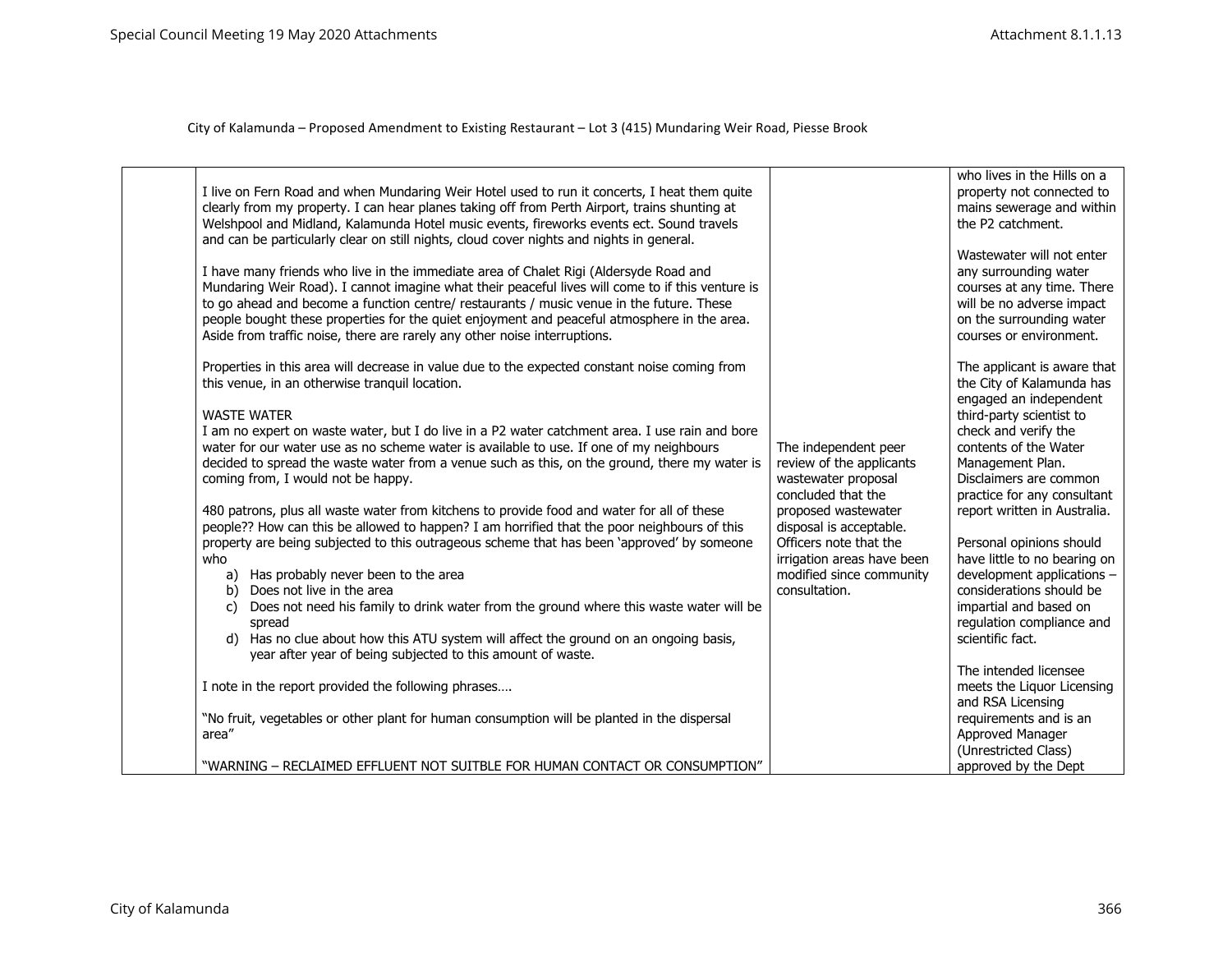|     | Yet it seems the approval has been given to have the system very close to the source of<br>drinking water for one of the neighbours??                                                                                                                                                                                                                                                                                                                             |                                                                                                                                    | Liqueur and Gaming (no:<br>0212225418-1) until 16<br>October 2023.                                      |
|-----|-------------------------------------------------------------------------------------------------------------------------------------------------------------------------------------------------------------------------------------------------------------------------------------------------------------------------------------------------------------------------------------------------------------------------------------------------------------------|------------------------------------------------------------------------------------------------------------------------------------|---------------------------------------------------------------------------------------------------------|
|     | Piesse Brook will be turned into a sewerage cesspit. What happens if this system fails for any<br>length of time?                                                                                                                                                                                                                                                                                                                                                 |                                                                                                                                    | Assault is a criminal<br>offence. The Applicant has<br>no criminal convictions and                      |
|     | I live in a P2 Catchment property (the same as Chalet Rigi) and I am not allowed to have more<br>than two hooved animals on my property for fear of water catchment contamination.                                                                                                                                                                                                                                                                                |                                                                                                                                    | is of good character having<br>previously served in the<br>Australian Armed Forces.                     |
|     | How can this be ok?<br><b>ENVIRONMENT</b>                                                                                                                                                                                                                                                                                                                                                                                                                         | No information provided<br>with the application                                                                                    | The submission's                                                                                        |
|     | I do not claim to be an expert on environmental issues, but I can certainly see there will be an<br>environmental impact this venue is to go ahead. Disruption to the wildlife, birds and ground<br>level housing for the animals and water ways is going to occur.                                                                                                                                                                                               | indicates that there is a risk<br>to cockatoo species.<br>DBCA were consulted, and<br>provided a 'no comment' on                   | comments are false and<br>defamatory. Defamation is<br>a criminal offence under<br>the WA Criminal Code |
|     | <b>REPORTS BAISED</b>                                                                                                                                                                                                                                                                                                                                                                                                                                             | the proposal.                                                                                                                      | s345.                                                                                                   |
|     | I would ask the COK to have new independent reports for all of the issues raised and to back<br>up or question that validity of the reports presented by the applicant. These reports have been<br>arranged and paid for by him, with disclaimers. What is there actual worth in terms of the<br>information provided? I would expect that at least all issues should have another report done,<br>with no influence by the owner on their results and reporting. | The City sought an<br>independent peer review of<br>reports relating to<br>wastewater, which were<br>verified as being acceptable. |                                                                                                         |
|     | <b>OWNER</b>                                                                                                                                                                                                                                                                                                                                                                                                                                                      |                                                                                                                                    |                                                                                                         |
|     | I do not know the owner personally, but I hear the stories.                                                                                                                                                                                                                                                                                                                                                                                                       |                                                                                                                                    |                                                                                                         |
|     | Bullying, intimidation, 2x current assault charges, gun owner, total disregard for the rules/ laws<br>ect ect. I question is this the type of person who should be in charge of such a venue and its<br>potential issues.                                                                                                                                                                                                                                         | These are not matters<br>relevant to a planning<br>application.                                                                    |                                                                                                         |
|     | I look forward to hearing back from you about this matter in the near future.                                                                                                                                                                                                                                                                                                                                                                                     |                                                                                                                                    |                                                                                                         |
|     | <b>Submission 2 - Objection</b><br>Submission 65 (2) is verbatim to Submission 65(1).                                                                                                                                                                                                                                                                                                                                                                             |                                                                                                                                    |                                                                                                         |
| 66. | Non-Objection - Total Number of Submissions: 1                                                                                                                                                                                                                                                                                                                                                                                                                    | Noted.                                                                                                                             | Noted.                                                                                                  |
|     | Letter of Support for Chalet Rigi                                                                                                                                                                                                                                                                                                                                                                                                                                 |                                                                                                                                    |                                                                                                         |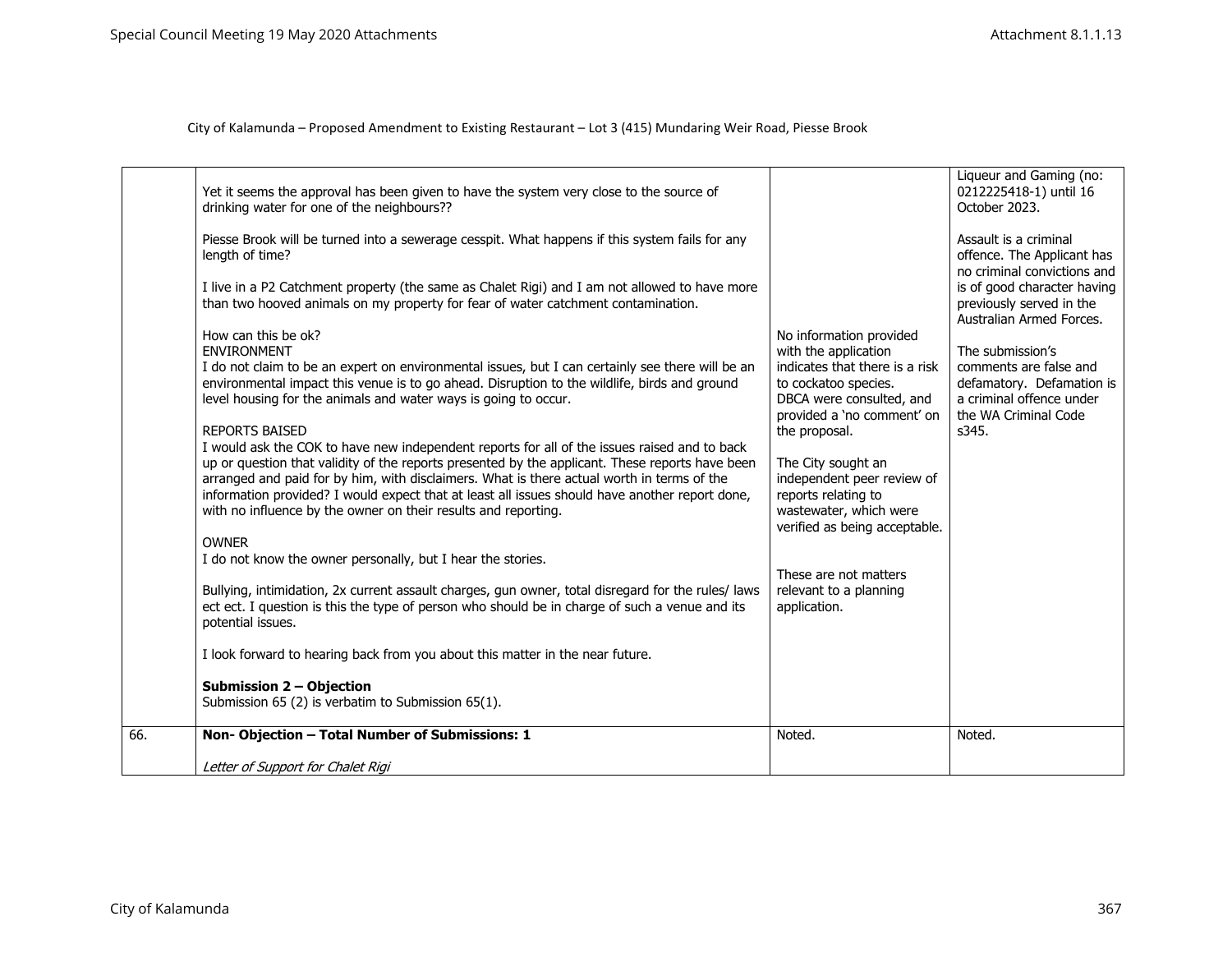| I write to you to give my strong support for the Chalet Rigi Restaurant development located in<br>Piesse Brook, Kalamunda.                                                                                                                                                                                                                                                                                                                                                                                                                                                                                                                                                                                                                                                                                                                                                                                                                                                                                                                                                                                                                                                                                               |  |
|--------------------------------------------------------------------------------------------------------------------------------------------------------------------------------------------------------------------------------------------------------------------------------------------------------------------------------------------------------------------------------------------------------------------------------------------------------------------------------------------------------------------------------------------------------------------------------------------------------------------------------------------------------------------------------------------------------------------------------------------------------------------------------------------------------------------------------------------------------------------------------------------------------------------------------------------------------------------------------------------------------------------------------------------------------------------------------------------------------------------------------------------------------------------------------------------------------------------------|--|
| Upon review of available public information, I wholly support licencing this venue for the<br>proposed 480 patrons and would urge the Council to approve this development in a timely and<br>effective manner.<br>Whilst I am not a Kalamunda resident, I have a keen interest in tourism and the economic<br>growth of Kalamunda. I am the current Manager of the Kalamunda Chamber of Commerce, I<br>recently held the position of Chairperson of the Kalamunda Tourism Community Reference<br>Group, and I authored the recent six-year Tourism Development Strategy for the City of<br>Kalamunda. In addition, I am the Managing Director of Evergreen Consultancy and recently<br>produced the Water Management Report for Chalet Rigi which has now been approved by the<br>Department of Health (DoH) and the Department of Water and Environmental Regulation<br>(DWER). As such, I have a fair bit of background knowledge on this development, as well as a<br>keen interest in the growth of Kalamunda and the Perth Hills a key tourist destination.                                                                                                                                                         |  |
| The Chalet Rigi development is a wonderful example of a high-quality destination that would<br>attract large numbers of visitors and locals alike to Kalamunda. It is a tremendous asset for the<br>area and is testament to the hard work and significant financial commitment expended by the<br>Owners, Mack and Kathryn McCormack, who have dedicated over 13 years to developing the<br>property into the incredible venue it is today.                                                                                                                                                                                                                                                                                                                                                                                                                                                                                                                                                                                                                                                                                                                                                                             |  |
| Chalet Rigi's potential as a tourist destination is huge and cannot be understated. It is a one-of-<br>a-kind venue with many unique elements, including a large balcony affording breathtaking<br>views of the bush and collection of rare heritage items painstakingly restored and incorporated<br>into the development, that offer unparalleled experiences that we so desperately need to<br>attract those large visitor numbers to Kalamunda. The 2019 Kalamunda Tourism Development<br>Strategy identifies the issue of the "missing" food and beverage venue for visitors to the Bickley<br>Valley, Carmel and Piesse Brook area in the week. Most of the wineries and cideries are only<br>open at weekend, meaning that tourists who visit in the week have nowhere to go and often<br>leave disappointed. This venue would provide an authentic and impressive<br>location for visitors in the week to sample local produce and enjoy the magic of the<br>surrounding bush and state forest, in very close proximity to Kalamunda town centre. The<br>Owners intent to use local-only produce will be a wonderful<br>showcase for our local producers and growers, helping to stimulate the wider economy. In |  |
| addition, the "extras" provided by the Owners, including children's play areas, will ensure the<br>venue is family friendly and suitable for all ages.                                                                                                                                                                                                                                                                                                                                                                                                                                                                                                                                                                                                                                                                                                                                                                                                                                                                                                                                                                                                                                                                   |  |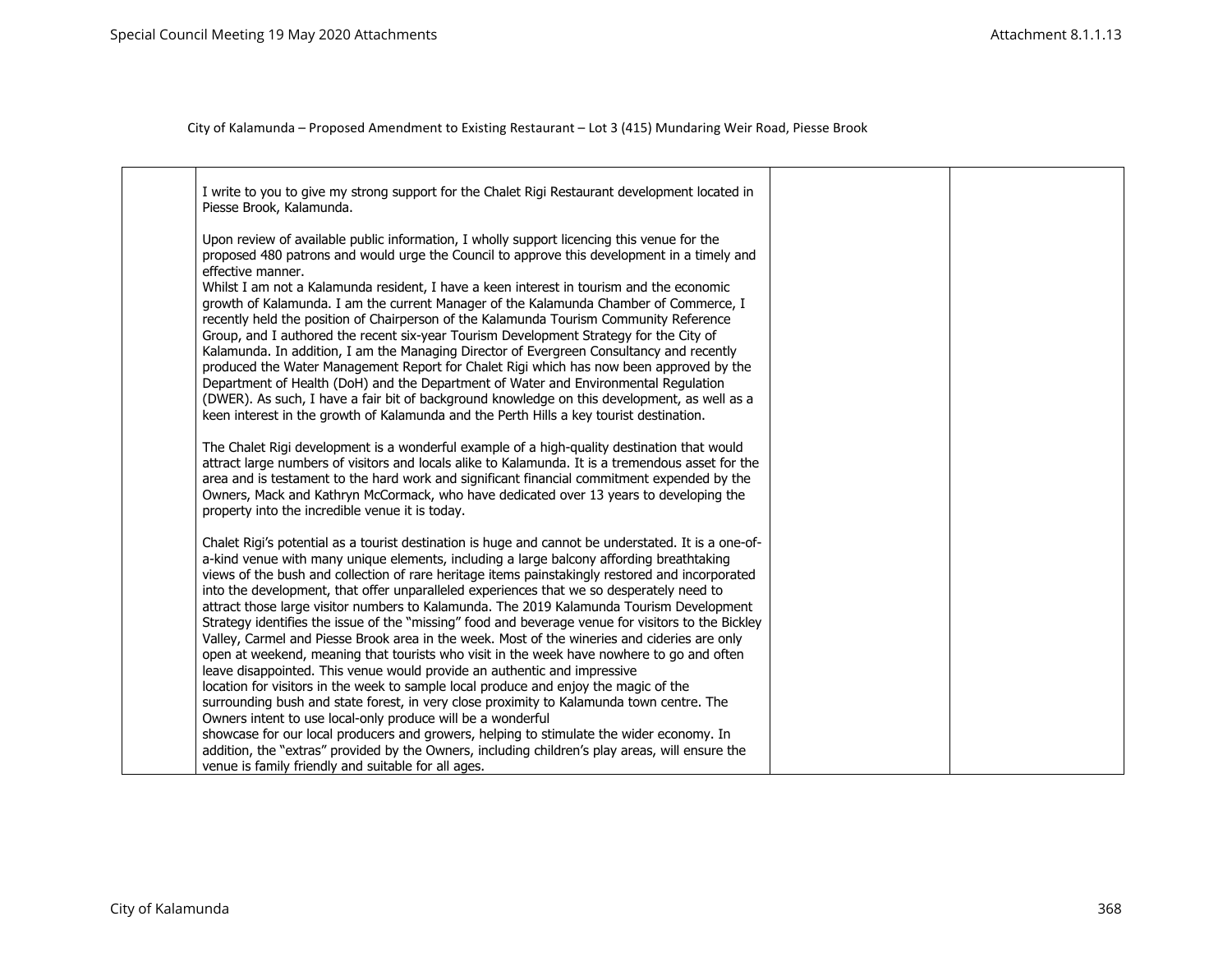|     | Chalet Rigi is an intoxicating mix of the old and new. Whilst tourists to Kalamunda will be<br>impressed by the striking modern architecture and attention to detail, locals will be fondly<br>reminded of days gone by. As you are no doubt aware, under previous ownership, Chalet Rigi<br>was once an incredibly popular destination in Kalamunda and was much loved by<br>local residents. Many local residents celebrated special events at the venue, including weddings<br>and birthdays, and many are excited to see a return by their "old favourite". A very brief look<br>on the Chalet Rigi Facebook group shows hundreds of supportive comments from locals who<br>are eagerly awaiting the reopening so they can make a return visit. |                                                                         |                                                                                    |
|-----|-----------------------------------------------------------------------------------------------------------------------------------------------------------------------------------------------------------------------------------------------------------------------------------------------------------------------------------------------------------------------------------------------------------------------------------------------------------------------------------------------------------------------------------------------------------------------------------------------------------------------------------------------------------------------------------------------------------------------------------------------------|-------------------------------------------------------------------------|------------------------------------------------------------------------------------|
|     | Finally, as author of the Chalet Rigi Water Management Plan, I am keen to congratulate the<br>Owners on the ultramodern and technologically advanced wastewater treatment system which<br>will be employed (Biomax C80). This highly sophisticated system is capable of treating<br>wastewater to drinking water standard prior to disposal, utilizing microbiological processes to<br>ensure the upmost protection of underlying groundwater and surface water bodies. This<br>system, whilst very costly, will ensure there are no adverse impacts to our beautiful natural<br>environment.                                                                                                                                                       |                                                                         |                                                                                    |
|     | Chalet Rigi is a development we can all be proud of. It has received a lot of support from State<br>Government, with a range of interested parties including the Premier, Deputy Premier and<br>Tourism Minister, all of which is great for putting us on<br>the map. I look forward to it being a large draw card to Kalamunda for locals and visitors alike<br>once it is reopened. Thank you for your consideration. Please don't hesitate to contact me if<br>you have any questions both as author of the Water Management Report and author of the<br>City's Tourism Development Strategy.                                                                                                                                                    |                                                                         |                                                                                    |
| 67. | <b>Objection - Total Number of Submissions: 1</b>                                                                                                                                                                                                                                                                                                                                                                                                                                                                                                                                                                                                                                                                                                   | Officers acknowledge the<br>submission and have                         | Refer to the updated<br>Water and Stormwater                                       |
|     | LATE SUBMISSION - This submission was received to the City on the 15th August 2019, 10<br>days after the submission period closed.                                                                                                                                                                                                                                                                                                                                                                                                                                                                                                                                                                                                                  | considered the reasons for<br>the objection.                            | Management Plan<br>(Evergreen, Dec 2019)<br>which addresses all                    |
|     | We are very concerned that the peace and quiet of out home (located in Elson Road) is at risk.<br>480 quests plus staff has too much potential for noise.<br>There should be a strict curfew time of say midnight, particular if it is going to be seven days<br>each week.                                                                                                                                                                                                                                                                                                                                                                                                                                                                         | The independent peer<br>review of the applicants<br>wastewater proposal | concerns relating to water<br>management, including<br>worst case scenarios.       |
|     | We are also very concerned about the over clearing of the site.                                                                                                                                                                                                                                                                                                                                                                                                                                                                                                                                                                                                                                                                                     | concluded that the<br>proposed wastewater<br>disposal is acceptable.    | The author of the Water<br>Management Plan is a fully<br>qualified and experienced |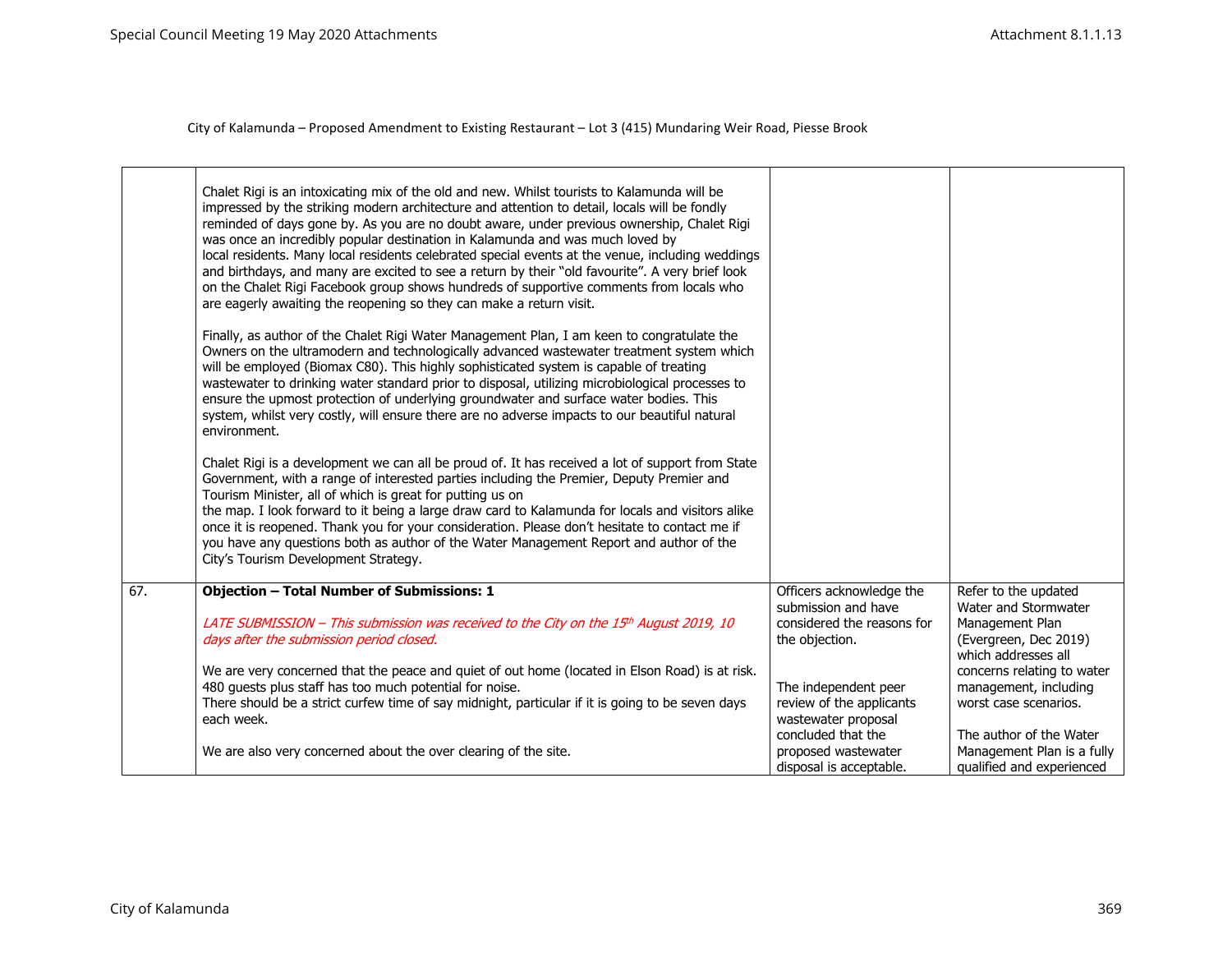| Though we are not directly affected, the pollution of the two creeks is also a factor, causing us<br>to object this proposal. Therefore we object to the proposal as it in its current format. | Officers note that the<br>irrigation areas have been<br>modified since community<br>consultation. | independent<br>environmental scientist<br>who lives in the Hills on a<br>property not connected to<br>mains sewerage and within<br>the P2 catchment.                                                                                                                                                                     |
|------------------------------------------------------------------------------------------------------------------------------------------------------------------------------------------------|---------------------------------------------------------------------------------------------------|--------------------------------------------------------------------------------------------------------------------------------------------------------------------------------------------------------------------------------------------------------------------------------------------------------------------------|
|                                                                                                                                                                                                |                                                                                                   | Wastewater will not enter<br>any surrounding water<br>courses at any time. There<br>will be no adverse impact<br>on the surrounding water<br>courses or environment.                                                                                                                                                     |
|                                                                                                                                                                                                |                                                                                                   | The Noise Management<br>Plan (Evergreen, January<br>2020) and Operational<br>Management Plan<br>(Saferight, 2020) provide<br>more information on how<br>noise will be managed to<br>meet Environmental<br>Protection (Noise)<br>Regulations 1997,<br>including consideration of<br>noise in the evenings and<br>outside. |
|                                                                                                                                                                                                |                                                                                                   | The restaurant will operate<br>at restricted hours to<br>minimise noise and will<br>never operate later than<br>midnight.                                                                                                                                                                                                |
|                                                                                                                                                                                                |                                                                                                   | Vegetation clearance will<br>be kept to an absolute<br>minimum and additional<br>native vegetation will likely                                                                                                                                                                                                           |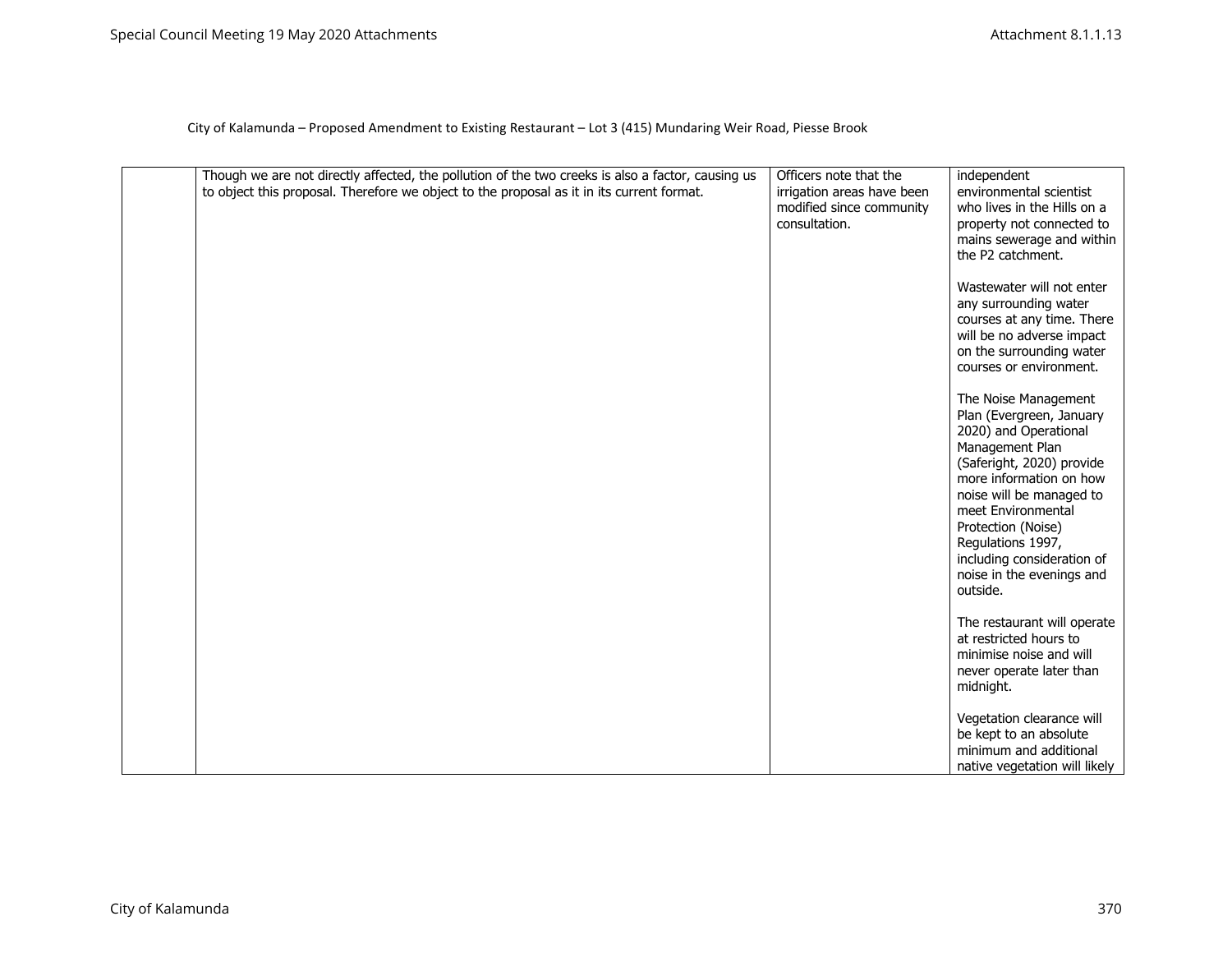City of Kalamunda – Proposed Amendment to Existing Restaurant – Lot 3 (415) Mundaring Weir Road, Piesse Brook

|          |                                                                                               |                            | be planted in the dispersal |
|----------|-----------------------------------------------------------------------------------------------|----------------------------|-----------------------------|
|          |                                                                                               |                            | areas.                      |
|          |                                                                                               |                            |                             |
| Petition | Objection - Total Number of Signatures on the petition: 82                                    | Officers acknowledge the   | Chalet Rigi (CR) operated   |
|          |                                                                                               | submission and have        | as a purpose-built          |
|          | To the Mayor and Councillors of the City of Kalamunda,                                        | considered the reasons for | restaurant with approval    |
|          |                                                                                               | the objection.             | for 350 patrons for over 30 |
|          | We, the undersigned, all being electors of the City of Kalamunda do respectfully              |                            | years under the previous    |
|          | request the Council reduce the proposal for the Piesse Brook restaurant/wedding               |                            | owner. A formal approval    |
|          | venue to cater for 480 patrons back to the previous restriction of 80 patrons.                |                            | for 350 patrons was issued  |
|          |                                                                                               |                            | by the City of Kalamunda    |
|          | <b>Issues of most concern are;</b>                                                            |                            | on 26 November 2012 to      |
|          | Increase risk to cyclists and motorists on Mundaring Weir Road - extra +200 cars<br>$\bullet$ |                            | the new owner. This         |
|          | Wastewater treatment 14 400L per day $-$ close proximity (150)m from active brook             |                            | approval lapsed during      |
|          | Noise disruption to breeding & nesting habits of endangered Red Tailed Cockatoo               |                            | redevelopment in 2014. CR   |
|          | Hours of operation weekdays/weekends - extended trading hours                                 |                            | has never operated with     |
|          | Operation as a wedding reception venue on Saturdays and Sundays<br>$\bullet$                  |                            | numbers of 80 patrons.      |
|          | No public transport infrastructure - presents negative challenges                             |                            | The increase is 37% from    |
|          | Impact of outside music on residents in the valley                                            |                            | 350 to 480 patrons.         |
|          | Loss of valley amenity<br>$\bullet$                                                           |                            |                             |
|          |                                                                                               |                            | Refer to Transport Impact   |
|          | Please sign to request that the <b>Shire does not support</b> this amendment                  |                            | Statement (Shawmac, Jan     |
|          |                                                                                               |                            | 2020) that addresses all    |
|          |                                                                                               |                            | road safety concerns and    |
|          |                                                                                               |                            | confirms that the proposed  |
|          |                                                                                               |                            | development will have no    |
|          |                                                                                               |                            |                             |
|          |                                                                                               |                            | unacceptable impact on      |
|          |                                                                                               |                            | road safety or traffic      |
|          |                                                                                               |                            | conditions.                 |
|          |                                                                                               |                            |                             |
|          |                                                                                               |                            | Refer to the updated        |
|          |                                                                                               |                            | Water and Stormwater        |
|          |                                                                                               |                            | Management Plan             |
|          |                                                                                               |                            | (Evergreen, Dec 2019)       |
|          |                                                                                               |                            | which addresses all         |
|          |                                                                                               |                            | concerns relating to water  |
|          |                                                                                               |                            | management, including       |
|          |                                                                                               |                            | worst case scenarios and    |